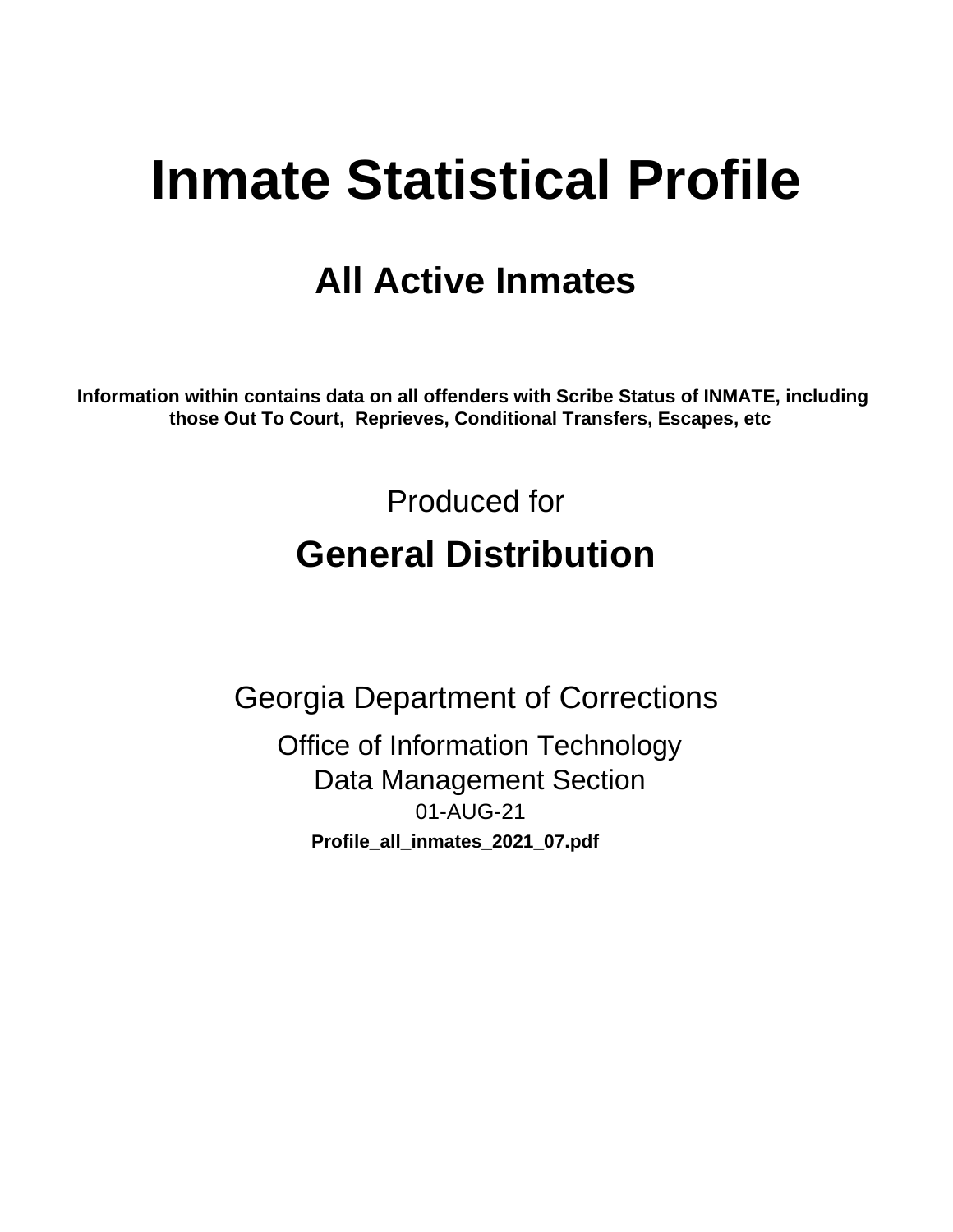#### **Inmate Statistical Profile 01-AUG-21** Contents

**All Active Inmates** 

Produced for General Distribution

## **Table of Contents**

| <b>Demographic information</b>                                        |
|-----------------------------------------------------------------------|
| 4 Current age, broken out in ten year age groups                      |
| 5 Race group                                                          |
| 6 Marital status, self-reported at entry to prison                    |
| 7 Number of Inmates with Dependents, self-reported at entry to prison |
| 8 Religious affiliation, self-reported at entry to prison             |
| 9 Home county - self-reported at entry to prison                      |
| 14 Employment status before prison, self-reported at entry to prison  |
| 15 Age at admission                                                   |
| 17 Age at admission                                                   |
| 20 Height, measured at entry to prison                                |
| 22 Weight, measured at entry to prison                                |
| 23 Military service                                                   |
| <b>Correctional information</b>                                       |
| 24 Type of admission to prison                                        |
| 25 Current / last supervision level                                   |
| 26 Current / last institution type                                    |
| 27 Institution type - transitional centers                            |
| 28 Institution type - county prisons                                  |
| 30 Institution type - state prisons                                   |
| 32 Institution type - private prisons                                 |
| 33 Institution type - inmate boot camp                                |
| 34 Number of disciplinary reports                                     |
| 35 Number of transfers                                                |
| 36 Number of escapes                                                  |
| 37 Split sentence - Probation to follow                               |
| 38 Probable future release type of still active inmates               |
| 39 Time served in current (or last) institution                       |
| Educational, psychological and physical information                   |
| 40 Highest grade level attained                                       |
| 41 Culture fair IQ scores                                             |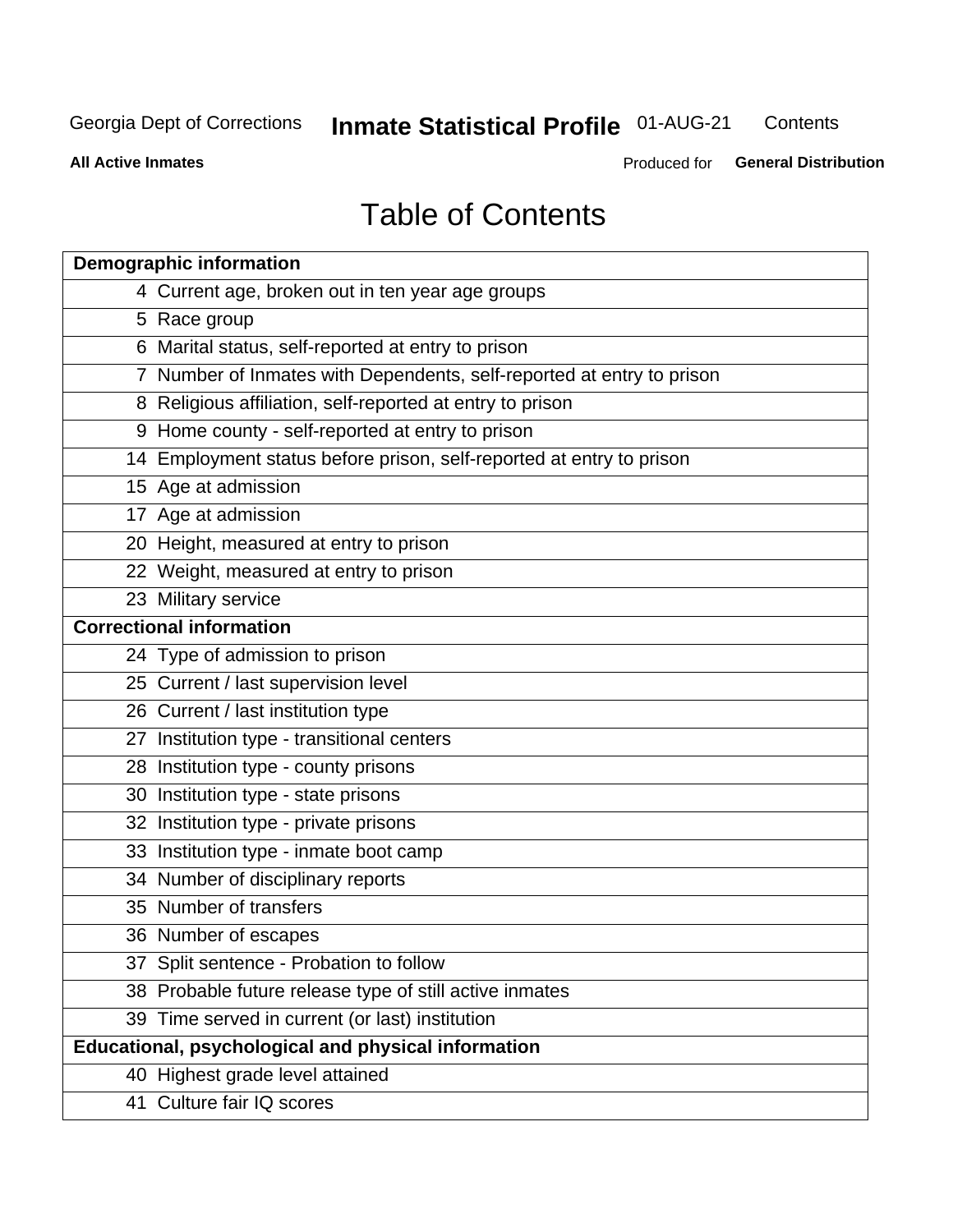## **Inmate Statistical Profile 01-AUG-21**

Contents

**All Active Inmates** 

Produced for General Distribution

## **Table of Contents**

| Educational, psychological and physical information              |
|------------------------------------------------------------------|
| 42 Wide Range Achievement Test (WRAT) reading score              |
| 43 Wide Range Achievement Test (WRAT) math score                 |
| 44 Wide Range Achievement Test (WRAT) spelling score             |
| 45 Current / last mental health treatment level                  |
| 46 PULHESDWIT medical scale - 'P' overall condition ('P'hysical) |
| 47 PULHESDWIT medical scale - 'U' upper body                     |
| 48 PULHESDWIT medical scale - 'L' lower body                     |
| 49 PULHESDWIT medical scale - 'H' hearing                        |
| 50 PULHESDWIT medical scale - 'E' vision                         |
| 51 PULHESDWIT medical scale -'S' psychiatric                     |
| 52 PULHESDWIT medical scale - 'D' dental                         |
| 53 PULHESDWIT medical scale - 'W' work ability                   |
| 54 PULHESDWIT medical scale - 'I' impairment                     |
| 55 PULHESDWIT medical scale - 'T' transportability               |
| <b>Crimes and criminal history information</b>                   |
| 56 Number of prior Georgia incarcerations                        |
| 57 Prison sentence in years                                      |
| 58 Primary offense, broken out into felonies vs misdemeanors     |
| 59 Primary offense, broken out into six broad crime categories   |
| 60 Primary offense, detailed offense code                        |
| 68 County of conviction of primary offense                       |
| 73 Circuit of conviction of primary offense                      |
| 75 Years served (jail + prison) in this incarceration            |
| <b>Medical information</b>                                       |
| 76 Results of most recent HIV test                               |
| 77 Results of most recent tuberculosis test                      |
| 78 Results of most recent syphilis test                          |
| 79 Results of most recent Hepatitis-C test                       |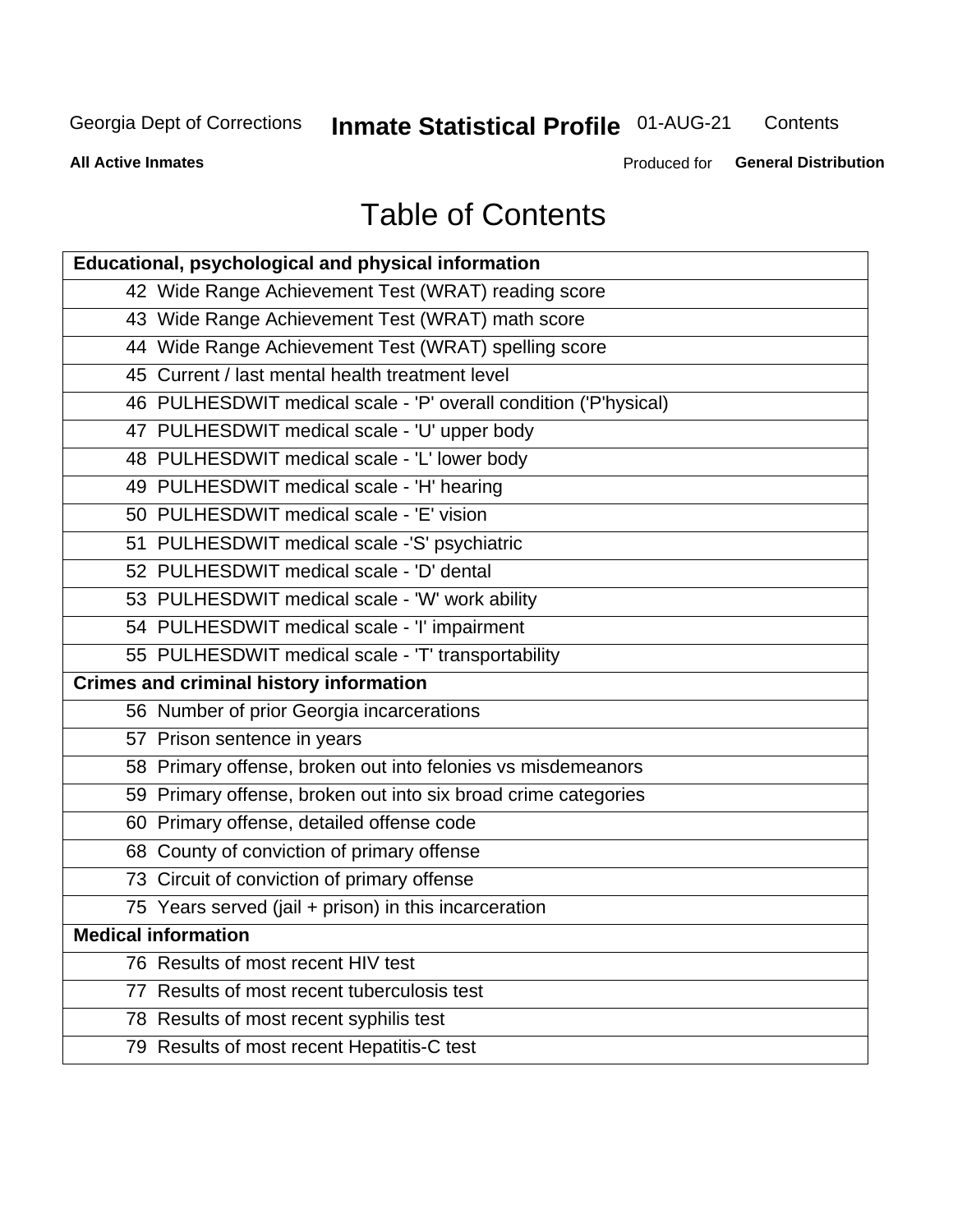#### Inmate Statistical Profile 01-AUG-21 Page 4

#### **All Active Inmates**

#### Produced for General Distribution

### Current age, broken out in ten-year age groups

COL % - percent each COUNT is of its particular column

|                          | <b>Male</b>  |          |        | <b>Female</b> |          |          | <b>Total</b> |        |
|--------------------------|--------------|----------|--------|---------------|----------|----------|--------------|--------|
| <b>Current Age</b>       | <b>Count</b> | Col %    | Row %  | <b>Count</b>  | Col %    | Row %    | <b>Total</b> | Col %  |
| <b>Teens (1-19)</b>      | 336          | 0.78%    | 96.28% | 13            | 0.44%    | 3.72%    | 349          | 0.75%  |
| <b>Twenties (20-29)</b>  | 10,124       | 23.38%   | 93.81% | 668           | 22.42%   | $6.19\%$ | 10,792       | 23.32% |
| Thirties (30-39)         | 13,451       | 31.06%   | 92.62% | 1,072         | 35.99%   | 7.38%    | 14,523       | 31.38% |
| <b>Forties (40-49)</b>   | 9,808        | 22.65%   | 93.19% | 717           | 24.07%   | 6.81%    | 10,525       | 22.74% |
| <b>Fifties (50-59)</b>   | 6,149        | 14.20%   | 94.30% | 372           | 12.49%   | 5.70%    | 6,521        | 14.09% |
| <b>Sixties (60-69)</b>   | 2.740        | 6.33%    | 95.84% | 119           | 3.99%    | 4.16%    | 2,859        | 6.18%  |
| Seventy + (70 and above) | 692          | $1.60\%$ | 97.46% | 18            | $0.60\%$ | $2.54\%$ | 710          | 1.53%  |
| <b>Total Reported</b>    | 43,300       | 100%     | 93.56% | 2,979         | 100%     | 6.44%    | 46,279       | 100%   |

| <b>Not</b><br><b>ported</b> | 358            |       | 359    |
|-----------------------------|----------------|-------|--------|
| <b>Total</b>                | 19 CEO<br>סכס, | 2,980 | 46,638 |

| <b>Mean</b><br>(average) | 39.58 | 38.42 | 39.51 |
|--------------------------|-------|-------|-------|
| Median (middle)          | 38    |       | 38    |
| Mode<br>(most frequent)  | 30    | vu    | 30    |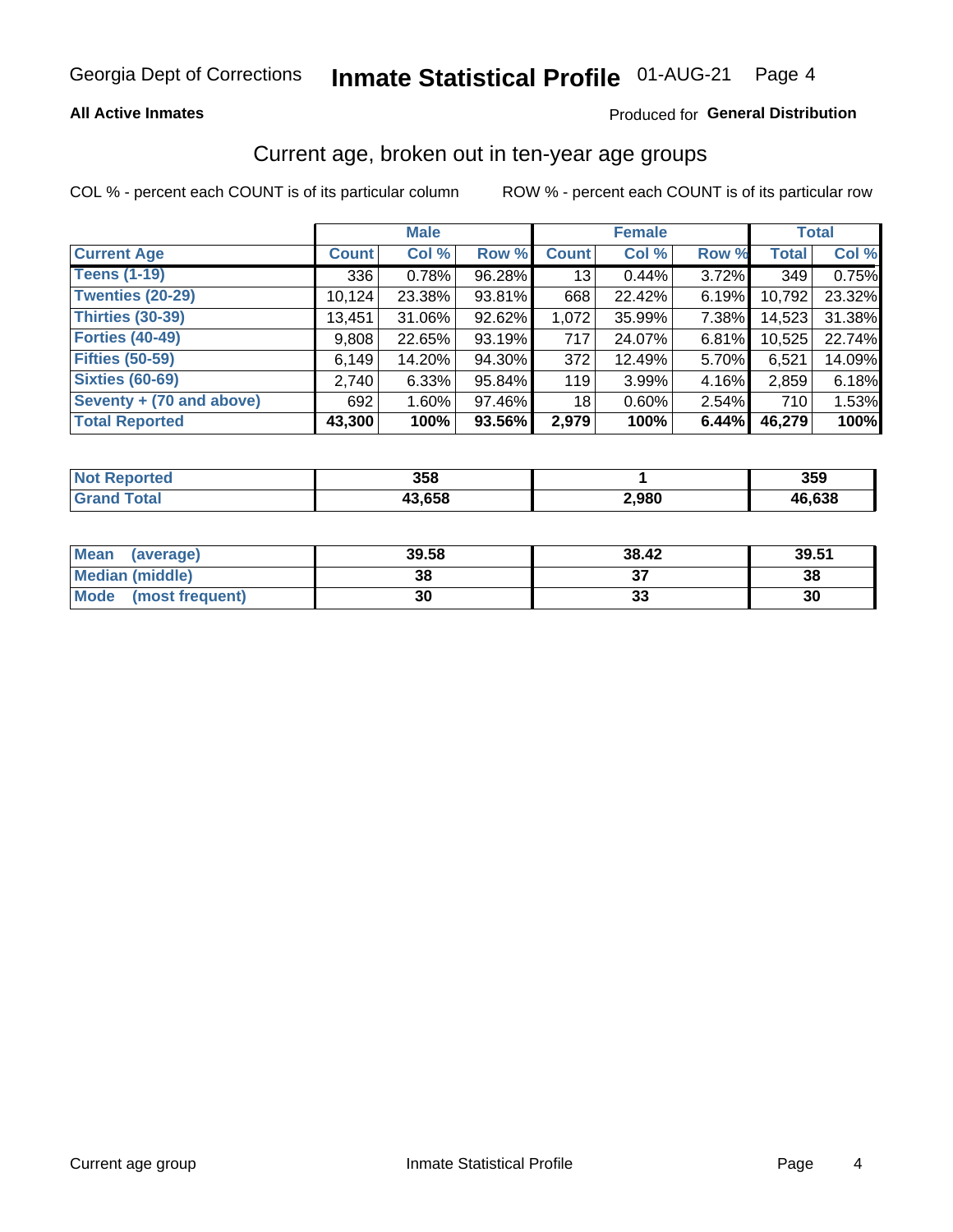#### **Inmate Statistical Profile 01-AUG-21** Page 5

#### **All Active Inmates**

#### Produced for General Distribution

#### Race group

COL % - percent each COUNT is of its particular column

|                                   |              | <b>Male</b> |             |       | <b>Female</b> |           |              | <b>Total</b> |  |
|-----------------------------------|--------------|-------------|-------------|-------|---------------|-----------|--------------|--------------|--|
| <b>Race Group</b>                 | <b>Count</b> | Col %       | Row % Count |       | Col %         | Row %     | <b>Total</b> | Col %        |  |
| <b>White</b>                      | 15,022       | 34.41%      | 89.49%      | 1,765 | 59.23%        | $10.51\%$ | 16,787       | 35.99%       |  |
| <b>Black</b><br>2                 | 26,573       | 60.87%      | 95.82%      | 1,160 | 38.93%        | 4.18%     | 27,733       | 59.46%       |  |
| <b>Other</b><br>5.                | 14           | $.03\%$     | 93.33%      |       | .03%          | 6.67%     | 15           | .03%         |  |
| <b>Asian</b><br>6                 | 143          | .33%        | 95.33%      |       | .23%          | 4.67%     | 150          | .32%         |  |
| <b>Unknown</b><br>9               | 4            | $.01\%$     | 100.00%     |       |               |           | 4            | .01%         |  |
| <b>Hispanic</b><br>10             | .881         | 4.31%       | 97.66%      | 45    | 1.51%         | 2.34%     | 1,926        | 4.13%        |  |
| <b>Native American</b><br>$12 \,$ | 21           | $.05\%$     | 91.30%      | 2     | $.07\%$       | 8.70%     | 23           | .05%         |  |
| <b>Total Reported</b>             | 43,658       | 100%        | 93.61%      | 2,980 | 100%          | 6.39%     | 46,638       | 100%         |  |

| orted<br>NO.        |        |       |        |
|---------------------|--------|-------|--------|
| `otal<br><b>Gra</b> | 43,658 | 2,980 | 46,638 |

| m | <br>w |  |
|---|-------|--|
|   |       |  |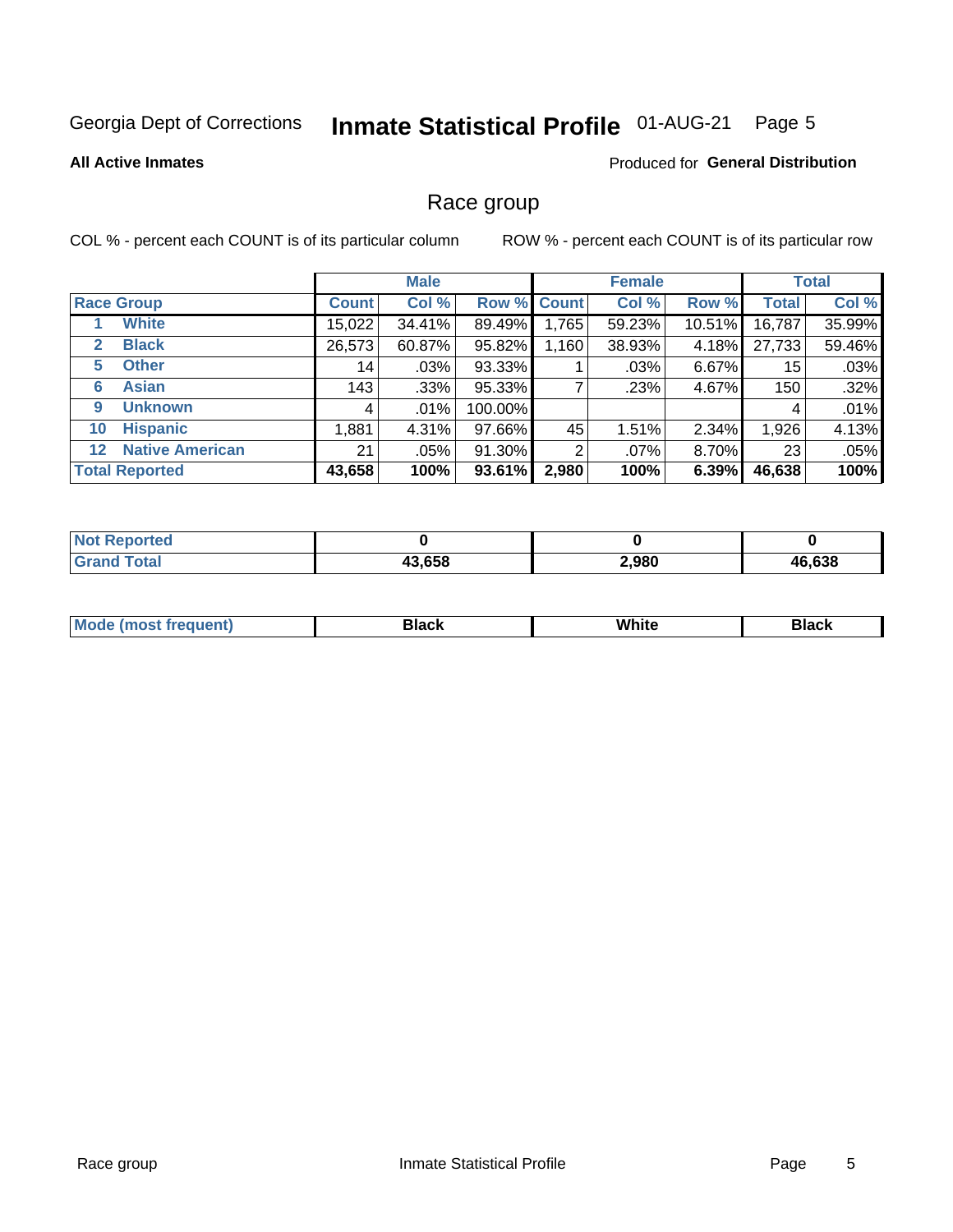#### **Inmate Statistical Profile 01-AUG-21** Page 6

**All Active Inmates** 

#### Produced for General Distribution

### Marital status, self-reported at entry to prison

COL % - percent each COUNT is of its particular column

|                       | <b>Male</b>  |          |        | <b>Female</b> |        |        | <b>Total</b> |        |
|-----------------------|--------------|----------|--------|---------------|--------|--------|--------------|--------|
| <b>Marital Status</b> | <b>Count</b> | Col %    | Row %  | <b>Count</b>  | Col %  | Row %  | <b>Total</b> | Col %  |
| <b>Unknown</b><br>0   | 1,479        | 3.39%    | 94.02% | 94            | 3.15%  | 5.98%  | 1,573        | 3.37%  |
| <b>Divorced</b><br>D  | 3,974        | $9.10\%$ | 90.28% | 428           | 14.36% | 9.72%  | 4,402        | 9.44%  |
| <b>Married</b><br>М   | 5,565        | 12.75%   | 91.20% | 537           | 18.02% | 8.80%  | 6,102        | 13.08% |
| <b>Separated</b><br>S | 1,385        | 3.17%    | 90.88% | 139           | 4.66%  | 9.12%  | 1,524        | 3.27%  |
| <b>Unmarried</b><br>U | 30,750       | 70.43%   | 94.89% | 1,655         | 55.54% | 5.11%  | 32,405       | 69.48% |
| <b>Widow</b><br>W     | 505          | 1.16%    | 79.91% | 127           | 4.26%  | 20.09% | 632          | 1.36%  |
| <b>Total Reported</b> | 43,658       | 100%     | 93.61% | 2,980         | 100%   | 6.39%  | 46,638       | 100%   |

| <b>Not Repe</b><br>orted |       |       |        |
|--------------------------|-------|-------|--------|
| <b>Total</b>             | 3.658 | 2,980 | 46,638 |

|--|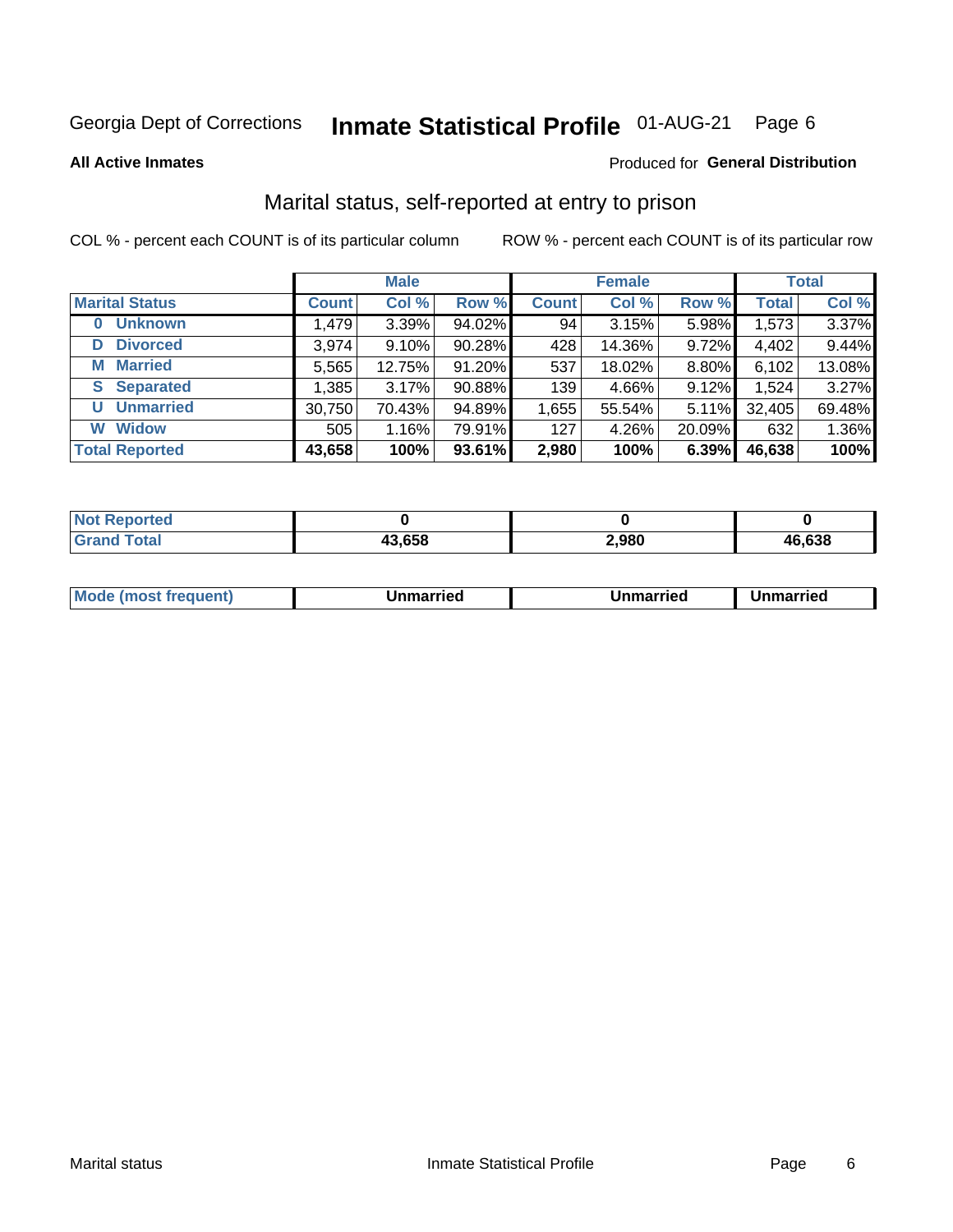#### **Inmate Statistical Profile 01-AUG-21** Page 7

#### **All Active Inmates**

#### Produced for General Distribution

#### Number of Inmates with Dependents, Self-Reported at Entry to Prison

COL % - percent each COUNT is of its particular column

|                             | <b>Male</b>  |        |        |                | <b>Female</b> | <b>Total</b> |              |        |
|-----------------------------|--------------|--------|--------|----------------|---------------|--------------|--------------|--------|
| <b>Number of dependents</b> | <b>Count</b> | Col %  | Row %  | <b>Count</b>   | Col %         | Row %        | <b>Total</b> | Col %  |
| l 0                         | 13,391       | 36.69% | 91.88% | 1,183          | 44.79%        | 8.12%        | 14,574       | 37.24% |
|                             | 8,411        | 23.05% | 94.73% | 468            | 17.72%        | 5.27%        | 8,879        | 22.69% |
| $\overline{2}$              | 6,458        | 17.69% | 93.62% | 440            | 16.66%        | 6.38%        | 6,898        | 17.62% |
| $\mathbf{3}$                | 3,852        | 10.55% | 92.93% | 293            | 11.09%        | 7.07%        | 4,145        | 10.59% |
| $\overline{\mathbf{4}}$     | 2,077        | 5.69%  | 93.14% | 153            | 5.79%         | 6.86%        | 2,230        | 5.70%  |
| 5                           | 1,070        | 2.93%  | 94.86% | 58             | 2.20%         | 5.14%        | 1,128        | 2.88%  |
| 6                           | 555          | 1.52%  | 96.19% | 22             | 0.83%         | 3.81%        | 577          | 1.47%  |
| 7                           | 267          | 0.73%  | 95.70% | 12             | 0.45%         | 4.30%        | 279          | 0.71%  |
| 8                           | 170          | 0.47%  | 96.59% | 6              | 0.23%         | 3.41%        | 176          | 0.45%  |
| 9                           | 78           | 0.21%  | 97.50% | $\overline{2}$ | 0.08%         | 2.50%        | 80           | 0.20%  |
| 10                          | 61           | 0.17%  | 95.31% | 3              | 0.11%         | 4.69%        | 64           | 0.16%  |
| Over 10                     | 107          | 0.29%  | 99.07% |                | 0.04%         | 0.93%        | 108          | 0.28%  |
| <b>Total Reported</b>       | 36,497       | 100%   | 93.25% | 2,641          | 100%          | 6.75%        | 39,138       | 100%   |

| 7404<br>. ש          | 339  | 7,500  |
|----------------------|------|--------|
| $\sim$ $\sim$ $\sim$ | .980 | 46,638 |

| Mean (average)          | l.53 | - 21<br>ו ט.ו | 1.52 |
|-------------------------|------|---------------|------|
| Median (middle)         |      |               |      |
| Mode<br>(most frequent) |      |               |      |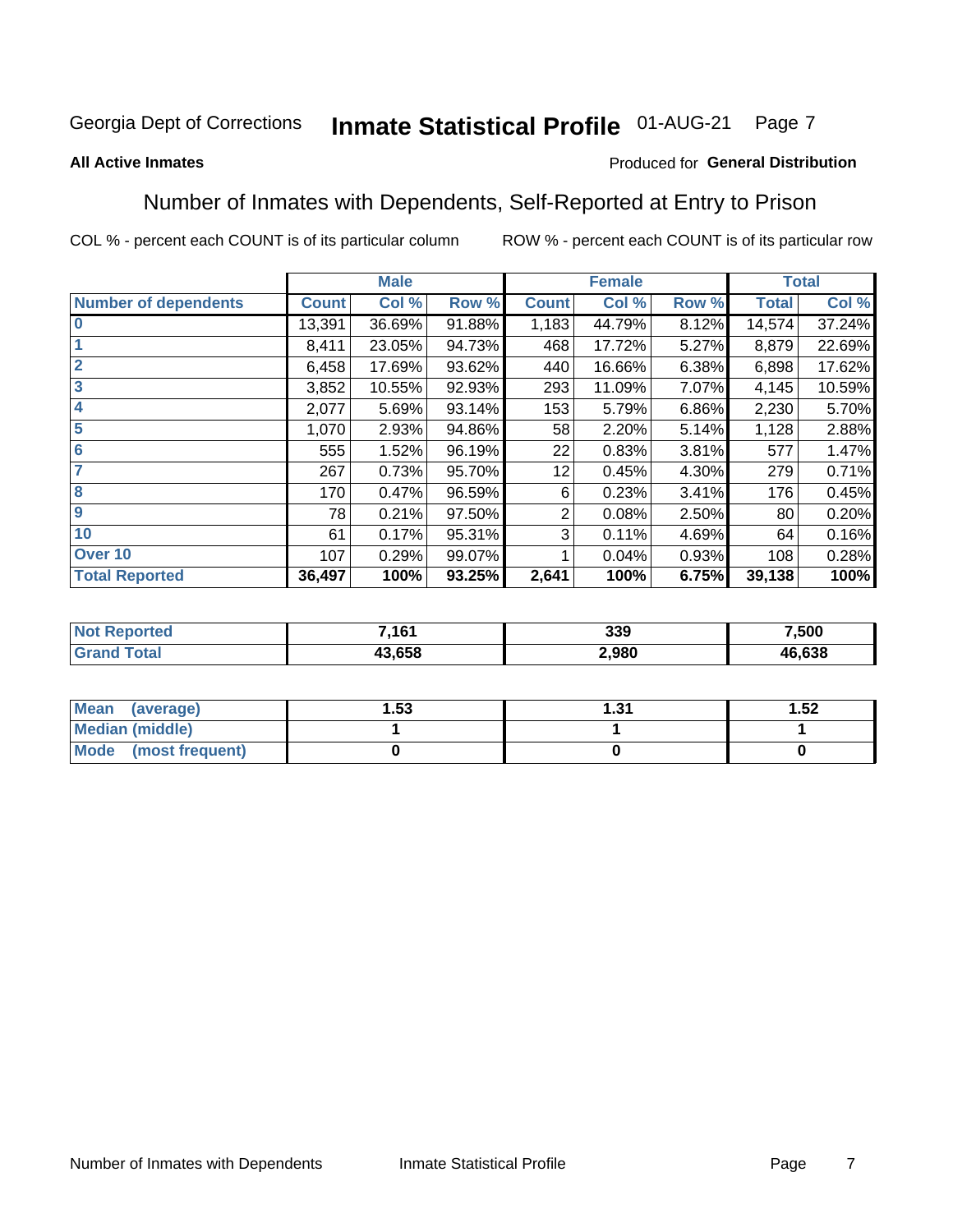#### **Inmate Statistical Profile 01-AUG-21** Page 8

#### **All Active Inmates**

#### Produced for General Distribution

### Religious affiliation, self-reported at entry to prison

COL % - percent each COUNT is of its particular column

|                         |                              |                         | <b>Male</b> |         |                 | <b>Female</b> |                  |                | <b>Total</b> |
|-------------------------|------------------------------|-------------------------|-------------|---------|-----------------|---------------|------------------|----------------|--------------|
|                         | <b>Religious Affiliation</b> | <b>Count</b>            | Col %       | Row %   | <b>Count</b>    | Col %         | Row <sup>%</sup> | <b>Total</b>   | Col %        |
| $\overline{\mathbf{1}}$ | <b>Islam</b>                 | 1,857                   | 8.06%       | 94.99%  | $\overline{98}$ | 3.85%         | 5.01%            | 1,955          | 7.64%        |
| $\overline{\mathbf{2}}$ | <b>Catholic</b>              | 1,058                   | 4.59%       | 90.27%  | 114             | 4.47%         | 9.73%            | 1,172          | 4.58%        |
| 3                       | <b>Baptist</b>               | 10,189                  | 44.25%      | 91.02%  | 1,005           | 39.44%        | 8.98%            | 11,194         | 43.77%       |
| 4                       | <b>Methodist</b>             | 302                     | 1.31%       | 91.79%  | 27              | 1.06%         | 8.21%            | 329            | 1.29%        |
| 5                       | <b>Episcopal</b>             | 31                      | .13%        | 88.57%  | 4               | .16%          | 11.43%           | 35             | .14%         |
| $\overline{6}$          | <b>Presbyterian</b>          | 60                      | .26%        | 93.75%  | $\overline{4}$  | .16%          | 6.25%            | 64             | .25%         |
| 7                       | <b>Church Of God</b>         | 296                     | 1.29%       | 92.21%  | 25              | .98%          | 7.79%            | 321            | 1.26%        |
| 8                       | <b>Holiness</b>              | 389                     | 1.69%       | 87.42%  | 56              | 2.20%         | 12.58%           | 445            | 1.74%        |
| $\overline{9}$          | <b>Jewish</b>                | 78                      | .34%        | 79.59%  | 20              | .78%          | 20.41%           | 98             | .38%         |
| 10                      | <b>Anglican</b>              | 26                      | .11%        | 92.86%  | $\overline{c}$  | .08%          | 7.14%            | 28             | .11%         |
| 11                      | <b>Greek Orthodox</b>        | $\overline{5}$          | .02%        | 71.43%  | $\overline{2}$  | .08%          | 28.57%           | $\overline{7}$ | .03%         |
| 12                      | <b>Hindu</b>                 | 14                      | .06%        | 93.33%  | $\mathbf{1}$    | .04%          | 6.67%            | 15             | .06%         |
| 13                      | <b>Buddhist</b>              | 51                      | .22%        | 89.47%  | 6               | .24%          | 10.53%           | 57             | .22%         |
| 14                      | <b>Taoist</b>                | $\overline{\mathbf{4}}$ | .02%        | 100.00% |                 |               |                  | 4              | .02%         |
| 15                      | <b>Shintoist</b>             | $\mathbf{1}$            | .01%        | 100.00% |                 |               |                  | 1              | .01%         |
| 16                      | <b>Seventh Day Adventist</b> | 66                      | .29%        | 75.86%  | 21              | .82%          | 24.14%           | 87             | .34%         |
| 17                      | <b>Jehovah Witness</b>       | 238                     | 1.03%       | 87.82%  | 33              | 1.30%         | 12.18%           | 271            | 1.06%        |
| 18                      | <b>Latter Day Saints</b>     | 25                      | .11%        | 86.21%  | 4               | .16%          | 13.79%           | 29             | .11%         |
| 19                      | Quaker                       | $\overline{2}$          | .01%        | 100.00% |                 |               |                  | $\overline{2}$ | .01%         |
| 20                      | <b>Other Prot</b>            | 1,198                   | 5.20%       | 98.28%  | 21              | .82%          | 1.72%            | 1,219          | 4.77%        |
| $\overline{21}$         | <b>Messianic Judaism</b>     | 52                      | .23%        | 26.40%  | 145             | 5.69%         | 73.60%           | 197            | .77%         |
| 22                      | <b>Asatru-Odinism</b>        | $\overline{2}$          | .01%        | 100.00% |                 |               |                  | $\overline{2}$ | .01%         |
| 23                      | <b>Hebrew Israelite</b>      | $\overline{71}$         | .31%        | 93.42%  | $\sqrt{5}$      | .20%          | 6.58%            | 76             | .30%         |
| 24                      | <b>Nation Of Islam</b>       | 43                      | .19%        | 86.00%  | $\overline{7}$  | .27%          | 14.00%           | 50             | .20%         |
| 25                      | <b>Native American</b>       | 24                      | .10%        | 100.00% |                 |               |                  | 24             | .09%         |
| 26                      | Pagan                        | 9                       | .04%        | 81.82%  | $\overline{2}$  | .08%          | 18.18%           | 11             | .04%         |
| $\overline{27}$         | <b>Pentecostal</b>           | 89                      | .39%        | 74.79%  | 30              | 1.18%         | 25.21%           | 119            | .47%         |
| 28                      | <b>Rastafari</b>             | 14                      | .06%        | 60.87%  | 9               | .35%          | 39.13%           | 23             | .09%         |
| 29                      | <b>Wiccan</b>                | 40                      | .17%        | 88.89%  | $\overline{5}$  | .20%          | 11.11%           | 45             | .18%         |
| 30                      | <b>No Religion</b>           | 1,426                   | 6.19%       | 88.19%  | 191             | 7.50%         | 11.81%           | 1,617          | 6.32%        |
| 31                      | Christian -                  | 4,165                   | 18.09%      | 85.45%  | 709             | 27.83%        | 14.55%           | 4,874          | 19.06%       |
|                         | <b>Unspecified</b>           |                         |             |         |                 |               |                  |                |              |
| 96                      | <b>None</b>                  | 1,201                   | 5.22%       | 99.83%  | $\overline{2}$  | .08%          | .17%             | 1,203          | 4.70%        |
|                         | <b>Total Reported</b>        | 23,026                  | 100%        | 90.04%  | 2,548           | 100%          | 9.96%            | 25,574         | 100%         |

| $\sim$<br>חה<br>്ഗ | n g<br>−∪∠<br>___ | 21.064 |
|--------------------|-------------------|--------|
| 13.658<br>"        | 2,980             | 46.638 |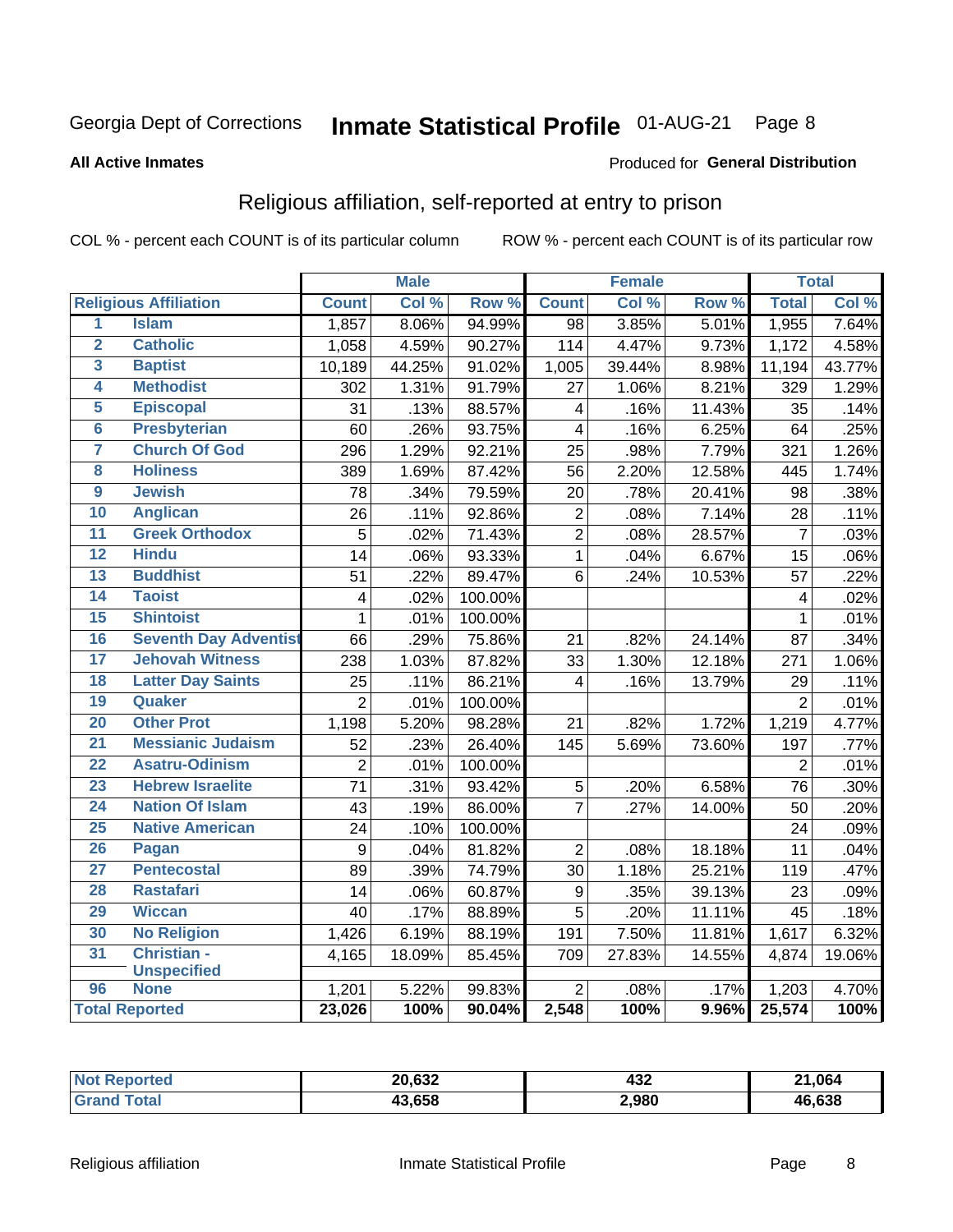#### Inmate Statistical Profile 01-AUG-21 Page 9 Georgia Dept of Corrections

| <b>All Active Inmates</b> | Produced for Genera                                     |
|---------------------------|---------------------------------------------------------|
|                           | Religious affiliation, self-reported at entry to prison |

COL % - percent each COUNT is of its particular column ROW % - percent each COUNT is of its particular row

| <b>Mode</b><br><b>Most frequent</b> ) \ | `aptist | aptist | ີ <sup>R</sup> aptist |
|-----------------------------------------|---------|--------|-----------------------|
|                                         |         |        |                       |

al Distribution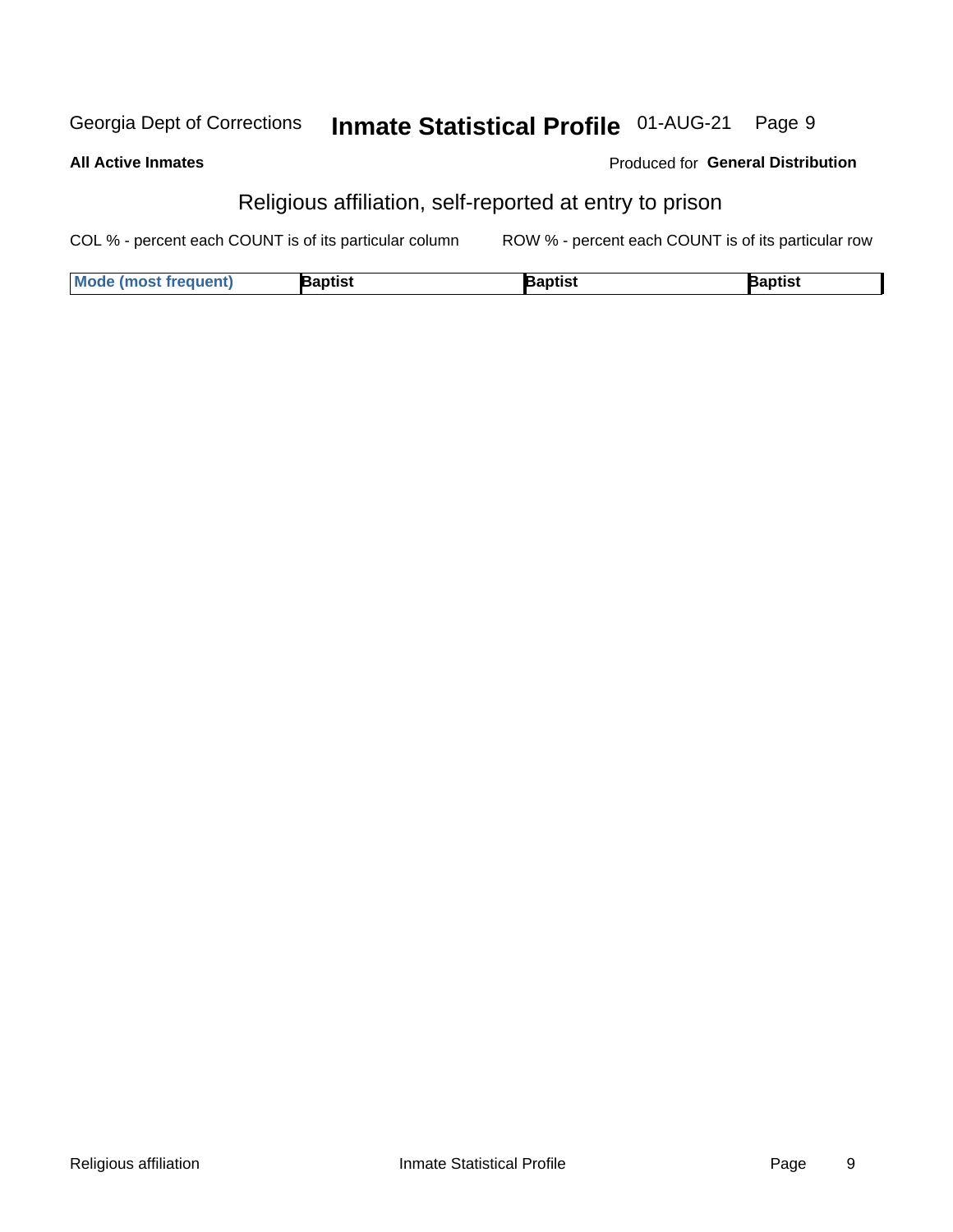#### **Inmate Statistical Profile 01-AUG-21** Page 9

#### **All Active Inmates**

#### Produced for General Distribution

### Home county, self-reported at entry to prison

COL % - percent each COUNT is of its particular column

|     |                             |              | <b>Male</b> |         |                | <b>Female</b> |        | <b>Total</b> |        |
|-----|-----------------------------|--------------|-------------|---------|----------------|---------------|--------|--------------|--------|
|     | <b>Home County</b>          | <b>Count</b> | Col %       | Row %   | <b>Count</b>   | Col %         | Row %  | <b>Total</b> | Col %  |
| 000 | <b>Unknown</b>              | 7,071        | 16.20%      | 93.49%  | 492            | 16.51%        | 6.51%  | 7,563        | 16.22% |
| 001 | <b>Appling County</b>       | 109          | .25%        | 94.78%  | 6              | .20%          | 5.22%  | 115          | .25%   |
| 002 | <b>Atkinson County</b>      | 34           | .08%        | 100.00% |                |               |        | 34           | .07%   |
| 003 | <b>Bacon County</b>         | 73           | .17%        | 94.81%  | 4              | .13%          | 5.19%  | 77           | .17%   |
| 004 | <b>Baker County</b>         | 15           | .03%        | 93.75%  | $\mathbf{1}$   | .03%          | 6.25%  | 16           | .03%   |
| 005 | <b>Baldwin County</b>       | 253          | .58%        | 91.01%  | 25             | .84%          | 8.99%  | 278          | .60%   |
| 006 | <b>Banks County</b>         | 76           | .17%        | 96.20%  | 3              | .10%          | 3.80%  | 79           | .17%   |
| 007 | <b>Barrow County</b>        | 272          | .62%        | 91.89%  | 24             | .81%          | 8.11%  | 296          | .63%   |
| 008 | <b>Bartow County</b>        | 445          | 1.02%       | 89.54%  | 52             | 1.74%         | 10.46% | 497          | 1.07%  |
| 009 | <b>Ben Hill County</b>      | 155          | .36%        | 95.68%  | $\overline{7}$ | .23%          | 4.32%  | 162          | .35%   |
| 010 | <b>Berrien County</b>       | 80           | .18%        | 95.24%  | 4              | .13%          | 4.76%  | 84           | .18%   |
| 011 | <b>Bibb County</b>          | 963          | 2.21%       | 95.54%  | 45             | 1.51%         | 4.46%  | 1,008        | 2.16%  |
| 012 | <b>Bleckley County</b>      | 59           | .14%        | 86.76%  | 9              | .30%          | 13.24% | 68           | .15%   |
| 013 | <b>Brantley County</b>      | 77           | .18%        | 88.51%  | 10             | .34%          | 11.49% | 87           | .19%   |
| 014 | <b>Brooks County</b>        | 159          | .36%        | 99.38%  | 1              | .03%          | .63%   | 160          | .34%   |
| 015 | <b>Bryan County</b>         | 58           | .13%        | 93.55%  | 4              | .13%          | 6.45%  | 62           | .13%   |
| 016 | <b>Bulloch County</b>       | 276          | .63%        | 94.52%  | 16             | .54%          | 5.48%  | 292          | .63%   |
| 017 | <b>Burke County</b>         | 163          | .37%        | 98.19%  | 3              | .10%          | 1.81%  | 166          | .36%   |
| 018 | <b>Butts County</b>         | 136          | .31%        | 90.07%  | 15             | .50%          | 9.93%  | 151          | .32%   |
| 019 | <b>Calhoun County</b>       | 60           | .14%        | 89.55%  | $\overline{7}$ | .23%          | 10.45% | 67           | .14%   |
| 020 | <b>Camden County</b>        | 108          | .25%        | 91.53%  | 10             | .34%          | 8.47%  | 118          | .25%   |
| 021 | <b>Candler County</b>       | 77           | .18%        | 95.06%  | 4              | .13%          | 4.94%  | 81           | .17%   |
| 022 | <b>Carroll County</b>       | 466          | 1.07%       | 93.20%  | 34             | 1.14%         | 6.80%  | 500          | 1.07%  |
| 023 | <b>Catoosa County</b>       | 186          | .43%        | 92.54%  | 15             | .50%          | 7.46%  | 201          | .43%   |
| 024 | <b>Charlton County</b>      | 32           | .07%        | 88.89%  | 4              | .13%          | 11.11% | 36           | .08%   |
| 025 | <b>Chatham County</b>       | 1,287        | 2.95%       | 95.97%  | 54             | 1.81%         | 4.03%  | 1,341        | 2.88%  |
| 026 | <b>Chattahoochee County</b> | 13           | .03%        | 92.86%  | 1              | .03%          | 7.14%  | 14           | .03%   |
| 027 | <b>Chattooga County</b>     | 152          | .35%        | 88.89%  | 19             | .64%          | 11.11% | 171          | .37%   |
| 028 | <b>Cherokee County</b>      | 338          | .77%        | 89.66%  | 39             | 1.31%         | 10.34% | 377          | .81%   |
| 029 | <b>Clarke County</b>        | 407          | .93%        | 94.00%  | 26             | .87%          | 6.00%  | 433          | .93%   |
| 030 | <b>Clay County</b>          | 25           | .06%        | 92.59%  | $\overline{2}$ | .07%          | 7.41%  | 27           | .06%   |
| 031 | <b>Clayton County</b>       | 1,234        | 2.83%       | 93.84%  | 81             | 2.72%         | 6.16%  | 1,315        | 2.82%  |
| 032 | <b>Clinch County</b>        | 35           | .08%        | 89.74%  | 4              | .13%          | 10.26% | 39           | .08%   |
| 033 | <b>Cobb County</b>          | 1,343        | 3.08%       | 93.72%  | 90             | 3.02%         | 6.28%  | 1,433        | 3.07%  |
| 034 | <b>Coffee County</b>        | 286          | .66%        | 94.70%  | 16             | .54%          | 5.30%  | 302          | .65%   |
| 035 | <b>Colquitt County</b>      | 198          | .45%        | 95.19%  | 10             | .34%          | 4.81%  | 208          | .45%   |
| 036 | <b>Columbia County</b>      | 239          | .55%        | 90.19%  | 26             | .87%          | 9.81%  | 265          | .57%   |
| 037 | <b>Cook County</b>          | 113          | .26%        | 95.76%  | $\mathbf 5$    | .17%          | 4.24%  | 118          | .25%   |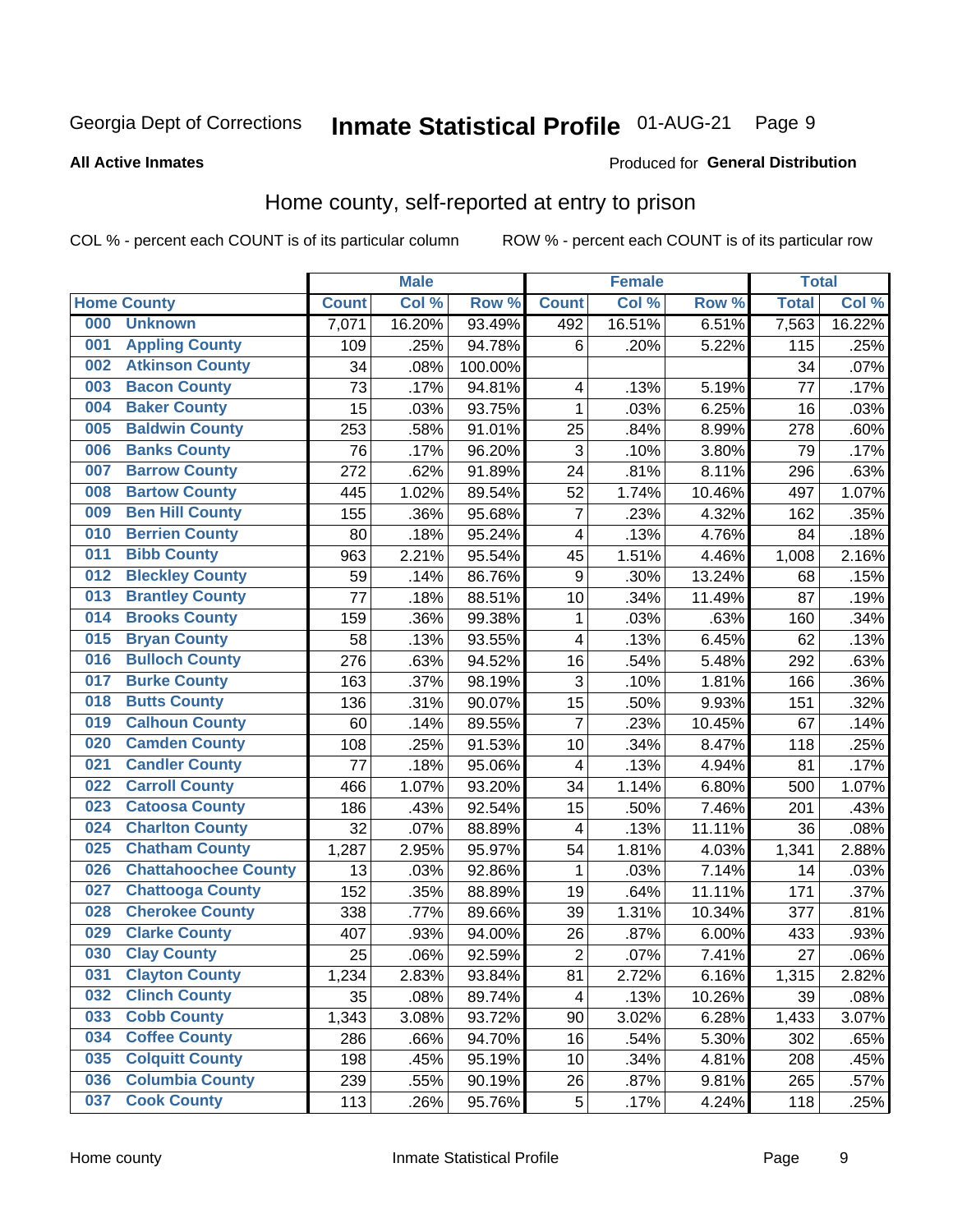## Inmate Statistical Profile 01-AUG-21 Page 10

#### **All Active Inmates**

#### Produced for General Distribution

#### Home county, self-reported at entry to prison

COL % - percent each COUNT is of its particular column

|     |                         |              | <b>Male</b> |         |                         | <b>Female</b> |        | <b>Total</b>   |       |
|-----|-------------------------|--------------|-------------|---------|-------------------------|---------------|--------|----------------|-------|
|     | <b>Home County</b>      | <b>Count</b> | Col %       | Row %   | <b>Count</b>            | Col %         | Row %  | <b>Total</b>   | Col % |
| 038 | <b>Coweta County</b>    | 406          | .93%        | 95.75%  | 18                      | .60%          | 4.25%  | 424            | .91%  |
| 039 | <b>Crawford County</b>  | 33           | .08%        | 89.19%  | 4                       | .13%          | 10.81% | 37             | .08%  |
| 040 | <b>Crisp County</b>     | 211          | .48%        | 94.20%  | 13                      | .44%          | 5.80%  | 224            | .48%  |
| 041 | <b>Dade County</b>      | 49           | .11%        | 87.50%  | $\overline{7}$          | .23%          | 12.50% | 56             | .12%  |
| 042 | <b>Dawson County</b>    | 67           | .15%        | 90.54%  | 7                       | .23%          | 9.46%  | 74             | .16%  |
| 043 | <b>Decatur County</b>   | 214          | .49%        | 95.96%  | 9                       | .30%          | 4.04%  | 223            | .48%  |
| 044 | <b>Dekalb County</b>    | 2,239        | 5.13%       | 95.60%  | 103                     | 3.46%         | 4.40%  | 2,342          | 5.02% |
| 045 | <b>Dodge County</b>     | 92           | .21%        | 92.00%  | 8                       | .27%          | 8.00%  | 100            | .21%  |
| 046 | <b>Dooly County</b>     | 120          | .27%        | 98.36%  | $\overline{2}$          | .07%          | 1.64%  | 122            | .26%  |
| 047 | <b>Dougherty County</b> | 613          | 1.40%       | 95.63%  | 28                      | .94%          | 4.37%  | 641            | 1.37% |
| 048 | <b>Douglas County</b>   | 494          | 1.13%       | 94.27%  | 30                      | 1.01%         | 5.73%  | 524            | 1.12% |
| 049 | <b>Early County</b>     | 50           | .11%        | 92.59%  | 4                       | .13%          | 7.41%  | 54             | .12%  |
| 050 | <b>Echols County</b>    | 9            | .02%        | 100.00% |                         |               |        | 9              | .02%  |
| 051 | <b>Effingham County</b> | 166          | .38%        | 91.21%  | 16                      | .54%          | 8.79%  | 182            | .39%  |
| 052 | <b>Elbert County</b>    | 106          | .24%        | 95.50%  | 5                       | .17%          | 4.50%  | 111            | .24%  |
| 053 | <b>Emanuel County</b>   | 149          | .34%        | 93.71%  | 10                      | .34%          | 6.29%  | 159            | .34%  |
| 054 | <b>Evans County</b>     | 57           | .13%        | 90.48%  | 6                       | .20%          | 9.52%  | 63             | .14%  |
| 055 | <b>Fannin County</b>    | 76           | .17%        | 91.57%  | $\overline{7}$          | .23%          | 8.43%  | 83             | .18%  |
| 056 | <b>Fayette County</b>   | 123          | .28%        | 91.79%  | 11                      | .37%          | 8.21%  | 134            | .29%  |
| 057 | <b>Floyd County</b>     | 595          | 1.36%       | 90.43%  | 63                      | 2.11%         | 9.57%  | 658            | 1.41% |
| 058 | <b>Forsyth County</b>   | 175          | .40%        | 91.62%  | 16                      | .54%          | 8.38%  | 191            | .41%  |
| 059 | <b>Franklin County</b>  | 104          | .24%        | 91.23%  | 10                      | .34%          | 8.77%  | 114            | .24%  |
| 060 | <b>Fulton County</b>    | 3,843        | 8.80%       | 95.69%  | 173                     | 5.81%         | 4.31%  | 4,016          | 8.61% |
| 061 | <b>Gilmer County</b>    | 78           | .18%        | 84.78%  | 14                      | .47%          | 15.22% | 92             | .20%  |
| 062 | <b>Glascock County</b>  | 5            | .01%        | 71.43%  | $\overline{2}$          | .07%          | 28.57% | $\overline{7}$ | .02%  |
| 063 | <b>Glynn County</b>     | 340          | .78%        | 94.71%  | 19                      | .64%          | 5.29%  | 359            | .77%  |
| 064 | <b>Gordon County</b>    | 254          | .58%        | 89.12%  | 31                      | 1.04%         | 10.88% | 285            | .61%  |
| 065 | <b>Grady County</b>     | 101          | .23%        | 93.52%  | $\overline{7}$          | .23%          | 6.48%  | 108            | .23%  |
| 066 | <b>Greene County</b>    | 75           | .17%        | 93.75%  | 5                       | .17%          | 6.25%  | 80             | .17%  |
| 067 | <b>Gwinnett County</b>  | 1,490        | $3.41\%$    | 93.89%  | 97                      | 3.26%         | 6.11%  | 1,587          | 3.40% |
| 068 | <b>Habersham County</b> | 80           | .18%        | 83.33%  | 16                      | .54%          | 16.67% | 96             | .21%  |
| 069 | <b>Hall County</b>      | 501          | 1.15%       | 91.09%  | 49                      | 1.64%         | 8.91%  | 550            | 1.18% |
| 070 | <b>Hancock County</b>   | 42           | .10%        | 93.33%  | 3                       | .10%          | 6.67%  | 45             | .10%  |
| 071 | <b>Haralson County</b>  | 100          | .23%        | 92.59%  | $\bf 8$                 | .27%          | 7.41%  | 108            | .23%  |
| 072 | <b>Harris County</b>    | 88           | .20%        | 94.62%  | 5                       | .17%          | 5.38%  | 93             | .20%  |
| 073 | <b>Hart County</b>      | 126          | .29%        | 90.00%  | 14                      | .47%          | 10.00% | 140            | .30%  |
| 074 | <b>Heard County</b>     | 44           | .10%        | 91.67%  | $\overline{\mathbf{4}}$ | .13%          | 8.33%  | 48             | .10%  |
| 075 | <b>Henry County</b>     | 571          | 1.31%       | 92.85%  | 44                      | 1.48%         | 7.15%  | 615            | 1.32% |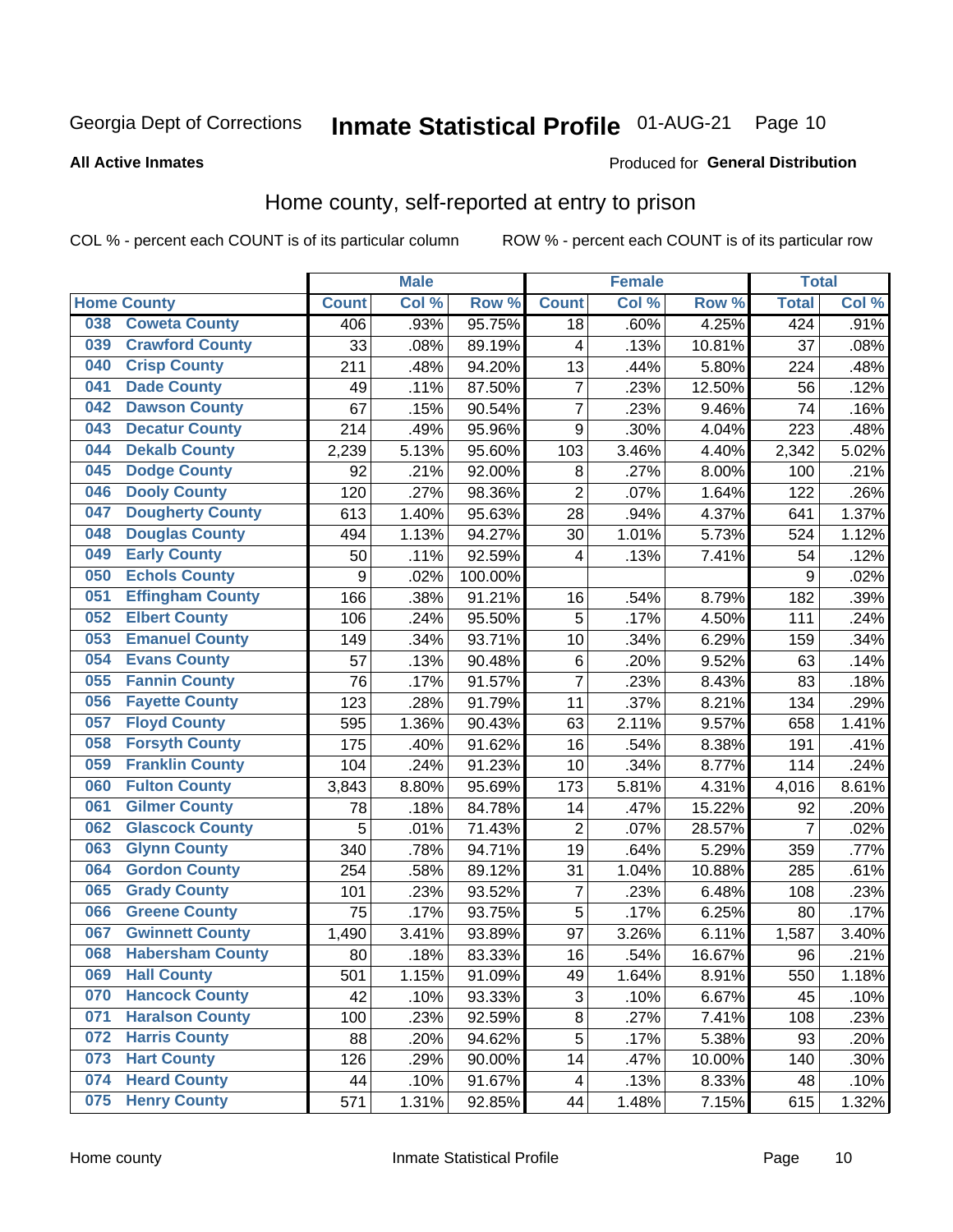#### Inmate Statistical Profile 01-AUG-21 Page 11

**All Active Inmates** 

#### Produced for General Distribution

### Home county, self-reported at entry to prison

COL % - percent each COUNT is of its particular column

|     |                          |              | <b>Male</b> |        |                         | <b>Female</b> |        | <b>Total</b> |       |
|-----|--------------------------|--------------|-------------|--------|-------------------------|---------------|--------|--------------|-------|
|     | <b>Home County</b>       | <b>Count</b> | Col %       | Row %  | <b>Count</b>            | Col %         | Row %  | <b>Total</b> | Col % |
| 076 | <b>Houston County</b>    | 523          | 1.20%       | 92.24% | 44                      | 1.48%         | 7.76%  | 567          | 1.22% |
| 077 | <b>Irwin County</b>      | 49           | .11%        | 94.23% | 3                       | .10%          | 5.77%  | 52           | .11%  |
| 078 | <b>Jackson County</b>    | 218          | .50%        | 90.83% | 22                      | .74%          | 9.17%  | 240          | .51%  |
| 079 | <b>Jasper County</b>     | 69           | .16%        | 94.52% | $\overline{\mathbf{4}}$ | .13%          | 5.48%  | 73           | .16%  |
| 080 | <b>Jeff Davis County</b> | 71           | .16%        | 91.03% | $\overline{7}$          | .23%          | 8.97%  | 78           | .17%  |
| 081 | <b>Jefferson County</b>  | 153          | .35%        | 92.73% | 12                      | .40%          | 7.27%  | 165          | .35%  |
| 082 | <b>Jenkins County</b>    | 76           | .17%        | 93.83% | $\sqrt{5}$              | .17%          | 6.17%  | 81           | .17%  |
| 083 | <b>Johnson County</b>    | 35           | .08%        | 94.59% | $\overline{2}$          | .07%          | 5.41%  | 37           | .08%  |
| 084 | <b>Jones County</b>      | 87           | .20%        | 90.63% | $\boldsymbol{9}$        | .30%          | 9.38%  | 96           | .21%  |
| 085 | <b>Lamar County</b>      | 59           | .14%        | 90.77% | $\,6$                   | .20%          | 9.23%  | 65           | .14%  |
| 086 | <b>Lanier County</b>     | 71           | .16%        | 94.67% | $\overline{\mathbf{4}}$ | .13%          | 5.33%  | 75           | .16%  |
| 087 | <b>Laurens County</b>    | 248          | .57%        | 93.58% | 17                      | .57%          | 6.42%  | 265          | .57%  |
| 088 | <b>Lee County</b>        | 86           | .20%        | 90.53% | $\boldsymbol{9}$        | .30%          | 9.47%  | 95           | .20%  |
| 089 | <b>Liberty County</b>    | 161          | .37%        | 93.06% | 12                      | .40%          | 6.94%  | 173          | .37%  |
| 090 | <b>Lincoln County</b>    | 32           | .07%        | 84.21% | $\,6$                   | .20%          | 15.79% | 38           | .08%  |
| 091 | <b>Long County</b>       | 35           | .08%        | 87.50% | 5                       | .17%          | 12.50% | 40           | .09%  |
| 092 | <b>Lowndes County</b>    | 356          | .82%        | 95.96% | 15                      | .50%          | 4.04%  | 371          | .80%  |
| 093 | <b>Lumpkin County</b>    | 76           | .17%        | 90.48% | $\bf 8$                 | .27%          | 9.52%  | 84           | .18%  |
| 094 | <b>Macon County</b>      | 54           | .12%        | 84.38% | 10                      | .34%          | 15.63% | 64           | .14%  |
| 095 | <b>Madison County</b>    | 141          | .32%        | 94.00% | $\boldsymbol{9}$        | .30%          | 6.00%  | 150          | .32%  |
| 096 | <b>Marion County</b>     | 49           | .11%        | 89.09% | 6                       | .20%          | 10.91% | 55           | .12%  |
| 097 | <b>Mcduffie County</b>   | 120          | .27%        | 92.31% | 10                      | .34%          | 7.69%  | 130          | .28%  |
| 098 | <b>Mcintosh County</b>   | 56           | .13%        | 93.33% | 4                       | .13%          | 6.67%  | 60           | .13%  |
| 099 | <b>Meriwether County</b> | 154          | .35%        | 94.48% | $\boldsymbol{9}$        | .30%          | 5.52%  | 163          | .35%  |
| 100 | <b>Miller County</b>     | 18           | .04%        | 90.00% | $\overline{2}$          | .07%          | 10.00% | 20           | .04%  |
| 101 | <b>Mitchell County</b>   | 132          | .30%        | 93.62% | $\boldsymbol{9}$        | .30%          | 6.38%  | 141          | .30%  |
| 102 | <b>Monroe County</b>     | 100          | .23%        | 94.34% | $\,6$                   | .20%          | 5.66%  | 106          | .23%  |
| 103 | <b>Montgomery County</b> | 78           | .18%        | 90.70% | $\bf 8$                 | .27%          | 9.30%  | 86           | .18%  |
| 104 | <b>Morgan County</b>     | 92           | .21%        | 92.00% | $\bf 8$                 | .27%          | 8.00%  | 100          | .21%  |
| 105 | <b>Murray County</b>     | 173          | .40%        | 87.37% | 25                      | .84%          | 12.63% | 198          | .42%  |
| 106 | <b>Muscogee County</b>   | 824          | 1.89%       | 95.59% | 38                      | 1.28%         | 4.41%  | 862          | 1.85% |
| 107 | <b>Newton County</b>     | 472          | 1.08%       | 93.65% | 32                      | 1.07%         | 6.35%  | 504          | 1.08% |
| 108 | <b>Oconee County</b>     | 44           | .10%        | 86.27% | 7                       | .23%          | 13.73% | 51           | .11%  |
| 109 | <b>Oglethorpe County</b> | 60           | .14%        | 93.75% | 4                       | .13%          | 6.25%  | 64           | .14%  |
| 110 | <b>Paulding County</b>   | 275          | .63%        | 89.00% | 34                      | 1.14%         | 11.00% | 309          | .66%  |
| 111 | <b>Peach County</b>      | 89           | .20%        | 94.68% | 5                       | .17%          | 5.32%  | 94           | .20%  |
| 112 | <b>Pickens County</b>    | 98           | .22%        | 90.74% | 10                      | .34%          | 9.26%  | 108          | .23%  |
| 113 | <b>Pierce County</b>     | 84           | .19%        | 90.32% | $\boldsymbol{9}$        | .30%          | 9.68%  | 93           | .20%  |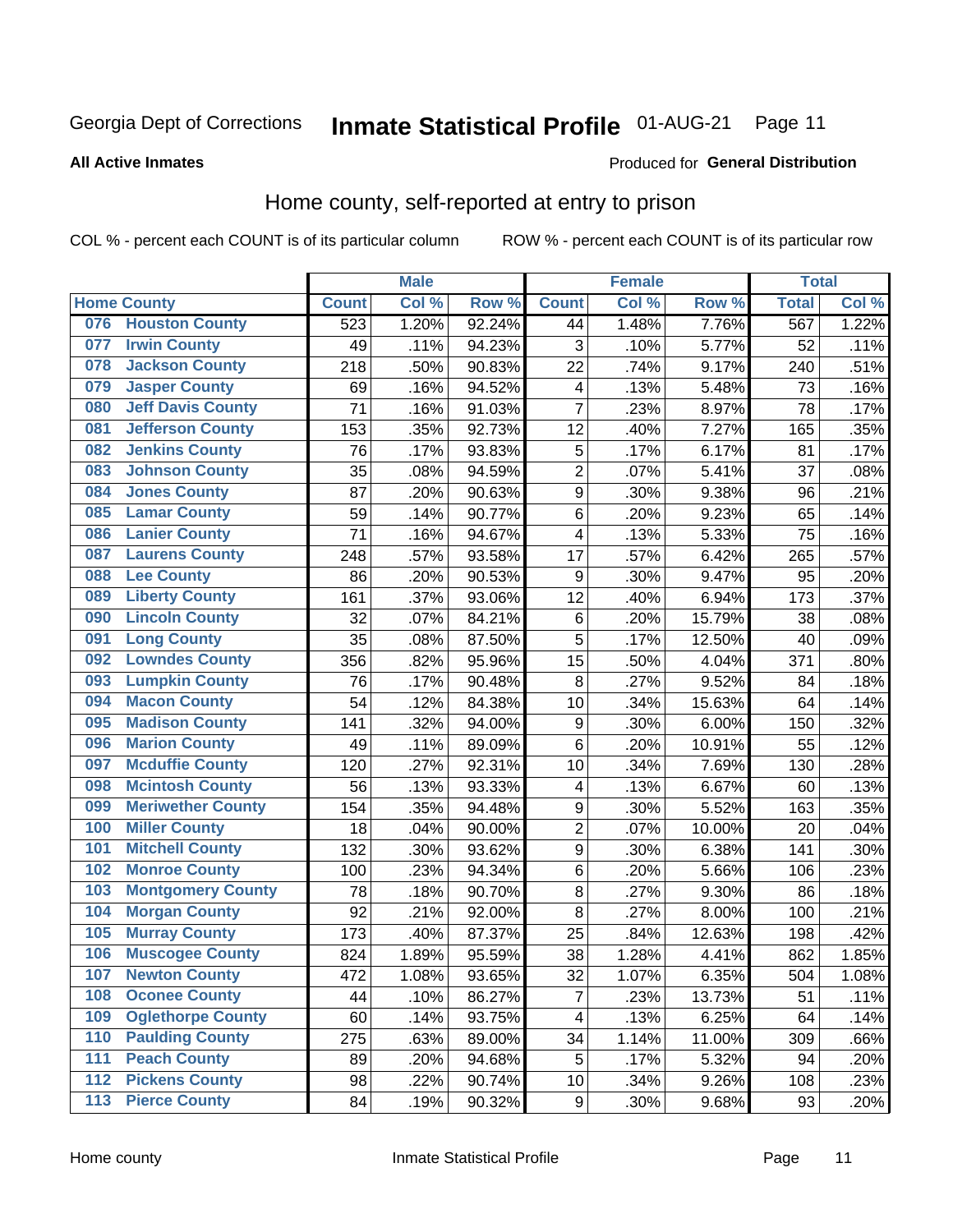### Inmate Statistical Profile 01-AUG-21 Page 12

#### **All Active Inmates**

#### Produced for General Distribution

#### Home county, self-reported at entry to prison

COL % - percent each COUNT is of its particular column

|                    |                          |              | <b>Male</b> |                  |                | <b>Female</b> |        | <b>Total</b>    |       |
|--------------------|--------------------------|--------------|-------------|------------------|----------------|---------------|--------|-----------------|-------|
| <b>Home County</b> |                          | <b>Count</b> | Col %       | Row <sup>%</sup> | <b>Count</b>   | Col %         | Row %  | <b>Total</b>    | Col % |
| 114                | <b>Pike County</b>       | 34           | .08%        | 94.44%           | 2              | .07%          | 5.56%  | $\overline{36}$ | .08%  |
| 115                | <b>Polk County</b>       | 210          | .48%        | 90.13%           | 23             | .77%          | 9.87%  | 233             | .50%  |
| 116                | <b>Pulaski County</b>    | 43           | .10%        | 86.00%           | 7              | .23%          | 14.00% | 50              | .11%  |
| 117                | <b>Putnam County</b>     | 123          | .28%        | 92.48%           | 10             | .34%          | 7.52%  | 133             | .29%  |
| 118                | <b>Quitman County</b>    | 11           | .03%        | 100.00%          |                |               |        | 11              | .02%  |
| 119                | <b>Rabun County</b>      | 39           | .09%        | 78.00%           | 11             | .37%          | 22.00% | 50              | .11%  |
| 120                | <b>Randolph County</b>   | 47           | .11%        | 87.04%           | 7              | .23%          | 12.96% | 54              | .12%  |
| 121                | <b>Richmond County</b>   | 1,404        | 3.22%       | 95.19%           | 71             | 2.38%         | 4.81%  | 1,475           | 3.16% |
| 122                | <b>Rockdale County</b>   | 276          | .63%        | 92.00%           | 24             | .81%          | 8.00%  | 300             | .64%  |
| 123                | <b>Schley County</b>     | 13           | .03%        | 100.00%          |                |               |        | 13              | .03%  |
| 124                | <b>Screven County</b>    | 92           | .21%        | 94.85%           | 5              | .17%          | 5.15%  | 97              | .21%  |
| 125                | <b>Seminole County</b>   | 62           | .14%        | 92.54%           | 5              | .17%          | 7.46%  | 67              | .14%  |
| 126                | <b>Spalding County</b>   | 334          | .77%        | 94.35%           | 20             | .67%          | 5.65%  | 354             | .76%  |
| 127                | <b>Stephens County</b>   | 108          | .25%        | 89.26%           | 13             | .44%          | 10.74% | 121             | .26%  |
| 128                | <b>Stewart County</b>    | 27           | .06%        | 100.00%          |                |               |        | 27              | .06%  |
| 129                | <b>Sumter County</b>     | 171          | .39%        | 96.61%           | 6              | .20%          | 3.39%  | 177             | .38%  |
| 130                | <b>Talbot County</b>     | 33           | .08%        | 100.00%          |                |               |        | 33              | .07%  |
| 131                | <b>Taliaferro County</b> | 7            | .02%        | 100.00%          |                |               |        | $\overline{7}$  | .02%  |
| 132                | <b>Tattnall County</b>   | 190          | .44%        | 96.45%           | 7              | .23%          | 3.55%  | 197             | .42%  |
| 133                | <b>Taylor County</b>     | 39           | .09%        | 88.64%           | 5              | .17%          | 11.36% | 44              | .09%  |
| 134                | <b>Telfair County</b>    | 72           | .16%        | 98.63%           | 1              | .03%          | 1.37%  | 73              | .16%  |
| 135                | <b>Terrell County</b>    | 68           | .16%        | 100.00%          |                |               |        | 68              | .15%  |
| 136                | <b>Thomas County</b>     | 154          | .35%        | 98.72%           | $\overline{2}$ | .07%          | 1.28%  | 156             | .33%  |
| 137                | <b>Tift County</b>       | 236          | .54%        | 97.12%           | $\overline{7}$ | .23%          | 2.88%  | 243             | .52%  |
| 138                | <b>Toombs County</b>     | 221          | .51%        | 92.86%           | 17             | .57%          | 7.14%  | 238             | .51%  |
| 139                | <b>Towns County</b>      | 19           | .04%        | 73.08%           | $\overline{7}$ | .23%          | 26.92% | 26              | .06%  |
| 140                | <b>Treutlen County</b>   | 50           | .11%        | 92.59%           | $\overline{4}$ | .13%          | 7.41%  | 54              | .12%  |
| 141                | <b>Troup County</b>      | 427          | .98%        | 94.05%           | 27             | .91%          | 5.95%  | 454             | .97%  |
| $\overline{142}$   | <b>Turner County</b>     | 64           | .15%        | 95.52%           | $\sqrt{3}$     | .10%          | 4.48%  | 67              | .14%  |
| 143                | <b>Twiggs County</b>     | 41           | .09%        | 95.35%           | $\overline{c}$ | .07%          | 4.65%  | 43              | .09%  |
| 144                | <b>Union County</b>      | 78           | .18%        | 90.70%           | $\overline{8}$ | .27%          | 9.30%  | 86              | .18%  |
| 145                | <b>Upson County</b>      | 125          | .29%        | 93.98%           | 8              | .27%          | 6.02%  | 133             | .29%  |
| 146                | <b>Walker County</b>     | 337          | .77%        | 89.87%           | 38             | 1.28%         | 10.13% | 375             | .80%  |
| 147                | <b>Walton County</b>     | 421          | .96%        | 90.93%           | 42             | 1.41%         | 9.07%  | 463             | .99%  |
| 148                | <b>Ware County</b>       | 213          | .49%        | 95.52%           | 10             | .34%          | 4.48%  | 223             | .48%  |
| 149                | <b>Warren County</b>     | 28           | .06%        | 90.32%           | 3              | .10%          | 9.68%  | 31              | .07%  |
| 150                | <b>Washington County</b> | 158          | .36%        | 92.94%           | 12             | .40%          | 7.06%  | 170             | .36%  |
| 151                | <b>Wayne County</b>      | 179          | .41%        | 91.79%           | 16             | .54%          | 8.21%  | 195             | .42%  |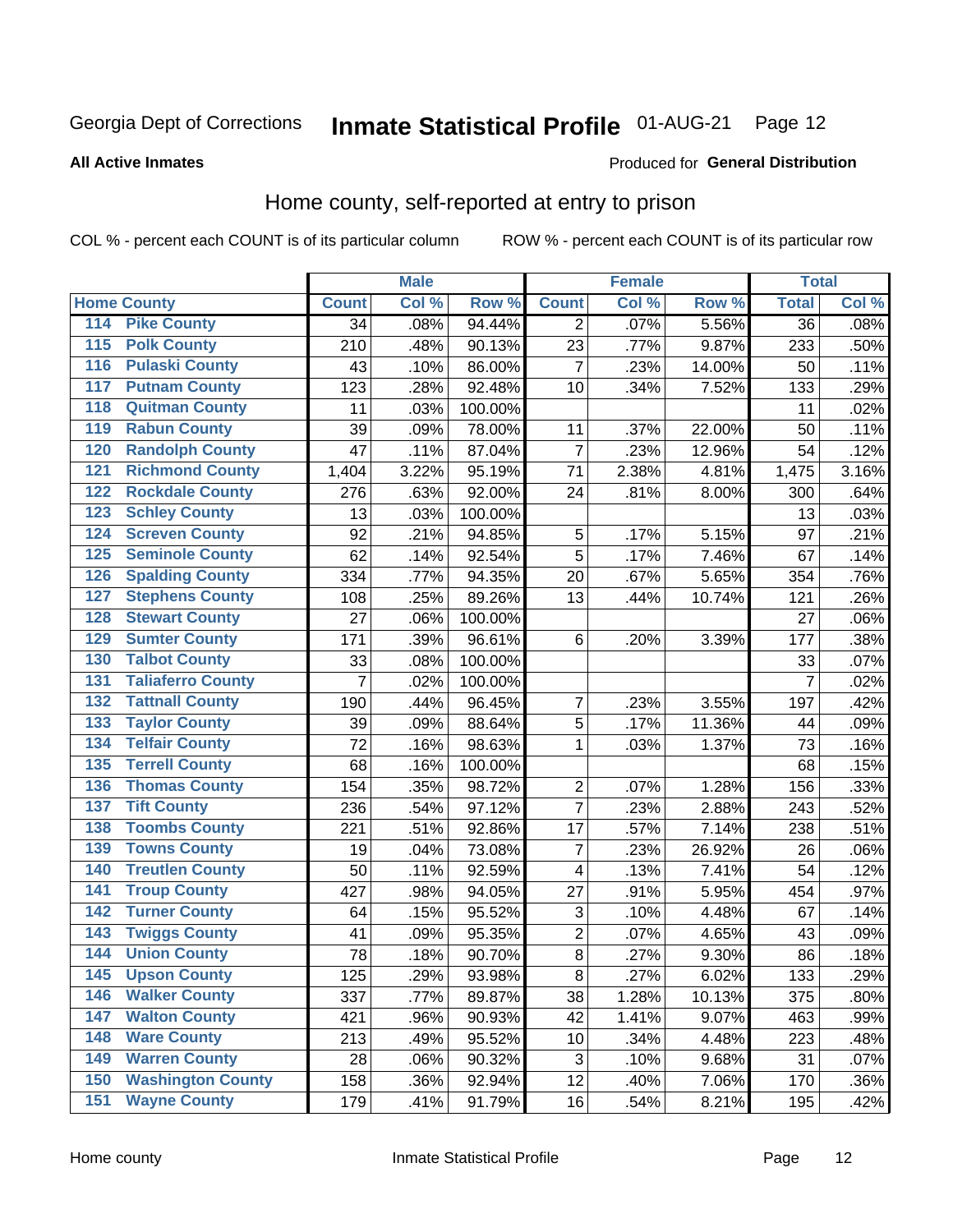## Inmate Statistical Profile 01-AUG-21 Page 13

**All Active Inmates** 

#### Produced for General Distribution

#### Home county, self-reported at entry to prison

COL % - percent each COUNT is of its particular column

|                    |                             |              | <b>Male</b> |        |              | <b>Female</b> |        | <b>Total</b> |       |
|--------------------|-----------------------------|--------------|-------------|--------|--------------|---------------|--------|--------------|-------|
| <b>Home County</b> |                             | <b>Count</b> | Col %       | Row %  | <b>Count</b> | Col %         | Row %  | <b>Total</b> | Col % |
| 152                | <b>Webster County</b>       | 3            | .01%        | 75.00% |              | .03%          | 25.00% | 4            | .01%  |
| 153                | <b>Wheeler County</b>       | 81           | .19%        | 96.43% | 3            | .10%          | 3.57%  | 84           | .18%  |
| 154                | <b>White County</b>         | 68           | .16%        | 91.89% | 6            | .20%          | 8.11%  | 74           | .16%  |
| 155                | <b>Whitfield County</b>     | 511          | 1.17%       | 89.96% | 57           | 1.91%         | 10.04% | 568          | 1.22% |
| 156                | <b>Wilcox County</b>        | 58           | .13%        | 95.08% | 3            | .10%          | 4.92%  | 61           | .13%  |
| 157                | <b>Wilkes County</b>        | 57           | .13%        | 93.44% | 4            | .13%          | 6.56%  | 61           | .13%  |
| 158                | <b>Wilkinson County</b>     | 34           | .08%        | 91.89% | 3            | .10%          | 8.11%  | 37           | .08%  |
| 159                | <b>Worth County</b>         | 100          | .23%        | 93.46% | 7            | .23%          | 6.54%  | 107          | .23%  |
| 999                | <b>Other Custody/Out Of</b> | 115          | .26%        | 98.29% | 2            | .07%          | 1.71%  | 117          | .25%  |
|                    | <b>State</b>                |              |             |        |              |               |        |              |       |
|                    | <b>Total Rported</b>        | 43,658       | 100%        | 93.61% | 2,980        | 100%          | 6.39%  | 46,638       | 100%  |

| 'Not<br><b>Reported</b> |        |       |        |
|-------------------------|--------|-------|--------|
| Гоtal                   | 43,658 | 2,980 | 46,638 |

| Mode (most frequent) | <b>Fulton County</b> | <b>Fulton County</b> | <b>Fulton County</b> |
|----------------------|----------------------|----------------------|----------------------|
|                      |                      |                      |                      |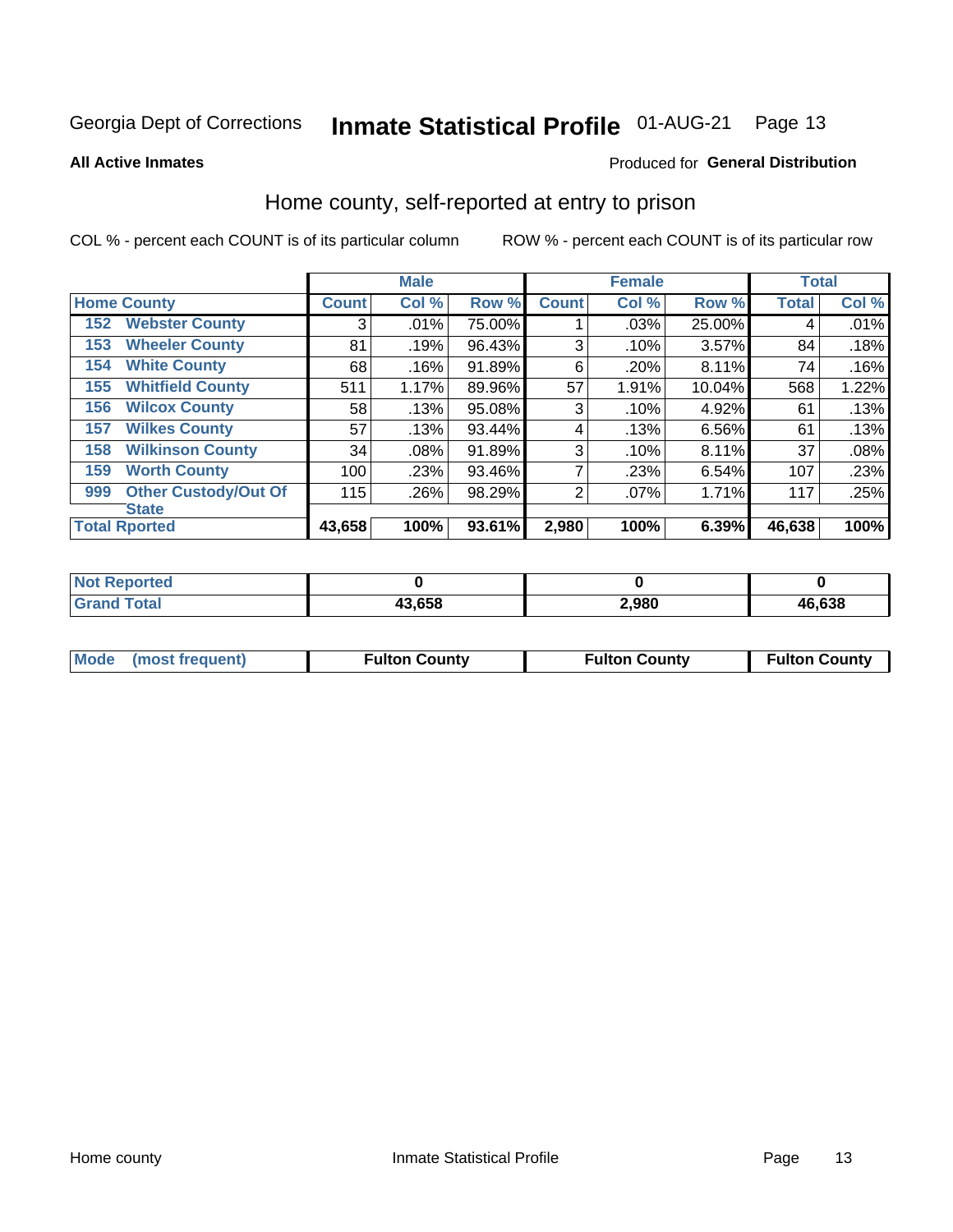#### **Inmate Statistical Profile 01-AUG-21** Page 14

#### **All Active Inmates**

#### Produced for General Distribution

### Employment status before prison, self-reported at entry to prison

COL % - percent each COUNT is of its particular column

|                           |         | <b>Male</b> |        |              | <b>Female</b> |        |        | <b>Total</b> |
|---------------------------|---------|-------------|--------|--------------|---------------|--------|--------|--------------|
| <b>Employment Status</b>  | Count l | Col %       | Row %  | <b>Count</b> | Col %         | Row %  | Total  | Col %        |
| <b>Full Time</b><br>01    | 11,531  | 45.03%      | 95.72% | 516          | 33.99%        | 4.28%  | 12,047 | 44.41%       |
| <b>Part Time</b><br>02    | 1,791   | 6.99%       | 93.62% | 122          | 8.04%         | 6.38%  | 1,913  | 7.05%        |
| Unempl $<$ 6M<br>03       | 1,678   | 6.55%       | 98.24% | 30           | 1.98%         | 1.76%  | 1,708  | 6.30%        |
| Unempl > 6M<br>04         | 6,078   | 23.73%      | 91.98% | 530          | 34.91%        | 8.02%  | 6,608  | 24.36%       |
| <b>Never Worked</b><br>05 | 2,808   | 10.96%      | 95.84% | 122          | 8.04%         | 4.16%  | 2,930  | 10.80%       |
| <b>Student</b><br>06      | 689     | 2.69%       | 95.56% | 32           | 2.11%         | 4.44%  | 721    | 2.66%        |
| <b>Incapable</b><br>07    | 1.035   | 4.04%       | 86.18% | 166          | 10.94%        | 13.82% | 1,201  | 4.43%        |
| <b>Total Reported</b>     | 25,610  | 100%        | 94.4%  | 1,518        | 100%          | 5.6%   | 27,128 | 100%         |

| Reported<br>NOT. | 18.048 | .462  | 19,510 |
|------------------|--------|-------|--------|
| ัวtal<br>Grr     | 43.658 | 2,980 | 46,638 |

| <b>Mode (most frequent)</b> | 6M<br>Inc | ∙ull<br>īme<br>the contract of the contract of the contract of the contract of the contract of the contract of the contract of |
|-----------------------------|-----------|--------------------------------------------------------------------------------------------------------------------------------|
|                             |           |                                                                                                                                |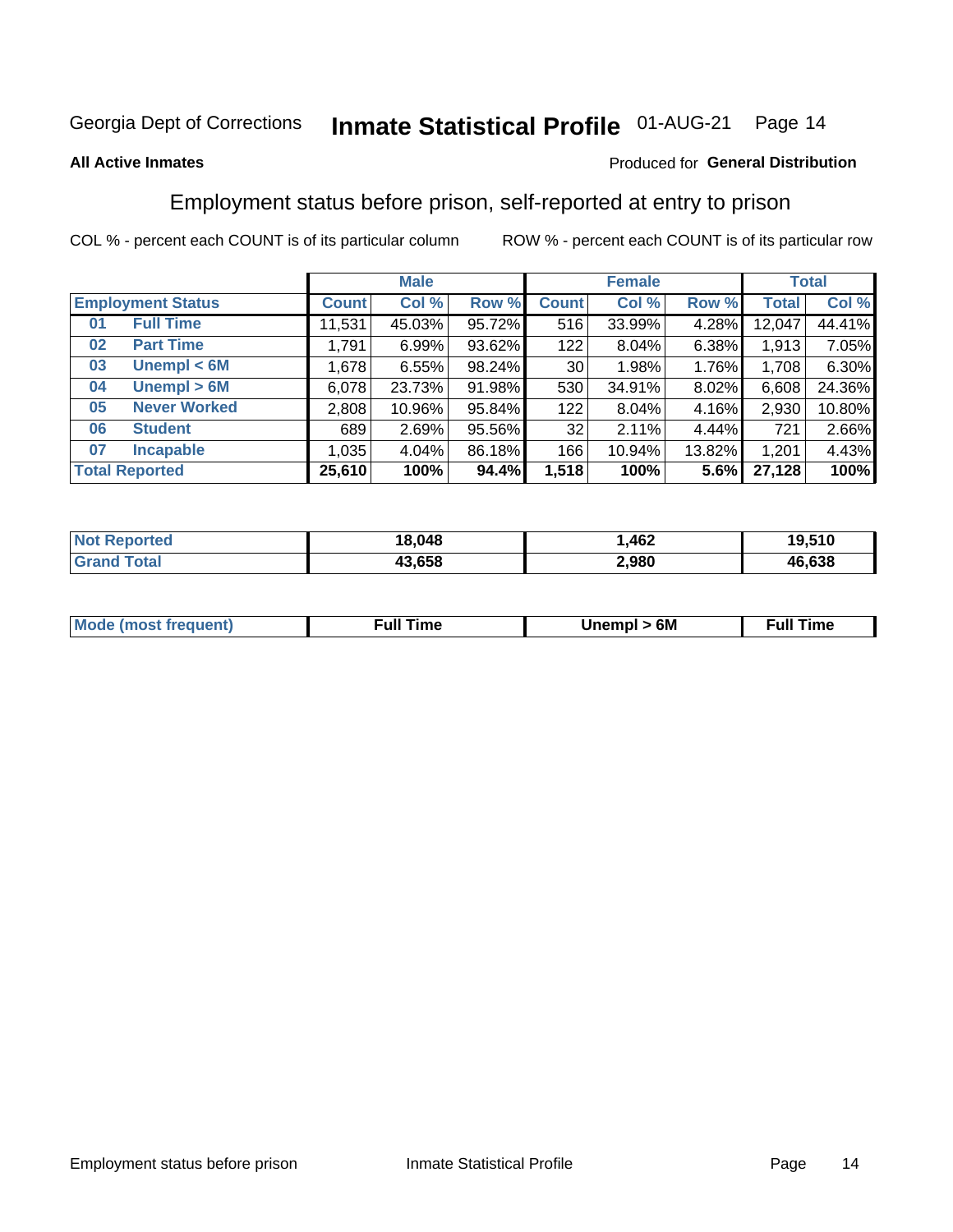## Inmate Statistical Profile 01-AUG-21 Page 15

#### **All Active Inmates**

Produced for General Distribution

#### Age at admission

COL % - percent each COUNT is of its particular column

|                         |              | <b>Male</b> |         |                | <b>Female</b> |        |              | <b>Total</b> |
|-------------------------|--------------|-------------|---------|----------------|---------------|--------|--------------|--------------|
| <b>Age At Admission</b> | <b>Count</b> | Col %       | Row %   | <b>Count</b>   | Col %         | Row %  | <b>Total</b> | Col %        |
| 13                      | 1            | 0.01%       | 100.00% |                |               |        | 1            | 0.01%        |
| $\overline{14}$         | 5            | 0.01%       | 83.33%  | 1              | 0.03%         | 16.67% | $\,6$        | 0.01%        |
| 15                      | 30           | 0.07%       | 100.00% |                |               |        | 30           | 0.06%        |
| 16                      | 112          | 0.26%       | 98.25%  | $\overline{2}$ | 0.07%         | 1.75%  | 114          | 0.24%        |
| $\overline{17}$         | 537          | 1.23%       | 95.72%  | 24             | 0.81%         | 4.28%  | 561          | 1.20%        |
| 18                      | 1,098        | 2.52%       | 96.91%  | 35             | 1.17%         | 3.09%  | 1,133        | 2.43%        |
| 19                      | 1,547        | 3.54%       | 96.93%  | 49             | 1.64%         | 3.07%  | 1,596        | 3.42%        |
| $\overline{20}$         | 1,723        | 3.95%       | 95.40%  | 83             | 2.79%         | 4.60%  | 1,806        | 3.87%        |
| $\overline{21}$         | 1,751        | 4.01%       | 95.84%  | 76             | 2.55%         | 4.16%  | 1,827        | 3.92%        |
| $\overline{22}$         | 1,782        | 4.08%       | 95.24%  | 89             | 2.99%         | 4.76%  | 1,871        | 4.01%        |
| 23                      | 1,726        | 3.95%       | 94.73%  | 96             | 3.22%         | 5.27%  | 1,822        | 3.91%        |
| $\overline{24}$         | 1,607        | 3.68%       | 93.00%  | 121            | 4.06%         | 7.00%  | 1,728        | 3.71%        |
| $\overline{25}$         | 1,611        | 3.69%       | 94.27%  | 98             | 3.29%         | 5.73%  | 1,709        | 3.66%        |
| 26                      | 1,594        | 3.65%       | 93.27%  | 115            | 3.86%         | 6.73%  | 1,709        | 3.66%        |
| $\overline{27}$         | 1,645        | 3.77%       | 94.05%  | 104            | 3.49%         | 5.95%  | 1,749        | 3.75%        |
| 28                      | 1,491        | 3.42%       | 93.77%  | 99             | 3.32%         | 6.23%  | 1,590        | 3.41%        |
| 29                      | 1,537        | 3.52%       | 93.83%  | 101            | 3.39%         | 6.17%  | 1,638        | 3.51%        |
| 30                      | 1,519        | 3.48%       | 92.74%  | 119            | 3.99%         | 7.26%  | 1,638        | 3.51%        |
| 31                      | 1,385        | 3.17%       | 92.33%  | 115            | 3.86%         | 7.67%  | 1,500        | 3.22%        |
| 32                      | 1,318        | 3.02%       | 92.82%  | 102            | 3.42%         | 7.18%  | 1,420        | 3.04%        |
| 33                      | 1,309        | 3.00%       | 90.90%  | 131            | 4.40%         | 9.10%  | 1,440        | 3.09%        |
| 34                      | 1,239        | 2.84%       | 91.71%  | 112            | 3.76%         | 8.29%  | 1,351        | 2.90%        |
| 35                      | 1,221        | 2.80%       | 92.36%  | 101            | 3.39%         | 7.64%  | 1,322        | 2.83%        |
| 36                      | 1,188        | 2.72%       | 93.76%  | 79             | 2.65%         | 6.24%  | 1,267        | 2.72%        |
| $\overline{37}$         | 1,114        | 2.55%       | 93.30%  | 80             | 2.68%         | 6.70%  | 1,194        | 2.56%        |
| 38                      | 1,061        | 2.43%       | 91.78%  | 95             | 3.19%         | 8.22%  | 1,156        | 2.48%        |
| 39                      | 1,019        | 2.33%       | 91.47%  | 95             | 3.19%         | 8.53%  | 1,114        | 2.39%        |
| 40                      | 963          | 2.21%       | 91.89%  | 85             | 2.85%         | 8.11%  | 1,048        | 2.25%        |
| 41                      | 944          | 2.16%       | 92.55%  | 76             | 2.55%         | 7.45%  | 1,020        | 2.19%        |
| 42                      | 819          | 1.88%       | 93.92%  | 53             | 1.78%         | 6.08%  | 872          | 1.87%        |
| 43                      | 745          | 1.71%       | 93.13%  | 55             | 1.85%         | 6.88%  | 800          | 1.72%        |
| 44                      | 668          | 1.53%       | 91.63%  | 61             | 2.05%         | 8.37%  | 729          | 1.56%        |
| 45                      | 673          | 1.54%       | 92.83%  | 52             | 1.74%         | 7.17%  | 725          | 1.55%        |
| 46                      | 624          | 1.43%       | 91.63%  | 57             | 1.91%         | 8.37%  | 681          | 1.46%        |
| 47                      | 576          | 1.32%       | 91.87%  | 51             | 1.71%         | 8.13%  | 627          | 1.34%        |
| 48                      | 588          | 1.35%       | 93.33%  | 42             | 1.41%         | 6.67%  | 630          | 1.35%        |
| 49                      | 495          | 1.13%       | 92.87%  | 38             | 1.28%         | 7.13%  | 533          | 1.14%        |
| 50                      | 471          | 1.08%       | 92.17%  | 40             | 1.34%         | 7.83%  | 511          | 1.10%        |
| $\overline{51}$         | 421          | 0.96%       | 93.97%  | 27             | 0.91%         | 6.03%  | 448          | 0.96%        |
| 52                      | 418          | 0.96%       | 92.68%  | 33             | 1.11%         | 7.32%  | 451          | 0.97%        |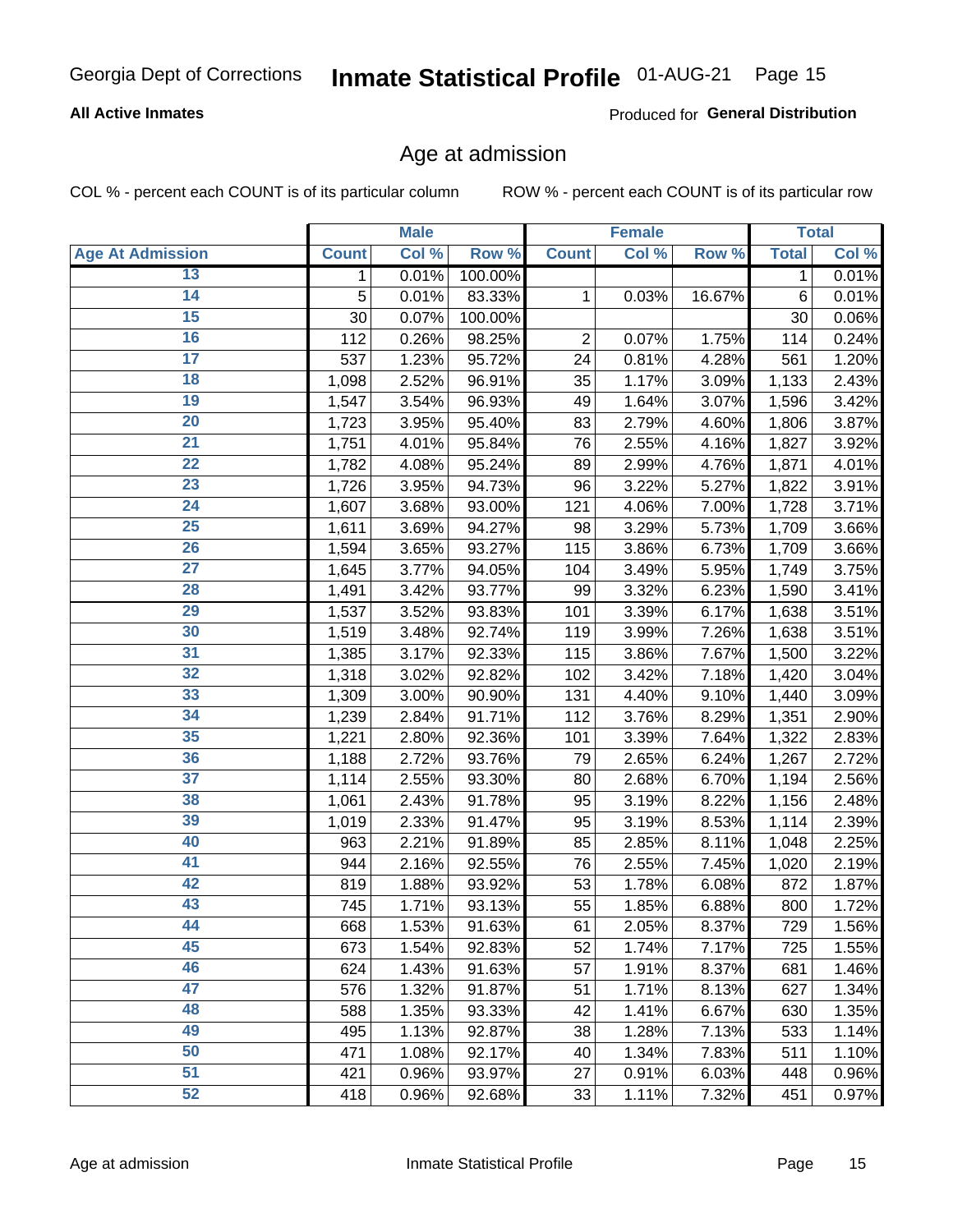## Inmate Statistical Profile 01-AUG-21 Page 16

#### **All Active Inmates**

Produced for General Distribution

#### Age at admission

COL % - percent each COUNT is of its particular column

|                         |                         | <b>Male</b> |         |                 | <b>Female</b> |        |                | <b>Total</b> |
|-------------------------|-------------------------|-------------|---------|-----------------|---------------|--------|----------------|--------------|
| <b>Age At Admission</b> | <b>Count</b>            | Col %       | Row %   | <b>Count</b>    | Col %         | Row %  | <b>Total</b>   | Col %        |
| 53                      | 390                     | 0.89%       | 93.08%  | 29              | 0.97%         | 6.92%  | 419            | 0.90%        |
| 54                      | 326                     | 0.75%       | 93.68%  | 22              | 0.74%         | 6.32%  | 348            | 0.75%        |
| 55                      | 299                     | 0.68%       | 93.15%  | 22              | 0.74%         | 6.85%  | 321            | 0.69%        |
| 56                      | 275                     | 0.63%       | 92.28%  | 23              | 0.77%         | 7.72%  | 298            | 0.64%        |
| $\overline{57}$         | 265                     | 0.61%       | 95.67%  | 12              | 0.40%         | 4.33%  | 277            | 0.59%        |
| 58                      | 258                     | 0.59%       | 94.51%  | 15              | 0.50%         | 5.49%  | 273            | 0.59%        |
| 59                      | 223                     | 0.51%       | 92.92%  | $\overline{17}$ | 0.57%         | 7.08%  | 240            | 0.51%        |
| 60                      | 176                     | 0.40%       | 95.14%  | 9               | 0.30%         | 4.86%  | 185            | 0.40%        |
| 61                      | 147                     | 0.34%       | 92.45%  | 12              | 0.40%         | 7.55%  | 159            | 0.34%        |
| 62                      | 142                     | 0.33%       | 95.30%  | $\overline{7}$  | 0.23%         | 4.70%  | 149            | 0.32%        |
| 63                      | 105                     | 0.24%       | 94.59%  | $\,6$           | 0.20%         | 5.41%  | 111            | 0.24%        |
| 64                      | 85                      | 0.19%       | 97.70%  | $\overline{2}$  | 0.07%         | 2.30%  | 87             | 0.19%        |
| 65                      | 79                      | 0.18%       | 100.00% |                 |               |        | 79             | 0.17%        |
| 66                      | 51                      | 0.12%       | 94.44%  | $\mathbf{3}$    | 0.10%         | 5.56%  | 54             | 0.12%        |
| 67                      | 43                      | 0.10%       | 95.56%  | $\overline{c}$  | 0.07%         | 4.44%  | 45             | 0.10%        |
| 68                      | 35                      | 0.08%       | 92.11%  | 3               | 0.10%         | 7.89%  | 38             | 0.08%        |
| 69                      | 40                      | 0.09%       | 97.56%  | 1               | 0.03%         | 2.44%  | 41             | 0.09%        |
| 70                      | 27                      | 0.06%       | 100.00% |                 |               |        | 27             | 0.06%        |
| $\overline{71}$         | 20                      | 0.05%       | 95.24%  | $\mathbf{1}$    | 0.03%         | 4.76%  | 21             | 0.05%        |
| $\overline{72}$         | 19                      | 0.04%       | 95.00%  | $\mathbf 1$     | 0.03%         | 5.00%  | 20             | 0.04%        |
| $\overline{73}$         | 16                      | 0.04%       | 100.00% |                 |               |        | 16             | 0.03%        |
| $\overline{74}$         | 9                       | 0.02%       | 90.00%  | $\mathbf{1}$    | 0.03%         | 10.00% | 10             | 0.02%        |
| 75                      | $\overline{12}$         | 0.03%       | 100.00% |                 |               |        | 12             | 0.03%        |
| 76                      | $\overline{7}$          | 0.02%       | 100.00% |                 |               |        | $\overline{7}$ | 0.02%        |
| $\overline{77}$         | $\overline{6}$          | 0.01%       | 100.00% |                 |               |        | $\overline{6}$ | 0.01%        |
| 78                      | $\overline{7}$          | 0.02%       | 100.00% |                 |               |        | $\overline{7}$ | 0.02%        |
| 79                      | $\mathbf 1$             | 0.01%       | 100.00% |                 |               |        | $\mathbf{1}$   | 0.01%        |
| 80                      | $\overline{3}$          | 0.01%       | 100.00% |                 |               |        | 3              | 0.01%        |
| 81                      | 6                       | 0.01%       | 100.00% |                 |               |        | 6              | 0.01%        |
| $\overline{82}$         | 4                       | 0.01%       | 100.00% |                 |               |        | 4              | 0.01%        |
| 83                      | $\overline{\mathbf{4}}$ | 0.01%       | 100.00% |                 |               |        | 4              | 0.01%        |
| 86                      | 1                       | 0.01%       | 100.00% |                 |               |        | 1              | 0.01%        |
| 87                      | $\mathbf{1}$            | 0.01%       | 100.00% |                 |               |        | $\mathbf{1}$   | 0.01%        |
| <b>Total Reported</b>   | 43,657                  | 100%        | 93.61%  | 2,980           | 100%          | 6.39%  | 46,637         | 100%         |

| тес |             |       |        |
|-----|-------------|-------|--------|
|     | 1200<br>סכנ | 2,980 | 46,638 |

|  | Mea. | . <del>.</del><br>33.U. | $\sim$<br>34<br>. ט. די<br>____ |  |
|--|------|-------------------------|---------------------------------|--|
|--|------|-------------------------|---------------------------------|--|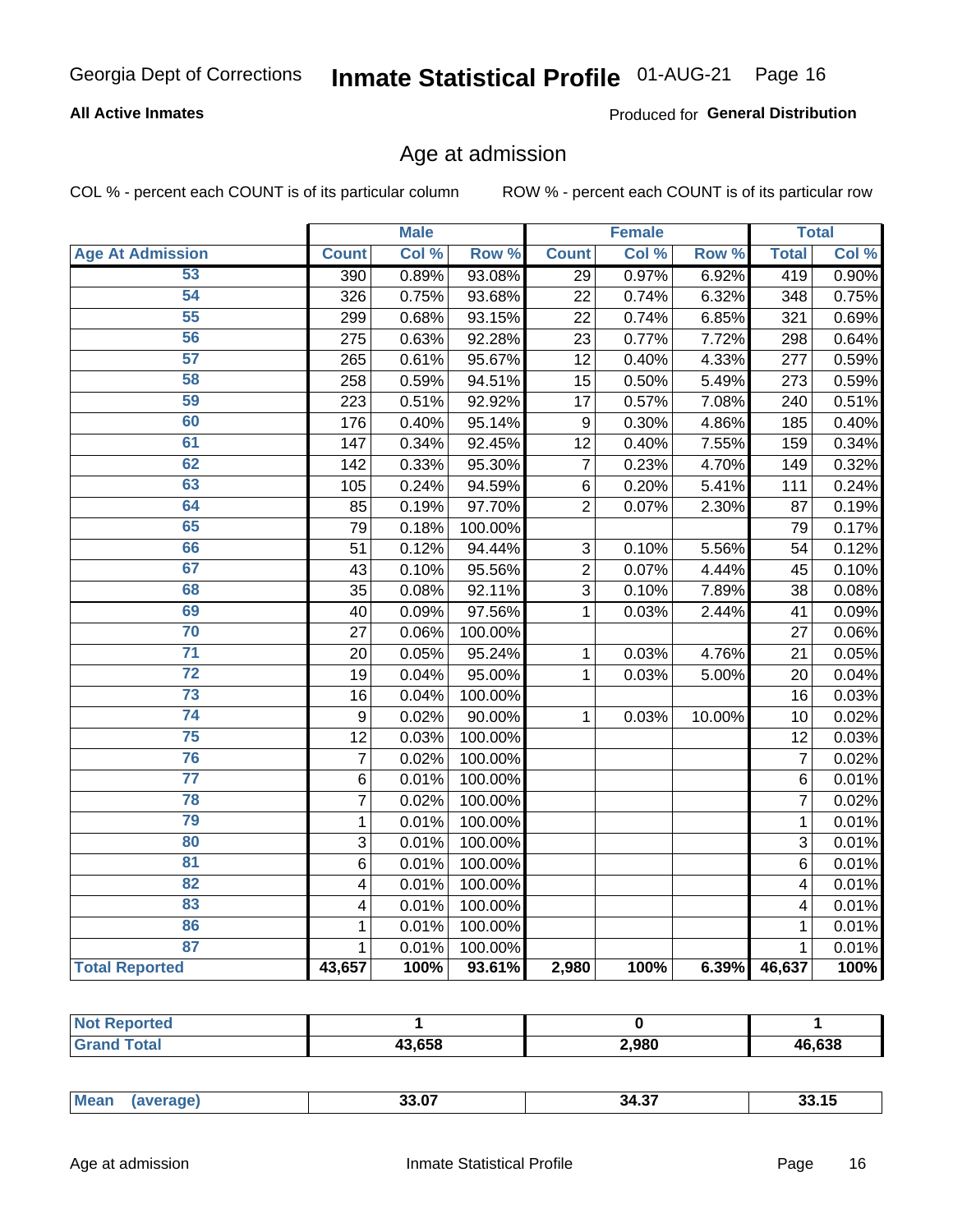**All Active Inmates** 

## Inmate Statistical Profile 01-AUG-21 Page 17

### Age at admission

COL % - percent each COUNT is of its particular column

ROW % - percent each COUNT is of its particular row

Produced for General Distribution

|                                  | <b>Male</b> | <b>Female</b> | <b>Total</b> |
|----------------------------------|-------------|---------------|--------------|
| MetiRep(anicidig)                |             | 33            | 31           |
| <b>Gloaded Tomadst frequent)</b> | ົ           | 33            | 22           |
|                                  |             |               |              |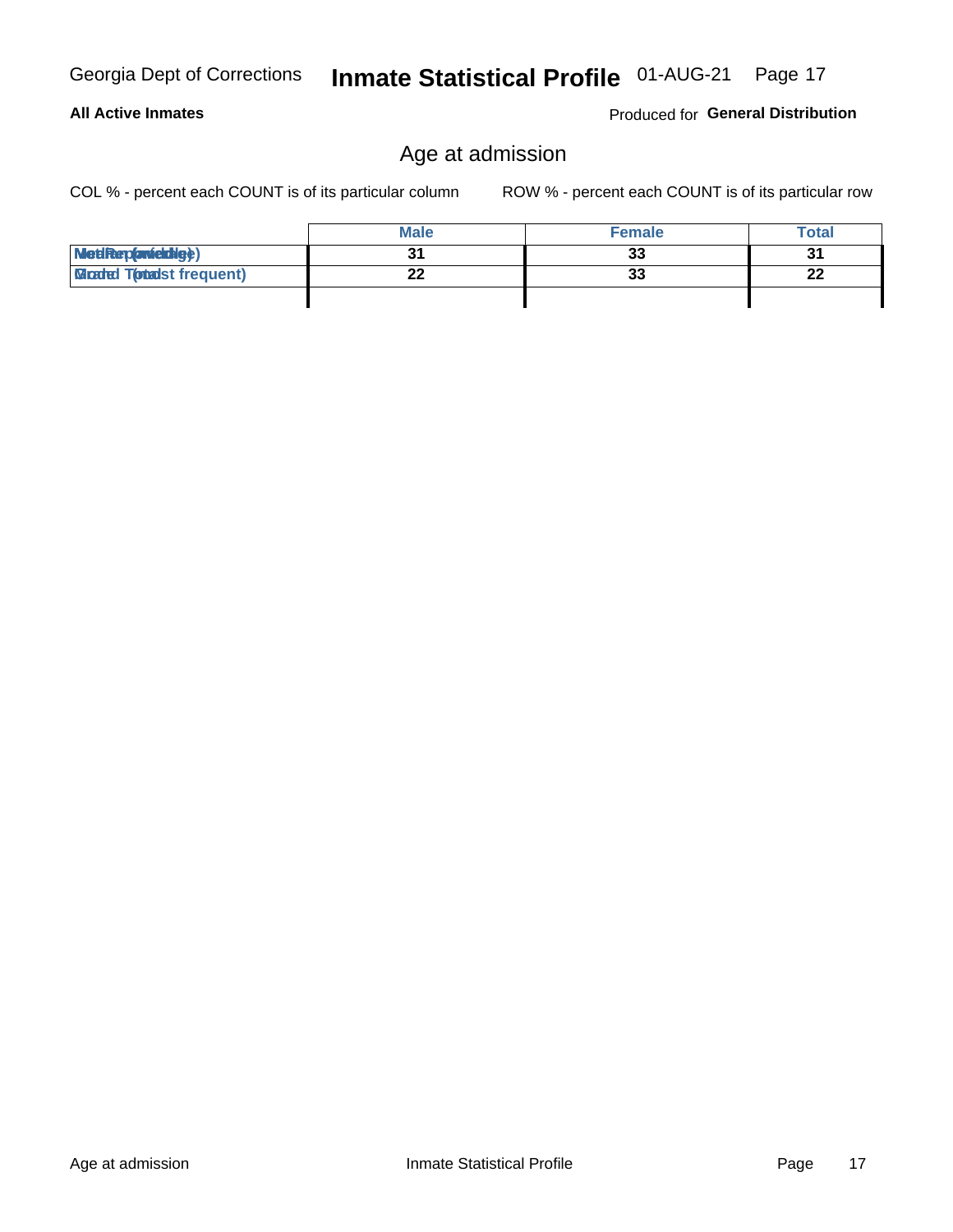## Inmate Statistical Profile 01-AUG-21 Page 20

#### **All Active Inmates**

#### Produced for General Distribution

#### Height, measured at entry to prison

COL % - percent each COUNT is of its particular column

|                       |                | <b>Male</b> |         |                 | <b>Female</b> |         |                 | <b>Total</b> |
|-----------------------|----------------|-------------|---------|-----------------|---------------|---------|-----------------|--------------|
| <b>Height</b>         | <b>Count</b>   | Col %       | Row %   | <b>Count</b>    | Col %         | Row %   | <b>Total</b>    | Col %        |
| $\bf{0}$              | 566            | 1.30%       | 97.42%  | $\overline{15}$ | 0.50%         | 2.58%   | 581             | 1.25%        |
| 4'02''                | $\overline{2}$ | 0.01%       | 100.00% |                 |               |         | 2               | 0.01%        |
| 4'03''                | 3              | 0.01%       | 100.00% |                 |               |         | 3               | 0.01%        |
| 4'04"                 | 1              | 0.01%       | 100.00% |                 |               |         | 1               | 0.01%        |
| 4'05"                 | $\overline{2}$ | 0.01%       | 100.00% |                 |               |         | $\overline{2}$  | 0.01%        |
| 4'06"                 | $\overline{2}$ | 0.01%       | 66.67%  | 1               | 0.03%         | 33.33%  | $\overline{3}$  | 0.01%        |
| 4'07"                 |                |             |         | $\mathbf{1}$    | 0.03%         | 100.00% | 1               | 0.01%        |
| 4'08"                 | 5              | 0.01%       | 55.56%  | 4               | 0.13%         | 44.44%  | 9               | 0.02%        |
| 4'09"                 | 4              | 0.01%       | 30.77%  | 9               | 0.30%         | 69.23%  | 13              | 0.03%        |
| 4'10"                 | 10             | 0.02%       | 52.63%  | 9               | 0.30%         | 47.37%  | 19              | 0.04%        |
| 4'11"                 | 18             | 0.04%       | 21.43%  | 66              | 2.21%         | 78.57%  | 84              | 0.18%        |
| 5'00''                | 107            | 0.25%       | 51.94%  | 99              | 3.32%         | 48.06%  | 206             | 0.44%        |
| 5'01"                 | 116            | 0.27%       | 41.28%  | 165             | 5.54%         | 58.72%  | 281             | 0.60%        |
| 5'02"                 | 246            | 0.56%       | 44.17%  | 311             | 10.44%        | 55.83%  | 557             | 1.19%        |
| 5'03''                | 400            | 0.92%       | 50.00%  | 400             | 13.42%        | 50.00%  | 800             | 1.72%        |
| 5'04"                 | 837            | 1.92%       | 65.34%  | 444             | 14.90%        | 34.66%  | 1,281           | 2.75%        |
| 5'05"                 | 1,541          | 3.53%       | 81.19%  | 357             | 11.98%        | 18.81%  | 1,898           | 4.07%        |
| 5'06''                | 3,119          | 7.14%       | 89.76%  | 356             | 11.95%        | 10.24%  | 3,475           | 7.45%        |
| 5'07"                 | 3,447          | 7.90%       | 92.22%  | 291             | 9.77%         | 7.78%   | 3,738           | 8.01%        |
| 5'08''                | 4,193          | 9.60%       | 95.71%  | 188             | 6.31%         | 4.29%   | 4,381           | 9.39%        |
| 5'09''                | 5,560          | 12.74%      | 97.51%  | 142             | 4.77%         | 2.49%   | 5,702           | 12.23%       |
| 5'10''                | 4,652          | 10.66%      | 98.58%  | 67              | 2.25%         | 1.42%   | 4,719           | 10.12%       |
| 5'11''                | 5,065          | 11.60%      | 99.53%  | 24              | 0.81%         | 0.47%   | 5,089           | 10.91%       |
| 5'19''                | 1              | 0.01%       | 100.00% |                 |               |         | 1               | 0.01%        |
| 6'00''                | 4,802          | 11.00%      | 99.63%  | 18              | 0.60%         | 0.37%   | 4,820           | 10.33%       |
| 6'01''                | 3,504          | 8.03%       | 99.74%  | 9               | 0.30%         | 0.26%   | 3,513           | 7.53%        |
| 6'02"                 | 2,576          | 5.90%       | 99.96%  | $\mathbf{1}$    | 0.03%         | 0.04%   | 2,577           | 5.53%        |
| 6'03''                | 1,483          | 3.40%       | 99.87%  | 2               | 0.07%         | 0.13%   | 1,485           | 3.18%        |
| 6'04"                 | 785            | 1.80%       | 99.87%  | $\mathbf{1}$    | 0.03%         | 0.13%   | 786             | 1.69%        |
| 6'05"                 | 326            | 0.75%       | 100.00% |                 |               |         | 326             | 0.70%        |
| 6'06''                | 160            | 0.37%       | 100.00% |                 |               |         | 160             | 0.34%        |
| 6'07''                | 50             | 0.11%       | 100.00% |                 |               |         | $\overline{50}$ | 0.11%        |
| 6'08''                | 31             | 0.07%       | 100.00% |                 |               |         | 31              | 0.07%        |
| 6'09''                | 26             | 0.06%       | 100.00% |                 |               |         | 26              | 0.06%        |
| 6'10''                | 8              | 0.02%       | 100.00% |                 |               |         | 8               | 0.02%        |
| 6'11''                | 5              | 0.01%       | 100.00% |                 |               |         | 5               | 0.01%        |
| 7'00''                | 4              | 0.01%       | 100.00% |                 |               |         | 4               | 0.01%        |
| 7'01''                | 1              | 0.01%       | 100.00% |                 |               |         | 1               | 0.01%        |
| <b>Total Reported</b> | 43,658         | 100%        | 93.61%  | 2,980           | 100%          | 6.39%   | 46,638          | 100%         |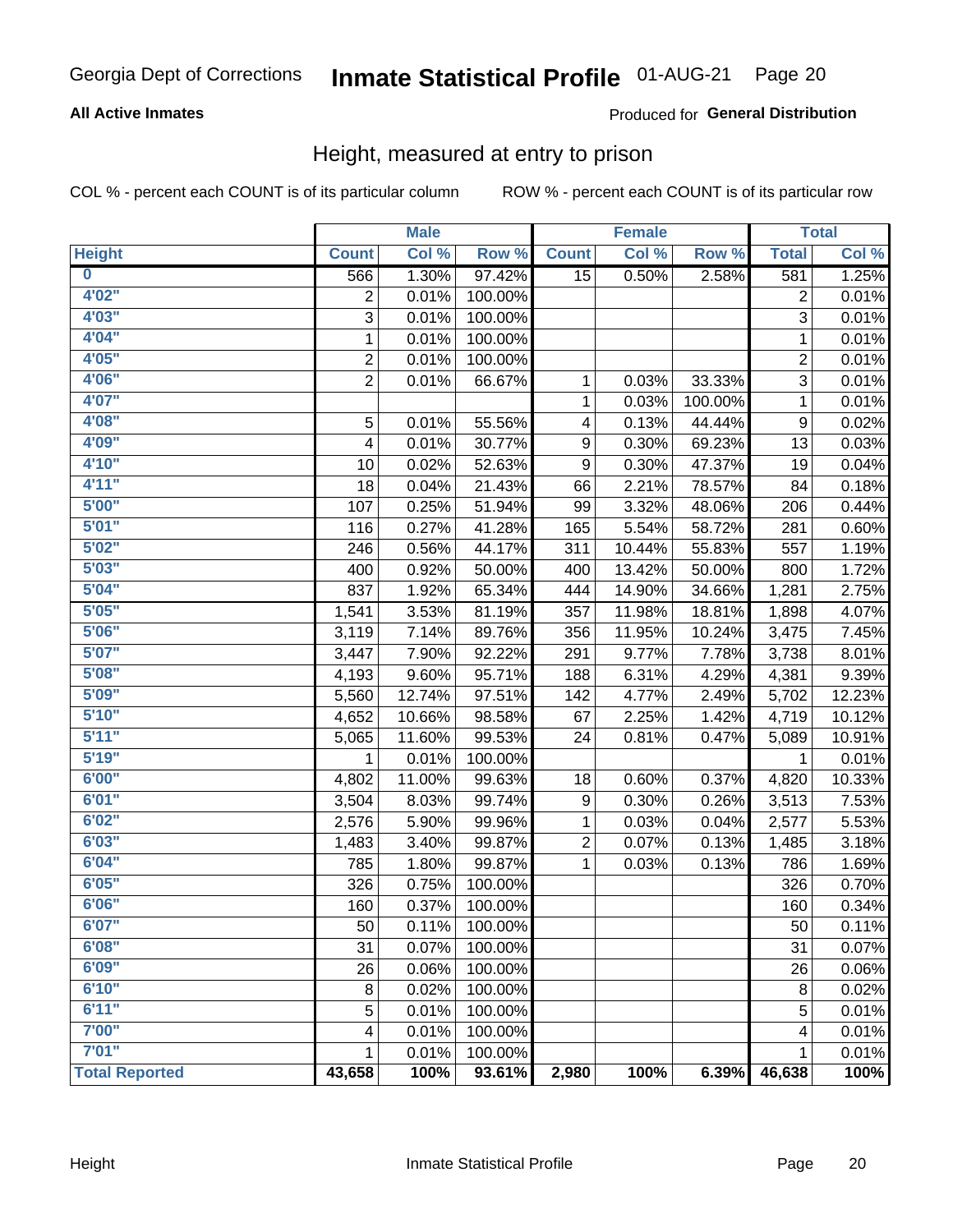## Inmate Statistical Profile 01-AUG-21 Page 21

#### **All Active Inmates**

Produced for General Distribution

#### Height, measured at entry to prison

COL % - percent each COUNT is of its particular column

|                     | <b>Male</b> | Female | $\tau$ otal |
|---------------------|-------------|--------|-------------|
| <b>Not Reported</b> |             |        |             |
| <b>Grand Total</b>  | 43,658      | 2,980  | 46,638      |

| <b>Mean</b> | erage) | 5'10" | 5'05" | <b>CIA AIL</b><br>. . |
|-------------|--------|-------|-------|-----------------------|
|             |        |       |       |                       |
| <b>Mode</b> |        | 5'09" | 5'04" | 5'09"                 |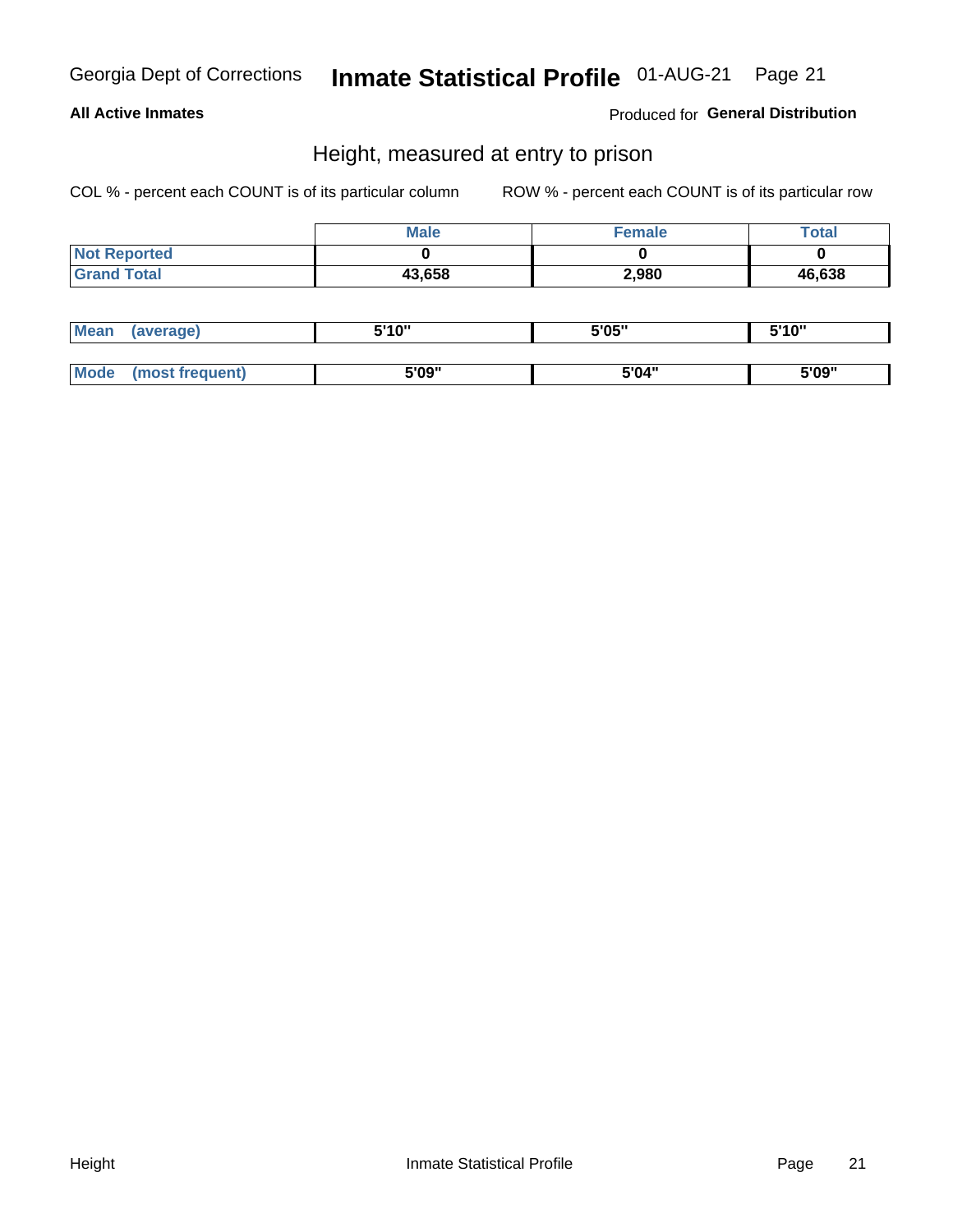#### **Inmate Statistical Profile 01-AUG-21** Page 22

**All Active Inmates** 

Produced for General Distribution

### Weight, measured at entry to prison

COL % - percent each COUNT is of its particular column

|                                |                | <b>Male</b> |         |              | <b>Female</b>   |        |                | <b>Total</b> |
|--------------------------------|----------------|-------------|---------|--------------|-----------------|--------|----------------|--------------|
| Weight                         | <b>Count</b>   | Col %       | Row %   | <b>Count</b> | Col %           | Row %  | <b>Total</b>   | Col %        |
| <b>Under 80 pounds</b>         | 12             | 0.03%       | 100.00% |              |                 |        | 12             | 0.03%        |
| 80 - 89 pounds                 | 1              | 0.01%       | 100.00% |              |                 |        | 1              | 0.01%        |
| 90 - 99 pounds                 | $\overline{3}$ | 0.01%       | 42.86%  | 4            | 0.13%           | 57.14% | $\overline{7}$ | 0.02%        |
| 100 - 109 pounds               | 32             | 0.07%       | 56.14%  | 25           | 0.84%           | 43.86% | 57             | 0.12%        |
| 110 - 119 pounds               | 124            | 0.29%       | 65.26%  | 66           | 2.23%           | 34.74% | 190            | 0.41%        |
| 120 - 129 pounds               | 487            | 1.13%       | 78.68%  | 132          | 4.45%           | 21.32% | 619            | 1.34%        |
| 130 - 139 pounds               | 1,382          | 3.21%       | 87.25%  | 202          | 6.82%           | 12.75% | 1,584          | 3.44%        |
| 140 - 149 pounds               | 2,771          | 6.43%       | 91.21%  | 267          | 9.01%           | 8.79%  | 3,038          | 6.59%        |
| 150 - 159 pounds               | 4,250          | 9.86%       | 93.26%  | 307          | 10.36%          | 6.74%  | 4,557          | 9.89%        |
| 160 - 169 pounds               | 5,453          | 12.65%      | 94.33%  | 328          | 11.07%          | 5.67%  | 5,781          | 12.55%       |
| 170 - 179 pounds               | 5,244          | 12.16%      | 94.49%  | 306          | 10.32%          | 5.51%  | 5,550          | 12.05%       |
| 180 - 189 pounds               | 5,596          | 12.98%      | 95.02%  | 293          | 9.89%           | 4.98%  | 5,889          | 12.78%       |
| 190 - 199 pounds               | 3,798          | 8.81%       | 94.81%  | 208          | 7.02%           | 5.19%  | 4,006          | 8.70%        |
| 200 - 209 pounds               | 3,596          | 8.34%       | 94.41%  | 213          | 7.19%           | 5.59%  | 3,809          | 8.27%        |
| 210 - 219 pounds               | 2,575          | 5.97%       | 95.90%  | 110          | 3.71%           | 4.10%  | 2,685          | 5.83%        |
| 220 - 229 pounds               | 2,255          | 5.23%       | 94.83%  | 123          | 4.15%           | 5.17%  | 2,378          | 5.16%        |
| 230 - 239 pounds               | 1,506          | 3.49%       | 94.18%  | 93           | 3.14%           | 5.82%  | 1,599          | 3.47%        |
| 240 - 249 pounds               | 1,176          | 2.73%       | 94.46%  | 69           | 2.33%           | 5.54%  | 1,245          | 2.70%        |
| 250 - 259 pounds               | 920            | 2.13%       | 93.31%  | 66           | 2.23%           | 6.69%  | 986            | 2.14%        |
| 260 - 269 pounds               | 566            | 1.31%       | 92.94%  | 43           | 1.45%           | 7.06%  | 609            | 1.32%        |
| 270 - 279 pounds               | 374            | 0.87%       | 93.97%  | 24           | 0.81%           | 6.03%  | 398            | 0.86%        |
| 280 - 289 pounds               | 320            | 0.74%       | 93.84%  | 21           | 0.71%           | 6.16%  | 341            | 0.74%        |
| 290 - 299 pounds               | 153            | 0.35%       | 94.44%  | 9            | 0.30%           | 5.56%  | 162            | 0.35%        |
| 300 - 309 pounds               | 172            | 0.40%       | 88.66%  | 22           | 0.74%           | 11.34% | 194            | 0.42%        |
| 310 - 319 pounds               | 67             | 0.16%       | 87.01%  | 10           | 0.34%           | 12.99% | 77             | 0.17%        |
| 320 - 329 pounds               | 81             | 0.19%       | 90.00%  | 9            | 0.30%           | 10.00% | 90             | 0.20%        |
| 330 - 339 pounds               | 43             | 0.10%       | 91.49%  | 4            | 0.13%           | 8.51%  | 47             | 0.10%        |
| 340 - 349 pounds               | 33             | 0.08%       | 97.06%  | 1            | 0.03%           | 2.94%  | 34             | 0.07%        |
| 350 - 359 pounds               | 43             | 0.10%       | 87.76%  | 6            | 0.20%           | 12.24% | 49             | 0.11%        |
| 360 - 369 pounds               | 19             | 0.04%       | 100.00% |              |                 |        | 19             | 0.04%        |
| 370 - 379 pounds               | 15             | 0.03%       | 100.00% |              |                 |        | 15             | 0.03%        |
| 380 - 389 pounds               | 11             | 0.03%       | 84.62%  | $\mathbf 2$  | 0.07%           | 15.38% | 13             | 0.03%        |
| 390 - 399 pounds               | 6              | 0.01%       | 85.71%  | 1            | 0.03%           | 14.29% | $\overline{7}$ | 0.02%        |
| 400 pounds and over            | 24             | 0.06%       | 100.00% |              |                 |        | 24             | 0.05%        |
| <b>Total Reported</b>          | 43,108         | 100%        | 93.57%  | 2,964        | 100%            | 6.43%  | 46,072         | 100.0%       |
|                                |                |             |         |              |                 |        |                |              |
| <b>Not Reported</b>            |                | 550         |         |              | $\overline{16}$ |        |                | 566          |
| <b>Grand Total</b>             |                | 43,658      |         |              | 2,980           |        |                | 46,638       |
| <b>Mean</b><br>(average)       |                | 187         |         |              | 179             |        |                | 186          |
| <b>Median (middle)</b>         |                | 180         |         |              | $\frac{1}{173}$ |        |                | 180          |
| <b>Mode</b><br>(most frequent) |                | 180         |         |              | 160             |        |                | 180          |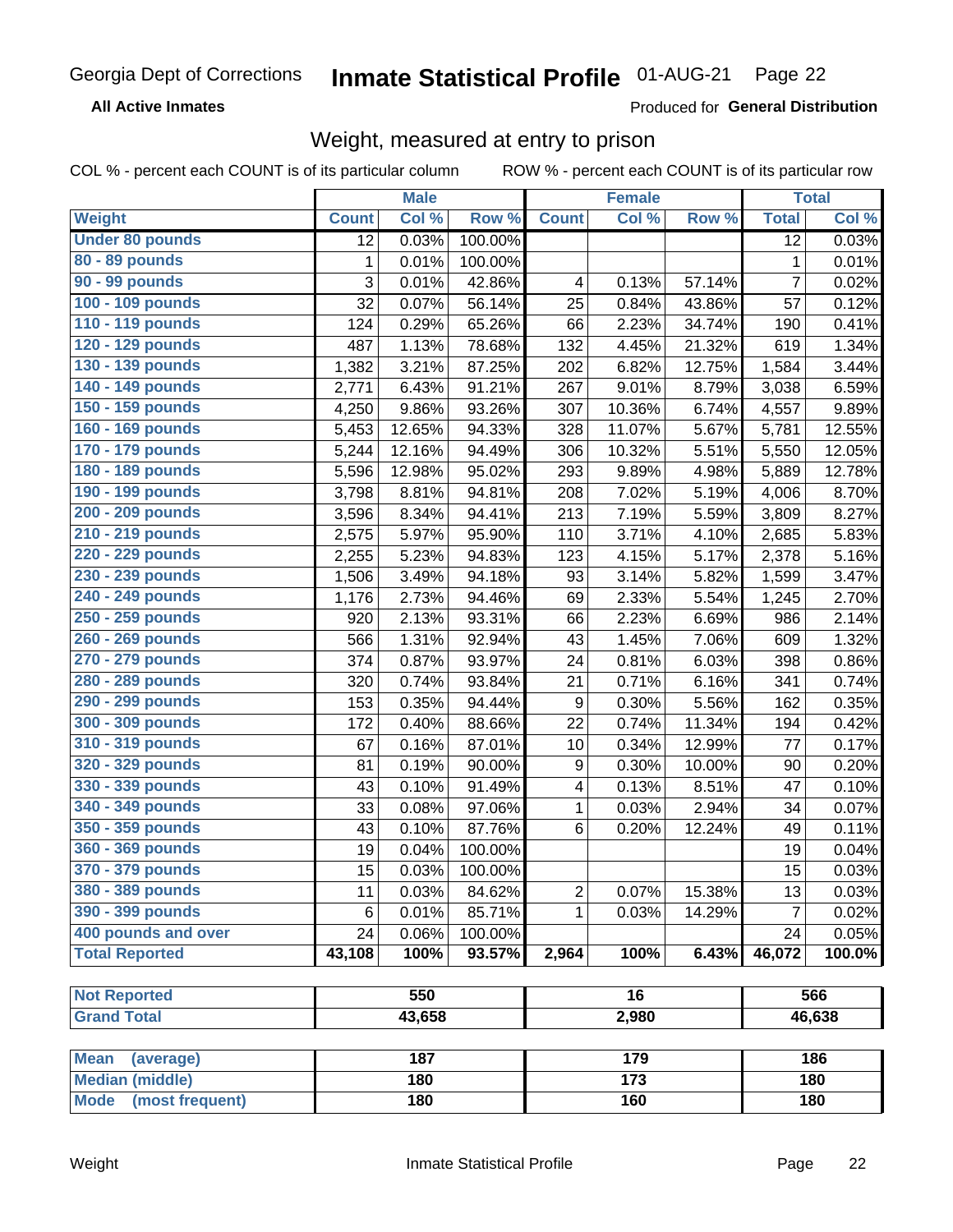#### **Inmate Statistical Profile 01-AUG-21** Page 23

**All Active Inmates** 

#### Produced for General Distribution

### Veterans validated by Veteran's Administration

COL % - percent each COUNT is of its particular column

|                          |                 | <b>Male</b> |         |                    | <b>Female</b> |       |              | <b>Total</b> |
|--------------------------|-----------------|-------------|---------|--------------------|---------------|-------|--------------|--------------|
| <b>Military service</b>  | <b>Count</b>    | Col %       |         | <b>Row % Count</b> | Col %         | Row % | <b>Total</b> | Col %        |
| <b>Others</b><br>0       | 670             | 29.35%      | 97.24%  | 19                 | 42.22%        | 2.76% | 689          | 29.60%       |
| <b>Air Force</b>         | 939             | 41.13%      | 98.02%  | 19                 | 42.22%        | 1.98% | 958          | 41.15%       |
| <b>Army</b><br>2         | 127             | 5.56%       | 99.22%  |                    | 2.22%         | .78%  | 128          | 5.50%        |
| <b>Navy</b><br>3         | 311             | 13.62%      | 99.04%  | 3                  | 6.67%         | .96%  | 314          | 13.49%       |
| <b>Marines</b><br>4      | 13 <sub>1</sub> | .57%        | 100.00% |                    |               |       | 13           | .56%         |
| <b>Coast Guard</b><br>5. | 223             | 9.77%       | 98.67%  | 3                  | 6.67%         | 1.33% | 226          | 9.71%        |
| <b>Total Reported</b>    | 2,283           | 100%        | 98.07%  | 45                 | 100%          | 1.93% | 2,328        | 100%         |

| oorted<br>' Not | 11,375 | 2,935 | .310<br>44   |
|-----------------|--------|-------|--------------|
| ⊺otal           | 43,658 | 2,980 | 16.638<br>ДF |

|  |  | <b>Mode (most frequent)</b> | <b>Force</b><br>Aır | วthers | orce |
|--|--|-----------------------------|---------------------|--------|------|
|--|--|-----------------------------|---------------------|--------|------|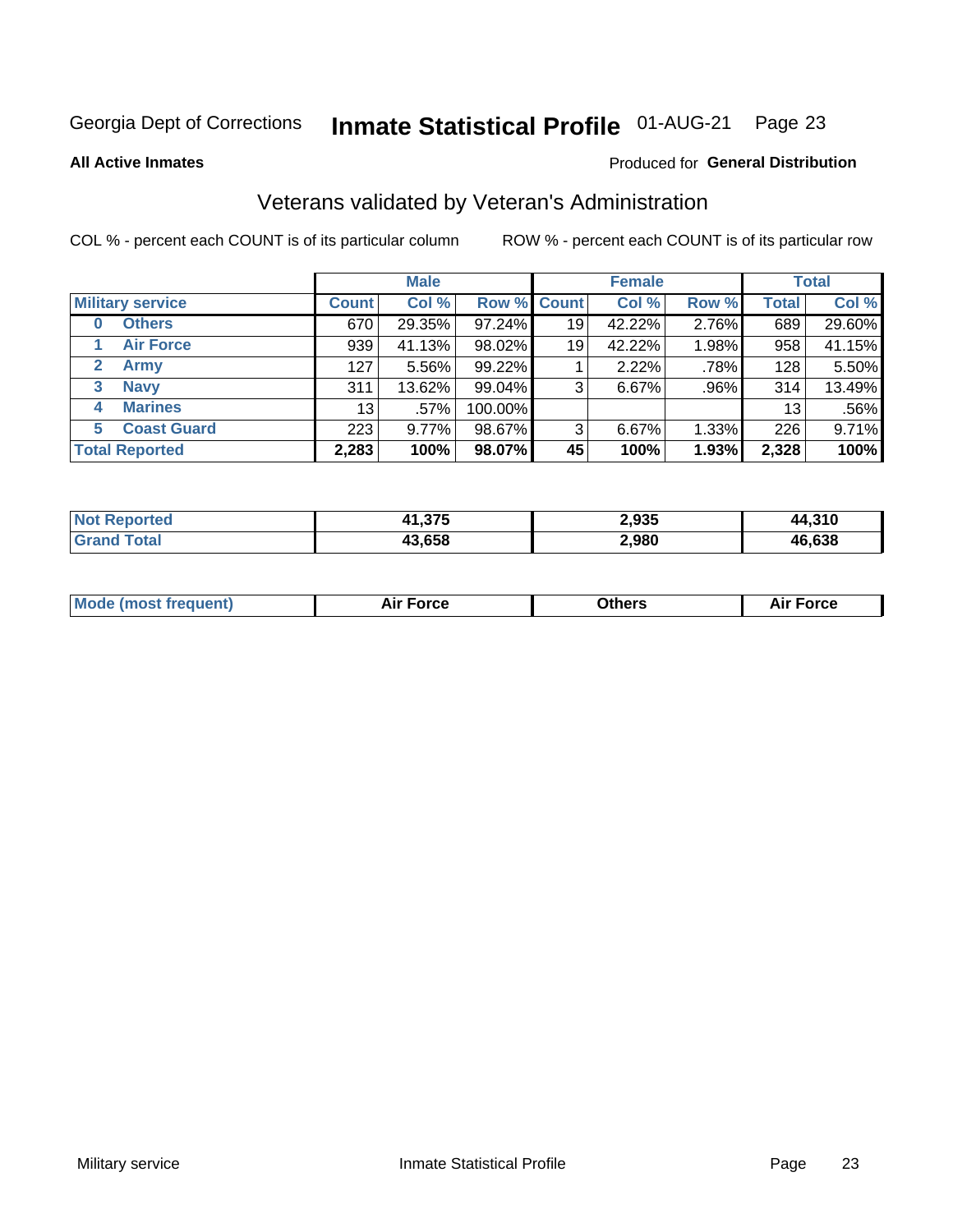#### **Inmate Statistical Profile 01-AUG-21** Page 24

**All Active Inmates** 

#### Produced for General Distribution

### Type of admission to prison

COL % - percent each COUNT is of its particular column

|    |                                  |              | <b>Male</b> |                    |       | <b>Female</b> |       |              | <b>Total</b> |
|----|----------------------------------|--------------|-------------|--------------------|-------|---------------|-------|--------------|--------------|
|    | <b>Type of Admission</b>         | <b>Count</b> | Col %       | <b>Row % Count</b> |       | Col %         | Row % | <b>Total</b> | Col %        |
| 16 | <b>Population Redistribution</b> | 3            | .01%        | 100.00%            |       |               |       | 3            | .01%         |
| 27 | <b>Boot Camp Plus</b>            |              | .01%        | 100.00%            |       |               |       |              | .01%         |
| 28 | <b>Initial Assignment</b>        |              | .02%        | 100.00%            |       |               |       |              | .02%         |
| 52 | <b>New Sentence</b>              | 34,922       | 80.01%      | 93.63%             | 2,375 | 79.70%        | 6.37% | 37,297       | 79.99%       |
| 53 | <b>Probation Rev Partial</b>     | 1,831        | 4.19%       | 92.94%             | 139   | 4.66%         | 7.06% | 1,970        | 4.22%        |
| 54 | <b>Probation Rev Remainder</b>   | 2,760        | 6.32%       | 91.45%             | 258   | 8.66%         | 8.55% | 3,018        | 6.47%        |
| 55 | <b>Parole Rev New Sentence</b>   | 2,575        | 5.90%       | 95.02%             | 135   | 4.53%         | 4.98% | 2,710        | 5.81%        |
| 56 | <b>Parole Rev No New</b>         | 1,495        | 3.43%       | 95.34%             | 73    | 2.45%         | 4.66% | 1,568        | 3.36%        |
|    | <b>Sentence</b>                  |              |             |                    |       |               |       |              |              |
| 57 | <b>Released In Error</b>         | 8            | .02%        | 100.00%            |       |               |       | 8            | .02%         |
| 65 | <b>Return Appeal/Bond</b>        | 2            | .01%        | 100.00%            |       |               |       | 2            | .01%         |
| 67 | <b>Admit Fm Other Cust</b>       | 3            | .01%        | 100.00%            |       |               |       | 3            | .01%         |
| 69 | <b>New Sent/Par Rev Pnd</b>      |              | .01%        | 100.00%            |       |               |       |              | .01%         |
| 70 | <b>Life W/O Parole</b>           | 14           | .03%        | 100.00%            |       |               |       | 14           | .03%         |
| 72 | <b>Par Rev/Rsn Unknown</b>       | 23           | .05%        | 100.00%            |       |               |       | 23           | .05%         |
| 76 | <b>Par Rev/Revoc Center</b>      | 1            | .01%        | 100.00%            |       |               |       |              | .01%         |
| 82 | <b>Unknown</b>                   | 3            | .01%        | 100.00%            |       |               |       | 3            | .01%         |
|    | <b>Total Reported</b>            | 43,649       | 100%        | 93.61% 2,980       |       | 100%          | 6.39% | 46,629       | 100%         |

| <b>Not Reported</b> |        |       |        |
|---------------------|--------|-------|--------|
| <b>Grand Total</b>  | 43.658 | 2,980 | 46,638 |

| <b>Mode (most frequent)</b> | <b>New Sentence</b> | <b>New Sentence</b> | <b>New Sentence</b> |
|-----------------------------|---------------------|---------------------|---------------------|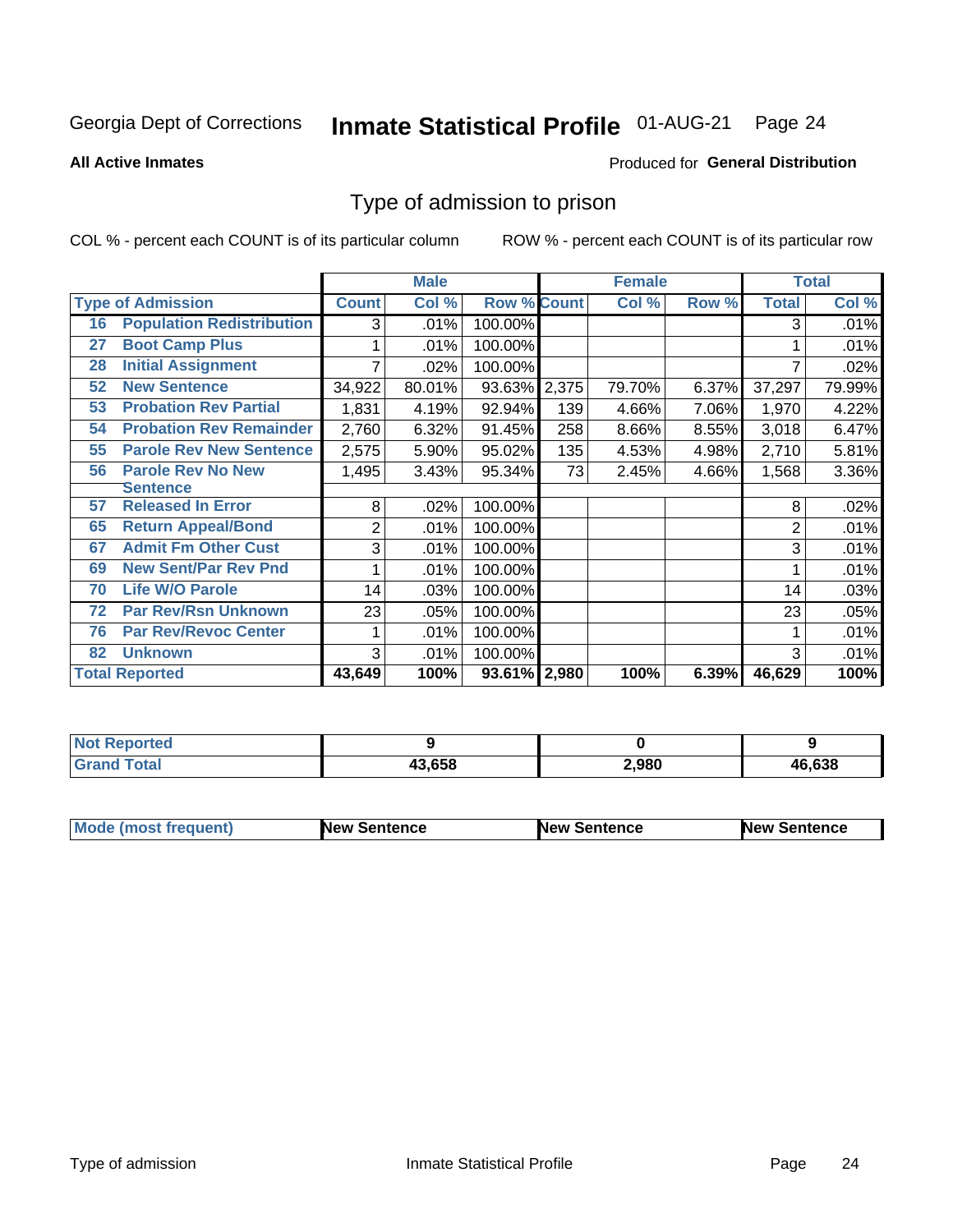## Inmate Statistical Profile 01-AUG-21 Page 25

**All Active Inmates** 

#### Produced for General Distribution

### Current / last supervision level

COL % - percent each COUNT is of its particular column

|                        |              | <b>Male</b> |                    |       | <b>Female</b> |           |        | <b>Total</b> |
|------------------------|--------------|-------------|--------------------|-------|---------------|-----------|--------|--------------|
| <b>Security Status</b> | <b>Count</b> | Col %       | <b>Row % Count</b> |       | Col %         | Row %     | Total  | Col %        |
| 3 Minimum              | 4.461        | $10.22\%$   | $80.41\%$          | 1,087 | 36.49%        | $19.59\%$ | 5,548  | 11.90%       |
| 4 Medium               | 29.064       | 66.59%      | 94.43%             | 1,715 | 57.57%        | $5.57\%$  | 30,779 | 66.01%       |
| 5 Close                | 10.124       | 23.19%      | 98.28%             | 177   | 5.94%         | 1.72%     | 10,301 | 22.09%       |
| <b>Total Reported</b>  | 43,649       | 100%        | 93.61%             | 2,979 | 100%          | $6.39\%$  | 46,628 | 100%         |

| <b>Still being diagnosed</b> |        |       |        |
|------------------------------|--------|-------|--------|
| <b>Not Reported</b>          |        |       |        |
| <b>Grand Total</b>           | 43,658 | 2,980 | 46,638 |

| M | M | . . |
|---|---|-----|
|   |   |     |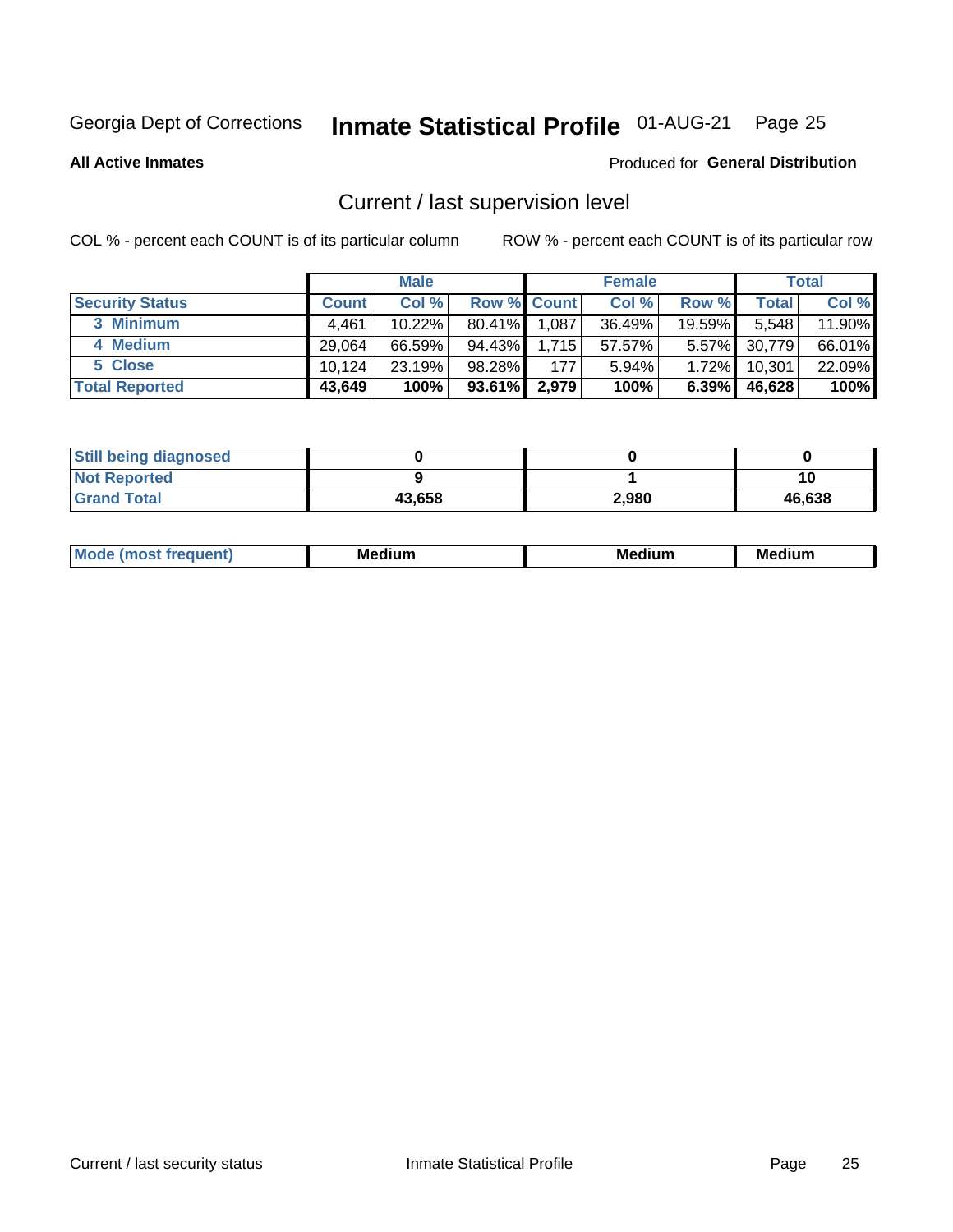## Inmate Statistical Profile 01-AUG-21 Page 26

**All Active Inmates** 

#### Produced for General Distribution

### Current / last type of institution

COL % - percent each COUNT is of its particular column

|                            |                | <b>Male</b> |             |       | <b>Female</b> |        |              | <b>Total</b> |
|----------------------------|----------------|-------------|-------------|-------|---------------|--------|--------------|--------------|
| <b>Type of Institution</b> | <b>Count</b>   | Col %       | Row % Count |       | Col %         | Row %  | <b>Total</b> | Col %        |
| <b>County Ci</b>           | 3,547          | 8.19%       | 99.97%      |       | $.03\%$       | .03%   | 3,548        | 7.67%        |
| <b>State Prison</b>        | 30,994         | 71.56%      | 91.99%      | 2,700 | 90.63%        | 8.01%  | 33,694       | 72.79%       |
| <b>Transitional Center</b> | 1,743          | 4.02%       | 86.29%      | 277   | 9.30%         | 13.71% | 2,020        | 4.36%        |
| <b>Private Prison</b>      | 7,014          | 16.20%      | 100.00%     |       |               |        | 7,014        | 15.15%       |
| <b>County Jail</b>         | 6              | $.01\%$     | 100.00%     |       |               |        | 6            | .01%         |
| <b>Rsat - Center</b>       | 2              | $.01\%$     | 100.00%     |       |               |        | 2            | .01%         |
| <b>State Hospital</b>      | 3 <sup>1</sup> | $.01\%$     | 75.00%      |       | .03%          | 25.00% | 4            | .01%         |
| <b>Total Reported</b>      | 43,309         | 100%        | 93.56%      | 2,979 | 100%          | 6.44%  | 46,288       | 100%         |

| oorted<br><b>NOT</b> |        |       |        |
|----------------------|--------|-------|--------|
| <b>otal</b>          | 43,309 | 2.979 | 46,288 |

| <b>Mode (most frequent)</b> | <b>State Prison</b> | <b>State Prison</b> | <b>State Prison</b> |
|-----------------------------|---------------------|---------------------|---------------------|
|                             |                     |                     |                     |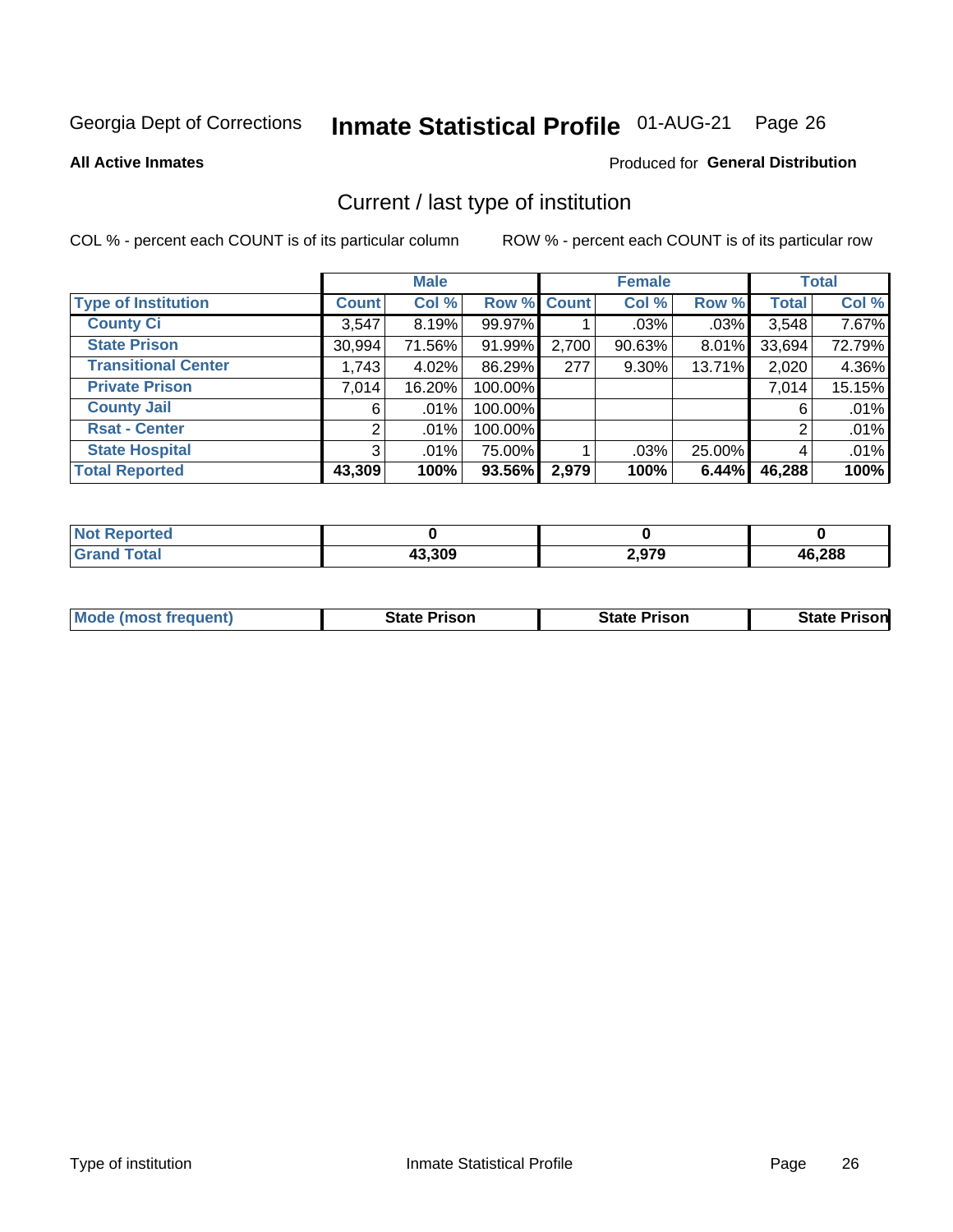## Inmate Statistical Profile 01-AUG-21 Page 27

#### **All Active Inmates**

#### Produced for General Distribution

#### Institution type - transitional centers

COL % - percent each COUNT is of its particular column

|                                          |              | <b>Male</b> |         |                | <b>Female</b> |         |              | <b>Total</b> |
|------------------------------------------|--------------|-------------|---------|----------------|---------------|---------|--------------|--------------|
| <b>Institution Type - Trans. Centers</b> | <b>Count</b> | Col %       | Row %   | <b>Count</b>   | Col %         | Row %   | <b>Total</b> | Col %        |
| <b>Albany Tc</b>                         |              | .06%        | 100.00% |                |               |         |              | .05%         |
| <b>Arrendale Tc</b>                      |              |             |         | 139            | 50.18%        | 100.00% | 139          | 6.88%        |
| <b>Atlanta Tc</b>                        | 234          | 13.43%      | 100.00% |                |               |         | 234          | 11.58%       |
| <b>Augusta Tc</b>                        | 217          | 12.45%      | 100.00% |                |               |         | 217          | 10.74%       |
| <b>Bacon Tc</b>                          | 50           | 2.87%       | 100.00% |                |               |         | 50           | 2.48%        |
| <b>Charles D. Hudson Tc</b>              | 155          | 8.89%       | 100.00% |                |               |         | 155          | 7.67%        |
| <b>Clayton Tc</b>                        | 251          | 14.40%      | 100.00% |                |               |         | 251          | 12.43%       |
| <b>Coastal Tc</b>                        |              | .06%        | 100.00% |                |               |         |              | .05%         |
| <b>Columbus Tc</b>                       | 139          | 7.97%       | 100.00% |                |               |         | 139          | 6.88%        |
| <b>Macon Tc</b>                          | 154          | 8.84%       | 100.00% |                |               |         | 154          | 7.62%        |
| <b>Macon Womens Tc</b>                   |              |             |         | $\overline{2}$ | .72%          | 100.00% | 2            | .10%         |
| <b>Metro Tc</b>                          |              |             |         | 136            | 49.10%        | 100.00% | 136          | 6.73%        |
| <b>Phillips Tc</b>                       | 198          | 11.36%      | 100.00% |                |               |         | 198          | 9.80%        |
| <b>Savannah Mens Tc</b>                  | 1            | .06%        | 100.00% |                |               |         |              | .05%         |
| <b>Smith Tc</b>                          | 181          | 10.38%      | 100.00% |                |               |         | 181          | 8.96%        |
| <b>Valdosta Tc</b>                       | 161          | 9.24%       | 100.00% |                |               |         | 161          | 7.97%        |
| <b>Total Reported</b>                    | 1,743        | 100%        | 86.29%  | 277            | 100%          | 13.71%  | 2,020        | 100%         |

| <b>Reported</b><br><b>NOT</b> |     |          |       |
|-------------------------------|-----|----------|-------|
| `otal                         | 743 | ^77<br>. | 2,020 |

| Mode (most frequent) | <b>Clayton Tc</b> | <b>Arrendale Tc</b> | <b>Clayton Tc</b> |
|----------------------|-------------------|---------------------|-------------------|
|                      |                   |                     |                   |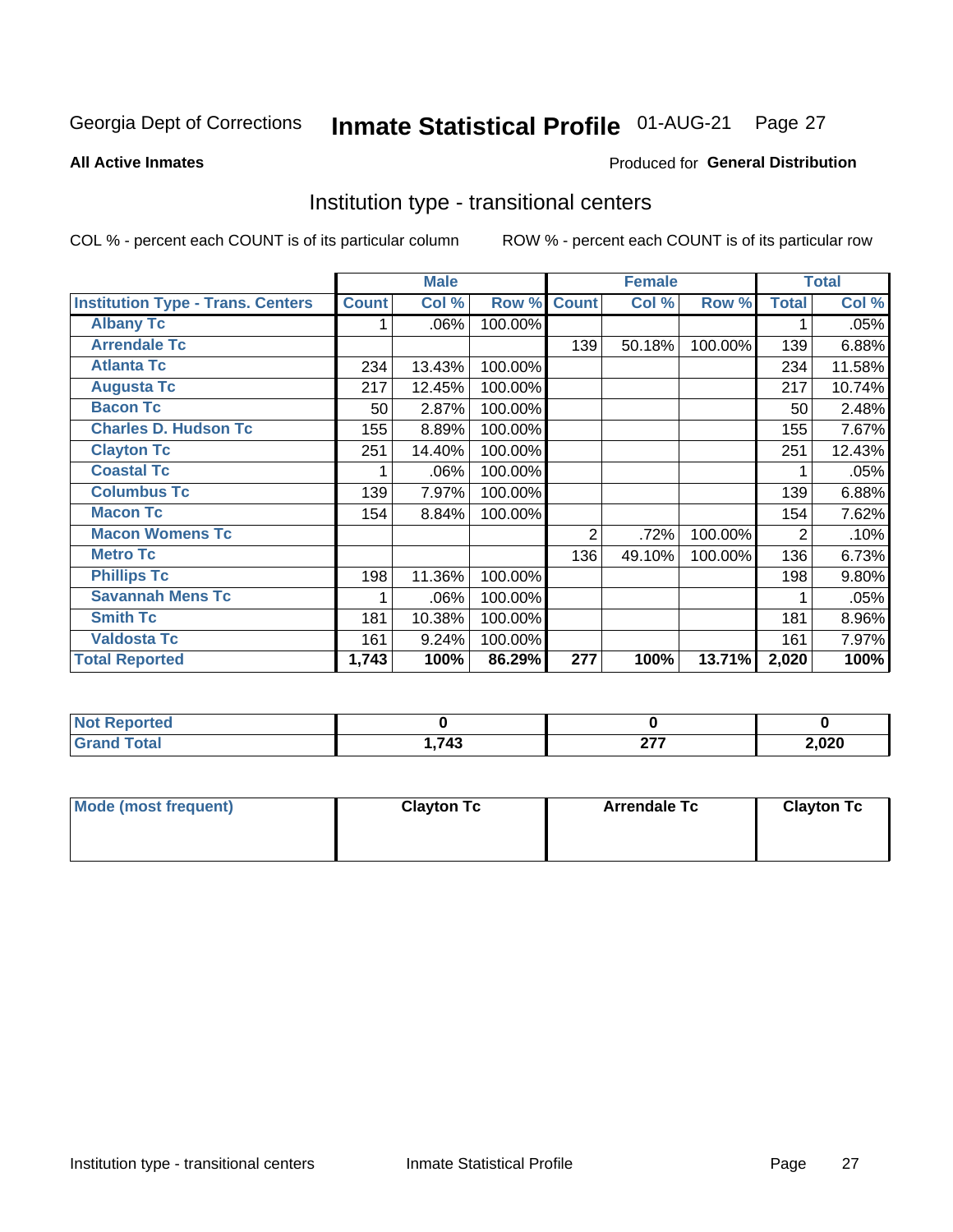## Inmate Statistical Profile 01-AUG-21 Page 28

#### **All Active Inmates**

#### Produced for General Distribution

#### Institution type - county prisons

COL % - percent each COUNT is of its particular column

|                                          |                | <b>Male</b> |         |              | <b>Female</b> |       |                | <b>Total</b> |
|------------------------------------------|----------------|-------------|---------|--------------|---------------|-------|----------------|--------------|
| <b>Institution Type - County Prisons</b> | <b>Count</b>   | Col %       | Row %   | <b>Count</b> | Col %         | Row % | <b>Total</b>   | Col %        |
| <b>Bulloch County Ci</b>                 | 143            | 4.03%       | 100.00% |              |               |       | 143            | 4.03%        |
| <b>Calhoun County Ci</b>                 | 1              | .03%        | 100.00% |              |               |       | 1              | .03%         |
| <b>Carroll County Ci</b>                 | 164            | 4.62%       | 100.00% |              |               |       | 164            | 4.62%        |
| <b>Chattooga County Ci</b>               | 1              | .03%        | 100.00% |              |               |       | 1              | .03%         |
| <b>Clarke County Ci</b>                  | 151            | 4.26%       | 100.00% |              |               |       | 151            | 4.26%        |
| <b>Clayton County Ci</b>                 | 158            | 4.45%       | 100.00% |              |               |       | 158            | 4.45%        |
| <b>Colquitt County Ci</b>                | 117            | 3.30%       | 100.00% |              |               |       | 117            | 3.30%        |
| <b>Coweta County Ci</b>                  | 165            | 4.65%       | 100.00% |              |               |       | 165            | 4.65%        |
| <b>Decatur County Ci</b>                 | 124            | 3.50%       | 100.00% |              |               |       | 124            | 3.49%        |
| <b>Effingham County Ci</b>               | 186            | 5.24%       | 100.00% |              |               |       | 186            | 5.24%        |
| <b>Floyd County Ci</b>                   | 289            | 8.15%       | 100.00% |              |               |       | 289            | 8.15%        |
| <b>Fulton County Ci</b>                  | 7              | .20%        | 100.00% |              |               |       | $\overline{7}$ | .20%         |
| <b>Gilmer County Ci</b>                  | $\overline{2}$ | .06%        | 100.00% |              |               |       | $\overline{2}$ | .06%         |
| <b>Grady County Ci</b>                   | $\overline{2}$ | .06%        | 100.00% |              |               |       | $\overline{2}$ | .06%         |
| <b>Gwinnett County Ci</b>                | 134            | 3.78%       | 100.00% |              |               |       | 134            | 3.78%        |
| <b>Hall County Ci</b>                    | 131            | 3.69%       | 100.00% |              |               |       | 131            | 3.69%        |
| <b>Hancock County Ci</b>                 | 1              | .03%        | 100.00% |              |               |       | 1              | .03%         |
| <b>Harris County Ci</b>                  | 140            | 3.95%       | 100.00% |              |               |       | 140            | 3.95%        |
| <b>Hart County Ci</b>                    | 4              | .11%        | 100.00% |              |               |       | 4              | .11%         |
| <b>Henry County Ci</b>                   | 1              | .03%        | 100.00% |              |               |       | 1              | .03%         |
| <b>Jackson County Ci</b>                 | 116            | 3.27%       | 100.00% |              |               |       | 116            | 3.27%        |
| Jefferson County Ci                      | 163            | 4.60%       | 100.00% |              |               |       | 163            | 4.59%        |
| <b>Meriwether County Ci</b>              | 1              | .03%        | 100.00% |              |               |       | 1              | .03%         |
| <b>Miller County Ci</b>                  | 1              | .03%        | 100.00% |              |               |       | 1              | .03%         |
| <b>Mitchell County Ci</b>                | 121            | 3.41%       | 100.00% |              |               |       | 121            | 3.41%        |
| <b>Morgan County Ci</b>                  | 1              | .03%        | 100.00% |              |               |       | 1              | .03%         |
| <b>Muscogee County Ci</b>                | 345            | 9.73%       | 100.00% |              |               |       | 345            | 9.72%        |
| <b>Richmond County Ci</b>                | 156            | 4.40%       | 100.00% |              |               |       | 156            | 4.40%        |
| <b>Screven County Ci</b>                 | 97             | 2.73%       | 100.00% |              |               |       | 97             | 2.73%        |
| <b>Spalding County Ci</b>                | 261            | 7.36%       | 100.00% |              |               |       | 261            | 7.36%        |
| <b>Stewart County Ci</b>                 | 1              | .03%        | 100.00% |              |               |       | 1              | .03%         |
| <b>Sumter County Ci</b>                  | 224            | 6.32%       | 100.00% |              |               |       | 224            | 6.31%        |
| <b>Terrell County Ci</b>                 | 125            | 3.52%       | 100.00% |              |               |       | 125            | 3.52%        |
| <b>Thomas County Ci</b>                  | 3              | .08%        | 100.00% |              |               |       | 3              | .08%         |
| <b>Tift County Ci</b>                    | $\overline{3}$ | .08%        | 100.00% |              |               |       | 3              | .08%         |
| <b>Upson County Ci</b>                   | 1              | .03%        | 100.00% |              |               |       | 1              | .03%         |
| <b>Walker County Ci</b>                  | 3              | .08%        | 100.00% |              |               |       | 3              | .08%         |
| <b>Walton County Ci</b>                  | $\overline{2}$ | .06%        | 100.00% |              |               |       | $\overline{2}$ | .06%         |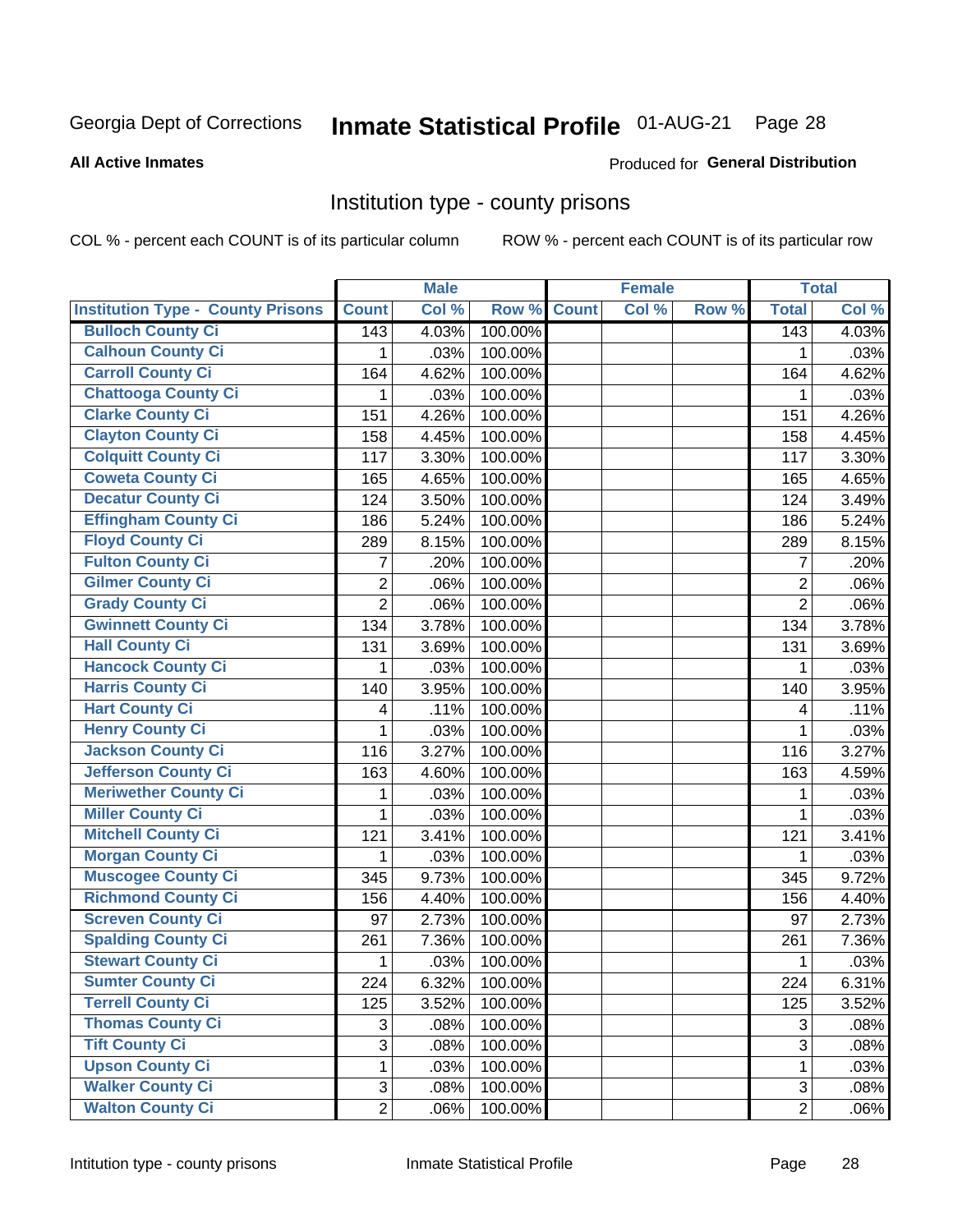### Inmate Statistical Profile 01-AUG-21 Page 29

**All Active Inmates** 

#### Produced for General Distribution

#### Institution type - county prisons

COL % - percent each COUNT is of its particular column

|                                                    | <b>Male</b> |         |                    | <b>Female</b> |         | <b>Total</b> |         |
|----------------------------------------------------|-------------|---------|--------------------|---------------|---------|--------------|---------|
| <b>Institution Type - County Prisons   Count  </b> |             | Col%    | <b>Row % Count</b> | Col%          | Row %   | Total        | Col %   |
| <b>Wilkes County Ci</b>                            | $\sim$      | $.06\%$ | 100.00%            |               |         |              | $.06\%$ |
| <b>Womens Ci</b>                                   |             |         |                    | 1   100.00%   | 100.00% |              | $.03\%$ |
| <b>Total Reported</b>                              | 3,547       | 100%    | 99.97%             | 100%          | $.03\%$ | 3,548        | 100%    |

| Reported |       |       |
|----------|-------|-------|
| Total    | 3.547 | 3,548 |

| Mode (most frequent) | <b>Muscogee County Ci</b> | <b>Womens Cil Muscogee County</b> |  |
|----------------------|---------------------------|-----------------------------------|--|
|----------------------|---------------------------|-----------------------------------|--|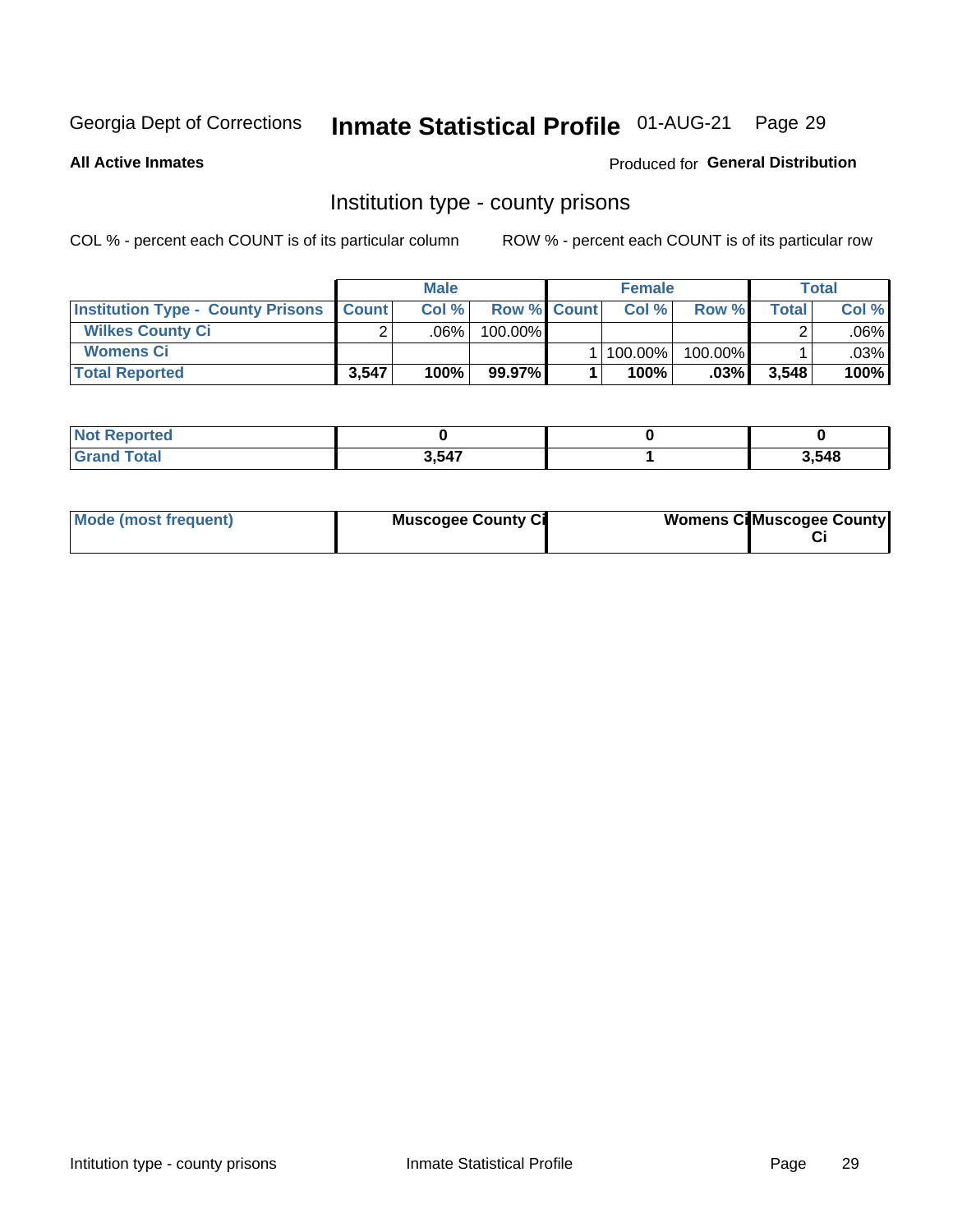## Inmate Statistical Profile 01-AUG-21 Page 30

#### **All Active Inmates**

#### Produced for General Distribution

#### Institution type - state prisons

COL % - percent each COUNT is of its particular column

|                                         |                | <b>Male</b> |         |              | <b>Female</b> |         | <b>Total</b>   |       |
|-----------------------------------------|----------------|-------------|---------|--------------|---------------|---------|----------------|-------|
| <b>Institution Type - State Prisons</b> | <b>Count</b>   | Col %       | Row %   | <b>Count</b> | Col %         | Row %   | <b>Total</b>   | Col % |
| <b>Arrendale State Prison</b>           |                |             |         | 1,200        | 44.44%        | 100.00% | 1,200          | 3.56% |
| <b>Augusta State Med. Prison</b>        | 1,097          | 3.54%       | 100.00% |              |               |         | 1,097          | 3.26% |
| <b>Autry State Prison</b>               | 895            | 2.89%       | 100.00% |              |               |         | 895            | 2.66% |
| <b>Baldwin State Prison</b>             | 940            | 3.03%       | 100.00% |              |               |         | 940            | 2.79% |
| <b>Burruss Correctional Training</b>    | 689            | 2.22%       | 100.00% |              |               |         | 689            | 2.04% |
| <b>Ctr</b>                              |                |             |         |              |               |         |                |       |
| <b>Calhoun State Prison</b>             | 1,594          | 5.14%       | 100.00% |              |               |         | 1,594          | 4.73% |
| <b>Central State Prison</b>             | 1,055          | 3.40%       | 100.00% |              |               |         | 1,055          | 3.13% |
| <b>Chatham State Prison</b>             | $\overline{7}$ | .02%        | 100.00% |              |               |         | $\overline{7}$ | .02%  |
| <b>Coastal State Prison</b>             | 1,365          | 4.40%       | 100.00% |              |               |         | 1,365          | 4.05% |
| <b>Dodge State Prison</b>               | 1,177          | 3.80%       | 100.00% |              |               |         | 1,177          | 3.49% |
| <b>Dooly State Prison</b>               | 1,661          | 5.36%       | 100.00% |              |               |         | 1,661          | 4.93% |
| <b>Emanuel Womens Facility</b>          |                |             |         | 279          | 10.33%        | 100.00% | 279            | .83%  |
| <b>Ga Diag Class Prison</b>             | 2,864          | 9.24%       | 100.00% |              |               |         | 2,864          | 8.50% |
| <b>Ga State Prison</b>                  | 1,046          | 3.37%       | 100.00% |              |               |         | 1,046          | 3.10% |
| <b>Hancock State Prison</b>             | 905            | 2.92%       | 100.00% |              |               |         | 905            | 2.69% |
| <b>Hays State Prison</b>                | 988            | 3.19%       | 100.00% |              |               |         | 988            | 2.93% |
| <b>Helms Facility</b>                   | 16             | .05%        | 61.54%  | 10           | .37%          | 38.46%  | 26             | .08%  |
| <b>Johnson State Prison</b>             | 1,283          | 4.14%       | 100.00% |              |               |         | 1,283          | 3.81% |
| <b>Lee State Prison</b>                 | 575            | 1.86%       | 100.00% |              |               |         | 575            | 1.71% |
| <b>Long Unit</b>                        | 190            | .61%        | 100.00% |              |               |         | 190            | .56%  |
| <b>Lowndes Unit</b>                     | 7              | .02%        | 100.00% |              |               |         | $\overline{7}$ | .02%  |
| <b>Macon State Prison</b>               | 1,441          | 4.65%       | 100.00% |              |               |         | 1,441          | 4.28% |
| <b>Metro Reentry Facility</b>           | 169            | .55%        | 100.00% |              |               |         | 169            | .50%  |
| <b>Metro State Prison (W)</b>           |                |             |         | 1            | .04%          | 100.00% | 1              | .01%  |
| <b>Montgomery State Prison</b>          | 359            | 1.16%       | 100.00% |              |               |         | 359            | 1.07% |
| <b>Phillips State Prison</b>            | 839            | 2.71%       | 100.00% |              |               |         | 839            | 2.49% |
| <b>Pulaski State Prison</b>             |                |             |         | 929          | 34.41%        | 100.00% | 929            | 2.76% |
| <b>Putnam State Prison</b>              | $\mathbf{1}$   | .01%        | 100.00% |              |               |         | 1              | .01%  |
| <b>Rogers State Prison</b>              | 1,112          | 3.59%       | 100.00% |              |               |         | 1,112          | 3.30% |
| <b>Rutledge State Prison</b>            | 586            | 1.89%       | 100.00% |              |               |         | 586            | 1.74% |
| <b>Smith State Prison</b>               | 1,333          | $4.30\%$    | 100.00% |              |               |         | 1,333          | 3.96% |
| <b>Special Management Unit</b>          | 190            | .61%        | 100.00% |              |               |         | 190            | .56%  |
| <b>Telfair State Prison</b>             | 1,176          | 3.79%       | 100.00% |              |               |         | 1,176          | 3.49% |
| <b>Valdosta State Prison</b>            | 824            | 2.66%       | 100.00% |              |               |         | 824            | 2.45% |
| <b>Walker State Prison</b>              | 388            | 1.25%       | 100.00% |              |               |         | 388            | 1.15% |
| <b>Ware State Prison</b>                | 1,047          | 3.38%       | 100.00% |              |               |         | 1,047          | 3.11% |
| <b>Washington State Prison</b>          | 1,499          | 4.84%       | 100.00% |              |               |         | 1,499          | 4.45% |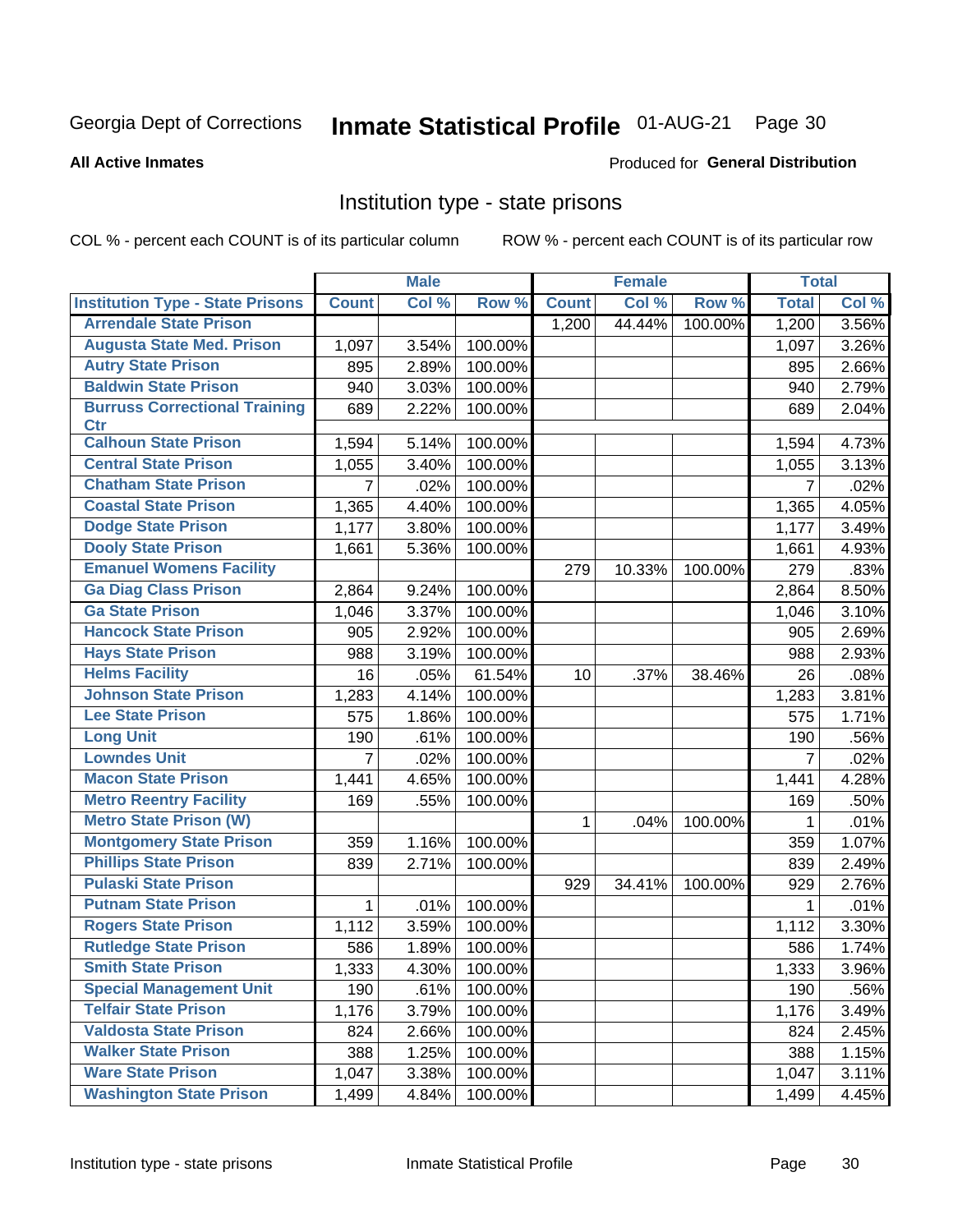#### Inmate Statistical Profile 01-AUG-21 Page 31

**All Active Inmates** 

#### Produced for General Distribution

### Institution type - state prisons

COL % - percent each COUNT is of its particular column

|                                         |              | <b>Male</b> |            |              | <b>Female</b> |          |              | Total   |
|-----------------------------------------|--------------|-------------|------------|--------------|---------------|----------|--------------|---------|
| <b>Institution Type - State Prisons</b> | <b>Count</b> | Col %       | Row %I     | <b>Count</b> | Col %         | Row %    | <b>Total</b> | Col %   |
| <b>Wayne State Prison</b>               |              | $.01\%$     | $100.00\%$ |              |               |          |              | .01%    |
| <b>Whitworth Women'S Facility</b>       |              |             |            | 281          | $10.41\%$     | 100.00%  | 281          | $.83\%$ |
| <b>Wilcox State Prison</b>              | .675         | 5.40%       | 100.00%    |              |               |          | 1,675        | 4.97%   |
| <b>Total Reported</b>                   | 30,994       | 100%        | 91.99%     | 2.700        | 100%          | $8.01\%$ | 33,694       | 100%    |

| <b>Not Reported</b>  |                             |                               |                                       |
|----------------------|-----------------------------|-------------------------------|---------------------------------------|
| <b>Grand Total</b>   | 30,994                      | 2.700                         | 33.694                                |
| Mode (most frequent) | <b>Ga Diag Class Prison</b> | <b>Arrendale State Prison</b> | <b>Ga Diag Class</b><br><b>Prison</b> |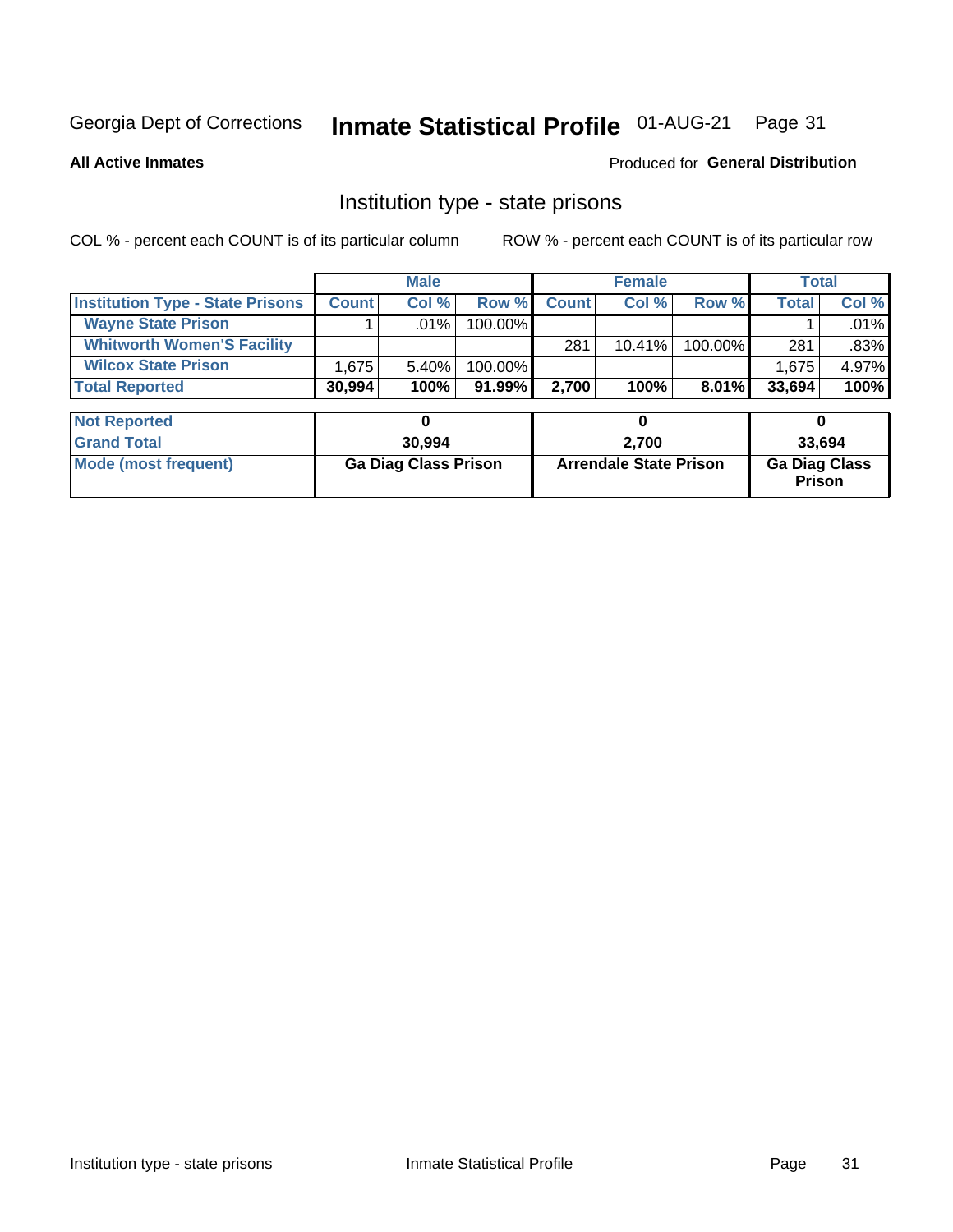## Inmate Statistical Profile 01-AUG-21 Page 32

**All Active Inmates** 

#### Produced for General Distribution

### Institution type - private prisons

COL % - percent each COUNT is of its particular column

|                                           |              | <b>Male</b> |                    | <b>Female</b> |       |                    | <b>Total</b> |
|-------------------------------------------|--------------|-------------|--------------------|---------------|-------|--------------------|--------------|
| <b>Institution Type - Private Prisons</b> | <b>Count</b> | Col %       | <b>Row % Count</b> | Col %         | Row % | Total              | Col %        |
| <b>Coffee Corr Facility</b>               | 2.292        | 32.68%      | 100.00%            |               |       | 2,292              | 32.68%       |
| <b>Jenkins Corr Facility</b>              | .028         | 14.66%      | $100.00\%$         |               |       | 1,028              | 14.66%       |
| <b>Riverbend Corr Facility</b>            | 1.475        | 21.03%      | $100.00\%$         |               |       | 1,475              | 21.03%       |
| <b>Wheeler Corr Facility</b>              | 2.219        | $31.64\%$   | 100.00%            |               |       | 2,219              | 31.64%       |
| <b>Total Reported</b>                     | 7,014        | 100%        | 100%               |               | %     | $\overline{7,014}$ | 100%         |

| <b>Not</b><br>Reported |       |       |
|------------------------|-------|-------|
| <b>Total</b>           | 7,014 | 7,014 |

| Mode (most frequent) | <b>Coffee Corr Facility</b> | <b>Null</b> | <b>Coffee Corr</b><br><b>Facility</b> |
|----------------------|-----------------------------|-------------|---------------------------------------|
|----------------------|-----------------------------|-------------|---------------------------------------|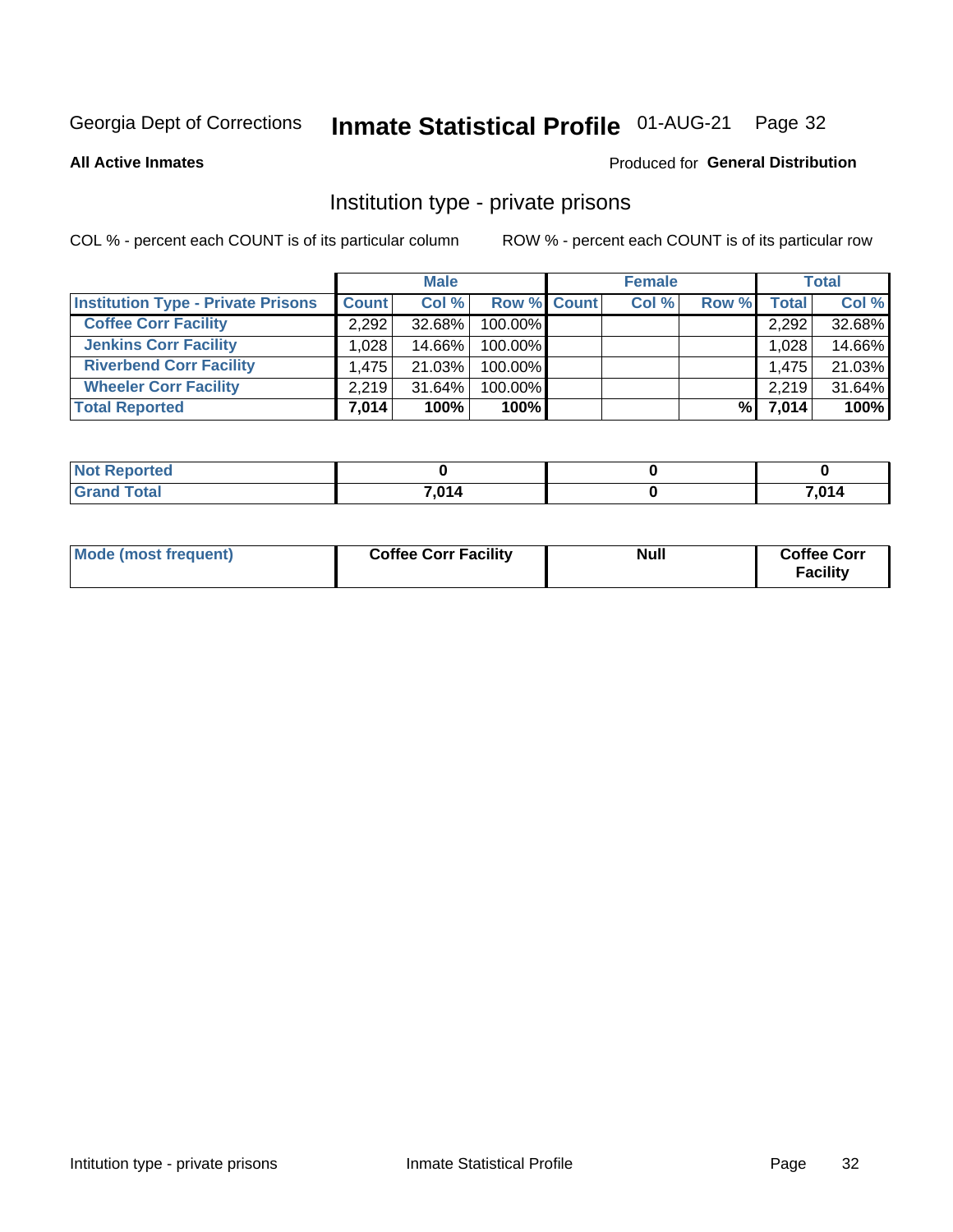#### Inmate Statistical Profile 01-AUG-21 Page 33

**All Active Inmates** 

#### Produced for General Distribution

### Institution type - inmate boot camp

COL % - percent each COUNT is of its particular column

|                                      | <b>Male</b>  |       |               | <b>Female</b> |       |             | <b>Total</b> |       |
|--------------------------------------|--------------|-------|---------------|---------------|-------|-------------|--------------|-------|
| <b>Institution Type - Boot Camps</b> | <b>Count</b> | Col % | <b>Row %I</b> | <b>Count</b>  | Col % | Row % Total |              | Col % |
| <b>Total Rported</b>                 |              |       |               |               |       |             |              |       |

| <b>Not Reported</b>            |  |  |
|--------------------------------|--|--|
| <b>Total</b><br>C <sub>r</sub> |  |  |

| Mod<br>uamo | Nul.<br>$- - - - - -$ | <b>Null</b> | . .<br>uu.<br>------ |
|-------------|-----------------------|-------------|----------------------|
|             |                       |             |                      |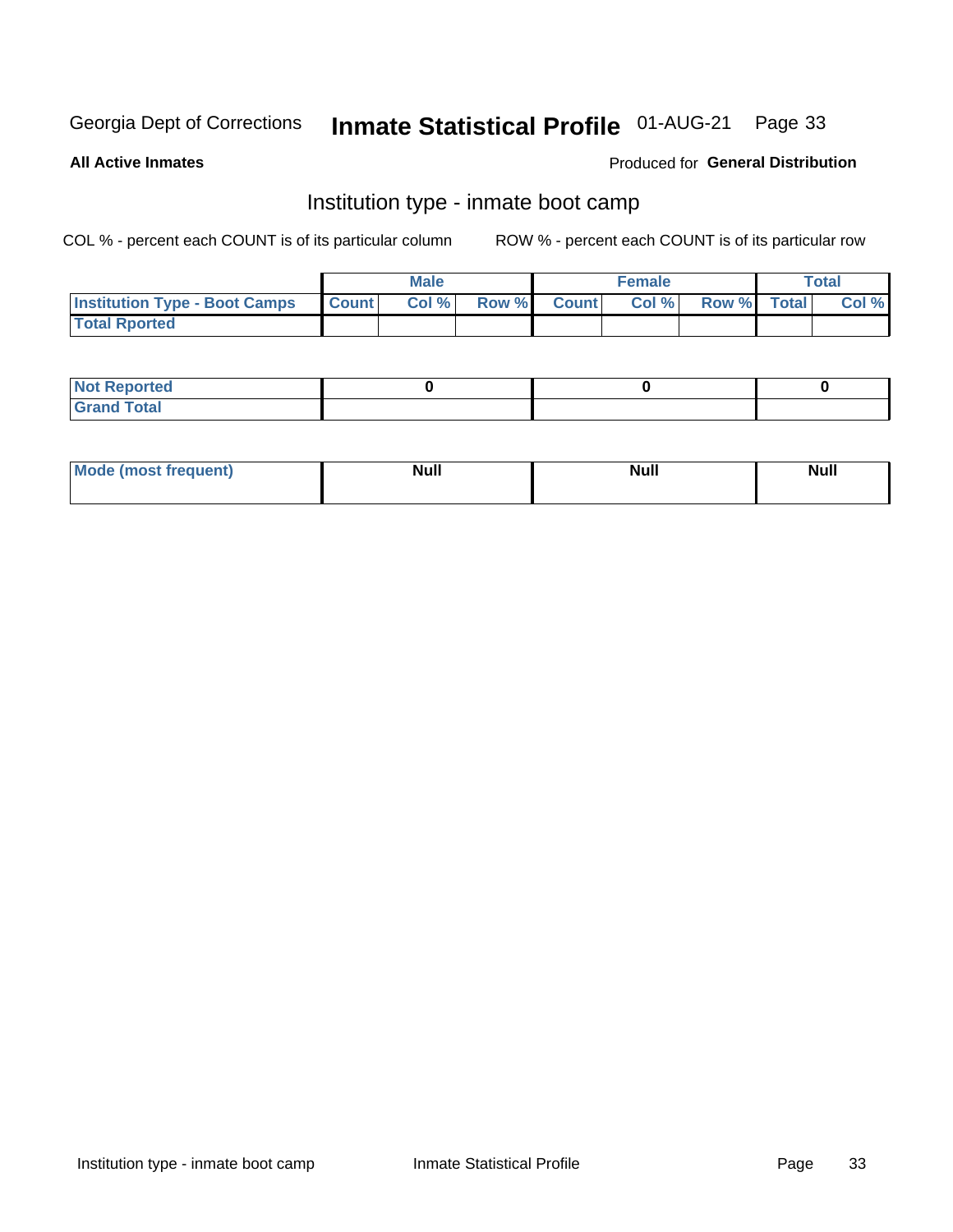## Inmate Statistical Profile 01-AUG-21 Page 34

#### **All Active Inmates**

#### Produced for General Distribution

### Number of disciplinary reports

COL % - percent each COUNT is of its particular column

|                                       |              | <b>Male</b> |             |       | <b>Female</b> |          |        | <b>Total</b> |
|---------------------------------------|--------------|-------------|-------------|-------|---------------|----------|--------|--------------|
| <b>Number of Disciplinary Reports</b> | <b>Count</b> | Col %       | Row % Count |       | Col %         | Row %    | Total  | Col %        |
| $\bf{0}$                              | 19,776       | 45.30%      | 91.21%      | 1,906 | 63.96%        | 8.79%    | 21,682 | 46.49%       |
|                                       | 5,230        | 11.98%      | 93.13%      | 386   | 12.95%        | $6.87\%$ | 5,616  | 12.04%       |
| $\mathbf{2}$                          | 3,231        | 7.40%       | 94.78%      | 178   | 5.97%         | 5.22%    | 3,409  | 7.31%        |
| 3                                     | 2,404        | 5.51%       | 95.40%      | 116   | 3.89%         | 4.60%    | 2,520  | 5.40%        |
|                                       | .861         | 4.26%       | 96.47%      | 68    | 2.28%         | 3.53%    | 1,929  | 4.14%        |
| 5                                     | .362         | 3.12%       | 96.25%      | 53    | 1.78%         | 3.75%    | 1,415  | 3.03%        |
| <b>More Than 5</b>                    | 9,794        | 22.43%      | 97.29%      | 273   | 9.16%         | 2.71%    | 10,067 | 21.59%       |
| <b>Total Reported</b>                 | 43,658       | 100%        | 93.61%      | 2,980 | 100%          | 6.39%    | 46,638 | 100%         |

| <b>Not Reported</b> |        |       |        |
|---------------------|--------|-------|--------|
| <b>Total</b>        | 13.658 | 2,980 | 46.638 |

| Mean (average)       | 4.95 | 2.20 | 4.78 |
|----------------------|------|------|------|
| Median (middle)      |      |      |      |
| Mode (most frequent) |      |      |      |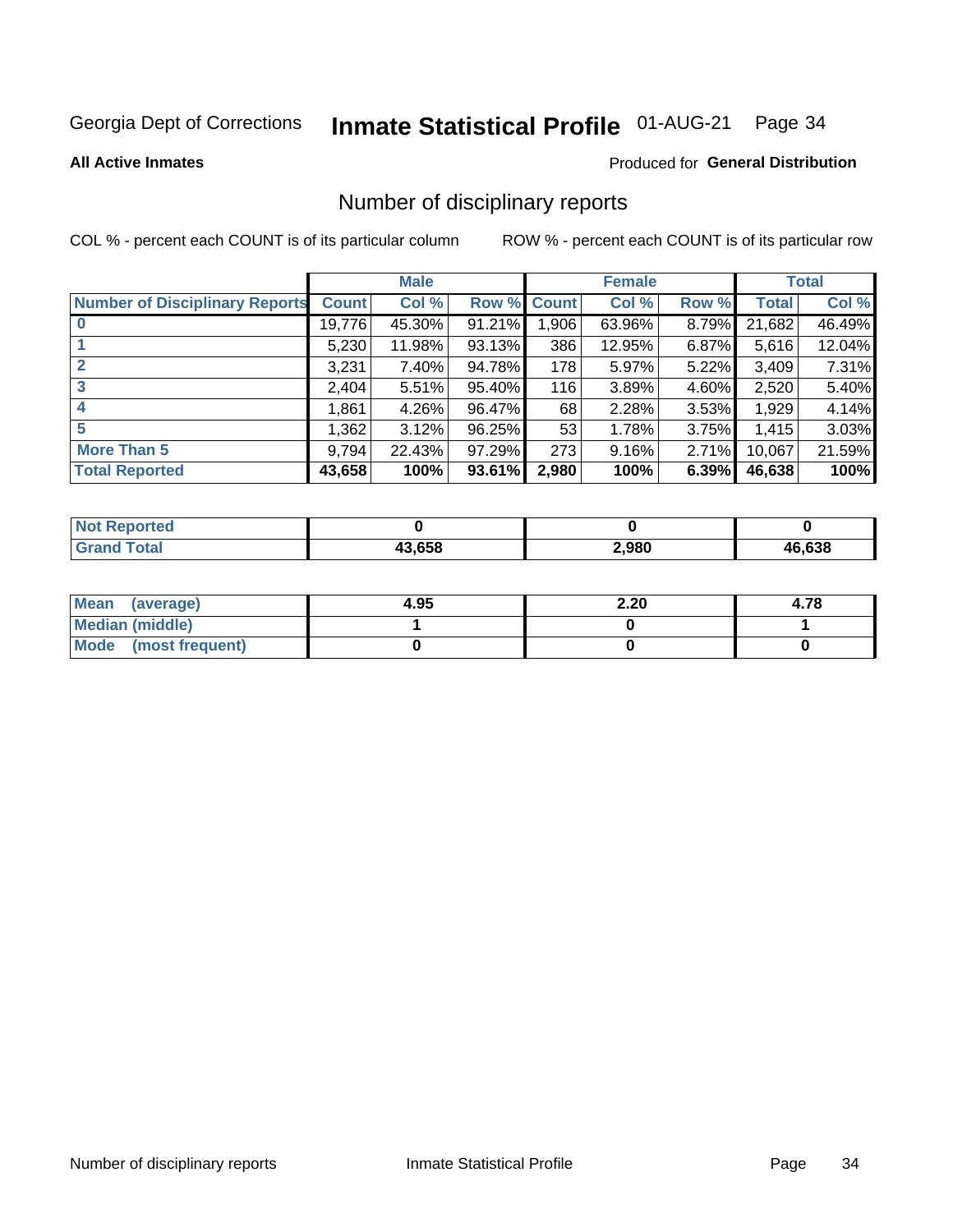## Inmate Statistical Profile 01-AUG-21 Page 35

#### **All Active Inmates**

#### Produced for General Distribution

### Number of transfers

COL % - percent each COUNT is of its particular column

|                            |         | <b>Male</b> |                    |       | <b>Female</b> |          |              | <b>Total</b> |
|----------------------------|---------|-------------|--------------------|-------|---------------|----------|--------------|--------------|
| <b>Number of Transfers</b> | Count l | Col %       | <b>Row % Count</b> |       | Col %         | Row %    | <b>Total</b> | Col %        |
|                            | 3,288   | 7.53%       | 82.00%             | 722   | 24.23%        | 18.00%   | 4,010        | 8.60%        |
|                            | 14,068  | 32.22%      | 91.86%             | 1,246 | 41.81%        | 8.14%    | 15,314       | 32.84%       |
| $\mathbf{2}$               | 6,577   | 15.06%      | 93.24%             | 477   | 16.01%        | 6.76%    | 7,054        | 15.13%       |
| 3                          | 4,483   | 10.27%      | 95.63%             | 205   | 6.88%         | 4.37%    | 4,688        | 10.05%       |
| 4                          | 2,978   | 6.82%       | 96.59%             | 105   | 3.52%         | $3.41\%$ | 3,083        | 6.61%        |
| 5                          | 2,200   | 5.04%       | 96.53%             | 79    | 2.65%         | 3.47%    | 2,279        | 4.89%        |
| <b>More Than 5</b>         | 10,064  | 23.05%      | 98.57%             | 146   | 4.90%         | 1.43%    | 10,210       | 21.89%       |
| <b>Total Reported</b>      | 43,658  | 100%        | 93.61%             | 2,980 | 100%          | 6.39%    | 46,638       | 100.0%       |

| <b>Not Reported</b> |        |       |        |
|---------------------|--------|-------|--------|
| Total               | 43.658 | 2,980 | 46.638 |

| Mean (average)       | 4.30 | . 65 | 4.13 |
|----------------------|------|------|------|
| Median (middle)      |      |      |      |
| Mode (most frequent) |      |      |      |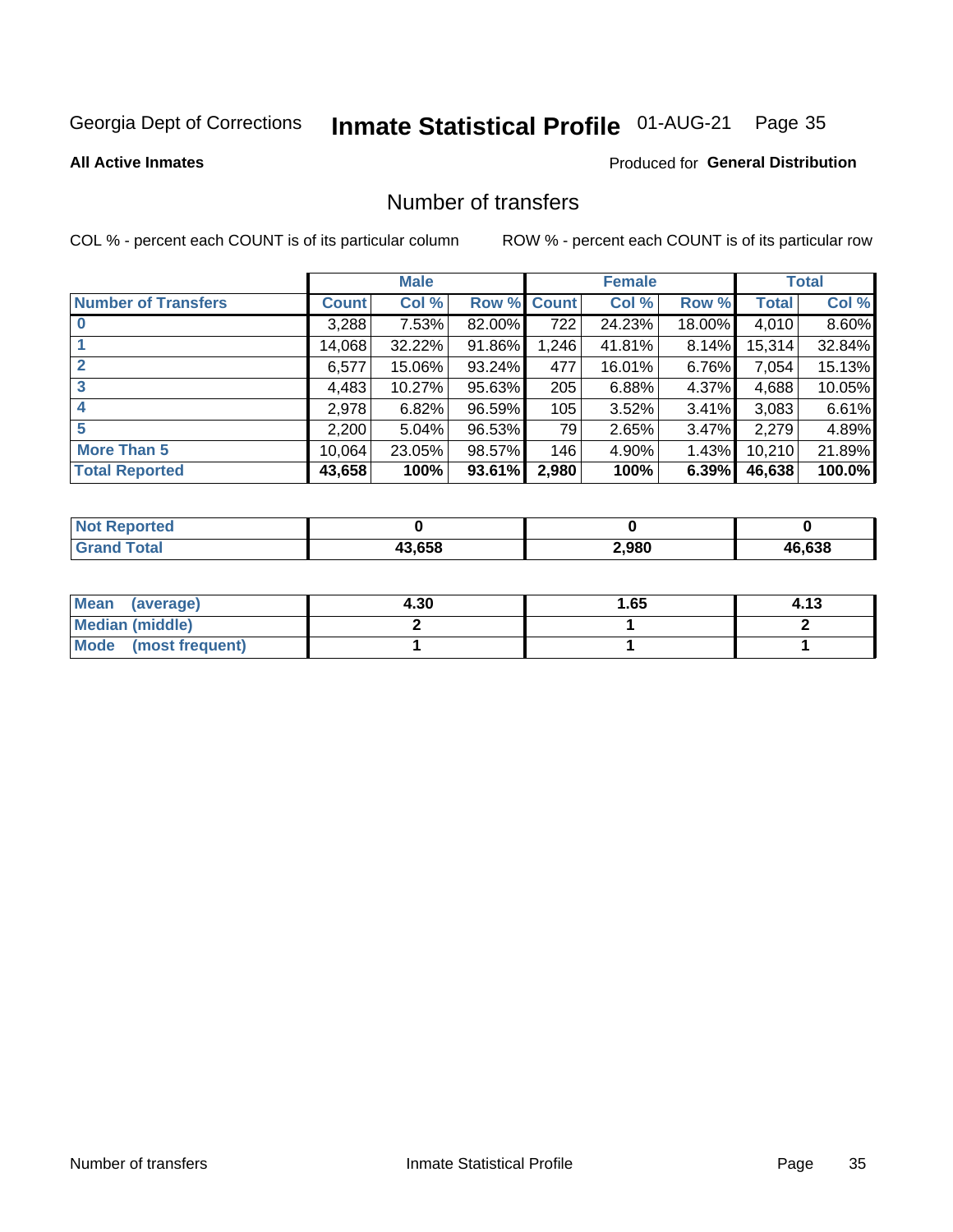## Inmate Statistical Profile 01-AUG-21 Page 36

**All Active Inmates** 

#### Produced for General Distribution

### Number of escapes

COL % - percent each COUNT is of its particular column

|                          |              | <b>Male</b> |             |       | <b>Female</b> |          |        | <b>Total</b> |
|--------------------------|--------------|-------------|-------------|-------|---------------|----------|--------|--------------|
| <b>Number of Escapes</b> | <b>Count</b> | Col %       | Row % Count |       | Col %         | Row %    | Total  | Col %        |
|                          | 43,060       | 98.63%      | 93.56%      | 2,966 | 99.53%        | $6.44\%$ | 46,026 | 98.69%       |
|                          | 573          | 1.31%       | $97.61\%$   | 14    | 0.47%         | 2.39%    | 587    | 1.26%        |
|                          | 21           | 0.05%       | 100.00%     |       |               |          | 21     | 0.05%        |
|                          | 3            | 0.01%       | $100.00\%$  |       |               |          | ົ      | 0.01%        |
|                          |              | 0.01%       | 100.00%     |       |               |          |        | 0.01%        |
| <b>Total Reported</b>    | 43,658       | 100%        | $93.61\%$   | 2,980 | 100%          | 6.39%    | 46,638 | 100.0%       |

| <b>Reported</b> |        |       |             |
|-----------------|--------|-------|-------------|
| Total           | 43.658 | 2,980 | 6.638<br>ДF |

| Mean (average)         |  | .0 |
|------------------------|--|----|
| <b>Median (middle)</b> |  |    |
| Mode (most frequent)   |  |    |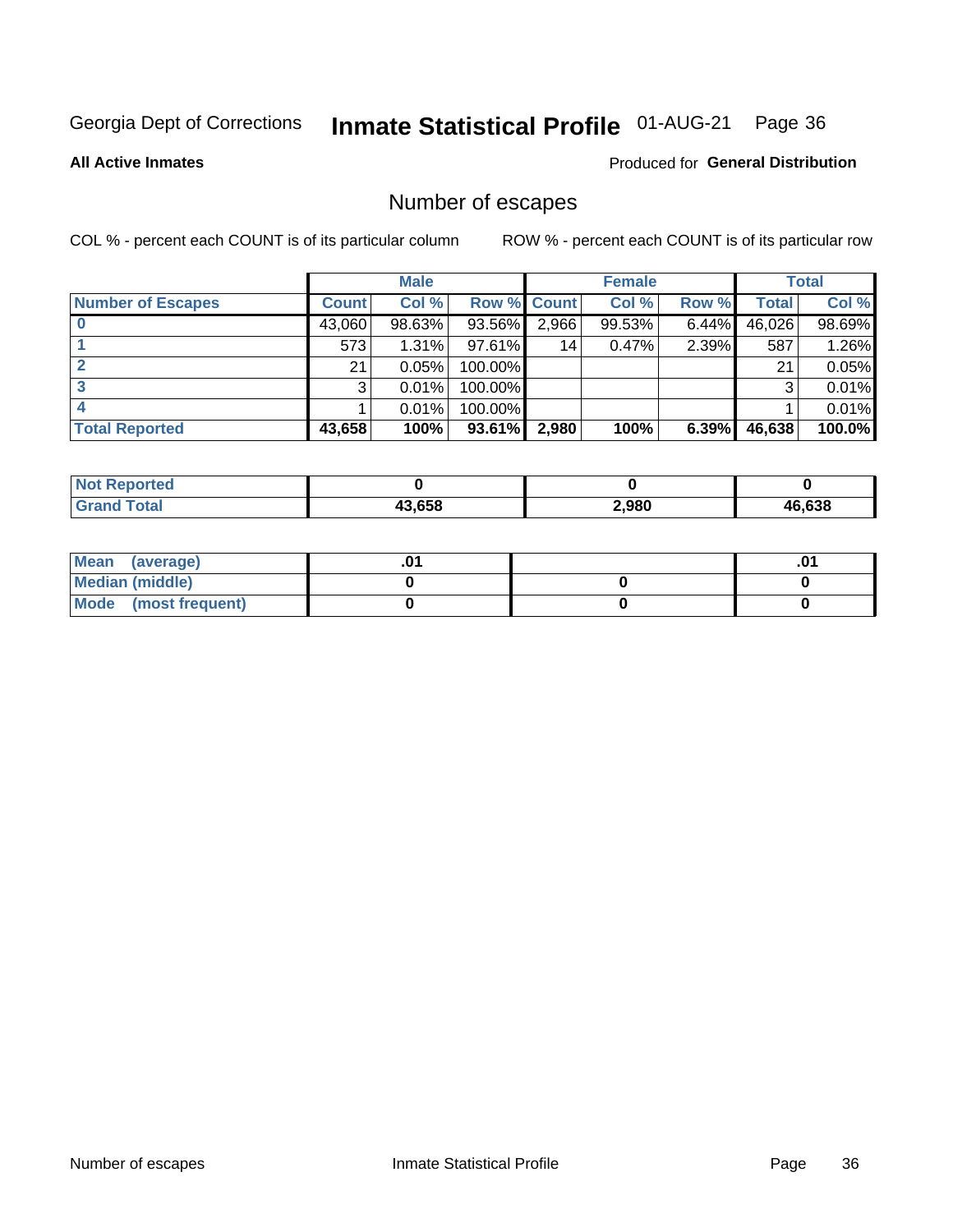#### **Inmate Statistical Profile 01-AUG-21** Page 37

**All Active Inmates** 

#### Produced for General Distribution

### Split sentences - Probation to follow

COL % - percent each COUNT is of its particular column

|                            |              | <b>Male</b> |                   |     | <b>Female</b> |          |                 | <b>Total</b> |
|----------------------------|--------------|-------------|-------------------|-----|---------------|----------|-----------------|--------------|
| <b>Probation to follow</b> | <b>Count</b> | Col%        | Row % Count       |     | Col %         | Row %    | <b>Total</b>    | Col %        |
| <b>Yes</b>                 | 32.359       | 74.12%      | $93.60\%$ 2,213   |     | 74.26%        |          | $6.40\%$ 34,572 | 74.13%       |
| <b>No</b>                  | 11.299       | 25.88%      | 93.64%            | 767 | 25.74%        | $6.36\%$ | 12,066          | 25.87%       |
| <b>Total Reported</b>      | 43,658       | 100%        | $93.61\%$   2,980 |     | 100%          | $6.39\%$ | 46,638          | 100%         |

|  | .638<br>.980<br>- - |
|--|---------------------|
|--|---------------------|

| $Moo$<br>requent<br>′es<br>Yes<br><b>YAC</b><br>. |
|---------------------------------------------------|
|---------------------------------------------------|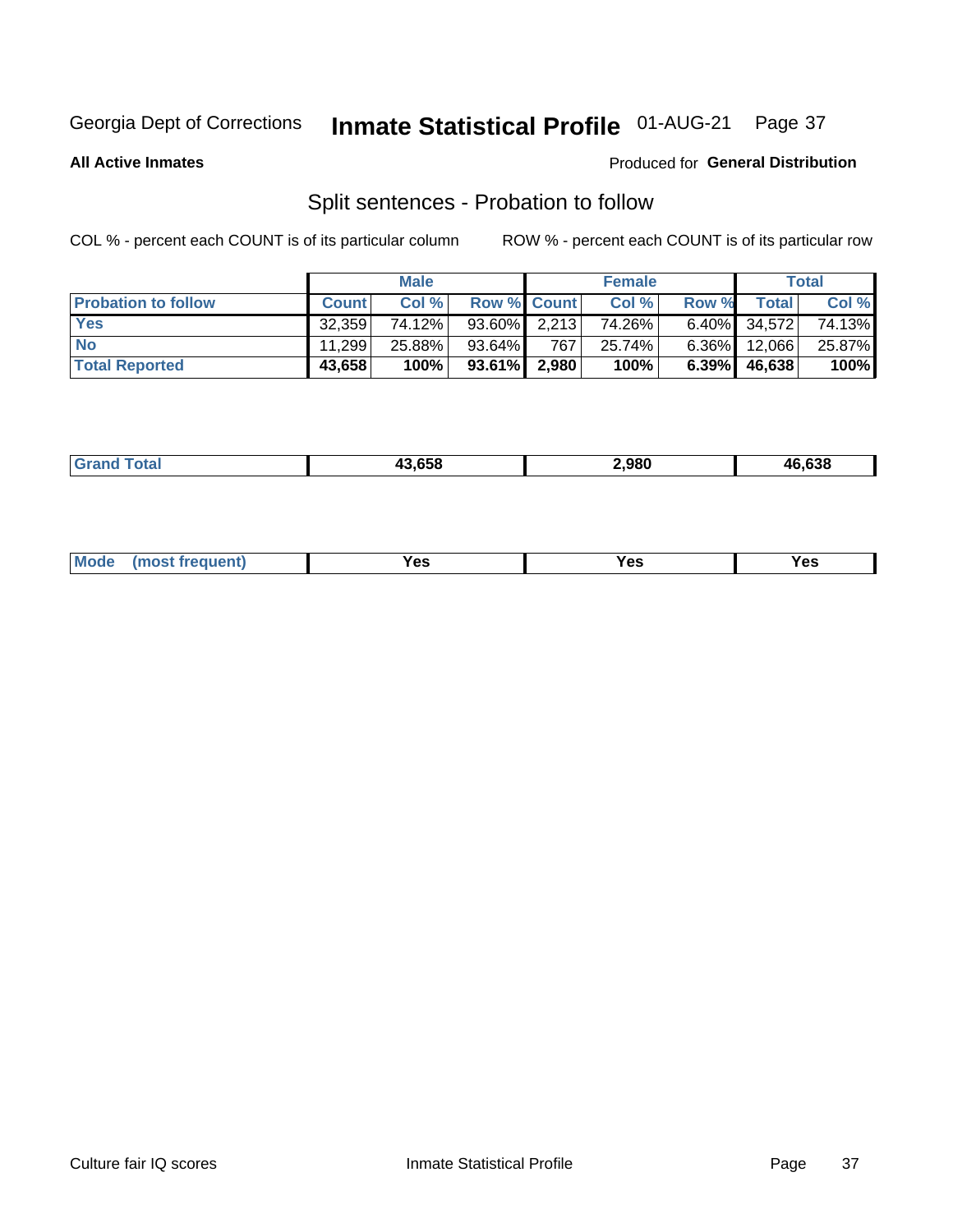# Inmate Statistical Profile 01-AUG-21 Page 38

**All Active Inmates** 

#### Produced for General Distribution

## Probable future release type of still active inmates

COL % - percent each COUNT is of its particular column

|                                         |              | <b>Male</b> |                    |     | <b>Female</b> |          | <b>Total</b> |        |
|-----------------------------------------|--------------|-------------|--------------------|-----|---------------|----------|--------------|--------|
| <b>Probable Future Release Type</b>     | <b>Count</b> | Col %       | <b>Row % Count</b> |     | Col %         | Row %    | <b>Total</b> | Col %  |
| <b>Paroled with probation to follow</b> | 17,819       | 41.78%      | 92.81% 1.381       |     | 48.71%        | 7.19%    | 19,200       | 42.21% |
| Paroled w/o probation to follow         | 5,061        | 11.87%      | 91.87%             | 448 | 15.80%        | 8.13%    | 5,509        | 12.11% |
| <b>Maxout with probation to follow</b>  | 12,463       | 29.22%      | 94.71%             | 696 | 24.55%        | 5.29%    | 13,159       | 28.93% |
| <b>Maxout w/o probation to follow</b>   | 1,690        | 3.96%       | 94.89%             | 91  | 3.21%         | $5.11\%$ | 1,781        | 3.92%  |
| Life, LWOP or death sentence            | 5,621        | 13.18%      | 96.25%             | 219 | 7.72%         | 3.75%    | 5,840        | 12.84% |
| <b>Total Reported</b>                   | 42,654       | 100%        | $93.77\%$   2,835  |     | 100%          | 6.23%    | 45,489       | 100%   |

| eleased      |        |                |        |
|--------------|--------|----------------|--------|
| <b>cotal</b> | 42,654 | n opr<br>–,ರ೨೨ | 45,489 |

| Mode (most frequent) | <b>PAR with PROB follow</b> | <b>PAR with PROB follow</b> | <b>PAR with PROB</b> |
|----------------------|-----------------------------|-----------------------------|----------------------|
|                      |                             |                             | follow               |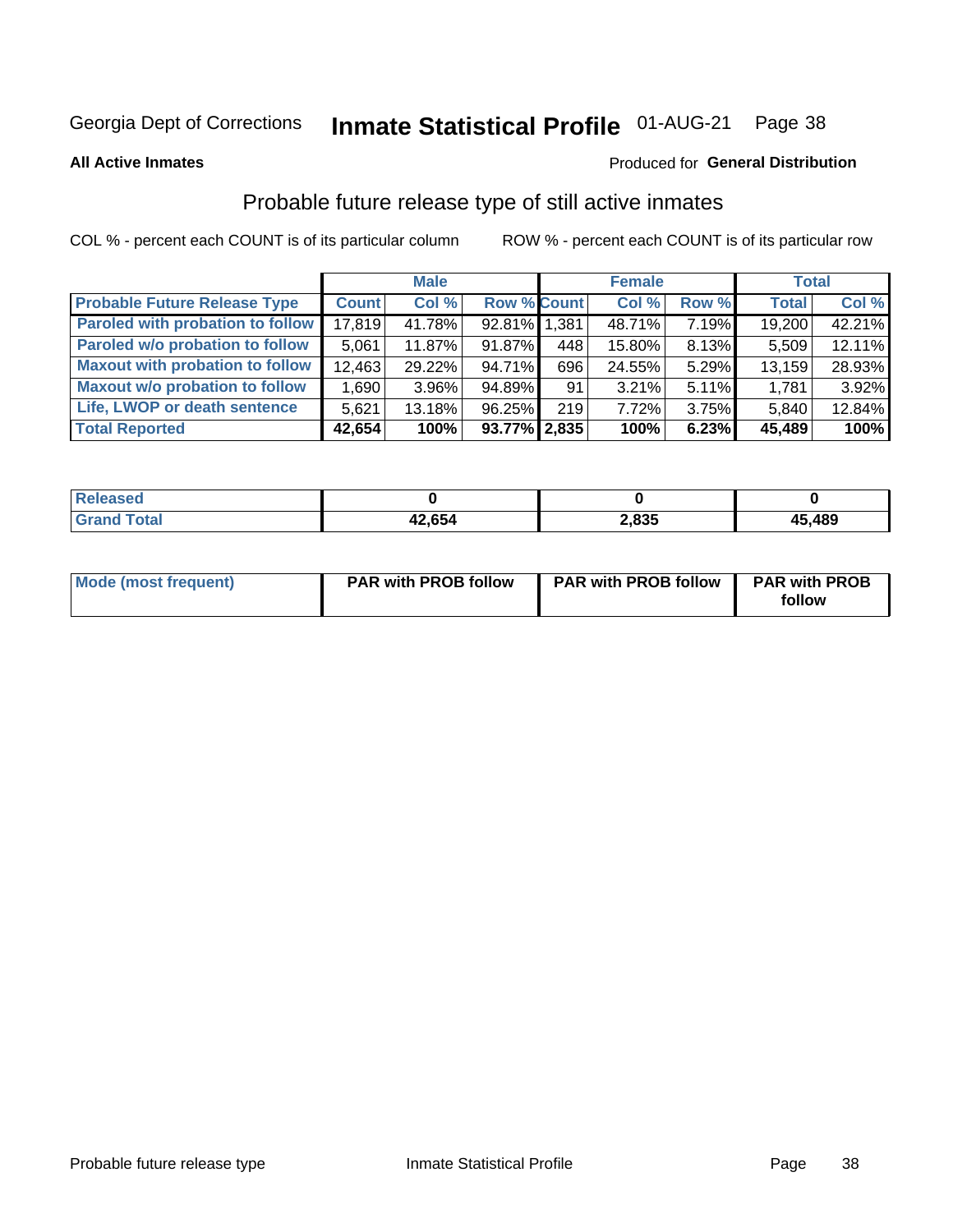### **All Active Inmates**

### Produced for General Distribution

# Time served in current (or last) institution

COL % - percent each COUNT is of its particular column

|                            |              | <b>Male</b> |        |              | <b>Female</b> |        |              | <b>Total</b> |
|----------------------------|--------------|-------------|--------|--------------|---------------|--------|--------------|--------------|
| <b>Time In Institution</b> | <b>Count</b> | Col %       | Row %  | <b>Count</b> | Col %         | Row %  | <b>Total</b> | Col %        |
| 0 to 3 months              | 10,254       | 23.49%      | 92.55% | 825          | 27.68%        | 7.45%  | 11,079       | 23.76%       |
| 3.01 to 6 months           | 3,688        | 8.45%       | 94.83% | 201          | 6.74%         | 5.17%  | 3,889        | 8.34%        |
| 6.01 to 9 months           | 2,284        | 5.23%       | 91.65% | 208          | 6.98%         | 8.35%  | 2,492        | 5.34%        |
| 9.01 to 12 months          | 2,247        | 5.15%       | 91.86% | 199          | 6.68%         | 8.14%  | 2,446        | 5.24%        |
| 12.01 to 18 months         | 3,571        | 8.18%       | 94.15% | 222          | 7.45%         | 5.85%  | 3,793        | 8.13%        |
| <b>18.01 to 24 months</b>  | 4,927        | 11.29%      | 95.28% | 244          | 8.19%         | 4.72%  | 5,171        | 11.09%       |
| $2.01$ to 3 years          | 6,018        | 13.78%      | 94.59% | 344          | 11.54%        | 5.41%  | 6,362        | 13.64%       |
| 3.01 to 4 years            | 3,462        | 7.93%       | 94.23% | 212          | 7.11%         | 5.77%  | 3,674        | 7.88%        |
| $4.01$ to 5 years          | 2,032        | 4.65%       | 94.86% | 110          | 3.69%         | 5.14%  | 2,142        | 4.59%        |
| 5.01 to 6 years            | 1,465        | 3.36%       | 94.58% | 84           | 2.82%         | 5.42%  | 1,549        | 3.32%        |
| $6.01$ to 7 years          | 1,143        | 2.62%       | 94.78% | 63           | 2.11%         | 5.22%  | 1,206        | 2.59%        |
| 7.01 to 8 years            | 626          | 1.43%       | 92.60% | 50           | 1.68%         | 7.40%  | 676          | 1.45%        |
| $8.01$ to 9 years          | 407          | 0.93%       | 90.04% | 45           | 1.51%         | 9.96%  | 452          | 0.97%        |
| 9.01 to 10 years           | 312          | 0.71%       | 92.31% | 26           | 0.87%         | 7.69%  | 338          | 0.72%        |
| Over 10 years              | 1,222        | 2.80%       | 89.26% | 147          | 4.93%         | 10.74% | 1,369        | 2.94%        |
| <b>Total Reported</b>      | 43,658       | 100%        | 93.61% | 2,980        | 100%          | 6.39%  | 46,638       | 100%         |

| <b>NOT</b><br>чес |        |       |        |
|-------------------|--------|-------|--------|
|                   | 43,658 | ∠,980 | 46.638 |

| <b>Mean</b><br>(average) | 34 months | 29 months | 34 months     |
|--------------------------|-----------|-----------|---------------|
| Median (middle)          | 18 months | 13 months | 18 months     |
| Mode (most frequent)     | 0 months  | l months  | <b>months</b> |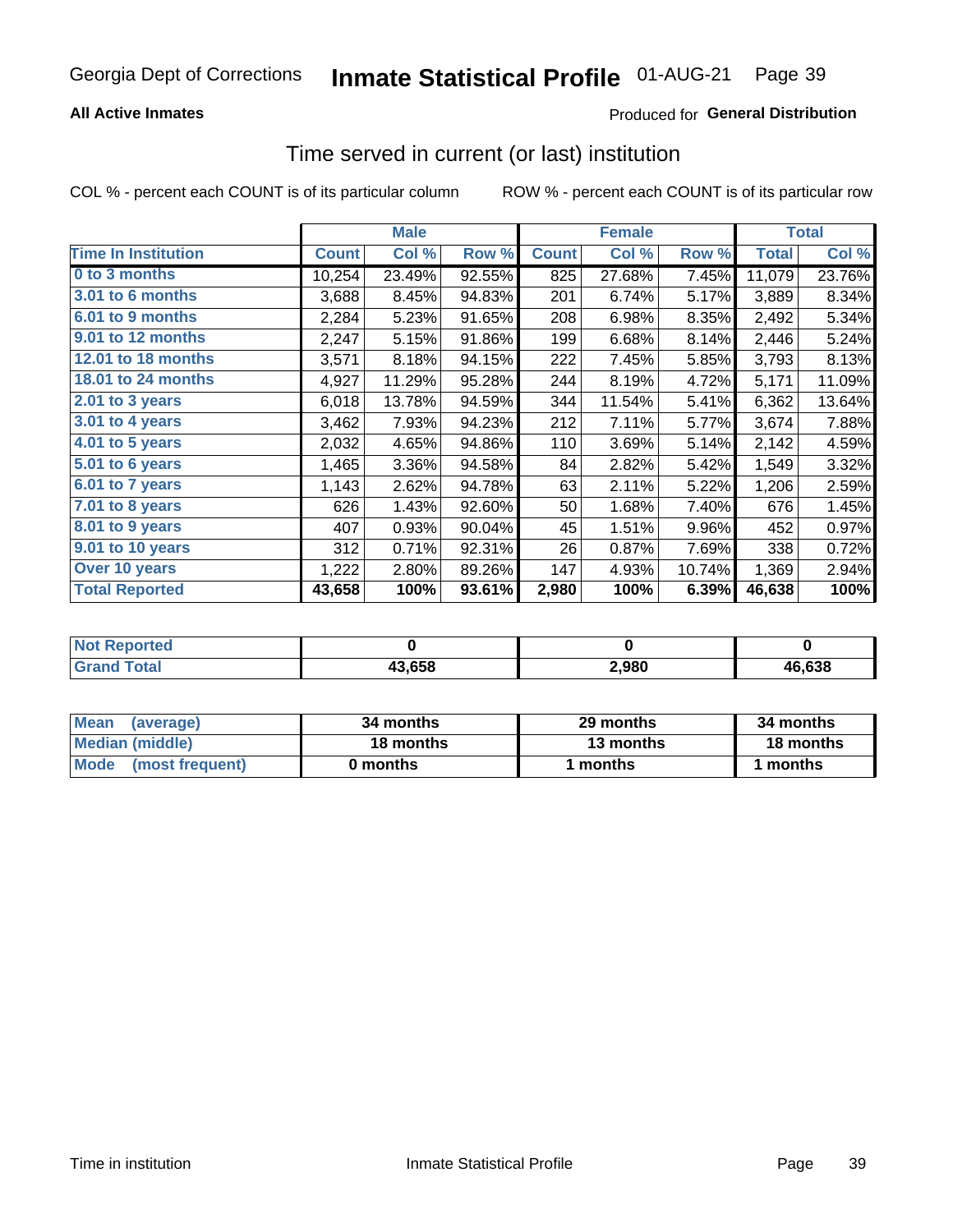#### Inmate Statistical Profile 01-AUG-21 Page 40

#### **All Active Inmates**

# Produced for General Distribution

### Highest grade level attained

COL % - percent each COUNT is of its particular column

|                              |                 | <b>Male</b> |         |                | <b>Female</b> |        |                 | <b>Total</b> |
|------------------------------|-----------------|-------------|---------|----------------|---------------|--------|-----------------|--------------|
| <b>Grade Level</b>           | <b>Count</b>    | Col %       | Row %   | <b>Count</b>   | Col %         | Row %  | <b>Total</b>    | Col %        |
| No school at all             | $\overline{12}$ | 0.04%       | 100.00% |                |               |        | $\overline{12}$ | 0.04%        |
| <b>Grade 1</b>               | 13              | 0.04%       | 100.00% |                |               |        | 13              | 0.04%        |
| <b>Grade 2</b>               | 25              | 0.08%       | 100.00% |                |               |        | 25              | 0.08%        |
| Grade 3                      | 46              | 0.15%       | 97.87%  | 1              | 0.07%         | 2.13%  | 47              | 0.15%        |
| Grade 4                      | 62              | 0.21%       | 95.38%  | 3              | 0.20%         | 4.62%  | 65              | 0.21%        |
| Grade 5                      | 78              | 0.26%       | 95.12%  | 4              | 0.26%         | 4.88%  | 82              | 0.26%        |
| Grade 6                      | 266             | 0.90%       | 97.44%  | $\overline{7}$ | 0.46%         | 2.56%  | 273             | 0.87%        |
| <b>Grade 7</b>               | 523             | 1.76%       | 95.44%  | 25             | 1.64%         | 4.56%  | 548             | 1.75%        |
| Grade 8                      | 1,927           | 6.49%       | 95.35%  | 94             | 6.18%         | 4.65%  | 2,021           | 6.47%        |
| Grade 9                      | 3,664           | 12.33%      | 96.68%  | 126            | 8.28%         | 3.32%  | 3,790           | 12.13%       |
| Grade 10                     | 4,913           | 16.54%      | 96.79%  | 163            | 10.71%        | 3.21%  | 5,076           | 16.25%       |
| Grade 11                     | 4,818           | 16.22%      | 95.96%  | 203            | 13.34%        | 4.04%  | 5,021           | 16.08%       |
| <b>Grade 12 or GED</b>       | 10,603          | 35.69%      | 94.64%  | 601            | 39.49%        | 5.36%  | 11,204          | 35.87%       |
| <b>Some tech school</b>      | 207             | 0.70%       | 86.61%  | 32             | 2.10%         | 13.39% | 239             | 0.77%        |
| <b>Completed tech school</b> | 218             | 0.73%       | 84.50%  | 40             | 2.63%         | 15.50% | 258             | 0.83%        |
| College, 1 year              | 845             | 2.84%       | 92.65%  | 67             | 4.40%         | 7.35%  | 912             | 2.92%        |
| College, 2 year              | 891             | 3.00%       | 90.64%  | 92             | 6.04%         | 9.36%  | 983             | 3.15%        |
| College, 3 year              | 229             | 0.77%       | 87.40%  | 33             | 2.17%         | 12.60% | 262             | 0.84%        |
| <b>Bachelor's degree</b>     | 290             | 0.98%       | 92.65%  | 23             | 1.51%         | 7.35%  | 313             | 1.00%        |
| <b>Master's degree</b>       | 57              | 0.19%       | 91.94%  | 5              | 0.33%         | 8.06%  | 62              | 0.20%        |
| Ph.D. degree                 | 5               | 0.02%       | 83.33%  | 1              | 0.07%         | 16.67% | 6               | 0.02%        |
| Law degree                   | 11              | 0.04%       | 91.67%  | 1              | 0.07%         | 8.33%  | 12              | 0.04%        |
| <b>Some medical school</b>   | 1               | 0.01%       | 50.00%  | 1              | 0.07%         | 50.00% | 2               | 0.01%        |
| <b>Medical degree</b>        | 7               | 0.02%       | 100.00% |                |               |        | $\overline{7}$  | 0.02%        |
|                              | 1               | 0.01%       | 100.00% |                |               |        | 1               | 0.01%        |
| <b>Total Reported</b>        | 29,712          | 100%        | 95.13%  | 1,522          | 100.0%        | 4.87%  | 31,234          | 100.0%       |

| 13.946 | .458  | .101   |
|--------|-------|--------|
| 13.658 | 2,980 | 46.638 |

| <b>Mean</b><br>(average) | 10.86           | 11.41           | 10.89           |
|--------------------------|-----------------|-----------------|-----------------|
| Median (middle)          | Grade 11        | Grade 12 or GED | Grade 11        |
| Mode<br>(most frequent)  | Grade 12 or GED | Grade 12 or GED | Grade 12 or GED |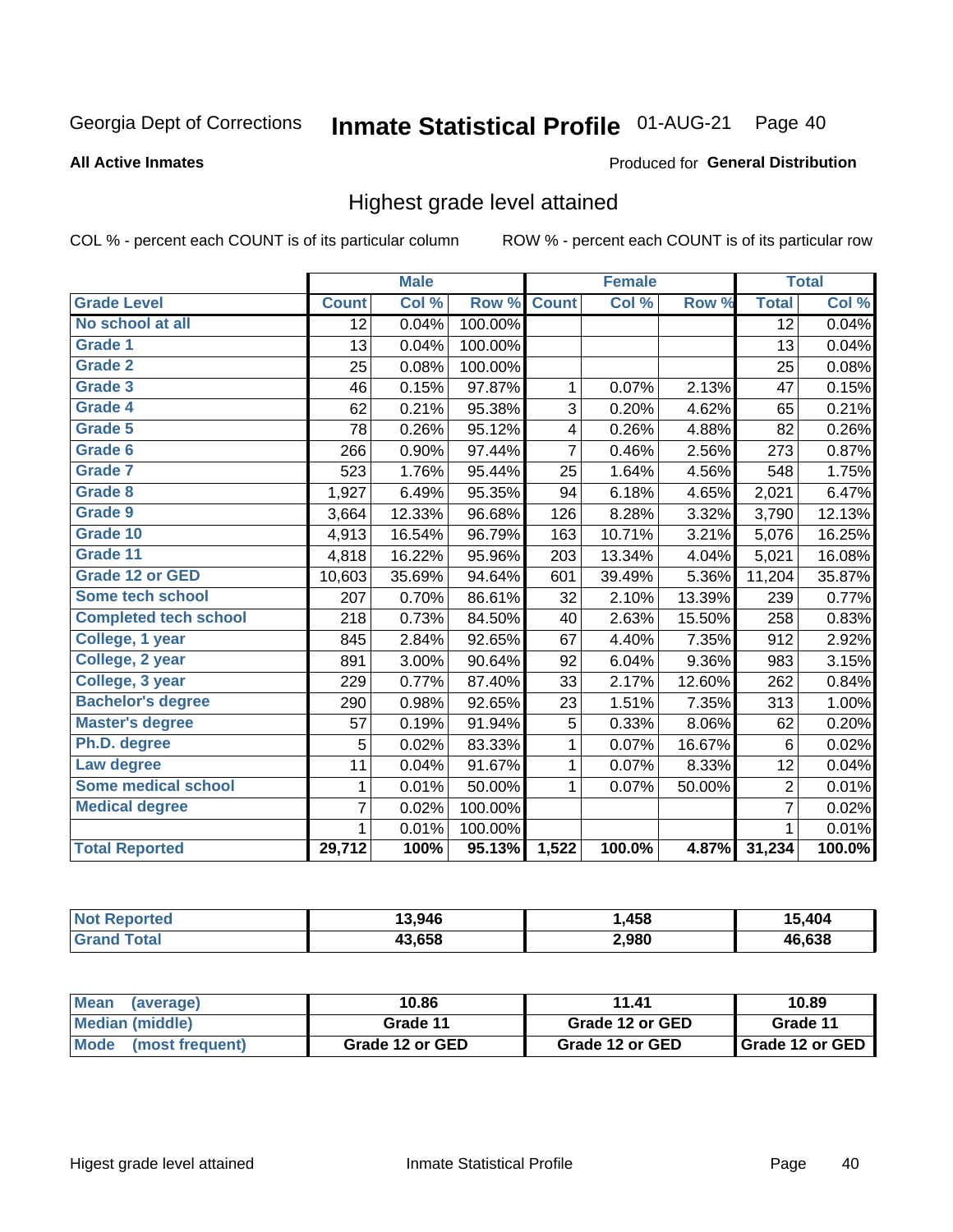# Inmate Statistical Profile 01-AUG-21 Page 41

**All Active Inmates** 

### **Produced for General Distribution**

### Culture fair IQ scores

COL % - percent each COUNT is of its particular column

|                       |              | <b>Male</b> |             |       | <b>Female</b> |        |              | <b>Total</b> |
|-----------------------|--------------|-------------|-------------|-------|---------------|--------|--------------|--------------|
| <b>IQ Scores</b>      | <b>Count</b> | Col %       | Row % Count |       | Col %         | Row %  | <b>Total</b> | Col %        |
| $60 - 69$             | 899          | 2.41%       | 93.45%      | 63    | 2.46%         | 6.55%  | 962          | 2.41%        |
| $70 - 79$             | 2,539        | 6.80%       | 93.62%      | 173   | 6.76%         | 6.38%  | 2,712        | 6.80%        |
| $80 - 89$             | 5,433        | 14.56%      | 89.55%      | 634   | 24.77%        | 10.45% | 6,067        | 15.21%       |
| $90 - 99$             | 10,230       | 27.41%      | 91.40%      | 962   | 37.58%        | 8.60%  | 11,192       | 28.07%       |
| $100 - 109$           | 10,303       | 27.61%      | 96.12%      | 416   | 16.25%        | 3.88%  | 10,719       | 26.88%       |
| $110 - 119$           | 6,540        | 17.53%      | 97.55%      | 164   | 6.41%         | 2.45%  | 6,704        | 16.81%       |
| $120 - 129$           | 1,324        | 3.55%       | 93.37%      | 94    | 3.67%         | 6.63%  | 1,418        | 3.56%        |
| $130 - 139$           | 47           | 0.13%       | 55.95%      | 37    | 1.45%         | 44.05% | 84           | 0.21%        |
| 140 & Up              |              | 0.01%       | 5.56%       | 17    | 0.66%         | 94.44% | 18           | 0.05%        |
| <b>Total Reported</b> | 37,316       | 100%        | 93.58%      | 2,560 | 100.0%        | 6.42%  | 39,876       | 100%         |

| <b>Not Reported</b>         | 5,701  | 287   | 5,988  |
|-----------------------------|--------|-------|--------|
| <b>Not Valid (under 60)</b> | 641    | 133   | 774    |
| <b>Grand Total</b>          | 43,658 | 2,980 | 46,638 |

| <b>Mean</b><br>(average)       | 98  | 95 | 98 |
|--------------------------------|-----|----|----|
| Median (middle)                | 99  | 94 | 99 |
| <b>Mode</b><br>(most frequent) | 101 | 92 | 99 |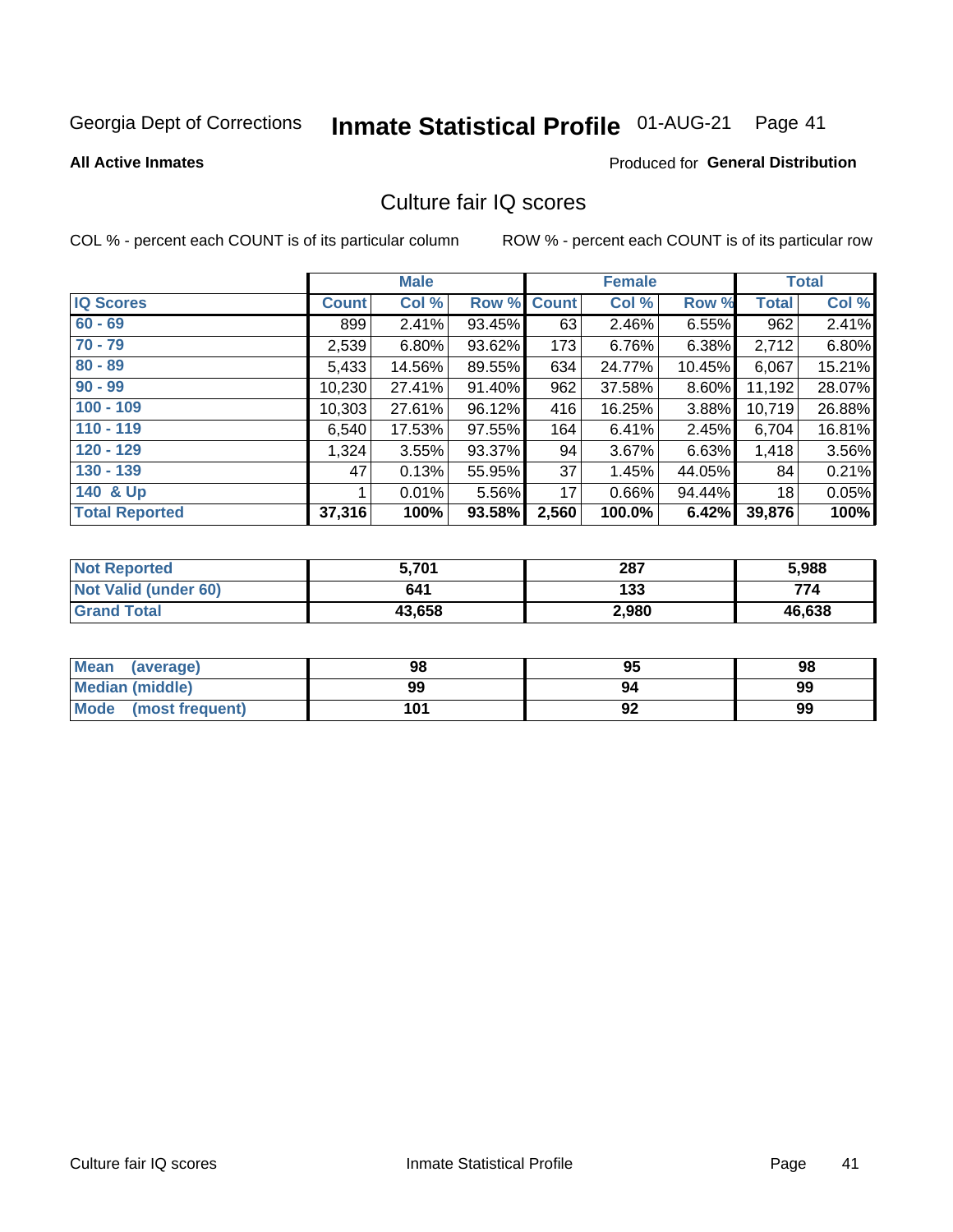#### **Inmate Statistical Profile 01-AUG-21** Page 42

**All Active Inmates** 

#### Produced for General Distribution

## Wide Range Achievement Test (WRAT) reading score

COL % - percent each COUNT is of its particular column

|                           |              | <b>Male</b> |        |              | <b>Female</b> |        |              | <b>Total</b> |
|---------------------------|--------------|-------------|--------|--------------|---------------|--------|--------------|--------------|
| <b>WRAT Reading Score</b> | <b>Count</b> | Col %       | Row %  | <b>Count</b> | Col %         | Row %  | <b>Total</b> | Col %        |
| $0.1$ to $0.9$            | 753          | 1.89%       | 99.47% | 4            | 0.15%         | 0.53%  | 757          | 1.78%        |
| 1.0 to 1.9                | 756          | 1.90%       | 99.21% | 6            | 0.22%         | 0.79%  | 762          | 1.79%        |
| 2.0 to 2.9                | 1,381        | 3.47%       | 98.01% | 28           | 1.04%         | 1.99%  | 1,409        | 3.31%        |
| 3.0 to 3.9                | 2,509        | 6.30%       | 96.65% | 87           | 3.23%         | 3.35%  | 2,596        | 6.11%        |
| 4.0 to 4.9                | 2,927        | 7.35%       | 94.72% | 163          | 6.06%         | 5.28%  | 3,090        | 7.27%        |
| 5.0 to 5.9                | 3,334        | 8.37%       | 95.64% | 152          | 5.65%         | 4.36%  | 3,486        | 8.20%        |
| 6.0 to 6.9                | 3,464        | 8.70%       | 95.32% | 170          | 6.32%         | 4.68%  | 3,634        | 8.55%        |
| 7.0 to 7.9                | 1,872        | 4.70%       | 95.56% | 87           | 3.23%         | 4.44%  | 1,959        | 4.61%        |
| 8.0 to 8.9                | 3,338        | 8.38%       | 94.86% | 181          | 6.73%         | 5.14%  | 3,519        | 8.28%        |
| 9.0 to 9.9                | 1,672        | 4.20%       | 94.46% | 98           | 3.64%         | 5.54%  | 1,770        | 4.16%        |
| 10.0 to 10.9              | 2,484        | 6.24%       | 93.10% | 184          | 6.84%         | 6.90%  | 2,668        | 6.28%        |
| 11.0 to 11.9              | 2,724        | 6.84%       | 89.40% | 323          | 12.01%        | 10.60% | 3,047        | 7.17%        |
| 12.0 to 12.9              | 12,123       | 30.45%      | 91.37% | 1,145        | 42.57%        | 8.63%  | 13,268       | 31.21%       |
| 13                        | 479          | 1.20%       | 88.54% | 62           | 2.30%         | 11.46% | 541          | 1.27%        |
| <b>Total Reported</b>     | 39,816       | 100%        | 93.67% | 2,690        | 100%          | 6.33%  | 42,506       | 100%         |

| rted<br>NOT | 3,842  | 290   | - 122<br>19Z |
|-------------|--------|-------|--------------|
| .Gr         | 13.658 | 2,980 | 46.638       |

| Mean<br>(average)    | 8.63 | 10.13 | 8.73 |
|----------------------|------|-------|------|
| Median (middle)      | 8.9  | 11.6  | 9.2  |
| Mode (most frequent) | 12.9 | 12.9  | 12.9 |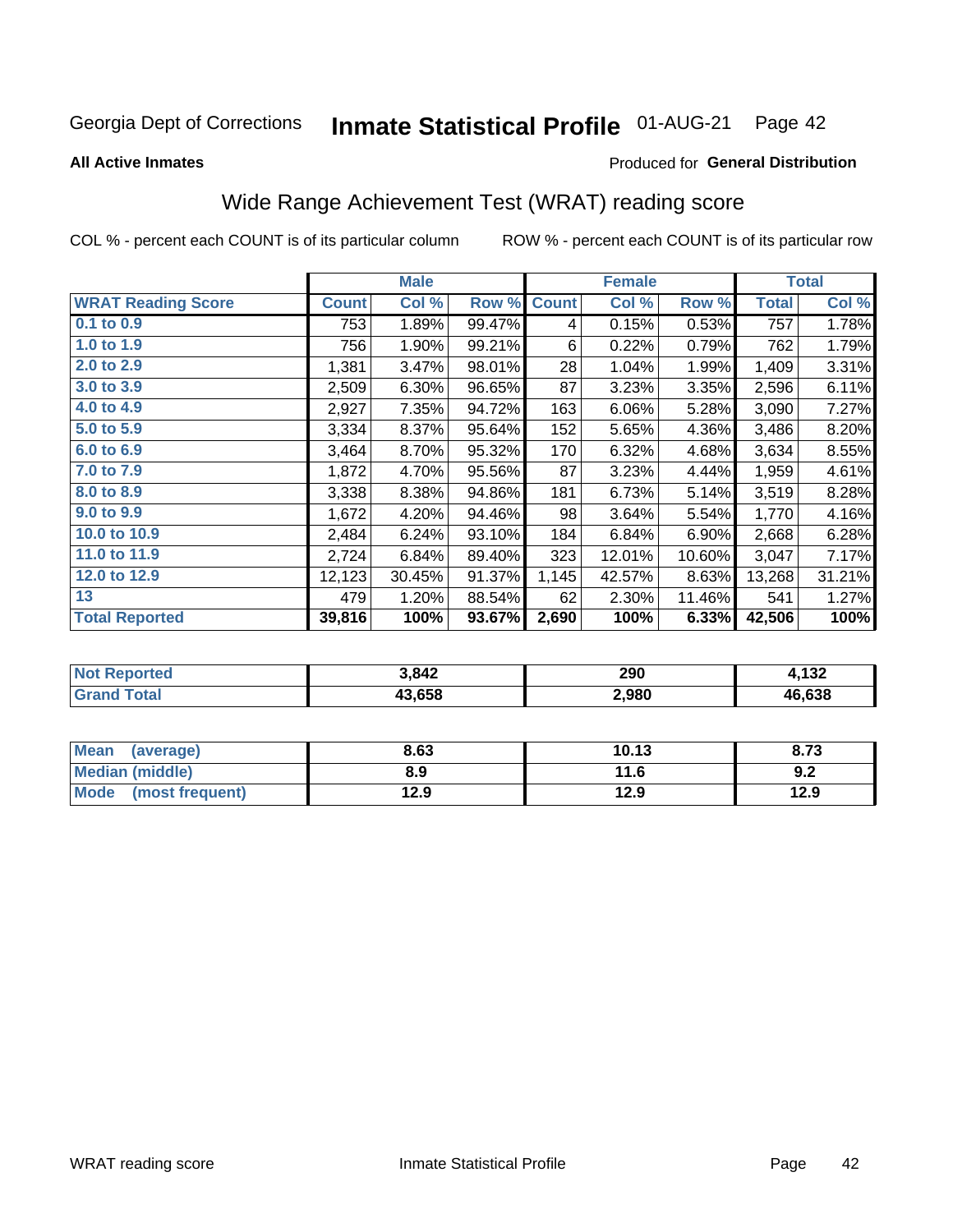#### **Inmate Statistical Profile 01-AUG-21** Page 43

**All Active Inmates** 

#### Produced for General Distribution

## Wide Range Achievement Test (WRAT) math score

COL % - percent each COUNT is of its particular column

|                              |              | <b>Male</b> |        |              | <b>Female</b> |        |              | <b>Total</b> |
|------------------------------|--------------|-------------|--------|--------------|---------------|--------|--------------|--------------|
| <b>WRAT Mathematic Score</b> | <b>Count</b> | Col %       | Row %  | <b>Count</b> | Col %         | Row %  | <b>Total</b> | Col %        |
| 0.1 to 0.9                   | 240          | 0.60%       | 99.59% | 1            | 0.04%         | 0.41%  | 241          | 0.57%        |
| 1.0 to 1.9                   | 485          | 1.22%       | 97.19% | 14           | 0.52%         | 2.81%  | 499          | 1.17%        |
| 2.0 to 2.9                   | 1,077        | 2.70%       | 95.99% | 45           | 1.67%         | 4.01%  | 1,122        | 2.64%        |
| 3.0 to 3.9                   | 2,849        | 7.15%       | 97.94% | 60           | 2.23%         | 2.06%  | 2,909        | 6.84%        |
| 4.0 to 4.9                   | 5,237        | 13.15%      | 94.09% | 329          | 12.23%        | 5.91%  | 5,566        | 13.09%       |
| 5.0 to 5.9                   | 6,639        | 16.67%      | 93.52% | 460          | 17.09%        | 6.48%  | 7,099        | 16.70%       |
| 6.0 to 6.9                   | 7,202        | 18.08%      | 92.45% | 588          | 21.85%        | 7.55%  | 7,790        | 18.32%       |
| 7.0 to 7.9                   | 3,196        | 8.02%       | 93.83% | 210          | 7.80%         | 6.17%  | 3,406        | 8.01%        |
| 8.0 to 8.9                   | 3,463        | 8.69%       | 91.66% | 315          | 11.71%        | 8.34%  | 3,778        | 8.89%        |
| 9.0 to 9.9                   | 2,286        | 5.74%       | 93.73% | 153          | 5.69%         | 6.27%  | 2,439        | 5.74%        |
| 10.0 to 10.9                 | 1,012        | 2.54%       | 98.92% | 11           | 0.41%         | 1.08%  | 1,023        | 2.41%        |
| 11.0 to 11.9                 | 932          | 2.34%       | 89.62% | 108          | 4.01%         | 10.38% | 1,040        | 2.45%        |
| 12.0 to 12.9                 | 5,155        | 12.94%      | 93.13% | 380          | 14.12%        | 6.87%  | 5,535        | 13.02%       |
| 13                           | 55           | 0.14%       | 76.39% | 17           | 0.63%         | 23.61% | 72           | 0.17%        |
| <b>Total Reported</b>        | 39,828       | 100%        | 93.67% | 2,691        | 100%          | 6.33%  | 42,519       | 100.0%       |

| <b>Not</b><br><b>Reported</b> | 3,830  | 289   | 110<br>. |
|-------------------------------|--------|-------|----------|
| `otal                         | 43.658 | 2,980 | 46,638   |

| <b>Mean</b><br>(average) | 7.04 | 7.51 | 7.07 |
|--------------------------|------|------|------|
| Median (middle)          | כ.ס  | 6.9  | ხ.მ  |
| Mode<br>(most frequent)  | 12.9 | 12.9 | 12.9 |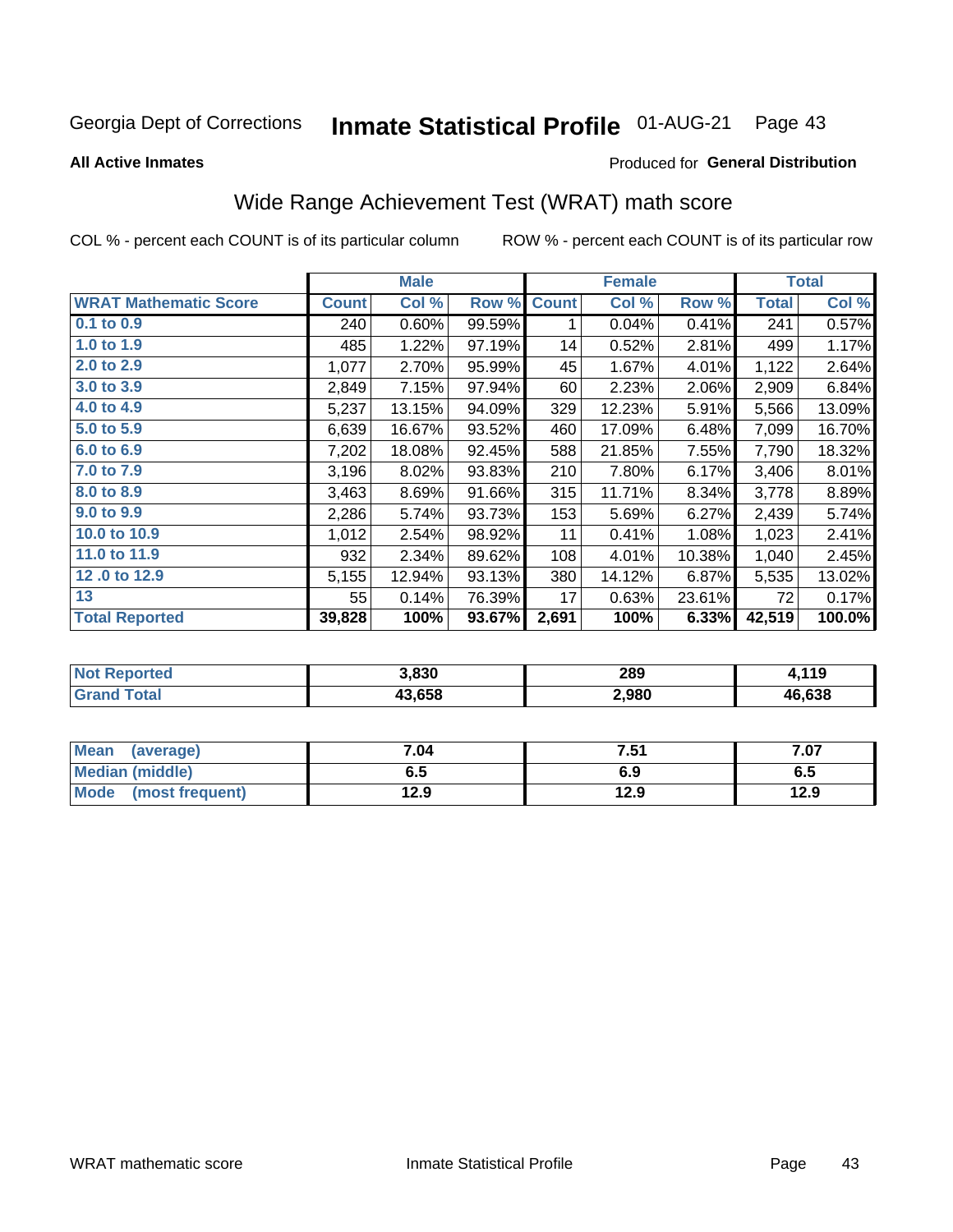#### **Inmate Statistical Profile 01-AUG-21** Page 44

#### **All Active Inmates**

#### Produced for General Distribution

## Wide Range Achievement Test (WRAT) spelling score

COL % - percent each COUNT is of its particular column

|                            |              | <b>Male</b> |        |              | <b>Female</b> |        |              | <b>Total</b> |
|----------------------------|--------------|-------------|--------|--------------|---------------|--------|--------------|--------------|
| <b>WRAT Spelling Score</b> | <b>Count</b> | Col %       | Row %  | <b>Count</b> | Col %         | Row %  | <b>Total</b> | Col %        |
| $0.1$ to $0.9$             | 803          | 2.02%       | 99.26% | 6            | 0.22%         | 0.74%  | 809          | 1.90%        |
| 1.0 to 1.9                 | 1,169        | 2.93%       | 98.98% | 12           | 0.45%         | 1.02%  | 1,181        | 2.78%        |
| 2.0 to 2.9                 | 2,267        | 5.69%       | 98.65% | 31           | 1.15%         | 1.35%  | 2,298        | 5.40%        |
| 3.0 to 3.9                 | 3,214        | 8.07%       | 98.29% | 56           | 2.08%         | 1.71%  | 3,270        | 7.69%        |
| 4.0 to 4.9                 | 2,846        | 7.14%       | 97.03% | 87           | 3.23%         | 2.97%  | 2,933        | 6.90%        |
| 5.0 to 5.9                 | 3,300        | 8.28%       | 95.10% | 170          | 6.32%         | 4.90%  | 3,470        | 8.16%        |
| 6.0 to 6.9                 | 3,758        | 9.43%       | 95.43% | 180          | 6.69%         | 4.57%  | 3,938        | 9.26%        |
| 7.0 to 7.9                 | 3,472        | 8.72%       | 95.05% | 181          | 6.73%         | 4.95%  | 3,653        | 8.59%        |
| 8.0 to 8.9                 | 3,497        | 8.78%       | 94.77% | 193          | 7.17%         | 5.23%  | 3,690        | 8.68%        |
| 9.0 to 9.9                 | 2,051        | 5.15%       | 94.26% | 125          | 4.65%         | 5.74%  | 2,176        | 5.12%        |
| 10.0 to 10.9               | 1,918        | 4.81%       | 92.93% | 146          | 5.43%         | 7.07%  | 2,064        | 4.85%        |
| 11.0 to 11.9               | 2,494        | 6.26%       | 89.81% | 283          | 10.52%        | 10.19% | 2,777        | 6.53%        |
| 12.0 to 12.9               | 8,822        | 22.15%      | 88.15% | 1,186        | 44.07%        | 11.85% | 10,008       | 23.53%       |
| 13                         | 225          | 0.56%       | 86.54% | 35           | 1.30%         | 13.46% | 260          | 0.61%        |
| <b>Total Reported</b>      | 39,836       | 100%        | 93.67% | 2,691        | 100.0%        | 6.33%  | 42,527       | 100%         |

| <b>rted</b><br>NO | s oss<br>J.OZZ | 289   | 444    |
|-------------------|----------------|-------|--------|
| $\sim$ 100        | 43.658         | 2,980 | 46,638 |

| <b>Mean</b><br>(average)       | 7.82 | 10.16 | 7.97 |
|--------------------------------|------|-------|------|
| Median (middle)                | .    | 11.6  | .    |
| <b>Mode</b><br>(most frequent) | 12.9 | 12.9  | 12.9 |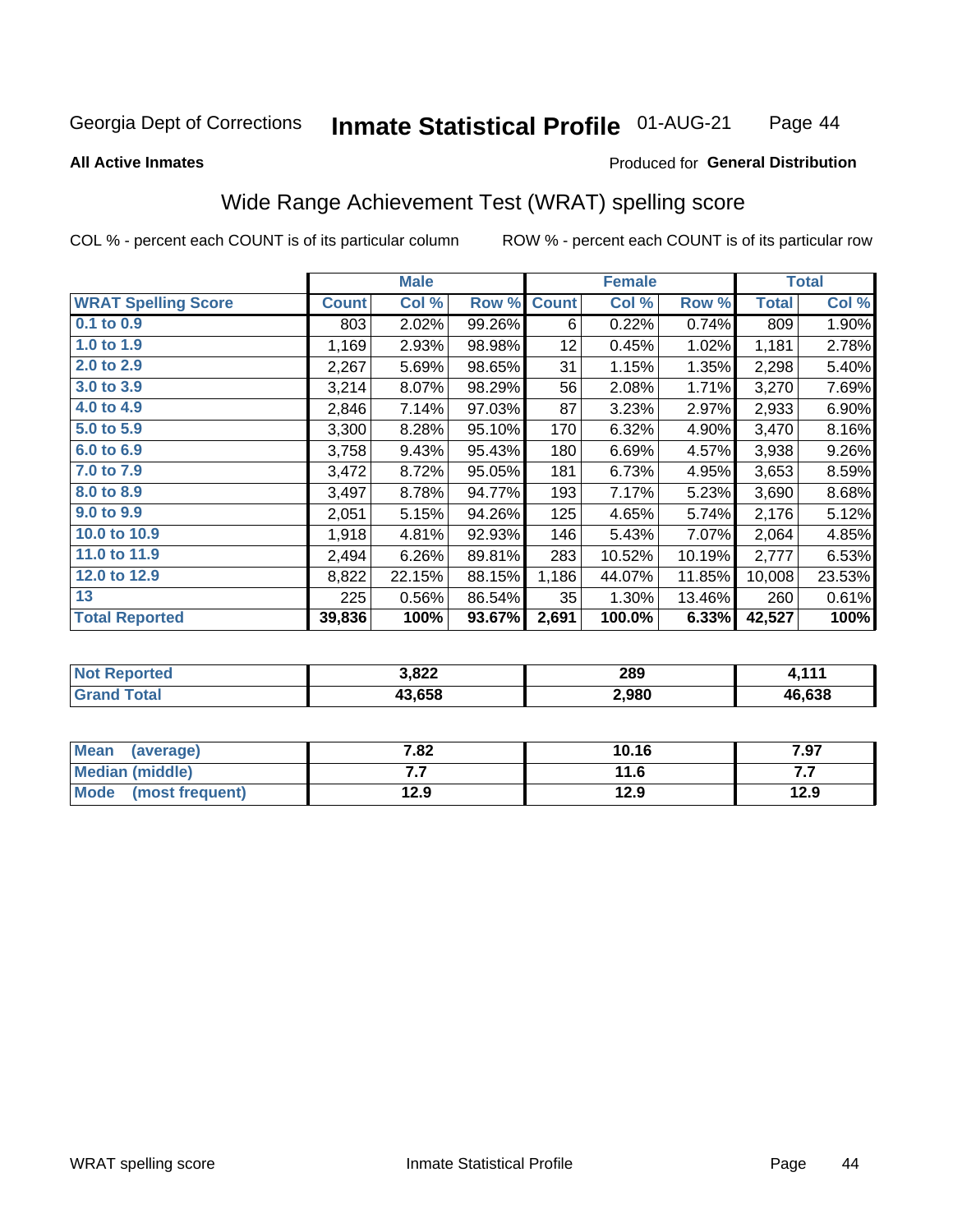# Inmate Statistical Profile 01-AUG-21 Page 45

#### **All Active Inmates**

### **Produced for General Distribution**

### Current / last mental health treatment level

COL % - percent each COUNT is of its particular column

|                                    |              | <b>Male</b> |         |              | <b>Female</b> |        |              | <b>Total</b> |
|------------------------------------|--------------|-------------|---------|--------------|---------------|--------|--------------|--------------|
| <b>Mental Health Treatment Lev</b> | <b>Count</b> | Col %       | Row %   | <b>Count</b> | Col%          | Row %  | <b>Total</b> | Col %        |
| 1 No problem at current time       | 7,560        | 47.01%      | 92.68%  | 597          | 24.44%        | 7.32%  | 8,157        | 44.03%       |
| 2 Receiving outpatient             | 6,859        | 42.65%      | 79.20%  | 1,801        | 73.72%        | 20.80% | 8,660        | 46.75%       |
| <b>Treatment</b>                   |              |             |         |              |               |        |              |              |
| 3 Inpatient, moderate              | 1,318        | 8.20%       | 97.49%  | 34           | 1.39%         | 2.51%  | 1,352        | 7.30%        |
| <b>Treatment</b>                   |              |             |         |              |               |        |              |              |
| 4 Inpatient, intensive             | 321          | 2.00%       | 96.69%  | 11           | 0.45%         | 3.31%  | 332          | 1.79%        |
| <b>Treatment</b>                   |              |             |         |              |               |        |              |              |
| <b>5 Undergoing crisis</b>         | 23           | 0.14%       | 100.00% |              |               |        | 23           | 0.12%        |
| <b>stabilization</b>               |              |             |         |              |               |        |              |              |
| <b>6 Hospital for criminally</b>   |              | 0.01%       | 100.00% |              |               |        |              | 0.01%        |
| <b>Tinsane</b>                     |              |             |         |              |               |        |              |              |
| <b>Total Evaluated</b>             | 16,082       | 100%        | 86.81%  | 2,443        | 100%          | 13.19% | 18,525       | 100%         |

| Never had MH evaluation | 27,576 | 537   | 28,113 |
|-------------------------|--------|-------|--------|
| <b>Grand Total</b>      | 43,658 | 2,980 | 46,638 |

| <b>Median (middle)</b>         | <b>Receiving outpatient</b><br>treatment | <b>Receiving outpatient</b><br>treatment | <b>Receiving</b><br>outpatient<br>treatment |  |
|--------------------------------|------------------------------------------|------------------------------------------|---------------------------------------------|--|
| <b>Mode</b><br>(most frequent) | No problem at current time               | <b>Receiving outpatient</b><br>treatment | Receiving<br>outpatient<br>treatment        |  |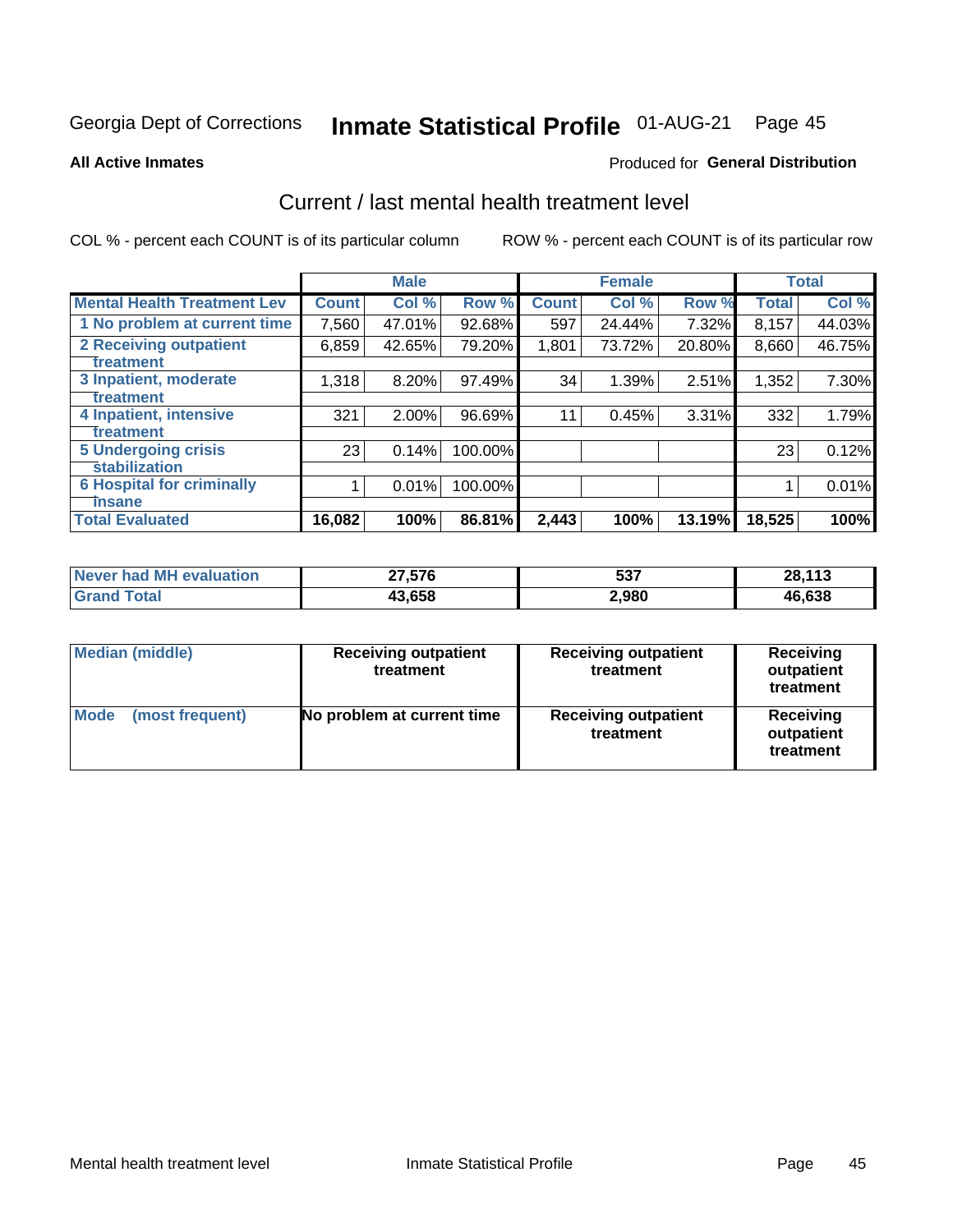### **All Active Inmates**

### Produced for General Distribution

## PULHESDWIT medical scale - 'P' overall condition ('P'hysical)

COL % - percent each COUNT is of its particular column

|                                  |              | <b>Male</b> |         |              | <b>Female</b> |         |                 | <b>Total</b> |
|----------------------------------|--------------|-------------|---------|--------------|---------------|---------|-----------------|--------------|
| 'P' Overall Condition            | <b>Count</b> | Col %       | Row %   | <b>Count</b> | Col %         | Row %   | <b>Total</b>    | Col %        |
| 1 No medical illness             | 28,596       | 73.24%      | 94.03%  | 1,816        | 67.41%        | 5.97%   | 30,412          | 72.87%       |
| 2 Well-controlled chronic        | 9,649        | 24.71%      | 92.38%  | 796          | 29.55%        | 7.62%   | 10,445          | 25.03%       |
| <b>illness</b>                   |              |             |         |              |               |         |                 |              |
| 3 Poorly-controlled chronic      | 730          | 1.87%       | 91.82%  | 65           | 2.41%         | 8.18%   | 795             | 1.90%        |
| <b>illness</b>                   |              |             |         |              |               |         |                 |              |
| 4 Significant problems requiring | 63           | 0.16%       | 90.00%  |              | 0.26%         | 10.00%  | 70              | 0.17%        |
| special housing                  |              |             |         |              |               |         |                 |              |
| 5 Terminal illness, < 6 months   | 4            | 0.01%       | 100.00% |              |               |         | 4               | 0.01%        |
| to live                          |              |             |         |              |               |         |                 |              |
| 6 Inmate is pregnant             |              |             |         | 10           | 0.37%         | 100.00% | 10 <sup>1</sup> | 0.02%        |
| <b>Total Reported</b>            | 39,042       | 100%        | 93.55%  | 2,694        | 100%          | 6.45%   | 41,736          | 100%         |

| тео | C1C<br>.      | 286   | nna<br>∸שפ |
|-----|---------------|-------|------------|
|     | <b>19 CEO</b> | 2,980 | 46638      |

| Mode | (most frequent) | 1 No medical illness | 1 No medical illness | 1 No medical<br>illness |
|------|-----------------|----------------------|----------------------|-------------------------|
|------|-----------------|----------------------|----------------------|-------------------------|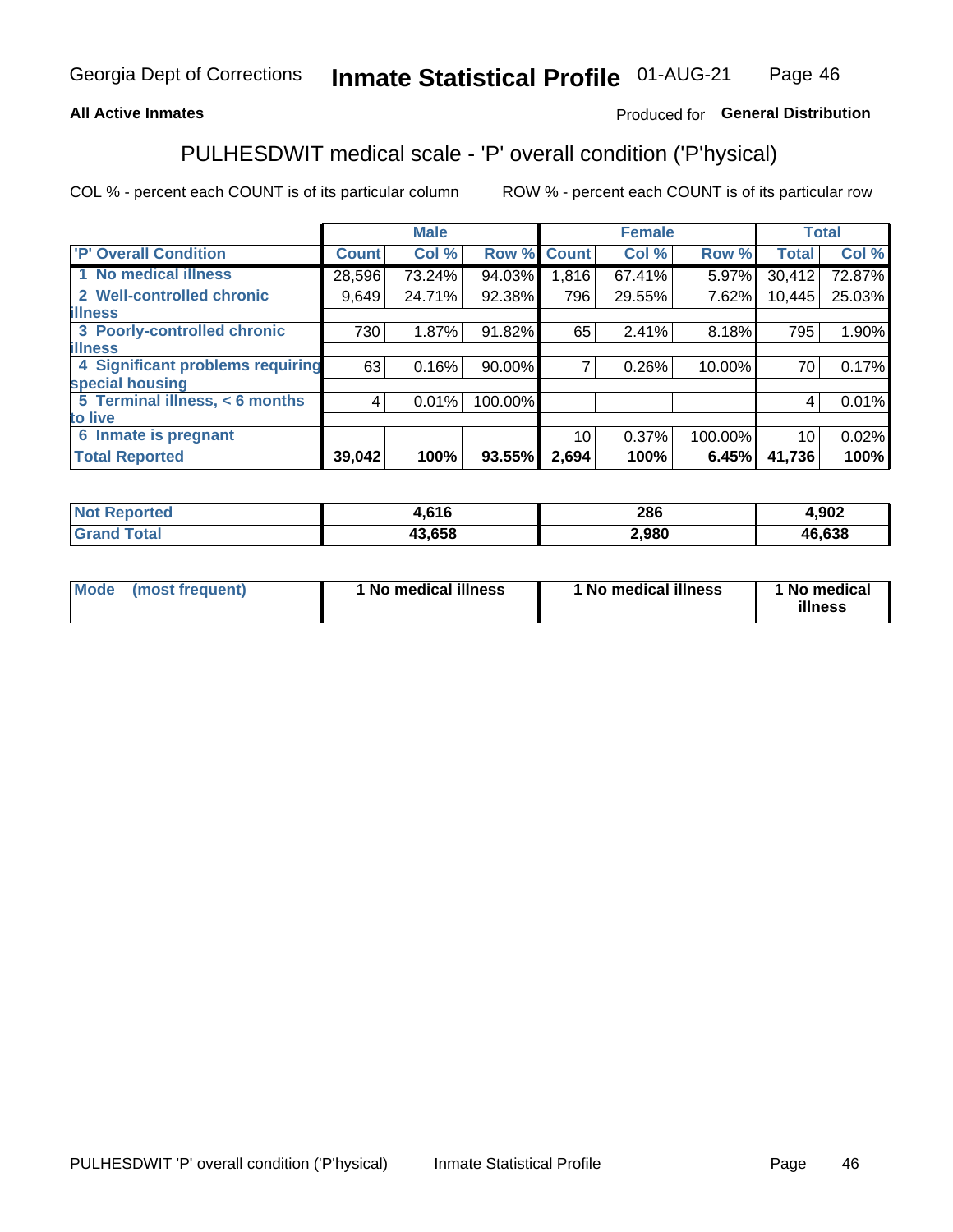#### **All Active Inmates**

### Produced for General Distribution

# PULHESDWIT medical scale - 'U' upper body

COL % - percent each COUNT is of its particular column

|                              |              | <b>Male</b> |         |              | <b>Female</b> |        |              | <b>Total</b> |
|------------------------------|--------------|-------------|---------|--------------|---------------|--------|--------------|--------------|
| <b>U' Upper Body</b>         | <b>Count</b> | Col %       | Row %   | <b>Count</b> | Col %         | Row %  | <b>Total</b> | Col %        |
| 1 Upper bones, joints,       | 37,081       | 95.57%      | 93.53%  | 2,564        | 95.17%        | 6.47%  | 39,645       | 95.54%       |
| muscles all OK               |              |             |         |              |               |        |              |              |
| 2 One or both arms minimally | 1,521        | 3.92%       | 93.60%  | 104          | 3.86%         | 6.40%  | 1,625        | 3.92%        |
| limited                      |              |             |         |              |               |        |              |              |
| 3 One or both arms           | 167          | 0.43%       | 88.36%  | 22           | 0.82%         | 11.64% | 189          | 0.46%        |
| <b>moderately limited</b>    |              |             |         |              |               |        |              |              |
| 4 One arm disabled,          | 31           | 0.08%       | 88.57%  | 4            | 0.15%         | 11.43% | 35           | 0.08%        |
| paralyzed, or amputated      |              |             |         |              |               |        |              |              |
| 5 Both arms disabled,        |              | 0.01%       | 100.00% |              |               |        |              | 0.01%        |
| paralyzed, or amputated      |              |             |         |              |               |        |              |              |
| <b>Total Reported</b>        | 38,801       | 100%        | 93.51%  | 2,694        | 100%          | 6.49%  | 41,495       | 100.0%       |

| <b>Not Reported</b> | 957<br>ו טר | 286   | 143.   |
|---------------------|-------------|-------|--------|
| <b>Grand Total</b>  | 43,658      | 2,980 | 46,638 |

| Mode | (most frequent) | 1 Upper bones, joints,<br>muscles all OK | 1 Upper bones, joints,<br>muscles all OK | 1 Upper bones,<br>joints, muscles all<br>ΟK |
|------|-----------------|------------------------------------------|------------------------------------------|---------------------------------------------|
|------|-----------------|------------------------------------------|------------------------------------------|---------------------------------------------|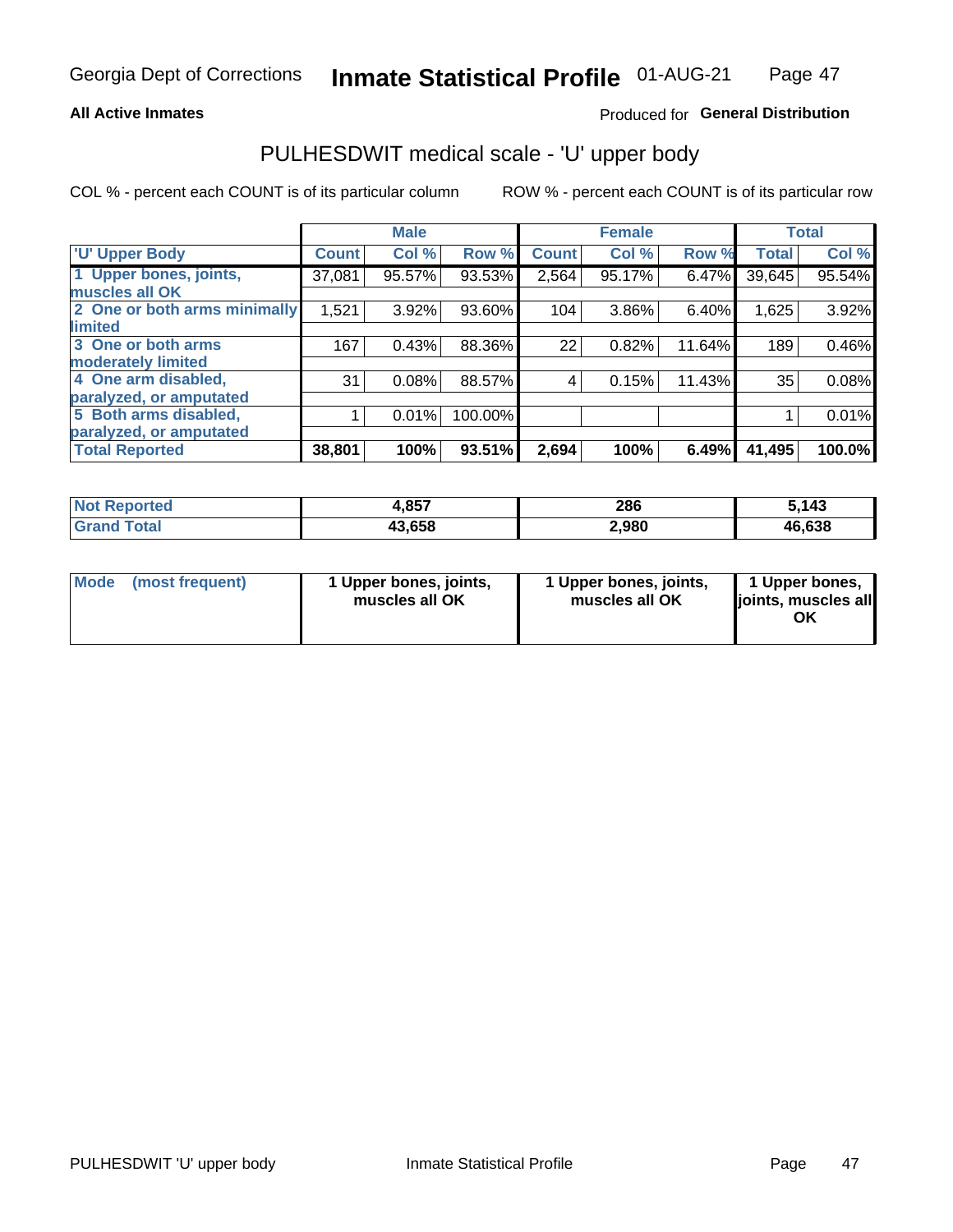#### **All Active Inmates**

### Produced for General Distribution

### PULHESDWIT medical scale - 'L' lower body

COL % - percent each COUNT is of its particular column

|                                |              | <b>Male</b> |         |              | <b>Female</b> |       |              | <b>Total</b> |
|--------------------------------|--------------|-------------|---------|--------------|---------------|-------|--------------|--------------|
| 'L' Lower Body                 | <b>Count</b> | Col %       | Row %   | <b>Count</b> | Col %         | Row % | <b>Total</b> | Col %        |
| 1 Lower bones, joints,         | 35,135       | 90.55%      | 93.46%  | 2,460        | 91.35%        | 6.54% | 37,595       | 90.60%       |
| muscles all OK                 |              |             |         |              |               |       |              |              |
| 2 One or both legs minimally   | 3,039        | 7.83%       | 93.94%  | 196          | 7.28%         | 6.06% | 3,235        | 7.80%        |
| limited                        |              |             |         |              |               |       |              |              |
| 3 One or both legs             | 522          | 1.35%       | 94.39%  | 31           | 1.15%         | 5.61% | 553          | 1.33%        |
| moderately limited             |              |             |         |              |               |       |              |              |
| 4 One leg disabled, paralyzed, | 89           | 0.23%       | 93.68%  | 6            | 0.22%         | 6.32% | 95           | 0.23%        |
| or amputated                   |              |             |         |              |               |       |              |              |
| 5 Both legs disabled,          | 16           | 0.04%       | 100.00% |              |               |       | 16           | 0.04%        |
| paralyzed, or amputated        |              |             |         |              |               |       |              |              |
| <b>Total Reported</b>          | 38,801       | 100%        | 93.51%  | 2,693        | 100%          | 6.49% | 41,494       | 100%         |

| <b>Not Reported</b>  | 957<br>+,ου | 287   | $\cdot$ ,144 |
|----------------------|-------------|-------|--------------|
| $\tau$ otal<br>Grand | 43,658      | 2,980 | 46.638       |

| Mode | (most frequent) | 1 Lower bones, joints,<br>muscles all OK | 1 Lower bones, joints,<br>muscles all OK | 1 Lower bones,<br>joints, muscles all<br>ΟK |
|------|-----------------|------------------------------------------|------------------------------------------|---------------------------------------------|
|------|-----------------|------------------------------------------|------------------------------------------|---------------------------------------------|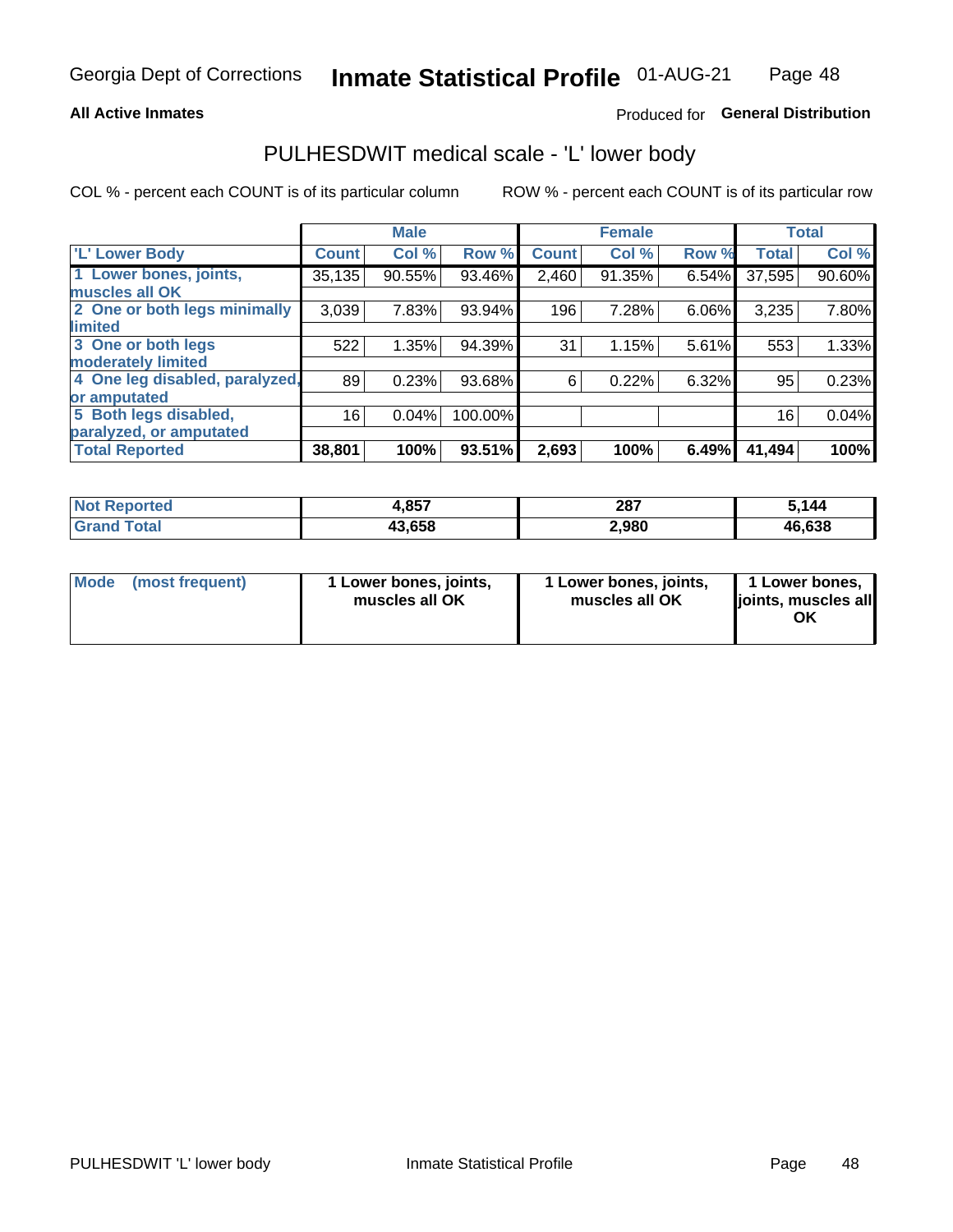#### **All Active Inmates**

### Produced for General Distribution

### PULHESDWIT medical scale - 'H' hearing

COL % - percent each COUNT is of its particular column

|                                |              | <b>Male</b> |         |             | <b>Female</b> |       | <b>Total</b> |        |
|--------------------------------|--------------|-------------|---------|-------------|---------------|-------|--------------|--------|
| <b>'H' Hearing</b>             | <b>Count</b> | Col %       |         | Row % Count | Col %         | Row % | <b>Total</b> | Col %  |
| 1 Normal hearing both ears     | 38,185       | 98.50%      | 93.51%  | 2,650       | 98.48%        | 6.49% | 40,835       | 98.50% |
| 2 Some loss in one ear with    | 446          | 1.15%       | 92.53%  | 36          | 1.34%         | 7.47% | 482          | 1.16%  |
| other OK, or mild loss in both |              |             |         |             |               |       |              |        |
| 3 Total loss in one ear with   | 91           | 0.23%       | 96.81%  | 3           | 0.11%         | 3.19% | 94           | 0.23%  |
| mild loss in other             |              |             |         |             |               |       |              |        |
| 4 Severe loss in both ears     | 25           | 0.06%       | 92.59%  | 2           | $0.07\%$      | 7.41% | 27           | 0.07%  |
| 5 Total loss in both ears,     | 19           | 0.05%       | 100.00% |             |               |       | 19           | 0.05%  |
| requiring special housing      |              |             |         |             |               |       |              |        |
| <b>Total Reported</b>          | 38,766       | 100%        | 93.51%  | 2,691       | 100%          | 6.49% | 41,457       | 100.0% |

| <b>Not Reno</b><br>ాorted | l.892  | 289   | 5.181  |
|---------------------------|--------|-------|--------|
| Total                     | 43.658 | 2,980 | 46,638 |

| Mode (most frequent) | 1 Normal hearing both ears 1 Normal hearing both ears 1 Normal hearing | both ears |
|----------------------|------------------------------------------------------------------------|-----------|
|                      |                                                                        |           |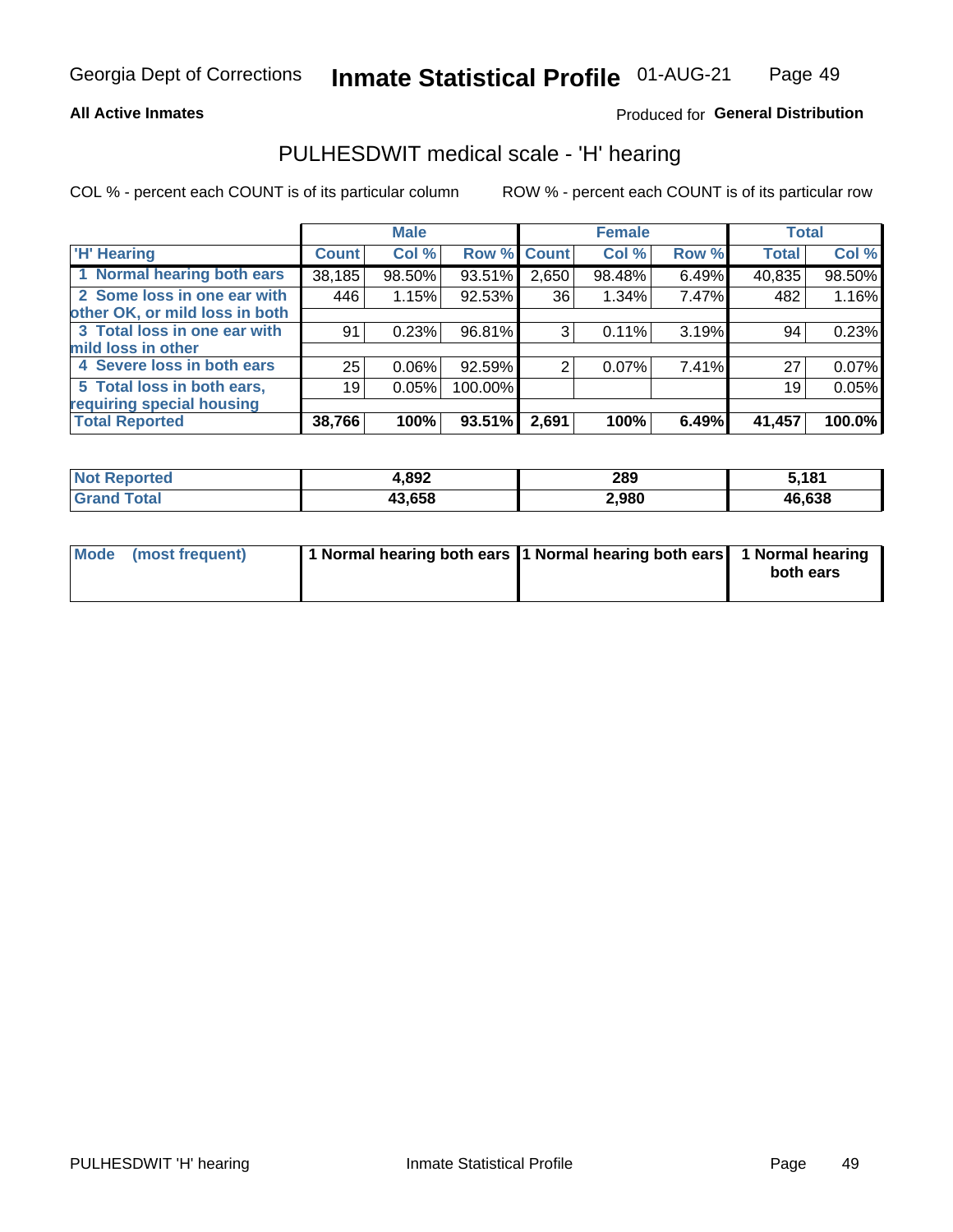#### **All Active Inmates**

### Produced for General Distribution

### PULHESDWIT medical scale - 'E' vision

COL % - percent each COUNT is of its particular column

|                                 |              | <b>Male</b> |        |              | <b>Female</b> |        |              | <b>Total</b> |
|---------------------------------|--------------|-------------|--------|--------------|---------------|--------|--------------|--------------|
| 'E' Vision                      | <b>Count</b> | Col %       | Row %  | <b>Count</b> | Col %         | Row %  | <b>Total</b> | Col %        |
| 1 Correctable to 20/40 in both  | 29,272       | 76.00%      | 95.61% | .345         | 50.15%        | 4.39%  | 30,617       | 74.32%       |
| eyes                            |              |             |        |              |               |        |              |              |
| 2 Correctable to 20/70 in one   | 8,156        | 21.18%      | 88.55% | 1,055        | 39.34%        | 11.45% | 9,211        | 22.36%       |
| eye, may be blind in other      |              |             |        |              |               |        |              |              |
| 3 Correctable to 20/200 in one  | 924          | 2.40%       | 79.93% | 232          | 8.65%         | 20.07% | 1,156        | 2.81%        |
| eye, may be blind in other      |              |             |        |              |               |        |              |              |
| 4 One eye not correctable to    | 144          | 0.37%       | 74.61% | 49           | 1.83%         | 25.39% | 193          | 0.47%        |
| 20/200, other may be blind      |              |             |        |              |               |        |              |              |
| 5 Blind in both eyes, requiring | 19           | 0.05%       | 95.00% |              | 0.04%         | 5.00%  | 20           | 0.05%        |
| special housing                 |              |             |        |              |               |        |              |              |
| <b>Total Reported</b>           | 38,515       | 100%        | 93.49% | 2,682        | 100%          | 6.51%  | 41,197       | 100.0%       |

| <b>Not Reported</b> | .143   | 298   | 5 AA1  |
|---------------------|--------|-------|--------|
| Гоtа                | 43,658 | 2,980 | 46,638 |

| Mode (most frequent) | 1 Correctable to 20/40 in both<br>eves | 1 Correctable to 20/40 in   1 Correctable to  <br>both eves | 20/40 in both eyes |
|----------------------|----------------------------------------|-------------------------------------------------------------|--------------------|
|                      |                                        |                                                             |                    |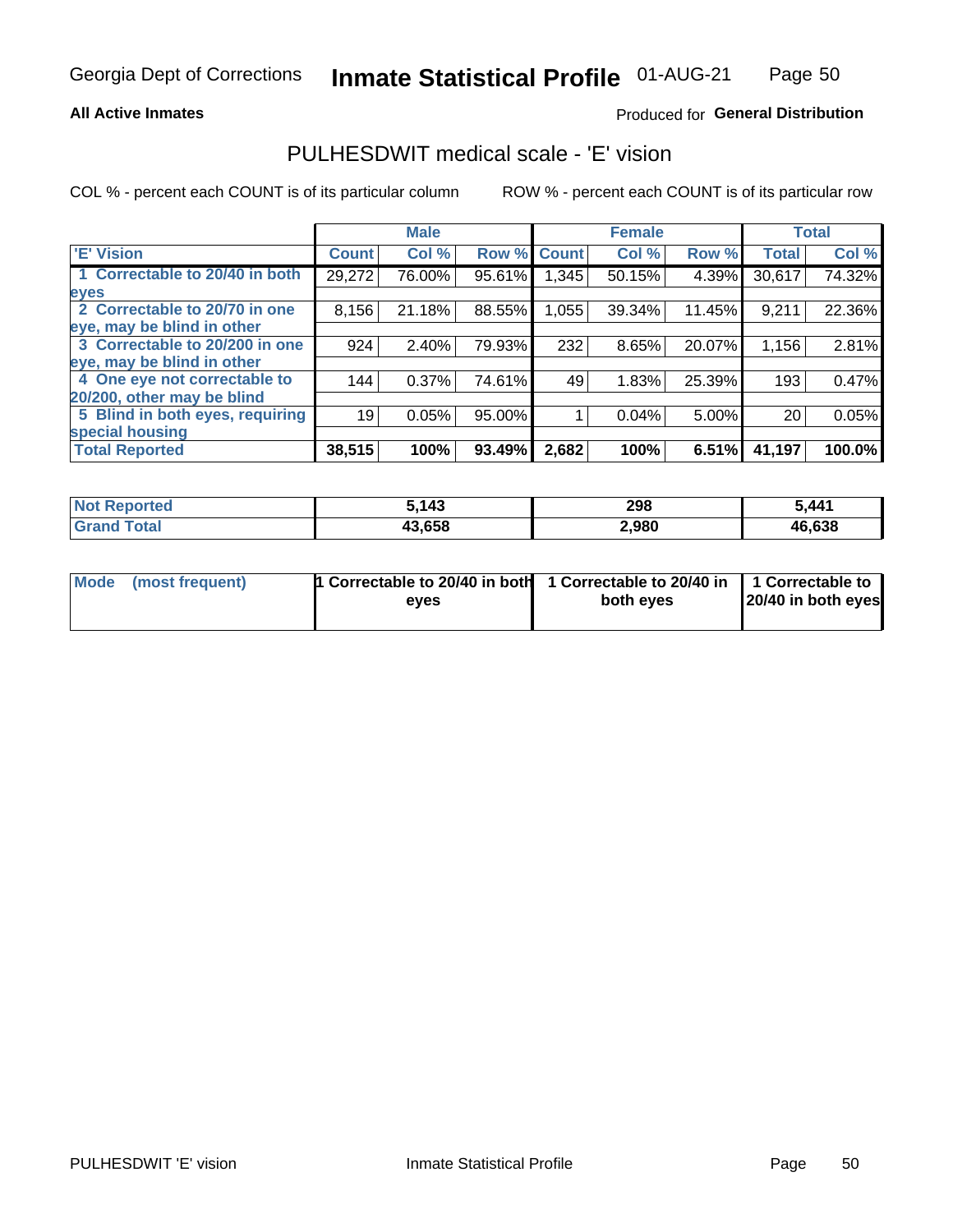#### **All Active Inmates**

### Produced for General Distribution

## PULHESDWIT medical scale - 'S' pSychiatric

COL % - percent each COUNT is of its particular column

|                                        |              | <b>Male</b> |         |              | <b>Female</b> |        |              | <b>Total</b> |
|----------------------------------------|--------------|-------------|---------|--------------|---------------|--------|--------------|--------------|
| 'S' pSychiatric                        | <b>Count</b> | Col %       | Row %   | <b>Count</b> | Col %         | Row %  | <b>Total</b> | Col %        |
| 1 No impairment or disorders           | 33,768       | 89.19%      | 97.41%  | 898          | 35.02%        | 2.59%  | 34,666       | 85.76%       |
| 2 Stable, or in remission, or          | 3,370        | $8.90\%$    | 67.19%  | 1,646        | 64.20%        | 32.81% | 5,016        | 12.41%       |
| mild impairment or retardation         |              |             |         |              |               |        |              |              |
| 3 Requires moderate inpatient          | 572          | 1.51%       | 97.61%  | 14           | 0.55%         | 2.39%  | 586          | 1.45%        |
| treatment                              |              |             |         |              |               |        |              |              |
| 4 Requires intensive inpatient         | 142          | 0.38%       | 95.95%  | 6            | 0.23%         | 4.05%  | 148          | 0.37%        |
| treatment                              |              |             |         |              |               |        |              |              |
| <b>5 Requires Crisis Stabilization</b> | 6            | 0.02%       | 100.00% |              |               |        | 6            | 0.01%        |
| Unit (CSU) inpatient care              |              |             |         |              |               |        |              |              |
| <b>6 Severe disorders require</b>      |              | 0.01%       | 100.00% |              |               |        |              | 0.01%        |
| psychiatric hospitalization            |              |             |         |              |               |        |              |              |
| <b>Total Reported</b>                  | 37,859       | 100%        | 93.66%  | 2,564        | 100%          | 6.34%  | 40,423       | 100.0%       |

| <b>Not Reported</b>  | 799    | 416   | 6,215  |
|----------------------|--------|-------|--------|
| <b>Total</b><br>Grar | 43.658 | 2,980 | 46,638 |

| Mode | (most frequent) | <b>1 No impairment or disorders</b> 2 Stable, or in remission, 1 No impairment or |                       |           |
|------|-----------------|-----------------------------------------------------------------------------------|-----------------------|-----------|
|      |                 |                                                                                   | or mild impairment or | disorders |
|      |                 |                                                                                   | retardation           |           |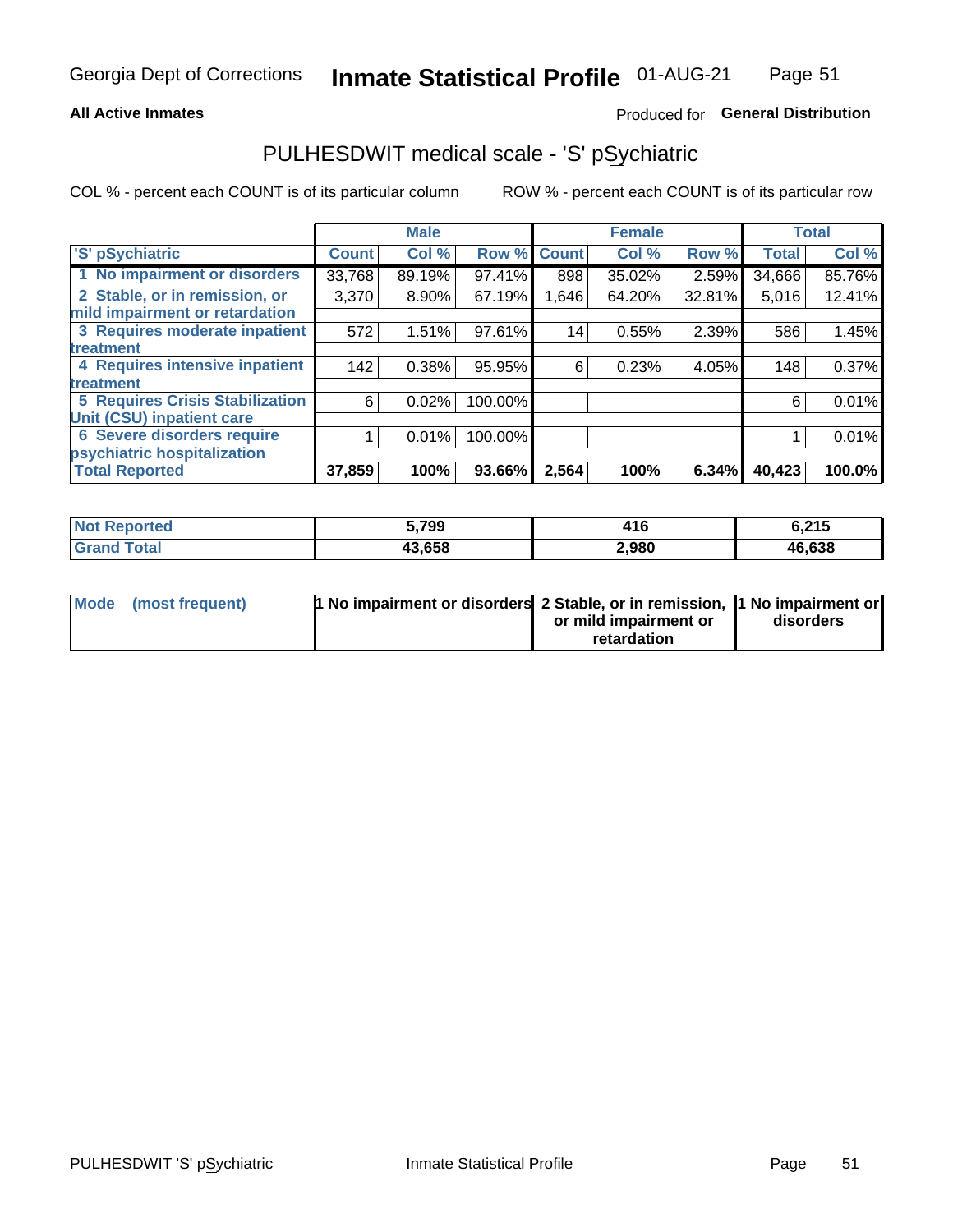### **All Active Inmates**

### Produced for General Distribution

## PULHESDWIT medical scale - 'D' dental

COL % - percent each COUNT is of its particular column

|                                 |              | <b>Male</b> |        |              | <b>Female</b> |          |              | <b>Total</b> |
|---------------------------------|--------------|-------------|--------|--------------|---------------|----------|--------------|--------------|
| <b>D'</b> Dental                | <b>Count</b> | Col %       | Row %  | <b>Count</b> | Col %         | Row %    | <b>Total</b> | Col %        |
| 1 Minimal routine dental health | 22,262       | 61.60%      | 90.78% | 2,260        | 87.53%        | $9.22\%$ | 24,522       | 63.33%       |
| <b>needs</b>                    |              |             |        |              |               |          |              |              |
| 2 Moderate cavities and/or gum  | 12,082       | 33.43%      | 97.99% | 248          | 9.60%         | 2.01%    | 12,330       | 31.84%       |
| disease                         |              |             |        |              |               |          |              |              |
| 3 Extensive gum disease         | 1,774        | 4.91%       | 96.05% | 73           | 2.83%         | 3.95%    | 1,847        | 4.77%        |
| and/or widespread decay         |              |             |        |              |               |          |              |              |
| 4 Urgent need for dental        | 19           | 0.05%       | 95.00% |              | 0.04%         | 5.00%    | 20           | 0.05%        |
| <b>services</b>                 |              |             |        |              |               |          |              |              |
| <b>Total Reported</b>           | 36,137       | 100%        | 93.33% | 2,582        | 100%          | 6.67%    | 38,719       | 100%         |

| Reported<br>NO. | E <sub>04</sub><br>ו 22, | 398   | 7 01 Q<br>, , J<br>. . |
|-----------------|--------------------------|-------|------------------------|
| `otal           | 19 C.E.O<br>סכס.כו       | 2,980 | 46,638                 |

| <b>Mode</b> | (most frequent) | <b>Minimal routine dental</b><br>health needs | 1 Minimal routine dental   1 Minimal routine  <br>health needs | dental health<br>needs |
|-------------|-----------------|-----------------------------------------------|----------------------------------------------------------------|------------------------|
|-------------|-----------------|-----------------------------------------------|----------------------------------------------------------------|------------------------|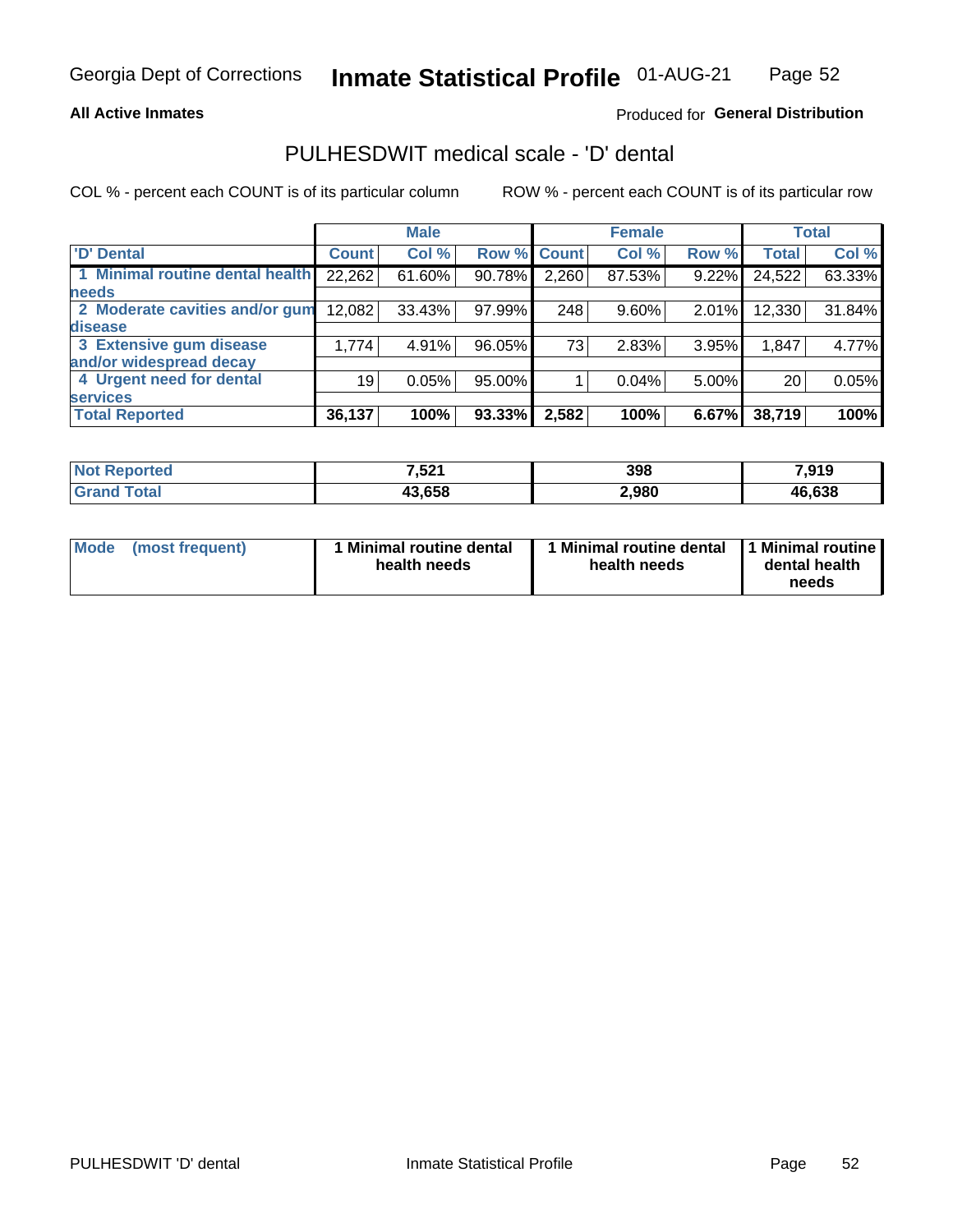### **All Active Inmates**

### Produced for General Distribution

### PULHESDWIT medical scale - 'W' work ability

COL % - percent each COUNT is of its particular column

|                                 |              | <b>Male</b> |        |              | <b>Female</b> |       |              | <b>Total</b> |
|---------------------------------|--------------|-------------|--------|--------------|---------------|-------|--------------|--------------|
| <b>W' work ability</b>          | <b>Count</b> | Col %       | Row %  | <b>Count</b> | Col %         | Row % | <b>Total</b> | Col %        |
| 1 Unrestricted work or activity | 33,006       | 85.10%      | 93.39% | 2,336        | 86.71%        | 6.61% | 35,342       | 85.20%       |
| 2 Minor restrictions on type of | 4,587        | 11.83%      | 94.00% | 293          | 10.88%        | 6.00% | 4,880        | 11.76%       |
| <b>work</b>                     |              |             |        |              |               |       |              |              |
| 3 Moderate restrictions on type | 826          | 2.13%       | 95.16% | 42           | 1.56%         | 4.84% | 868          | 2.09%        |
| lof work                        |              |             |        |              |               |       |              |              |
| 4 Major restrictions on type of | 266          | 0.69%       | 94.66% | 15           | 0.56%         | 5.34% | 281          | 0.68%        |
| <b>work</b>                     |              |             |        |              |               |       |              |              |
| 5 Cannot work under any         | 100          | 0.26%       | 92.59% | 8            | 0.30%         | 7.41% | 108          | 0.26%        |
| <b>circumstances</b>            |              |             |        |              |               |       |              |              |
| <b>Total Reported</b>           | 38,785       | 100%        | 93.51% | 2,694        | 100%          | 6.49% | 41,479       | 100%         |

| <b>Not Reported</b>   | - 220<br>7,0 <i>i</i> J | 286   | ,159   |
|-----------------------|-------------------------|-------|--------|
| Total<br><b>Grand</b> | 43,658                  | 2,980 | 46,638 |

| <b>Mode</b>     | 1 Unrestricted work or | 1 Unrestricted work or | 1 Unrestricted   |
|-----------------|------------------------|------------------------|------------------|
| (most frequent) | activity               | activity               | work or activity |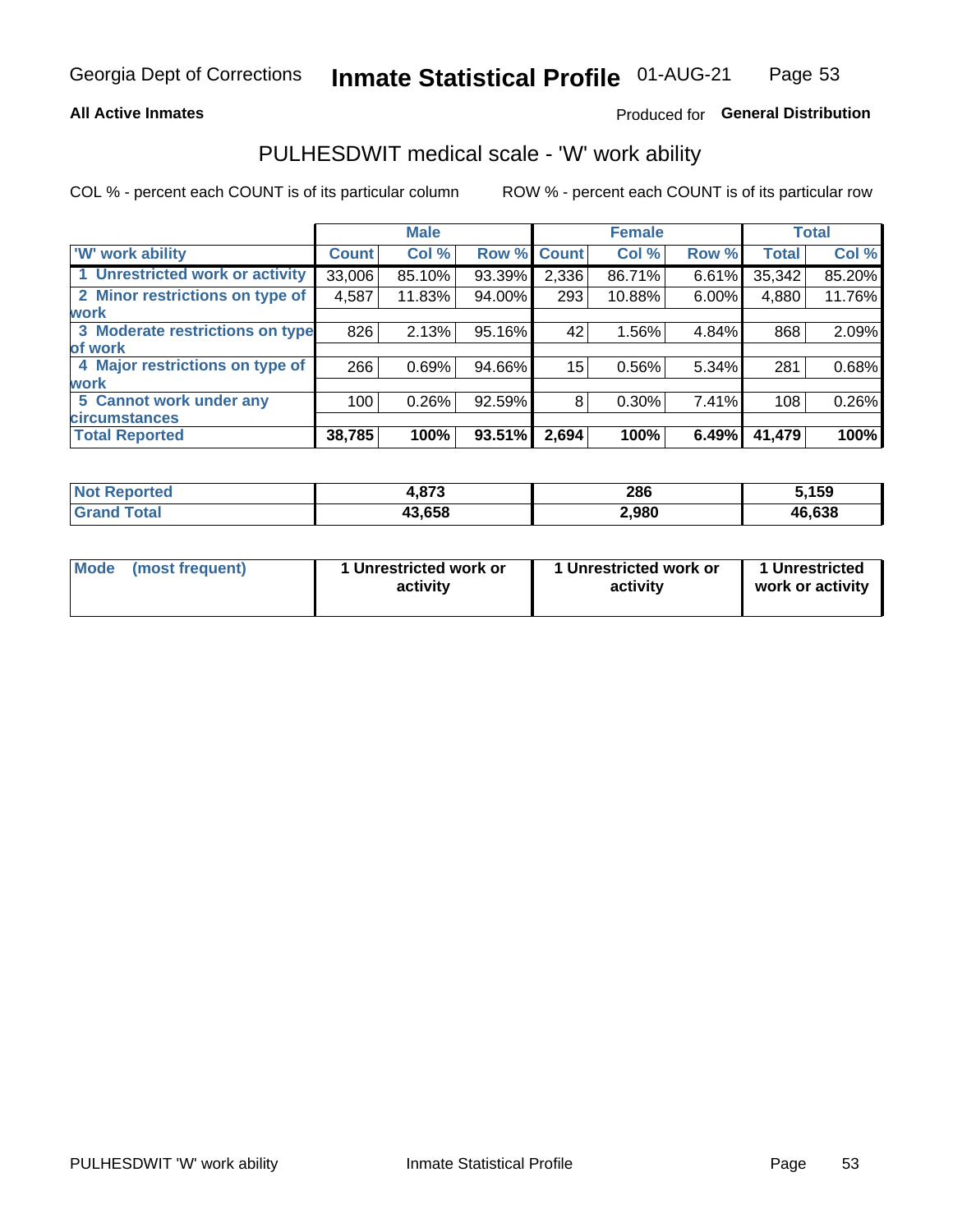### **All Active Inmates**

### Produced for General Distribution

## PULHESDWIT medical scale - 'I' impairment

COL % - percent each COUNT is of its particular column

|                                                              |              | <b>Male</b> |        |             | <b>Female</b> |       |              | <b>Total</b> |
|--------------------------------------------------------------|--------------|-------------|--------|-------------|---------------|-------|--------------|--------------|
| <b>T' Impairment</b>                                         | <b>Count</b> | Col %       |        | Row % Count | Col %         | Row % | <b>Total</b> | Col %        |
| 1 No impairments or<br>disabilities                          | 38,392       | 98.99%      | 93.48% | 2,676       | 99.37%        | 6.52% | 41,068       | 99.02%       |
| 2 Wheelchair-bound but<br>otherwise OK                       | 225          | 0.58%       | 96.98% | 7           | 0.26%         | 3.02% | 232          | 0.56%        |
| <b>3 Needs low-level Assisted</b><br>Living (level I)        | 51           | 0.13%       | 98.08% |             | 0.04%         | 1.92% | 52           | 0.13%        |
| 4 Needs moderate Assisted<br>Living (level II)               | 26           | 0.07%       | 96.30% |             | 0.04%         | 3.70% | 27           | 0.07%        |
| <b>5 Needs maximal Assisted</b><br><b>Living (level III)</b> | 89           | 0.23%       | 91.75% | 8           | 0.30%         | 8.25% | 97           | 0.23%        |
| <b>Total Reported</b>                                        | 38,783       | 100%        | 93.51% | 2,693       | 100%          | 6.49% | 41,476       | $100.0\%$    |

| <b>Not</b> | 07E     | 287   | 5,162        |
|------------|---------|-------|--------------|
| Reported   | 1.O / J | ___   |              |
| Total      | 43.658  | 2,980 | 46,638<br>46 |

| Mode | (most frequent) | 1 No impairments or<br>disabilities | 1 No impairments or<br>disabilities | 1 No impairments<br>or disabilities |
|------|-----------------|-------------------------------------|-------------------------------------|-------------------------------------|
|------|-----------------|-------------------------------------|-------------------------------------|-------------------------------------|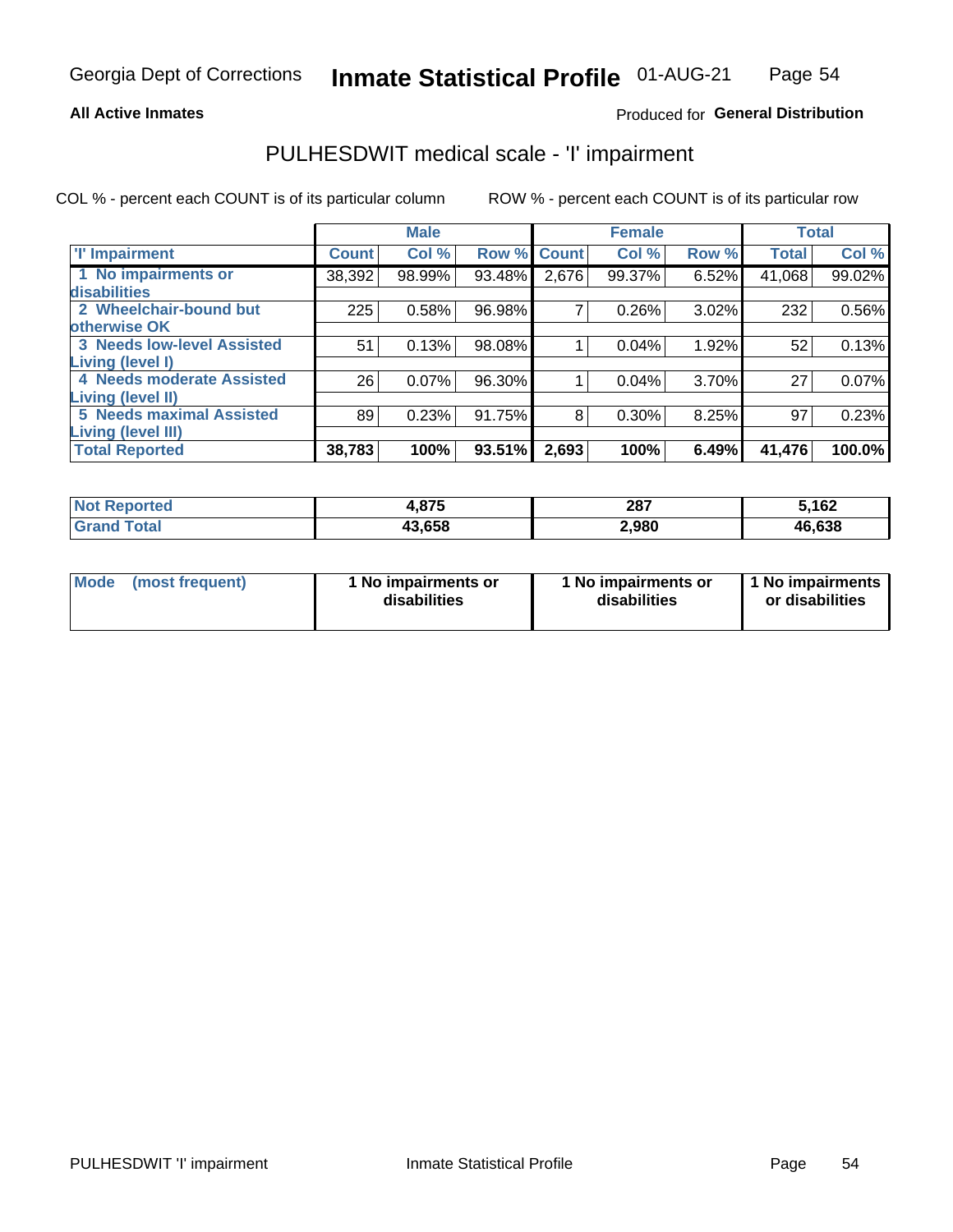### **All Active Inmates**

### Produced fo General Distribution

### PULHESDWIT medical scale - 'T' transportability

COL % - percent each COUNT is of its particular column

|                              |                    | <b>Male</b> |        |              | <b>Female</b> |        |              | <b>Total</b> |
|------------------------------|--------------------|-------------|--------|--------------|---------------|--------|--------------|--------------|
| <b>T' Transportability</b>   | Count <sup>!</sup> | Col %       | Row %  | <b>Count</b> | Col %         | Row %  | <b>Total</b> | Col %        |
| 1 Can be transported in any  | 38,738             | 99.18%      | 93.54% | 2,674        | 99.52%        | 6.46%  | 41,412       | 99.20%       |
| ordinary approved vehicle    |                    |             |        |              |               |        |              |              |
| 2 Wheelchair-bound, not      | 88                 | 0.23%       | 98.88% |              | 0.04%         | 1.12%  | 89           | 0.21%        |
| needing special vehicle      |                    |             |        |              |               |        |              |              |
| 3 Wheelchair-bound, requires | 24                 | 0.06%       | 92.31% | 2            | 0.07%         | 7.69%  | 26           | 0.06%        |
| special vehicle              |                    |             |        |              |               |        |              |              |
| 4 Needs specially-equipped   | 4                  | 0.01%       | 66.67% | 2            | 0.07%         | 33.33% | 6            | 0.01%        |
| medical vehicle              |                    |             |        |              |               |        |              |              |
| <b>5 Requires ambulance</b>  | 206                | 0.53%       | 96.26% | 8            | 0.30%         | 3.74%  | 214          | 0.51%        |
| transport                    |                    |             |        |              |               |        |              |              |
| <b>Total Reported</b>        | 39,060             | 100%        | 93.56% | 2,687        | 100%          | 6.44%  | 41,747       | 100%         |

| <b>Not</b><br>Reported | 1,598  | 293   | 4,891  |
|------------------------|--------|-------|--------|
| Total                  | 43,658 | 980.∠ | 46,638 |

|  | Mode (most frequent) | 1 Can be transported in any 1 Can be transported in any<br>ordinary approved vehicle   ordinary approved vehicle   transported in any |  | 1 Can be<br>  ordinary approved  <br>vehicle |
|--|----------------------|---------------------------------------------------------------------------------------------------------------------------------------|--|----------------------------------------------|
|--|----------------------|---------------------------------------------------------------------------------------------------------------------------------------|--|----------------------------------------------|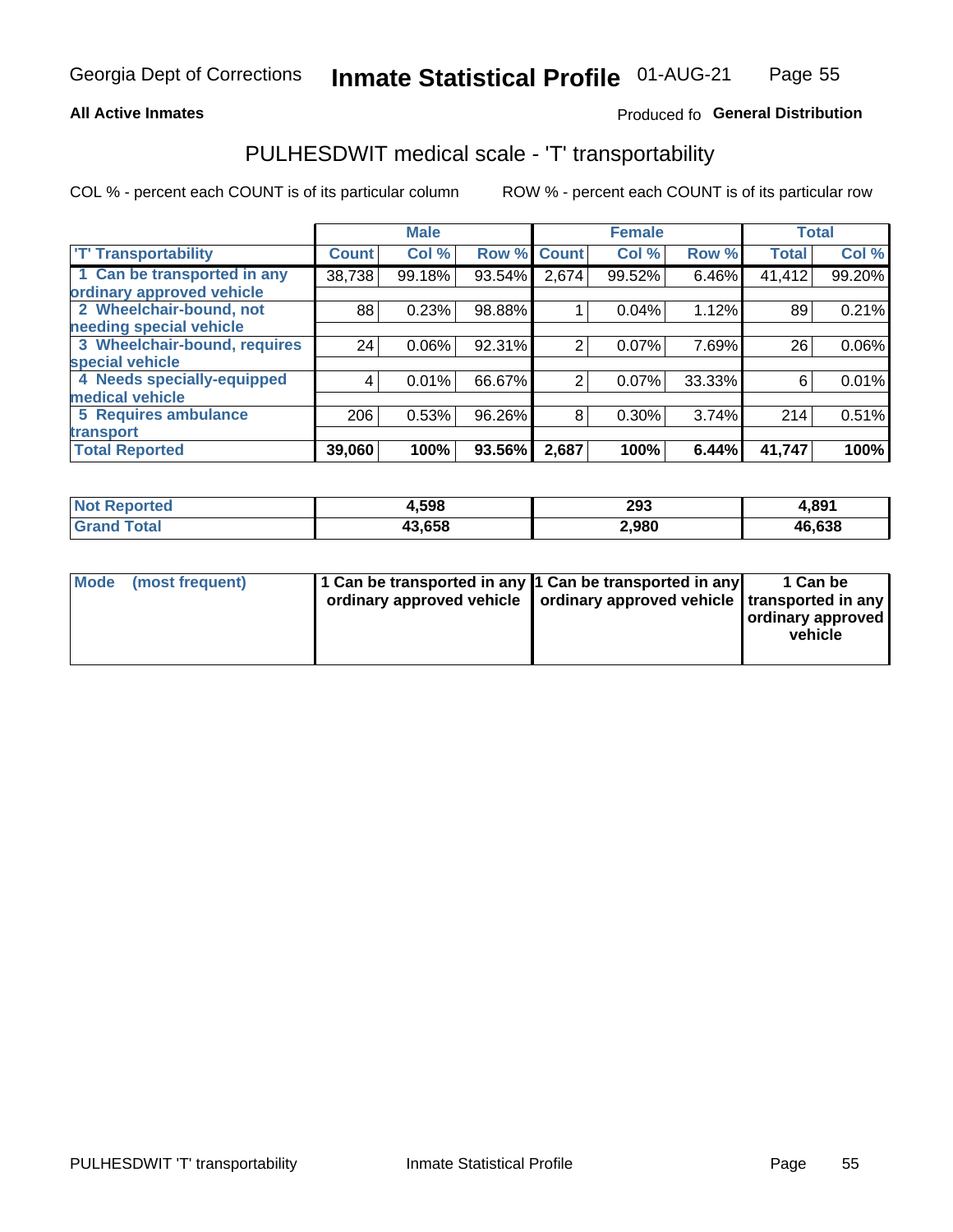# Inmate Statistical Profile 01-AUG-21 Page 56

**All Active Inmates** 

#### Produced for General Distribution

### Number of prior Georgia incarcerations

COL % - percent each COUNT is of its particular column

|                                       |              | <b>Male</b> |             |       | <b>Female</b> |       |        | <b>Total</b> |
|---------------------------------------|--------------|-------------|-------------|-------|---------------|-------|--------|--------------|
| <b>Num of Prior GA Incarcerations</b> | <b>Count</b> | Col %       | Row % Count |       | Col %         | Row % | Total  | Col %        |
| $\bf{0}$                              | 24,320       | 55.71%      | 91.86%      | 2,154 | 72.28%        | 8.14% | 26,474 | 56.76%       |
|                                       | 8,052        | 18.44%      | 94.89%      | 434   | 14.56%        | 5.11% | 8,486  | 18.20%       |
|                                       | 4,603        | 10.54%      | 96.04%      | 190   | 6.38%         | 3.96% | 4,793  | 10.28%       |
| 3                                     | 2,874        | 6.58%       | 97.13%      | 85    | 2.85%         | 2.87% | 2,959  | 6.34%        |
| 4                                     | 1,550        | 3.55%       | 96.63%      | 54    | 1.81%         | 3.37% | 1,604  | 3.44%        |
| 5                                     | 975          | 2.23%       | 97.60%      | 24    | 0.81%         | 2.40% | 999    | 2.14%        |
| <b>More Than 5</b>                    | 1,284        | 2.94%       | 97.05%      | 39    | 1.31%         | 2.95% | 1,323  | 2.84%        |
| <b>Total Reported</b>                 | 43,658       | 100%        | 93.61%      | 2,980 | 100%          | 6.39% | 46,638 | 100%         |

| <b>Not</b><br>Reported         |        |       |        |
|--------------------------------|--------|-------|--------|
| <b>Total</b><br><b>'</b> Gran⊾ | 43,658 | 2,980 | 46,638 |

| Mean (average)       | 06.، | .56 | 1.03 |
|----------------------|------|-----|------|
| Median (middle)      |      |     |      |
| Mode (most frequent) |      |     |      |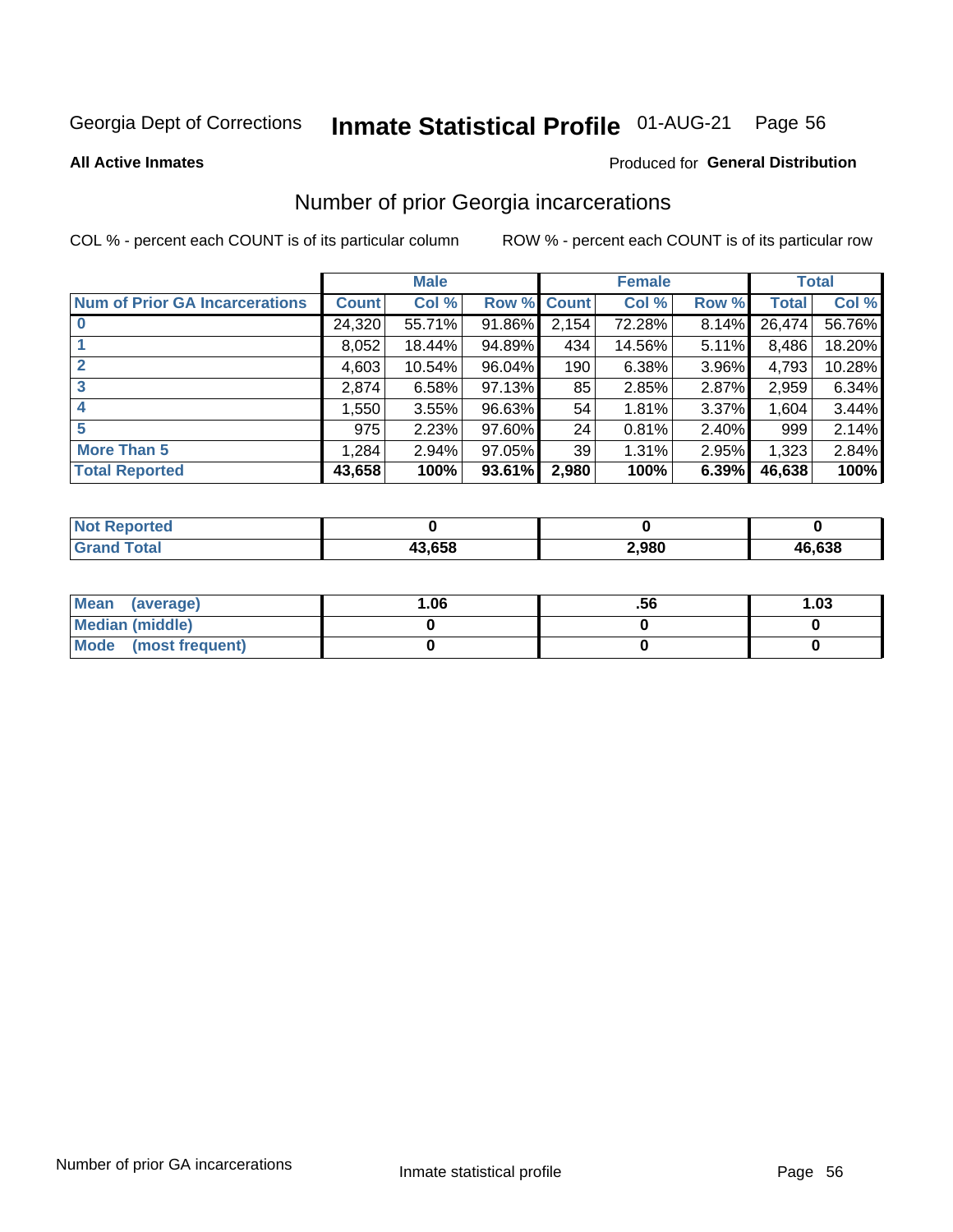#### Inmate Statistical Profile 01-AUG-21 Page 57

#### **All Active Inmates**

#### Produced for General Distribution

### Prison sentence in years

COL % - percent each COUNT is of its particular column

ROW % - percent each COUNT is of its particular row

|                                 |              | <b>Male</b> |         |              | <b>Female</b> |        |                  | <b>Total</b> |
|---------------------------------|--------------|-------------|---------|--------------|---------------|--------|------------------|--------------|
| <b>Prison Sentence In Years</b> | <b>Count</b> | Col %       | Row %   | <b>Count</b> | Col %         | Row %  | <b>Total</b>     | Col %        |
| $0 - 1$                         | 482          | 1.10%       | 92.34%  | 40           | 1.34%         | 7.66%  | $\overline{522}$ | 1.12%        |
| $1.1 - 2$                       | 542          | 1.24%       | 91.86%  | 48           | 1.61%         | 8.14%  | 590              | 1.27%        |
| $2.1 - 3$                       | 855          | 1.96%       | 90.00%  | 95           | 3.19%         | 10.00% | 950              | 2.04%        |
| $3.1 - 4$                       | 783          | 1.79%       | 92.44%  | 64           | 2.15%         | 7.56%  | 847              | 1.82%        |
| $4.1 - 5$                       | 1,277        | 2.93%       | 89.99%  | 142          | 4.77%         | 10.01% | 1,419            | 3.04%        |
| $5.1 - 6$                       | 835          | 1.91%       | 92.67%  | 66           | 2.21%         | 7.33%  | 901              | 1.93%        |
| $6.1 - 7$                       | 788          | 1.80%       | 92.60%  | 63           | 2.11%         | 7.40%  | 851              | 1.82%        |
| $7.1 - 8$                       | 893          | 2.05%       | 91.40%  | 84           | 2.82%         | 8.60%  | 977              | 2.09%        |
| $8.1 - 9$                       | 986          | 2.26%       | 93.73%  | 66           | 2.21%         | 6.27%  | 1,052            | 2.26%        |
| $9.1 - 10$                      | 2,454        | 5.62%       | 90.82%  | 248          | 8.32%         | 9.18%  | 2,702            | 5.79%        |
| $10.1 - 12$                     | 1,632        | 3.74%       | 91.02%  | 161          | 5.40%         | 8.98%  | 1,793            | 3.84%        |
| $12.1 - 15$                     | 3,895        | 8.92%       | 92.80%  | 302          | 10.13%        | 7.20%  | 4,197            | 9.00%        |
| $15.1 - 20$                     | 8,195        | 18.77%      | 93.74%  | 547          | 18.36%        | 6.26%  | 8,742            | 18.74%       |
| 20.1 - Over                     | 11,192       | 25.64%      | 94.68%  | 629          | 21.11%        | 5.32%  | 11,821           | 25.35%       |
| <b>Life</b>                     | 7,182        | 16.45%      | 95.18%  | 364          | 12.21%        | 4.82%  | 7,546            | 16.18%       |
| <b>Life Without Parole</b>      | 1,603        | 3.67%       | 96.39%  | 60           | 2.01%         | 3.61%  | 1,663            | 3.57%        |
| <b>Death</b>                    | 38           | 0.09%       | 97.44%  |              | 0.03%         | 2.56%  | 39               | 0.08%        |
| <b>Youthful Offenders</b>       | 26           | 0.06%       | 100.00% |              |               |        | 26               | 0.06%        |
| <b>Total Reported</b>           | 43,658       | 100%        | 93.61%  | 2,980        | 100%          | 6.39%  | 46,638           | 100%         |

| <b>Not Reported</b> |        |       |               |
|---------------------|--------|-------|---------------|
| $\sim$ 10           | 13.658 | 2,980 | 46,638<br>л ь |

#### **Determinate (numeric) sentences only**

| <b>Mean</b> | $- - -$<br>_ა.94 | ss 77<br><b>20.77</b> | 25.96 |
|-------------|------------------|-----------------------|-------|
|             |                  |                       |       |

All sentences (including determinate), with life, life without parole, and death sentences figured at 45 years

| Me: | $- - - -$<br>סכ. י | 39.67 | 27.02<br>′.໐ພ |
|-----|--------------------|-------|---------------|
|     |                    |       |               |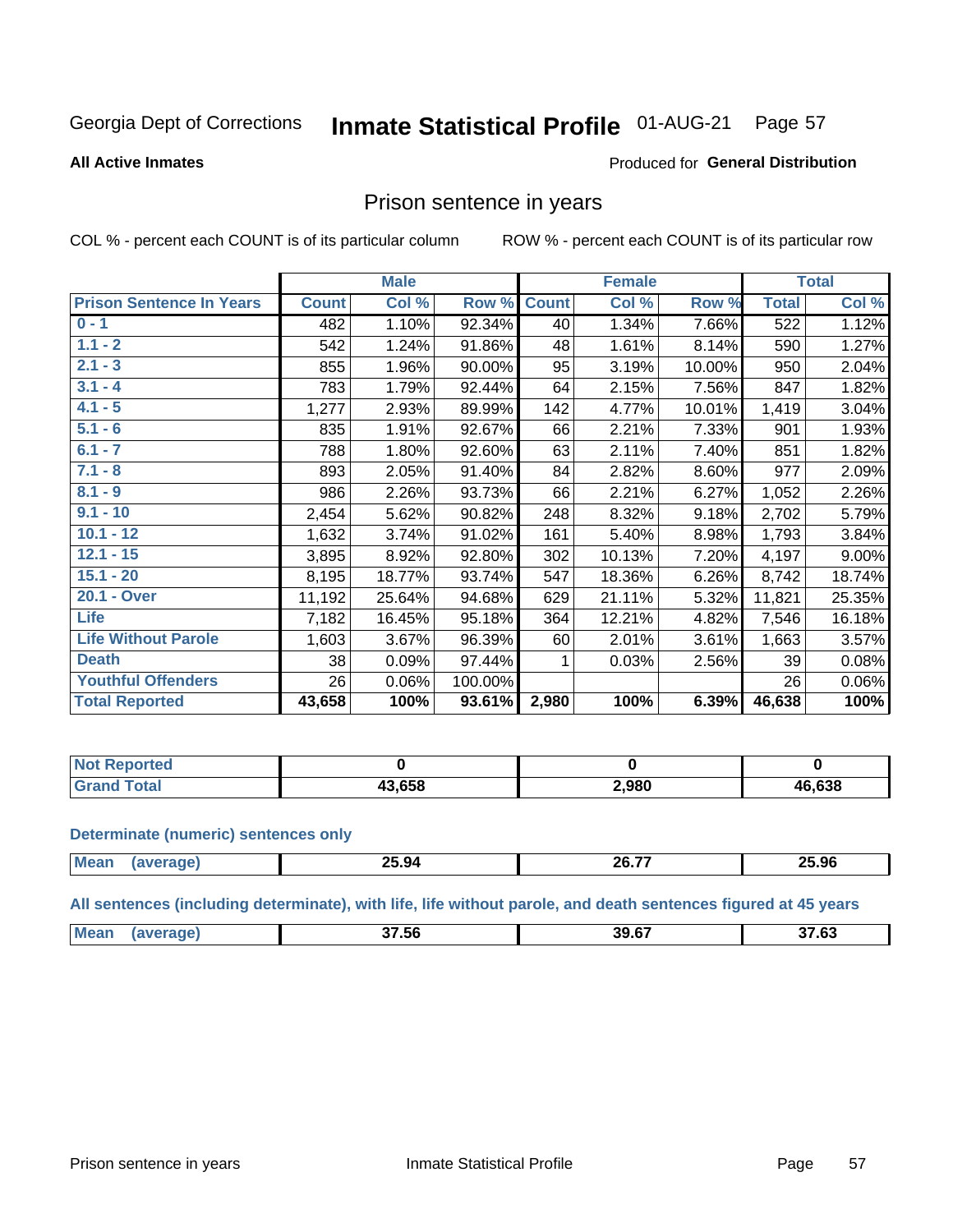#### **Inmate Statistical Profile 01-AUG-21** Page 58

#### **All Active Inmates**

#### Produced for General Distribution

### Primary offense, broken out into felonies vs misdemeanors

COL % - percent each COUNT is of its particular column

|                                  |              | <b>Male</b> |           |                    | <b>Female</b> |       | Total  |        |
|----------------------------------|--------------|-------------|-----------|--------------------|---------------|-------|--------|--------|
| <b>Felonies and Misdemeanors</b> | <b>Count</b> | Col%        |           | <b>Row % Count</b> | Col%          | Row % | Total  | Col %  |
| <b>Felonies</b>                  | 43,408       | 99.74%      | $93.60\%$ | 2.970              | 99.90%        | 6.40% | 46,378 | 99.75% |
| <b>Misdemeanors</b>              | 111          | .26%        | 97.37%    | 2                  | .10% '        | 2.63% | 114    | .25%   |
| <b>Total Reported</b>            | 43,519       | 100%        | $93.61\%$ | 2,973              | 100%          | 6.39% | 46,492 | 100%   |

| <b>Not</b>    | 400    |        | $\overline{\phantom{a}}$ |
|---------------|--------|--------|--------------------------|
| Reported      | ເວນ    |        | 46                       |
| Gran<br>™otaï | המה הו | 43,526 | 46,638                   |

| Mo | ____ | 11 C.S<br>. | onies<br>. |
|----|------|-------------|------------|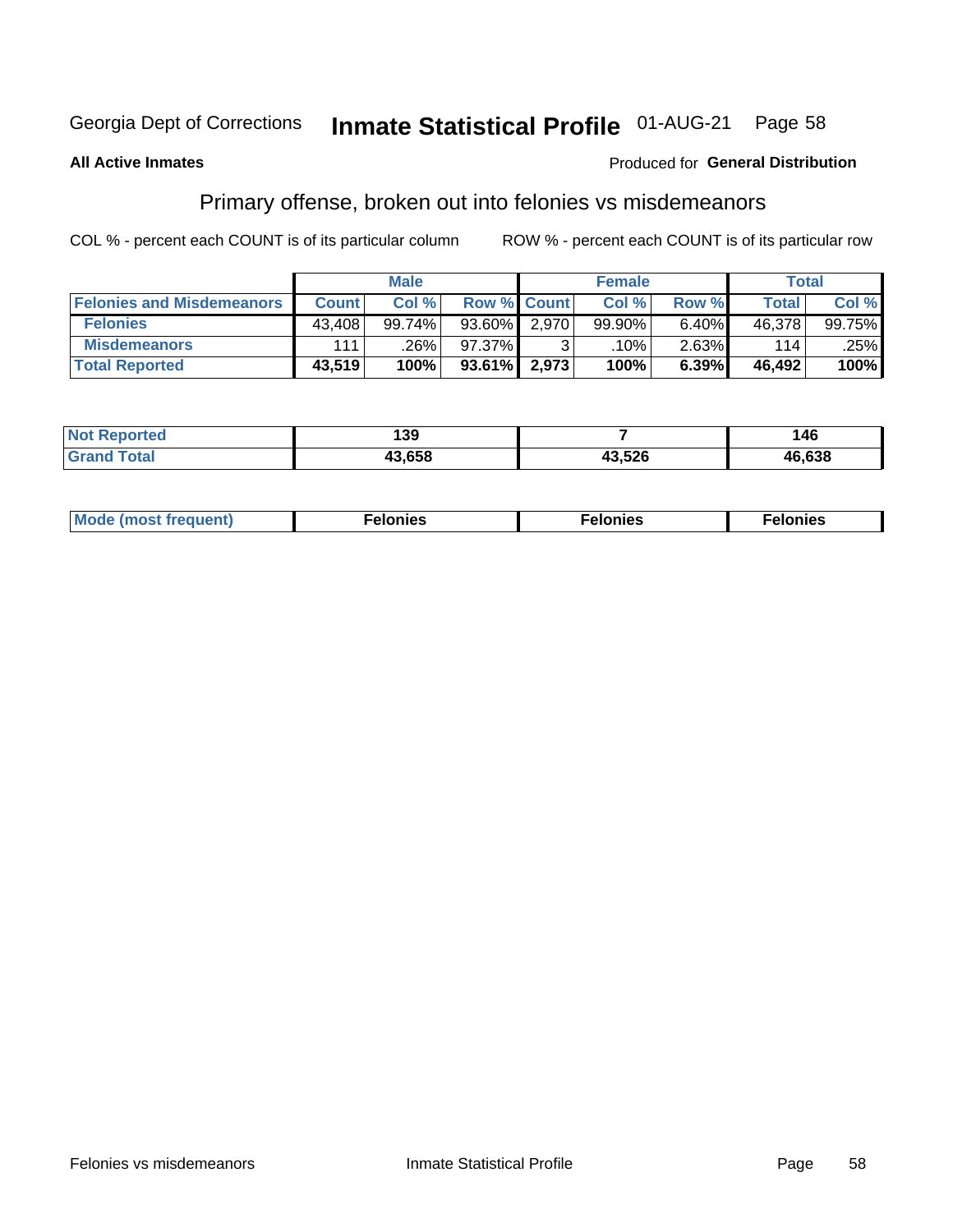#### **Inmate Statistical Profile 01-AUG-21** Page 59

#### **All Active Inmates**

#### Produced for General Distribution

### Primary offense, broken out into six broad crime categories

COL % - percent each COUNT is of its particular column

|                                 |              | <b>Male</b> |        |                 | <b>Female</b> |          |              | <b>Total</b> |  |
|---------------------------------|--------------|-------------|--------|-----------------|---------------|----------|--------------|--------------|--|
| <b>Crime Categories</b>         | <b>Count</b> | Col %       |        | Row % Count     | Col %         | Row %    | <b>Total</b> | Col %        |  |
| <b>Violent</b>                  | 24,201       | 55.57%      | 94.00% | 1,546           | 51.88%        | $6.00\%$ | 25,747       | 55.33%       |  |
| <b>Sex Crime</b><br>2           | 7,939        | 18.23%      | 98.54% | 118             | $3.96\%$      | 1.46%    | 8,057        | 17.31%       |  |
| $\mathbf{3}$<br><b>Property</b> | 5,322        | 12.22%      | 91.74% | 479             | 16.07%        | 8.26%    | 5,801        | 12.47%       |  |
| <b>Drug</b><br>4                | 3,911        | 8.98%       | 85.62% | 657             | 22.05%        | 14.38%   | 4,568        | 9.82%        |  |
| <b>Habit/DUI</b><br>5           | 76           | $.17\%$     | 88.37% | 10 <sup>1</sup> | .34%          | 11.63%   | 86           | .18%         |  |
| <b>Other</b><br>6               | 2,105        | 4.83%       | 92.53% | 170             | 5.70%         | 7.47%    | 2,275        | 4.89%        |  |
| <b>Total Reported</b>           | 43,554       | 100%        | 93.6%  | 2,980           | 100%          | 6.4%     | 46,534       | 100%         |  |

| Reported<br>NOT F | 104    |       | 104    |
|-------------------|--------|-------|--------|
| <b>Total</b>      | 43,658 | 2,980 | 46,638 |

| M | - --<br>100011 | .<br><b>VIOIGIIL</b> | 1.91311 |
|---|----------------|----------------------|---------|
|   |                |                      |         |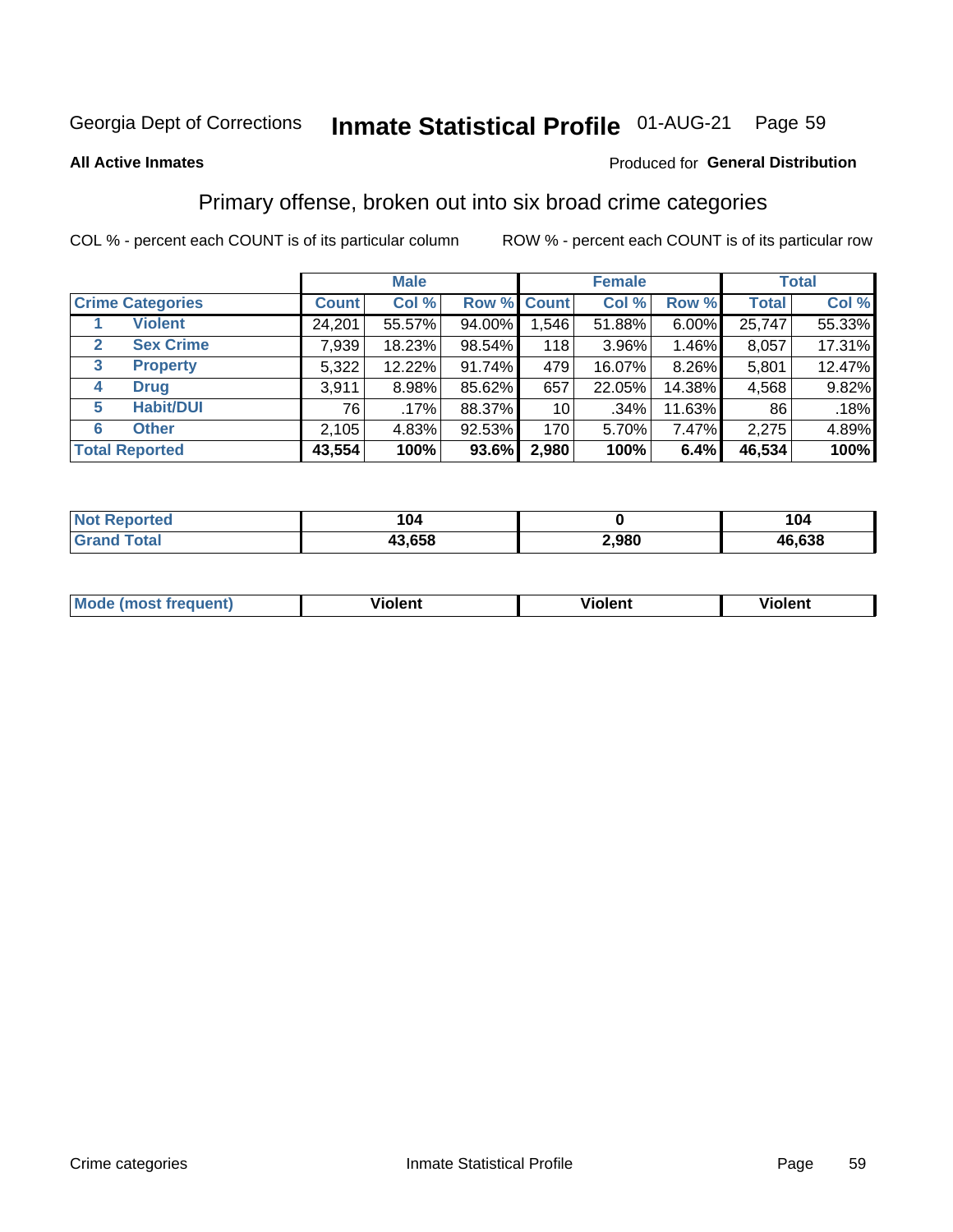# Inmate Statistical Profile 01-AUG-21 Page 60

**All Active Inmates** 

#### Produced for General Distribution

## Primary offense, detailed offense code

COL % - percent each COUNT is of its particular column

|                                            |                | <b>Male</b> |         |                         | <b>Female</b> |         |                  | <b>Total</b> |
|--------------------------------------------|----------------|-------------|---------|-------------------------|---------------|---------|------------------|--------------|
| <b>Primary Offense</b>                     | <b>Count</b>   | Col %       | Row %   | <b>Count</b>            | Col %         | Row %   | <b>Total</b>     | Col %        |
| <b>Abuse Neglect Elder/Disab (2812)</b>    | 22             | .05%        | 68.75%  | 10                      | .34%          | 31.25%  | 32               | .07%         |
| Agg Aslt W Intnt To Rape (2095)            | 67             | .15%        | 100.00% |                         |               |         | 67               | .14%         |
| <b>Agg Sex Battery Atmpt (2099)</b>        | 3              | .01%        | 100.00% |                         |               |         | 3                | .01%         |
| <b>Aggrav Assault (1302)</b>               | 4,671          | 10.72%      | 94.71%  | 261                     | 8.76%         | 5.29%   | 4,932            | 10.60%       |
| <b>Aggrav Assault Peace Ofcr</b>           | 350            | .80%        | 94.34%  | 21                      | .70%          | 5.66%   | 371              | .80%         |
| (1314)<br><b>Aggrav Battery (1305)</b>     | 1,182          | 2.71%       | 93.14%  | 87                      | 2.92%         | 6.86%   | 1,269            | 2.73%        |
| <b>Aggrav Battery Peace Ofcr</b>           | 22             | .05%        | 95.65%  | 1                       | .03%          | 4.35%   | 23               | .05%         |
| (1315)                                     |                |             |         |                         |               |         |                  |              |
| <b>Aggrav Ch Molest Atmpt (2096)</b>       | 4              | .01%        | 100.00% |                         |               |         | 4                | .01%         |
| <b>Aggrav Child Molestation (2021)</b>     | 1,258          | 2.89%       | 98.51%  | 19                      | .64%          | 1.49%   | 1,277            | 2.74%        |
| <b>Aggrav Cruelty To Animals</b><br>(2972) | 11             | .03%        | 84.62%  | $\overline{2}$          | .07%          | 15.38%  | 13               | .03%         |
| <b>Aggrav Sexual Battery (2009)</b>        | 232            | .53%        | 99.15%  | $\overline{2}$          | .07%          | .85%    | 234              | .50%         |
| <b>Aggrav Sodomy (2003)</b>                | 222            | .51%        | 98.67%  | 3                       | .10%          | 1.33%   | 225              | .48%         |
| <b>Aggrav Stalking (1321)</b>              | 258            | .59%        | 96.99%  | 8                       | .27%          | 3.01%   | 266              | .57%         |
| <b>Aggravated Assault On 65+</b>           | 3              | .01%        | 100.00% |                         |               |         | 3                | .01%         |
| (1304)                                     |                |             |         |                         |               |         |                  |              |
| <b>Alter Id (1506)</b>                     | 1              | .01%        | 100.00% |                         |               |         | 1                | .01%         |
| <b>Armed Robbery (1902)</b>                | 5,177          | 11.89%      | 96.41%  | 193                     | 6.48%         | 3.59%   | 5,370            | 11.54%       |
| Arson 1st Degree (1401)                    | 56             | .13%        | 86.15%  | 9                       | .30%          | 13.85%  | 65               | .14%         |
| <b>Arson 2nd Degree (1402)</b>             | 9              | .02%        | 100.00% |                         |               |         | 9                | .02%         |
| <b>Arson 3rd Degree (1403)</b>             | 3              | .01%        | 100.00% |                         |               |         | 3                | .01%         |
| <b>Atmpt Aggrav Assault (1303)</b>         | 5              | .01%        | 83.33%  | 1                       | .03%          | 16.67%  | 6                | .01%         |
| <b>Atmpt Aggrav Sodomy (2093)</b>          | 4              | .01%        | 100.00% |                         |               |         | 4                | .01%         |
| <b>Atmpt Armed Robbery (1992)</b>          | 74             | .17%        | 94.87%  | $\overline{\mathbf{4}}$ | .13%          | 5.13%   | 78               | .17%         |
| <b>Atmpt Burglary (1690)</b>               | 11             | .03%        | 91.67%  | 1                       | .03%          | 8.33%   | 12               | .03%         |
| <b>Atmpt Child Molestation (2094)</b>      | 29             | .07%        | 100.00% |                         |               |         | 29               | .06%         |
| <b>Atmpt Cruelty To Children (2802)</b>    | 1              | .01%        | 100.00% |                         |               |         | 1                | .01%         |
| <b>Atmpt Finan Ident Frd (7014)</b>        | $\overline{2}$ | .01%        | 100.00% |                         |               |         | $\overline{2}$   | .01%         |
| <b>Atmpt Forgery (1790)</b>                |                |             |         | 1                       | .03%          | 100.00% | $\mathbf{1}$     | .01%         |
| <b>Atmpt Kidnap (1390)</b>                 | 3              | .01%        | 75.00%  | 1                       | .03%          | 25.00%  | 4                | .01%         |
| <b>Atmpt Murder (1190)</b>                 | 160            | .37%        | 92.49%  | 13                      | .44%          | 7.51%   | 173              | .37%         |
| Atmpt Rape (2091)                          | 44             | .10%        | 97.78%  | 1                       | .03%          | 2.22%   | 45               | .10%         |
| <b>Atmpt Robbery (1991)</b>                | 14             | .03%        | 100.00% |                         |               |         | 14               | .03%         |
| <b>Atmpt Sodomy (2092)</b>                 | 1              | .01%        | 100.00% |                         |               |         | 1                | .01%         |
| <b>Atmpt Theft By Taking (1812)</b>        | 4              | .01%        | 100.00% |                         |               |         | 4                | .01%         |
| <b>Atmpt Viol Substance Act (4090)</b>     | 8              | .02%        | 88.89%  | 1                       | .03%          | 11.11%  | $\boldsymbol{9}$ | .02%         |
| <b>Att/Consprcy Commt C/S/Of</b><br>(4134) | 25             | .06%        | 96.15%  | $\mathbf{1}$            | .03%          | 3.85%   | 26               | .06%         |
|                                            |                |             |         |                         |               |         |                  |              |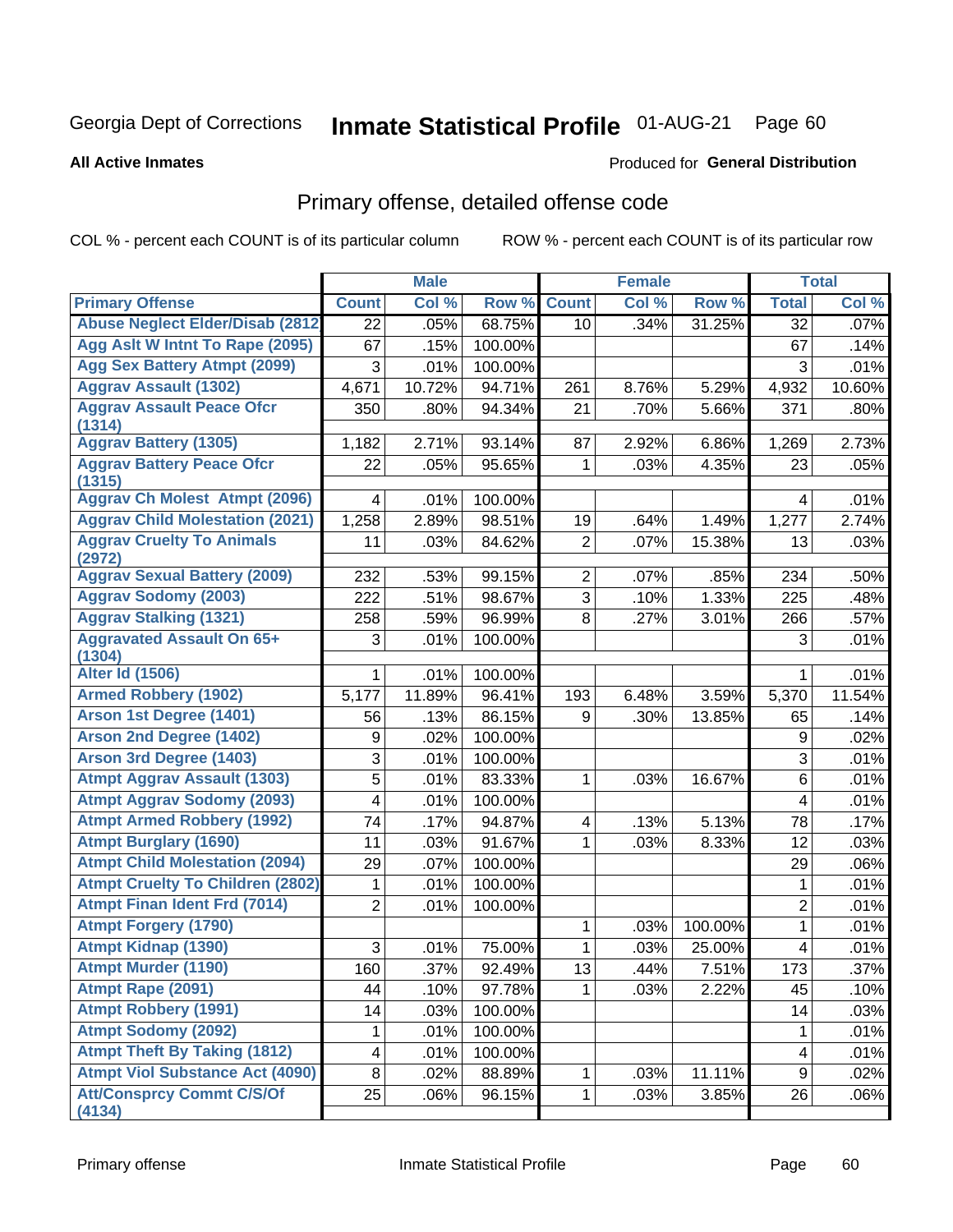# Inmate Statistical Profile 01-AUG-21 Page 61

**All Active Inmates** 

#### Produced for General Distribution

## Primary offense, detailed offense code

COL % - percent each COUNT is of its particular column

|                                           |                | <b>Male</b> |         |                | <b>Female</b> |        |                | <b>Total</b>        |
|-------------------------------------------|----------------|-------------|---------|----------------|---------------|--------|----------------|---------------------|
| <b>Primary Offense</b>                    | <b>Count</b>   | Col %       | Row %   | <b>Count</b>   | Col %         | Row %  | <b>Total</b>   | Col %               |
| <b>Bad Checks (1704)</b>                  | $\overline{2}$ | .01%        | 100.00% |                |               |        | $\overline{2}$ | .01%                |
| <b>Bail Jumping (2511)</b>                | 1              | .01%        | 100.00% |                |               |        | 1              | .01%                |
| <b>Bestiality (2004)</b>                  | 1              | .01%        | 100.00% |                |               |        | 1              | .01%                |
| <b>Bigamy (2007)</b>                      | 3              | .01%        | 100.00% |                |               |        | 3              | .01%                |
| <b>Bribery Govt Officer (2301)</b>        | $\overline{3}$ | .01%        | 100.00% |                |               |        | 3              | .01%                |
| Burg 1st Aft 6/30/12 (1611)               | 1,619          | 3.72%       | 94.29%  | 98             | 3.29%         | 5.71%  | 1,717          | 3.69%               |
| Burg 2nd Aft 6/30/12 (1612)               | 612            | 1.41%       | 96.84%  | 20             | .67%          | 3.16%  | 632            | $\overline{1.36\%}$ |
| Burg Bef 7/1/12 (1601)                    | 1,210          | 2.78%       | 98.21%  | 22             | .74%          | 1.79%  | 1,232          | 2.65%               |
| <b>Carry Pistl Without Licns (2903)</b>   |                | .01%        | 100.00% |                |               |        |                | .01%                |
| <b>Carry Weapon At School (2915)</b>      | 1              | .01%        | 100.00% |                |               |        | 1              | .01%                |
| <b>Child Molestation (2019)</b>           | 2,317          | 5.32%       | 97.97%  | 48             | 1.61%         | 2.03%  | 2,365          | 5.08%               |
| <b>Chop Shop Violation (5003)</b>         | 1              | .01%        | 100.00% |                |               |        | 1              | .01%                |
| <b>Cnspire Traffic Cntrl Sub (4130)</b>   | $\overline{2}$ | .01%        | 100.00% |                |               |        | $\overline{2}$ | .01%                |
| <b>Computer Pornography (1760)</b>        | 95             | .22%        | 98.96%  | 1              | .03%          | 1.04%  | 96             | .21%                |
| <b>Computer Theft (1761)</b>              | 1              | .01%        | 100.00% |                |               |        | 1              | .01%                |
| <b>Conceal Death Of Another (1125)</b>    | 13             | .03%        | 86.67%  | $\overline{2}$ | .07%          | 13.33% | 15             | .03%                |
| <b>Conspiracy (9901)</b>                  | 20             | .05%        | 95.24%  | 1              | .03%          | 4.76%  | 21             | .05%                |
| Crim Use W/Alt Id Mark (7010)             | 3              | .01%        | 100.00% |                |               |        | 3              | .01%                |
| <b>Crml Atmpt Felony (7027)</b>           | 24             | .06%        | 88.89%  | 3              | .10%          | 11.11% | 27             | .06%                |
| Crmnl Atmpt (9905)                        | $\overline{2}$ | .01%        | 100.00% |                |               |        | $\overline{2}$ | .01%                |
| <b>Crmnl Damage 1st Degree (1501)</b>     | 16             | .04%        | 94.12%  | $\mathbf{1}$   | .03%          | 5.88%  | 17             | .04%                |
| <b>Crmnl Damage 2nd Degree</b>            | 70             | .16%        | 90.91%  | $\overline{7}$ | .23%          | 9.09%  | 77             | .17%                |
| (1502)                                    |                |             |         |                |               |        |                |                     |
| <b>Crmnl Interfere Govt Prop (2613)</b>   | 22             | .05%        | 100.00% |                |               |        | 22             | .05%                |
| <b>Crmnl Solicitation (9910)</b>          | 1              | .01%        | 100.00% |                |               |        | 1              | .01%                |
| <b>Cruelty To Children (2801)</b>         | 247            | .57%        | 78.66%  | 67             | 2.25%         | 21.34% | 314            | .67%                |
| <b>Cruelty To Elder Person (2811)</b>     | 13             | .03%        | 68.42%  | 6              | .20%          | 31.58% | 19             | .04%                |
| <b>Damage Destroy Secr Prop</b><br>(1504) | 1              | .01%        | 100.00% |                |               |        | 1              | .01%                |
| <b>Distr Mat Depict Nudity (2102)</b>     | 1              | .01%        | 100.00% |                |               |        | 1              | .01%                |
| Dogfighting (2718)                        | $\overline{2}$ | .01%        | 100.00% |                |               |        | $\overline{2}$ | .01%                |
| Drv W/ Improp Veh Reg (7013)              | $\overline{3}$ | .01%        | 100.00% |                |               |        | 3              | .01%                |
| Drv W/Susp License (7011)                 | $\overline{c}$ | .01%        | 100.00% |                |               |        | $\overline{2}$ | .01%                |
| <b>Drvng Habtl Violator (5004)</b>        | $\overline{5}$ | .01%        | 100.00% |                |               |        | 5              | .01%                |
| <b>Entering Vehicle (1880)</b>            | 65             | .15%        | 97.01%  | $\overline{2}$ | .07%          | 2.99%  | 67             | .14%                |
| <b>Entice Child Attempted (2090)</b>      | $\overline{c}$ | .01%        | 100.00% |                |               |        | $\overline{2}$ | .01%                |
| <b>Enticing Child-Indec Purp (2020)</b>   | 64             | .15%        | 92.75%  | 5              | .17%          | 7.25%  | 69             | .15%                |
| <b>Escape (2501)</b>                      | 19             | .04%        | 90.48%  | $\overline{2}$ | .07%          | 9.52%  | 21             | .05%                |
| <b>Exploit Disabled/Elder (7022)</b>      | 13             | .03%        | 50.00%  | 13             | .44%          | 50.00% | 26             | .06%                |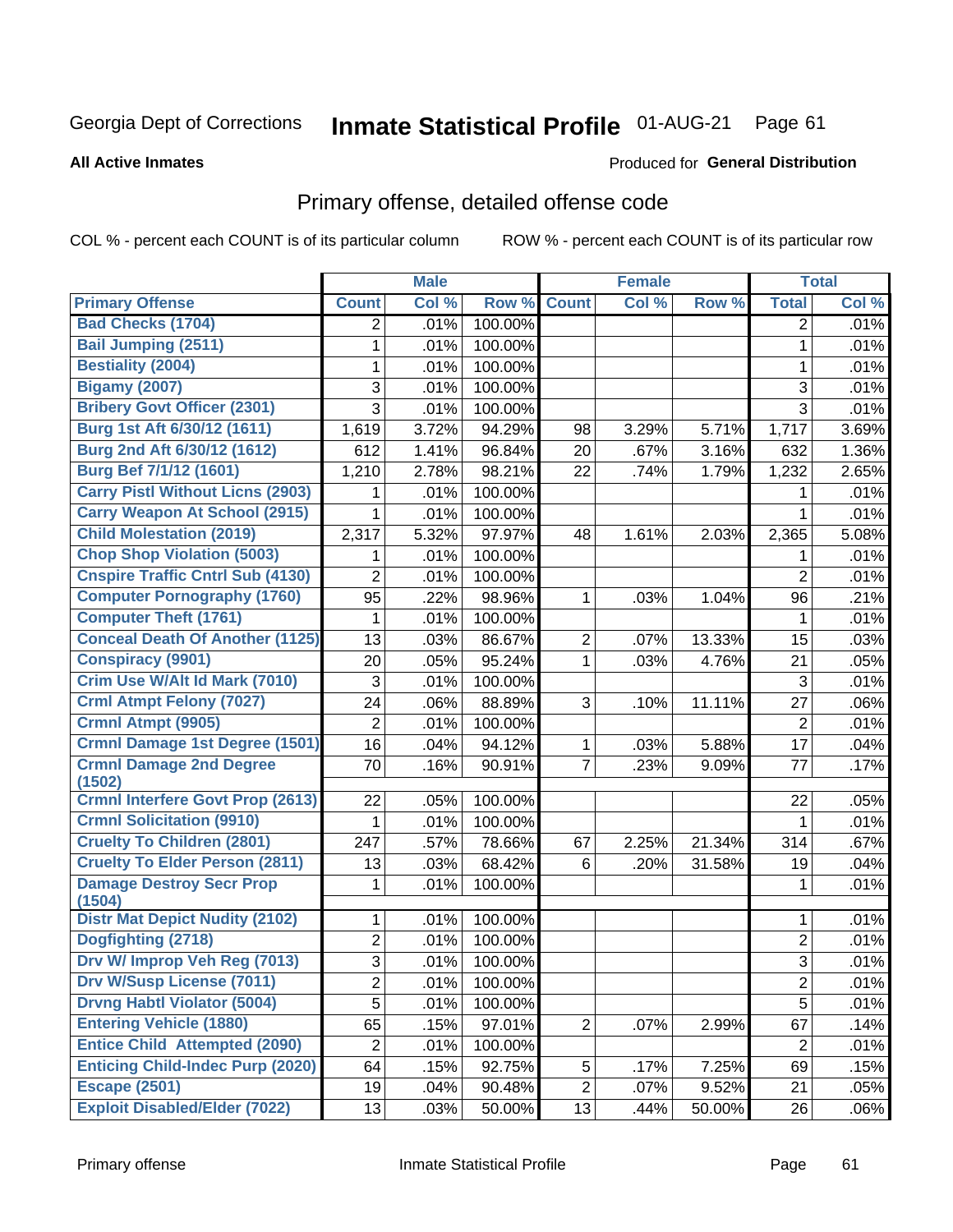#### **Inmate Statistical Profile 01-AUG-21** Page 62

#### **All Active Inmates**

### **Produced for General Distribution**

### Primary offense, detailed offense code

COL % - percent each COUNT is of its particular column

|                                            |                | <b>Male</b> |         |                | <b>Female</b> |         |                | <b>Total</b> |
|--------------------------------------------|----------------|-------------|---------|----------------|---------------|---------|----------------|--------------|
| <b>Primary Offense</b>                     | <b>Count</b>   | Col %       | Row %   | <b>Count</b>   | Col %         | Row %   | <b>Total</b>   | Col %        |
| <b>False Certificates (2311)</b>           | 1              | .01%        | 100.00% |                |               |         | 1              | .01%         |
| <b>False Imprisonment (1308)</b>           | 155            | .36%        | 97.48%  | 4              | .13%          | 2.52%   | 159            | .34%         |
| <b>False Statements Govt (2408)</b>        | 10             | .02%        | 76.92%  | 3              | .10%          | 23.08%  | 13             | .03%         |
| <b>False Swearing (2402)</b>               |                |             |         | $\mathbf{1}$   | .03%          | 100.00% | 1              | .01%         |
| <b>False Swearng Writtn Stmt</b>           |                |             |         | 1              | .03%          | 100.00% | $\mathbf{1}$   | .01%         |
| (2205)                                     |                |             |         |                |               |         |                |              |
| <b>Family Violence Battery (1301)</b>      | 134            | .31%        | 98.53%  | $\overline{2}$ | .07%          | 1.47%   | 136            | .29%         |
| Feticide (1121)                            | 2              | .01%        | 100.00% |                |               |         | 2              | .01%         |
| Feticide By Vehicle (1118)                 | $\overline{7}$ | .02%        | 100.00% |                |               |         | $\overline{7}$ | .02%         |
| <b>Financial Identity Fraud (1756)</b>     | 48             | .11%        | 84.21%  | 9              | .30%          | 15.79%  | 57             | .12%         |
| <b>Fleeing/Eluding Police (2316)</b>       | 388            | .89%        | 93.05%  | 29             | .97%          | 6.95%   | 417            | .90%         |
| Forg 1st Aft 6/30/12 (1711)                | 86             | .20%        | 76.11%  | 27             | .91%          | 23.89%  | 113            | .24%         |
| Forg 1st Bef 7/1/12 (1701)                 | 60             | .14%        | 75.95%  | 19             | .64%          | 24.05%  | 79             | .17%         |
| Forg 2nd Aft 6/30/12 (1712)                | 30             | .07%        | 81.08%  | $\overline{7}$ | .23%          | 18.92%  | 37             | .08%         |
| Forg 2nd Bef 7/1/12 (1702)                 | 1              | .01%        | 100.00% |                |               |         | 1              | .01%         |
| Forg 3rd Aft 6/30/12 (1713)                | 36             | .08%        | 75.00%  | 12             | .40%          | 25.00%  | 48             | .10%         |
| Forg 4th Aft 6/30/12 (1714)                | 9              | .02%        | 69.23%  | 4              | .13%          | 30.77%  | 13             | .03%         |
| <b>Forgery Credit Card (1752)</b>          | 1              | .01%        | 100.00% |                |               |         | 1              | .01%         |
| <b>Fraudulent Access Compute</b><br>(1796) |                |             |         | 1              | .03%          | 100.00% | $\mathbf{1}$   | .01%         |
| <b>Fraudulent Credit Card (1753)</b>       | 40             | .09%        | 76.92%  | 12             | .40%          | 23.08%  | 52             | .11%         |
| <b>Gang Participation (9914)</b>           | 45             | .10%        | 97.83%  | $\mathbf{1}$   | .03%          | 2.17%   | 46             | .10%         |
| <b>Guard Line W/Weapon/Drugs</b>           | 15             | .03%        | 53.57%  | 13             | .44%          | 46.43%  | 28             | .06%         |
| (2963)                                     |                |             |         |                |               |         |                |              |
| <b>Habit Traf Viol/Impaired (5005)</b>     | 2              | .01%        | 100.00% |                |               |         | 2              | .01%         |
| <b>Habit Traf Viol/Other (5006)</b>        | 3              | .01%        | 75.00%  | 1              | .03%          | 25.00%  | 4              | .01%         |
| <b>Hijacking Motor Vehicle (1911)</b>      | 44             | .10%        | 100.00% |                |               |         | 44             | .09%         |
| <b>Hindering Appreh Or Pun (2503)</b>      | 1              | .01%        | 33.33%  | $\overline{c}$ | .07%          | 66.67%  | 3              | .01%         |
| Hit-Run W/Injury/Fatality (5007)           | 40             | .09%        | 85.11%  | $\overline{7}$ | .23%          | 14.89%  | 47             | .10%         |
| Home Invasion 1st Degree (7007)            | 21             | .05%        | 91.30%  | $\overline{2}$ | .07%          | 8.70%   | 23             | .05%         |
| <b>Home Invasion 2nd Degree</b><br>(7008)  | $\overline{c}$ | .01%        | 100.00% |                |               |         | $\overline{2}$ | .01%         |
| <b>Homicide By Vessel (1124)</b>           | 39             | .09%        | 86.67%  | $6\vert$       | $.20\%$       | 13.33%  | 45             | .10%         |
| <b>Illegal Attm To Obt Drugs (4011)</b>    |                |             |         | 1              | .03%          | 100.00% | 1              | .01%         |
| <b>Illegal Poss/Manf Liquor (4010)</b>     | 1              | .01%        | 100.00% |                |               |         | 1              | .01%         |
| <b>Impersonating Officer (2405)</b>        | 3              | .01%        | 100.00% |                |               |         | $\mathfrak{S}$ | .01%         |
| <b>Impersonation (2404)</b>                | $\overline{3}$ | .01%        | 100.00% |                |               |         | 3              | .01%         |
| <b>Incest (2006)</b>                       | 230            | .53%        | 97.87%  | 5 <sup>1</sup> | .17%          | 2.13%   | 235            | .51%         |
| <b>Incest Atmpt (2098)</b>                 | 1              | .01%        | 100.00% |                |               |         | $\mathbf{1}$   | .01%         |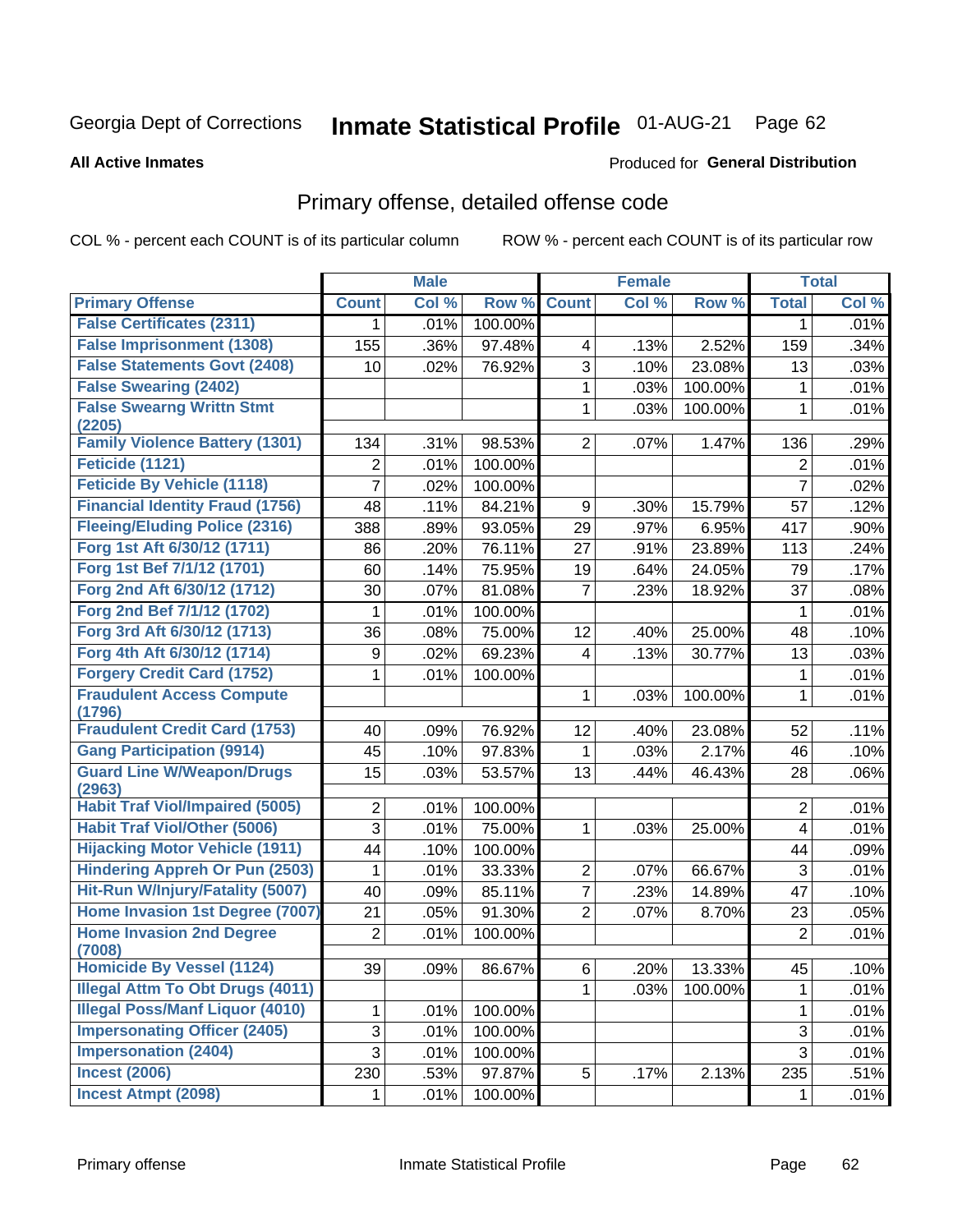# Inmate Statistical Profile 01-AUG-21 Page 63

#### **All Active Inmates**

#### Produced for General Distribution

## Primary offense, detailed offense code

COL % - percent each COUNT is of its particular column

|                                          |                | <b>Male</b> |         |                | <b>Female</b> |        |                | <b>Total</b> |
|------------------------------------------|----------------|-------------|---------|----------------|---------------|--------|----------------|--------------|
| <b>Primary Offense</b>                   | <b>Count</b>   | Col %       | Row %   | <b>Count</b>   | Col %         | Row %  | <b>Total</b>   | Col %        |
| <b>Inciting To Insurrection (2203)</b>   | 2              | .01%        | 100.00% |                |               |        | $\overline{2}$ | .01%         |
| <b>Influencing Witness (2313)</b>        | 4              | .01%        | 80.00%  | $\mathbf{1}$   | .03%          | 20.00% | 5              | .01%         |
| <b>Injury By Vehicle (1318)</b>          | 72             | .17%        | 79.12%  | 19             | .64%          | 20.88% | 91             | .20%         |
| <b>Insurance Fraud (7023)</b>            | $\overline{2}$ | .01%        | 100.00% |                |               |        | $\overline{2}$ | .01%         |
| <b>Insurrection (2202)</b>               | 5              | .01%        | 83.33%  | $\mathbf 1$    | .03%          | 16.67% | 6              | .01%         |
| <b>Interfere Electronic Dvce (2614)</b>  | 3              | .01%        | 100.00% |                |               |        | 3              | .01%         |
| <b>Interference With Custody (1312)</b>  | 13             | .03%        | 92.86%  | 1.             | .03%          | 7.14%  | 14             | .03%         |
| <b>Involuntary Manslaughter (1103)</b>   | 154            | .35%        | 89.02%  | 19             | .64%          | 10.98% | 173            | .37%         |
| Keep Plc Pros Under 18 (7033)            | 1              | .01%        | 100.00% |                |               |        | 1              | .01%         |
| Kidnapping (1311)                        | 1,364          | 3.13%       | 96.74%  | 46             | 1.54%         | 3.26%  | 1,410          | 3.03%        |
| <b>Livestock Theft (1817)</b>            | 5              | .01%        | 100.00% |                |               |        | 5              | .01%         |
| <b>Lottery Violation (2730)</b>          | $\overline{3}$ | .01%        | 100.00% |                |               |        | 3              | .01%         |
| Manf Methamph 200-399 Gm                 | 4              | .01%        | 100.00% |                |               |        | 4              | .01%         |
| (4144)                                   |                |             |         |                |               |        |                |              |
| <b>Manf Methamph 28-199 Gm</b><br>(4143) | 6              | .01%        | 75.00%  | $\overline{2}$ | .07%          | 25.00% | 8              | .02%         |
| <b>Manf Methamph Unspec Amt</b>          | 58             | .13%        | 93.55%  | $\overline{4}$ | .13%          | 6.45%  | 62             | .13%         |
| (4147)                                   |                |             |         |                |               |        |                |              |
| <b>Manufac Marijuana (7012)</b>          | 10             | .02%        | 90.91%  | $\mathbf{1}$   | .03%          | 9.09%  | 11             | .02%         |
| <b>Manufact Meth Near Child (2803)</b>   | 8              | .02%        | 80.00%  | $\overline{2}$ | .07%          | 20.00% | 10             | .02%         |
| <b>Misc Assault/Battery (1300)</b>       | 9              | .02%        | 90.00%  | $\mathbf{1}$   | .03%          | 10.00% | 10             | .02%         |
| <b>Misc Correctionl Inst Off (6200)</b>  | 5              | .01%        | 100.00% |                |               |        | 5              | .01%         |
| <b>Misc Drugs Trafficking (4100)</b>     | 4              | .01%        | 100.00% |                |               |        | 4              | .01%         |
| <b>Misc Family Violence (1306)</b>       | 1              | .01%        | 100.00% |                |               |        | 1              | .01%         |
| <b>Misc Forgery (1700)</b>               | 3              | .01%        | 100.00% |                |               |        | 3              | .01%         |
| <b>Misc Fraud (1799)</b>                 | 6              | .01%        | 75.00%  | $\overline{2}$ | .07%          | 25.00% | 8              | .02%         |
| <b>Misc Homicide Offense (1100)</b>      | 5              | .01%        | 83.33%  | 1              | .03%          | 16.67% | 6              | .01%         |
| <b>Misc Mrals/Pblic H/Safty (6000)</b>   | 1              | .01%        | 100.00% |                |               |        | 1              | .01%         |
| <b>Misc Obscenity (2100)</b>             | 12             | .03%        | 100.00% |                |               |        | 12             | .03%         |
| <b>Misc Sexual Offense (2000)</b>        | 26             | .06%        | 96.30%  | $\mathbf 1$    | .03%          | 3.70%  | 27             | .06%         |
| <b>Murder (1101)</b>                     | 6,175          | 14.18%      | 93.60%  | 422            | 14.16%        | 6.40%  | 6,597          | 14.18%       |
| <b>Murder Conspire To Commit</b>         | 14             | .03%        | 93.33%  | $\mathbf 1$    | .03%          | 6.67%  | 15             | .03%         |
| (1191)                                   |                |             |         |                |               |        |                |              |
| <b>Mutiny In Penal Inst (2507)</b>       | 11             | .03%        | 100.00% |                |               |        | 11             | .02%         |
| Necrophilia (2022)                       | 1              | .01%        | 100.00% |                |               |        | 1              | .01%         |
| <b>Obstr Of Law Enf Officer (2314)</b>   | 283            | .65%        | 90.13%  | 31             | 1.04%         | 9.87%  | 314            | .67%         |
| <b>Pandering By Compulsion (2017)</b>    | $\overline{c}$ | .01%        | 100.00% |                |               |        | $\overline{2}$ | .01%         |
| Party To A Crime (9911)                  | 1              | .01%        | 100.00% |                |               |        | 1              | .01%         |
| Peeping Tom (3002)                       | 9              | .02%        | 100.00% |                |               |        | 9              | .02%         |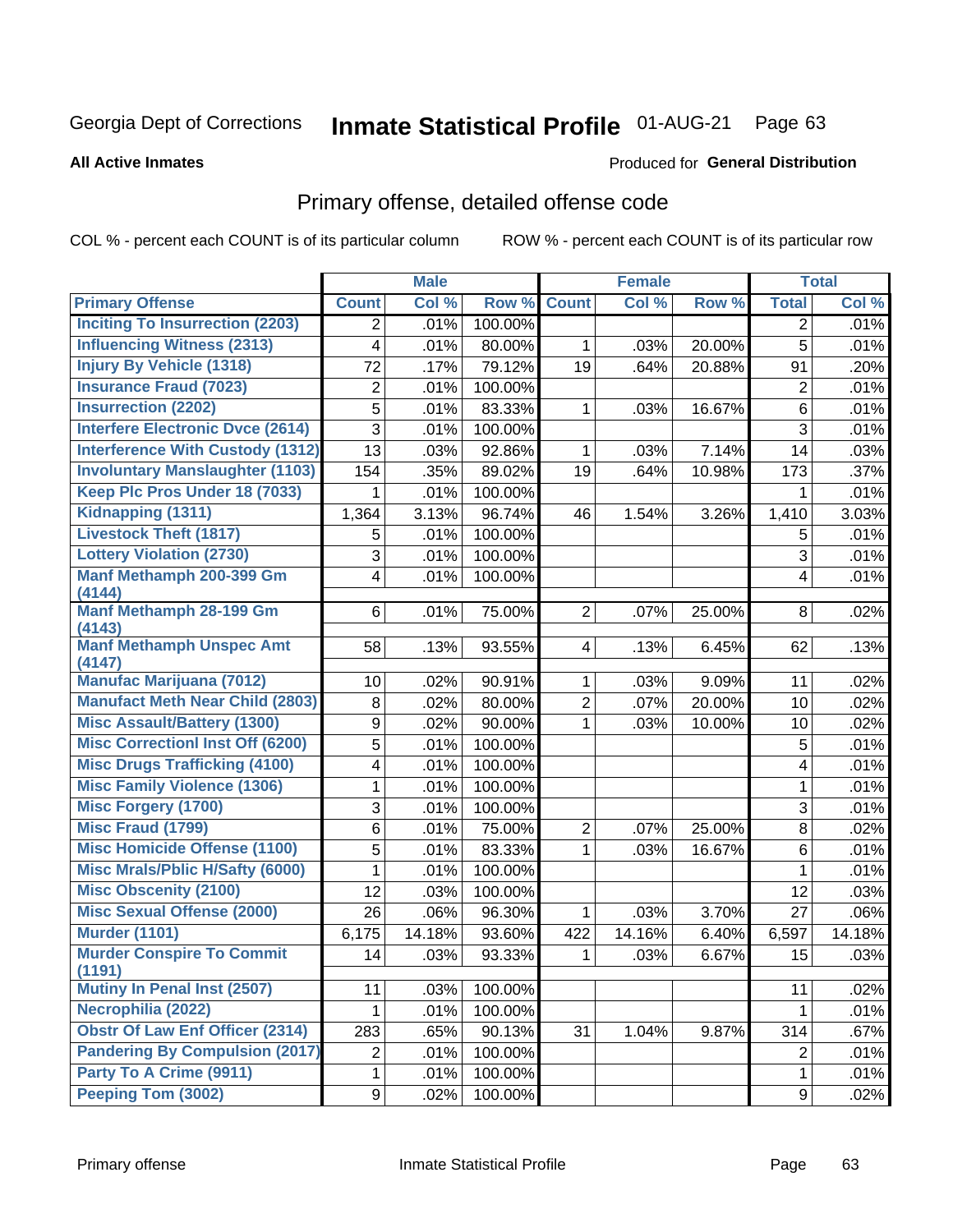# Inmate Statistical Profile 01-AUG-21 Page 64

#### **All Active Inmates**

#### Produced for General Distribution

## Primary offense, detailed offense code

COL % - percent each COUNT is of its particular column

|                                            |                | <b>Male</b> |         |                | <b>Female</b> |        |                | <b>Total</b> |
|--------------------------------------------|----------------|-------------|---------|----------------|---------------|--------|----------------|--------------|
| <b>Primary Offense</b>                     | <b>Count</b>   | Col %       | Row %   | <b>Count</b>   | Col %         | Row %  | <b>Total</b>   | Col %        |
| <b>Pimping A Minor Under 18 (2016)</b>     | 8              | .02%        | 80.00%  | $\overline{2}$ | .07%          | 20.00% | 10             | .02%         |
| Poss Alprazolam (7003)                     | 6              | .01%        | 75.00%  | 2              | .07%          | 25.00% | 8              | .02%         |
| Poss By Inm Proh Items (7015)              | 14             | .03%        | 82.35%  | 3              | .10%          | 17.65% | 17             | .04%         |
| <b>Poss Contraband Articles (5171)</b>     | 1              | .01%        | 50.00%  | $\mathbf{1}$   | .03%          | 50.00% | $\overline{2}$ | .01%         |
| <b>Poss Dep Stim Cntrf Drugs</b>           | 42             | .10%        | 77.78%  | 12             | .40%          | 22.22% | 54             | .12%         |
| (4007)                                     |                |             |         |                |               |        |                |              |
| Poss Drug Related Matrl (4016)             | 12             | .03%        | 70.59%  | 5              | .17%          | 29.41% | 17             | .04%         |
| Poss Firearm 1st Offender (2913)           | 107            | .25%        | 95.54%  | 5              | .17%          | 4.46%  | 112            | .24%         |
| <b>Poss Firearm Convct Felon</b>           | 947            | 2.17%       | 96.34%  | 36             | 1.21%         | 3.66%  | 983            | 2.11%        |
| (2914)<br>Poss Hydrocodone (7004)          | 14             | .03%        | 70.00%  | 6              | .20%          | 30.00% | 20             | .04%         |
| <b>Poss Knife During Crime (2911)</b>      | 3              | .01%        | 100.00% |                |               |        | 3              | .01%         |
| Poss Mda/Extsy (4033)                      | $\overline{2}$ | .01%        | 100.00% |                |               |        | $\overline{2}$ | .01%         |
| Poss Methamphetamine (4031)                | 388            | .89%        |         |                |               | 24.07% | 511            |              |
| <b>Poss Narcotics Opiates (4006)</b>       |                |             | 75.93%  | 123            | 4.13%         |        |                | 1.10%        |
|                                            | 28             | .06%        | 65.12%  | 15             | .50%          | 34.88% | 43             | .09%         |
| <b>Poss Of Certain Weapons (2912)</b>      | 18             | .04%        | 94.74%  | 1              | .03%          | 5.26%  | 19             | .04%         |
| <b>Poss Of Cocaine (4022)</b>              | 184            | .42%        | 87.62%  | 26             | .87%          | 12.38% | 210            | .45%         |
| <b>Poss Of Firearm Dur Crime</b><br>(2910) | 860            | 1.97%       | 94.61%  | 49             | 1.64%         | 5.39%  | 909            | 1.95%        |
| <b>Poss Of Lsd (4008)</b>                  | $\overline{2}$ | .01%        | 100.00% |                |               |        | $\overline{2}$ | .01%         |
| Poss Of Marijuana (4009)                   | 29             | .07%        | 85.29%  | 5              | .17%          | 14.71% | 34             | .07%         |
| Poss Schedule I Drug (7034)                | 14             | .03%        | 77.78%  | 4              | .13%          | 22.22% | 18             | .04%         |
| <b>Poss Tools Commit Crime (1602)</b>      | 8              | .02%        | 100.00% |                |               |        | 8              | .02%         |
| Poss W Int Dis Other Drug (4053)           | 84             | .19%        | 85.71%  | 14             | .47%          | 14.29% | 98             | .21%         |
| Poss W Int Dist Cocaine (4050)             | 176            | .40%        | 96.17%  | $\overline{7}$ | .23%          | 3.83%  | 183            | .39%         |
| Poss W Int Dist Marijuana (4051)           | 395            | .91%        | 92.94%  | 30             | 1.01%         | 7.06%  | 425            | .91%         |
| Poss W Int Dist Meth (4052)                | 455            | 1.04%       | 80.25%  | 112            | 3.76%         | 19.75% | 567            | 1.22%        |
| Poss Within 1000 Hous Pjt (7009)           | 3              | .01%        | 100.00% |                |               |        | 3              | .01%         |
| <b>Poss Wpn Drugs By Prisnr</b>            | 20             | .05%        | 83.33%  | 4              | .13%          | 16.67% | 24             | .05%         |
| (2965)                                     |                |             |         |                |               |        |                |              |
| <b>Prov Sex Mater To Minors (2110)</b>     | $\overline{2}$ | .01%        | 100.00% |                |               |        | $\overline{2}$ | .01%         |
| <b>Racketeering (3404)</b>                 | 102            | .23%        | 77.86%  | 29             | .97%          | 22.14% | 131            | .28%         |
| Rape (2001)                                | 1,815          | 4.17%       | 99.56%  | $\overline{8}$ | .27%          | .44%   | 1,823          | 3.92%        |
| <b>Reck Cond Infected Person</b><br>(1317) | $\overline{4}$ | .01%        | 100.00% |                |               |        | 4              | .01%         |
| <b>Recv Gds Srvs Fraud Obtnd</b><br>(1755) | $\mathbf{1}$   | .01%        | 100.00% |                |               |        | $\mathbf{1}$   | .01%         |
| <b>Remov/Atmpt Wpn Pub Offl</b><br>(7021)  | $\mathbf{1}$   | .01%        | 100.00% |                |               |        | 1              | .01%         |
| <b>Removal Baggage Cargo Etc</b><br>(2761) | $1\vert$       | .01%        | 100.00% |                |               |        | $\mathbf{1}$   | .01%         |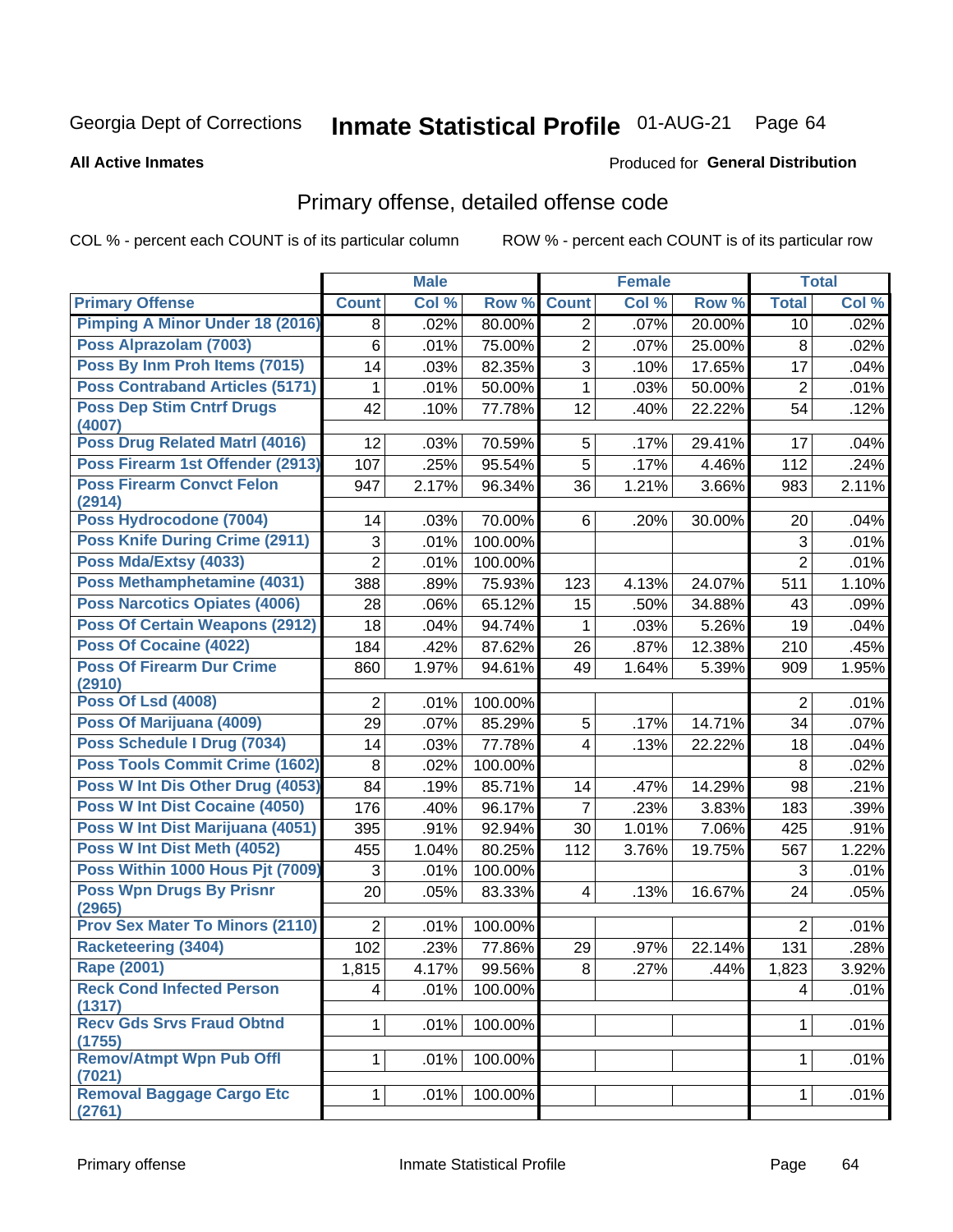#### **Inmate Statistical Profile 01-AUG-21** Page 65

**Produced for General Distribution** 

#### **All Active Inmates**

### Primary offense, detailed offense code

COL % - percent each COUNT is of its particular column

|                                            |                           | <b>Male</b> |         |                | <b>Female</b> |         |                | <b>Total</b> |
|--------------------------------------------|---------------------------|-------------|---------|----------------|---------------|---------|----------------|--------------|
| <b>Primary Offense</b>                     | <b>Count</b>              | Col %       | Row %   | <b>Count</b>   | Col %         | Row %   | <b>Total</b>   | Col %        |
| <b>Robbery (1901)</b>                      | 755                       | 1.73%       | 95.09%  | 39             | 1.31%         | 4.91%   | 794            | 1.71%        |
| <b>Robbery By Force (1903)</b>             | 154                       | .35%        | 95.65%  | 7              | .23%          | 4.35%   | 161            | .35%         |
| <b>Robbery By Intimidation (1904)</b>      | 211                       | .48%        | 90.56%  | 22             | .74%          | 9.44%   | 233            | .50%         |
| <b>Robbery By Sudden Snatch</b>            | 105                       | .24%        | 93.75%  | $\overline{7}$ | .23%          | 6.25%   | 112            | .24%         |
| (1905)                                     |                           |             |         |                |               |         |                |              |
| <b>S/D Cocaine (4021)</b>                  | 224                       | .51%        | 96.55%  | 8              | .27%          | 3.45%   | 232            | .50%         |
| S/D Cont Sub Public (4017)                 | 13                        | .03%        | 100.00% |                |               |         | 13             | .03%         |
| S/D Cont Sub School (4018)                 | 14                        | .03%        | 93.33%  | 1              | .03%          | 6.67%   | 15             | .03%         |
| S/D Dep Stim Cntrf Drugs (4002)            | 21                        | .05%        | 84.00%  | 4              | .13%          | 16.00%  | 25             | .05%         |
| <b>S/D Narcotics Opiates (4001)</b>        | 8                         | .02%        | 88.89%  | 1              | .03%          | 11.11%  | 9              | .02%         |
| S/D Of Marijuana (4004)                    | 92                        | .21%        | 93.88%  | 6              | .20%          | 6.12%   | 98             | .21%         |
| Sale Mda/Extsy (4034)                      | $\overline{2}$            | .01%        | 100.00% |                |               |         | $\overline{c}$ | .01%         |
| Sale Methamphetamine (4032)                | 179                       | .41%        | 83.26%  | 36             | 1.21%         | 16.74%  | 215            | .46%         |
| <b>Sex Exploitation Child (2843)</b>       | 250                       | .57%        | 99.60%  | 1              | .03%          | .40%    | 251            | .54%         |
| <b>Sex Offender Fail Registr (2026)</b>    | 437                       | 1.00%       | 98.42%  | $\overline{7}$ | .23%          | 1.58%   | 444            | .95%         |
| <b>Sex Offender Fail To Move (2028)</b>    | $\ensuremath{\mathsf{3}}$ | .01%        | 100.00% |                |               |         | 3              | .01%         |
| Sexl/Asslt/Agn/Pers/Cstdy (2023)           | 17                        | .04%        | 94.44%  | 1              | .03%          | 5.56%   | 18             | .04%         |
| <b>Sexual Battery (2011)</b>               | 122                       | .28%        | 98.39%  | $\overline{2}$ | .07%          | 1.61%   | 124            | .27%         |
| <b>Simple Battery (1316)</b>               | 14                        | .03%        | 87.50%  | $\overline{2}$ | .07%          | 12.50%  | 16             | .03%         |
| <b>Sodomy (2002)</b>                       | 17                        | .04%        | 100.00% |                |               |         | 17             | .04%         |
| <b>Solicit Sodomy From Minor</b><br>(2025) | $\overline{2}$            | .01%        | 100.00% |                |               |         | $\overline{2}$ | .01%         |
| <b>Solicit/Accepting Bribe (2712)</b>      |                           |             |         | 1              | .03%          | 100.00% | 1              | .01%         |
| <b>Stalking (1320)</b>                     | 3                         | .01%        | 100.00% |                |               |         | 3              | .01%         |
| <b>Statutory Rape (2018)</b>               | 640                       | 1.47%       | 98.31%  | 11             | .37%          | 1.69%   | 651            | 1.40%        |
| <b>Tampering With Evidence (2315)</b>      | 11                        | .03%        | 84.62%  | $\overline{2}$ | .07%          | 15.38%  | 13             | .03%         |
| <b>Telecommunications Fraud</b>            | 2                         | .01%        | 100.00% |                |               |         | $\overline{2}$ | .01%         |
| (1759)                                     |                           |             |         |                |               |         |                |              |
| <b>Terrorist Threats &amp; Acts (1307)</b> | 280                       | .64%        | 96.22%  | 11             | .37%          | 3.78%   | 291            | .63%         |
| <b>Theft Bring Prop In State (1815)</b>    | 8                         | .02%        | 72.73%  | 3              | .10%          | 27.27%  | 11             | .02%         |
| <b>Theft By Conversion (1808)</b>          | 13                        | .03%        | 92.86%  | 1              | .03%          | 7.14%   | 14             | .03%         |
| <b>Theft By Deception (1803)</b>           | 25                        | .06%        | 86.21%  | 4              | .13%          | 13.79%  | 29             | .06%         |
| <b>Theft By Extortion (1804)</b>           | $\mathbf 1$               | .01%        | 100.00% |                |               |         | $\mathbf{1}$   | .01%         |
| Theft By Rec Stolen Prop (1806)            | 354                       | .81%        | 92.91%  | 27             | .91%          | 7.09%   | 381            | .82%         |
| <b>Theft By Shoplifting (1821)</b>         | 249                       | .57%        | 75.45%  | 81             | 2.72%         | 24.55%  | 330            | .71%         |
| <b>Theft By Taking (1802)</b>              | 445                       | 1.02%       | 85.74%  | 74             | 2.48%         | 14.26%  | 519            | 1.12%        |
| <b>Theft Credit Card (1751)</b>            | 9                         | .02%        | 69.23%  | 4              | .13%          | 30.77%  | 13             | .03%         |
| <b>Theft Motorveh Or Part (1813)</b>       | 17                        | .04%        | 100.00% |                |               |         | 17             | .04%         |
| <b>Theft Of Lost Property (1805)</b>       | $\mathfrak{S}$            | .01%        | 100.00% |                |               |         | $\mathbf{3}$   | .01%         |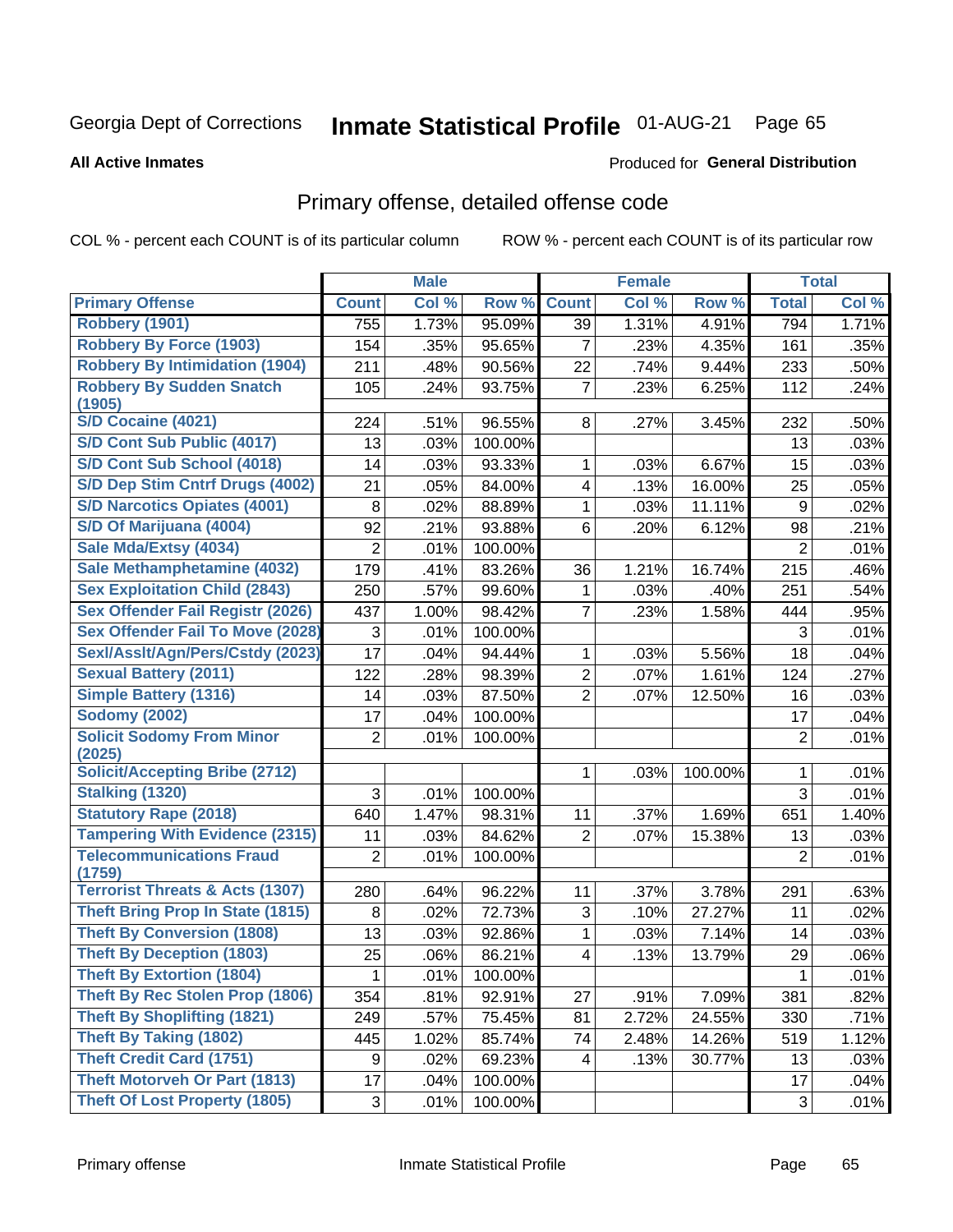# Inmate Statistical Profile 01-AUG-21 Page 66

**All Active Inmates** 

#### Produced for General Distribution

## Primary offense, detailed offense code

COL % - percent each COUNT is of its particular column

|                                                                   |                         | <b>Male</b> |         |                | <b>Female</b> |         |                | <b>Total</b> |
|-------------------------------------------------------------------|-------------------------|-------------|---------|----------------|---------------|---------|----------------|--------------|
| <b>Primary Offense</b>                                            | <b>Count</b>            | Col %       | Row %   | <b>Count</b>   | Col %         | Row %   | <b>Total</b>   | Col %        |
| <b>Theft Of Services (1807)</b>                                   | 1.                      | .01%        | 100.00% |                |               |         | $\mathbf 1$    | .01%         |
| <b>Theft Recv Prop Out State (1816)</b>                           | 5                       | .01%        | 100.00% |                |               |         | 5              | .01%         |
| <b>Traf Amphtmine 200-399 Gm</b><br>(4127)                        | 5                       | .01%        | 71.43%  | $\overline{2}$ | .07%          | 28.57%  | $\overline{7}$ | .02%         |
| <b>Traf Amphtmine 28-199 Gm</b><br>(4126)                         | 6                       | .01%        | 66.67%  | 3              | .10%          | 33.33%  | 9              | .02%         |
| Traf Amphtmine 400+ Gm (4128)                                     | 3                       | .01%        | 100.00% |                |               |         | 3              | .01%         |
| <b>Traf Cocaine 201-400 Gm (4102)</b>                             | 86                      | .20%        | 93.48%  | 6              | .20%          | 6.52%   | 92             | .20%         |
| <b>Traf Cocaine 401+ Gm (4103)</b>                                | 74                      | .17%        | 97.37%  | $\overline{2}$ | .07%          | 2.63%   | 76             | .16%         |
| Traf Cocaine Less 200 Gm (4101)                                   | 133                     | .31%        | 96.38%  | $\overline{5}$ | .17%          | 3.62%   | 138            | .30%         |
| <b>Traf Marijna 10-2000 Lb (4121)</b>                             | 37                      | .08%        | 88.10%  | $\overline{5}$ | .17%          | 11.90%  | 42             | .09%         |
| <b>Traf Marijna 10001+ Lb (4123)</b>                              |                         |             |         | $\mathbf{1}$   | .03%          | 100.00% | $\mathbf 1$    | .01%         |
| Traf Mda/Extsy 200-399gm<br>(4151)                                | 3                       | .01%        | 100.00% |                |               |         | 3              | .01%         |
| <b>Traf Mda/Extsy 28-199gm (4150)</b>                             | 14                      | .03%        | 93.33%  | $\mathbf{1}$   | .03%          | 6.67%   | 15             | .03%         |
| Traf Mda/Extsy 400+Gm (4152)                                      | 3                       | .01%        | 100.00% |                |               |         | 3              | .01%         |
| Traf Methamph 200-399 Gm                                          | 157                     | .36%        | 87.22%  | 23             | .77%          | 12.78%  | 180            | .39%         |
| (4141)                                                            |                         |             |         |                |               |         |                |              |
| <b>Traf Methamph 28-199 Gm</b>                                    | 445                     | 1.02%       | 81.50%  | 101            | 3.39%         | 18.50%  | 546            | 1.17%        |
| (4140)<br>Traf Methamph 400+ Gm (4142)                            | 101                     | .23%        | 87.07%  | 15             | .50%          | 12.93%  | 116            | .25%         |
| <b>Traf Methamph Unspec Amt</b>                                   | 89                      | .20%        | 80.18%  | 22             | .74%          | 19.82%  | 111            | .24%         |
| (4146)                                                            |                         |             |         |                |               |         |                |              |
| <b>Traf Methaqualone&lt; 400 Gm</b>                               | 3                       | .01%        | 100.00% |                |               |         | 3              | .01%         |
| (4124)                                                            |                         |             |         |                |               |         |                |              |
| <b>Traf Narcotic 15-28 Gm (4112)</b>                              | 42                      | .10%        | 91.30%  | $\overline{4}$ | .13%          | 8.70%   | 46             | .10%         |
| Traf Narcotic 29+ Gm (4113)                                       | 39                      | .09%        | 95.12%  | $\overline{2}$ | $.07\%$       | 4.88%   | 41             | .09%         |
| Traf Narcotic Less 14 Gm (4111)                                   | 45                      | .10%        | 84.91%  | 8              | .27%          | 15.09%  | 53             | .11%         |
| <b>Traffick Labor Servitude (1330)</b>                            | 1                       | .01%        | 100.00% |                |               |         | $\mathbf{1}$   | .01%         |
| <b>Traffick Sexual Servitude (1331)</b>                           | 21                      | .05%        | 91.30%  | $\overline{2}$ | $.07\%$       | 8.70%   | 23             | .05%         |
| <b>Unauth Dist Recrd Devices</b>                                  | 1                       | .01%        | 100.00% |                |               |         | 1              | .01%         |
| (9907)                                                            |                         |             |         |                |               |         |                |              |
| <b>Unknown Offense (9999)</b><br>Uniwfl Mfg/Del/Dist N-C S (4014) | 6                       | .01%        | 85.71%  | $\mathbf 1$    | .03%          | 14.29%  | 7              | .02%         |
|                                                                   | $\overline{\mathbf{4}}$ | .01%        | 100.00% |                |               |         | $\overline{4}$ | .01%         |
| <b>Use Comm Facity Vio C Sub</b><br>(4133)                        | 6                       | .01%        | 75.00%  | $\overline{2}$ | .07%          | 25.00%  | 8              | .02%         |
| Vandalism To Church Etc (1505)                                    | 1                       | .01%        | 100.00% |                |               |         | $\mathbf{1}$   | .01%         |
| <b>Vehicular Homicide (1123)</b>                                  | 290                     | .67%        | 77.75%  | 83             | 2.79%         | 22.25%  | 373            | .80%         |
| <b>Viol Dngrous Drgs Act (4013)</b>                               | 104                     | .24%        | 80.00%  | 26             | .87%          | 20.00%  | 130            | .28%         |
| <b>Viol Ga Securities Act (1800)</b>                              | 1.                      | .01%        | 100.00% |                |               |         | 1              | .01%         |
| <b>Viol Motor Vehicle Laws (5001)</b>                             | 22                      | .05%        | 91.67%  | $\overline{2}$ | .07%          | 8.33%   | 24             | .05%         |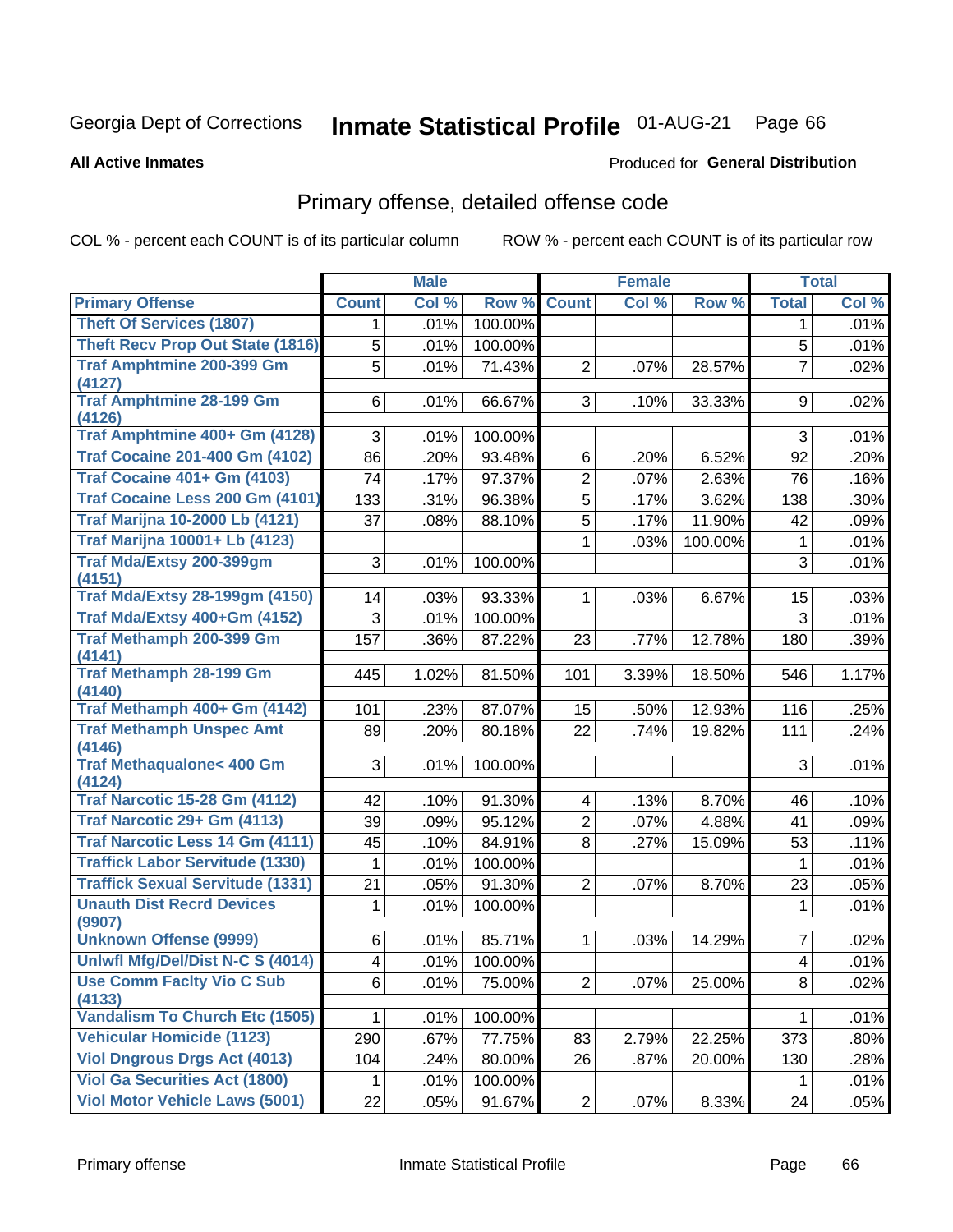#### **Inmate Statistical Profile 01-AUG-21** Page 67

**All Active Inmates** 

#### Produced for General Distribution

## Primary offense, detailed offense code

COL % - percent each COUNT is of its particular column

|                                         |                 | <b>Male</b> |         |              | <b>Female</b> |         |                | <b>Total</b> |
|-----------------------------------------|-----------------|-------------|---------|--------------|---------------|---------|----------------|--------------|
| <b>Primary Offense</b>                  | <b>Count</b>    | Col %       | Row %   | <b>Count</b> | Col%          | Row %   | <b>Total</b>   | Col %        |
| <b>Violatn Othr States Law (8001)</b>   | $\overline{27}$ | .06%        | 87.10%  | 4            | .13%          | 12.90%  | 31             | .07%         |
| <b>Vol Manslaughter Of Fetus</b>        | 3               | .01%        | 100.00% |              |               |         | 3              | .01%         |
| (1119)                                  |                 |             |         |              |               |         |                |              |
| <b>Voluntary Manslaughter (1102)</b>    | 1,065           | 2.45%       | 88.90%  | 133          | 4.46%         | 11.10%  | 1,198          | 2.57%        |
| <b>Abandonment Of Dep Child (11)</b>    | 4               | .01%        | 100.00% |              |               |         | 4              | .01%         |
| <b>Abusive Language (63)</b>            | 1               | .01%        | 100.00% |              |               |         | $\mathbf{1}$   | .01%         |
| <b>Assault &amp; Battery (21)</b>       | 5               | .01%        | 100.00% |              |               |         | 5              | .01%         |
| <b>Bad Checks (52)</b>                  | $\overline{2}$  | .01%        | 66.67%  | 1            | .03%          | 33.33%  | 3              | .01%         |
| <b>Burglary (45)</b>                    | 9               | .02%        | 100.00% |              |               |         | 9              | .02%         |
| <b>Cheating &amp; Swindling (51)</b>    | 1               | .01%        | 100.00% |              |               |         | $\mathbf{1}$   | .01%         |
| <b>Cpwl &amp; Concealed Weapon (93)</b> | 6               | .01%        | 100.00% |              |               |         | 6              | .01%         |
| <b>Crmnl Attempt (98)</b>               | 1               | .01%        | 100.00% |              |               |         | 1              | .01%         |
| <b>Cruelty To Children (37)</b>         | 1               | .01%        | 100.00% |              |               |         | 1              | .01%         |
| <b>Dui</b> (72)                         | 4               | .01%        | 100.00% |              |               |         | 4              | .01%         |
| Escape (92)                             | 3               | .01%        | 100.00% |              |               |         | 3              | .01%         |
| Forgery (55)                            | 4               | .01%        | 100.00% |              |               |         | 4              | .01%         |
| Lottery (54)                            | 1               | .01%        | 100.00% |              |               |         | $\mathbf{1}$   | .01%         |
| <b>Misc Misdemeanor (500)</b>           | $\overline{2}$  | .01%        | 100.00% |              |               |         | $\overline{2}$ | .01%         |
| <b>Other Misdemeanor (99)</b>           | 17              | .04%        | 94.44%  | $\mathbf{1}$ | .03%          | 5.56%   | 18             | .04%         |
| <b>Pointing Gun At Another (96)</b>     | 1               | .01%        | 100.00% |              |               |         | 1              | .01%         |
| <b>Poss Ntp Whiskey (64)</b>            | 3               | .01%        | 100.00% |              |               |         | $\overline{3}$ | .01%         |
| <b>Prostitution (81)</b>                |                 |             |         | $\mathbf{1}$ | .03%          | 100.00% | $\mathbf{1}$   | .01%         |
| <b>Public Drunkenness (61)</b>          | 4               | .01%        | 100.00% |              |               |         | 4              | .01%         |
| <b>Simple Assault (24)</b>              | 1               | .01%        | 100.00% |              |               |         | 1              | .01%         |
| <b>Simple Battery (25)</b>              | 1               | .01%        | 100.00% |              |               |         | 1              | .01%         |
| <b>Terroristic Threats (78)</b>         | 1               | .01%        | 100.00% |              |               |         | 1              | .01%         |
| <b>Theft By Taking - Larceny (41)</b>   | 35              | .08%        | 100.00% |              |               |         | 35             | .08%         |
| Viol Motor Veh Law (71)                 | 3               | .01%        | 100.00% |              |               |         | 3              | .01%         |
| <b>Wife Beating (28)</b>                | $\overline{2}$  | .01%        | 100.00% |              |               |         | $\overline{2}$ | .01%         |
| <b>Total Rported</b>                    | 43,554          | 100%        | 93.6%   | 2,980        | 100%          | 6.4%    | 46,534         | 101%         |

| <b>Not Reported</b> | 104    |       | 104   |
|---------------------|--------|-------|-------|
| ⊺otal               | 43,658 | 2,980 | 6.638 |

| Mode (most frequent) | 1101 Murder | 1101 Murder | 1101 Murder |
|----------------------|-------------|-------------|-------------|
|                      |             |             |             |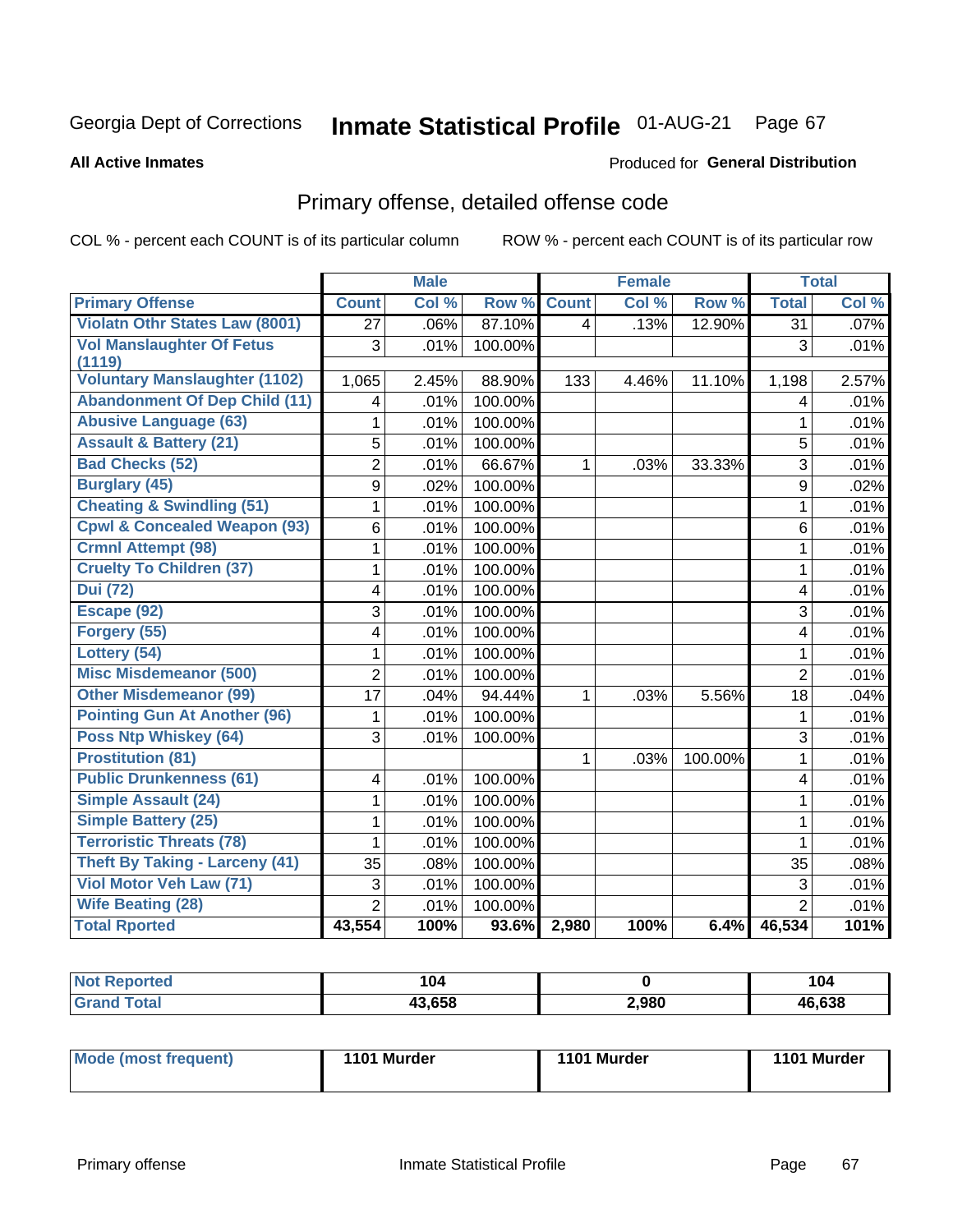# Inmate Statistical Profile 01-AUG-21 Page 68

Produced for General Distribution

#### **All Active Inmates**

## County of conviction of primary offense

COL % - percent each COUNT is of its particular column

|     |                             |              | <b>Male</b> |         |                           | <b>Female</b> |        |              | <b>Total</b> |
|-----|-----------------------------|--------------|-------------|---------|---------------------------|---------------|--------|--------------|--------------|
|     | <b>County of Conviction</b> | <b>Count</b> | Col %       | Row %   | <b>Count</b>              | Col %         | Row %  | <b>Total</b> | Col %        |
| 000 | <b>Unknown</b>              | 176          | .40%        | 94.12%  | 11                        | .37%          | 5.88%  | 187          | .40%         |
| 001 | <b>Appling County</b>       | 110          | .25%        | 97.35%  | 3                         | .10%          | 2.65%  | 113          | .24%         |
| 002 | <b>Atkinson County</b>      | 41           | .09%        | 95.35%  | $\overline{2}$            | .07%          | 4.65%  | 43           | .09%         |
| 003 | <b>Bacon County</b>         | 65           | .15%        | 90.28%  | $\overline{7}$            | .23%          | 9.72%  | 72           | .15%         |
| 004 | <b>Baker County</b>         | 13           | .03%        | 86.67%  | $\overline{2}$            | .07%          | 13.33% | 15           | .03%         |
| 005 | <b>Baldwin County</b>       | 269          | .62%        | 92.12%  | 23                        | .77%          | 7.88%  | 292          | .63%         |
| 006 | <b>Banks County</b>         | 56           | .13%        | 88.89%  | $\overline{7}$            | .23%          | 11.11% | 63           | .14%         |
| 007 | <b>Barrow County</b>        | 302          | .69%        | 90.15%  | 33                        | 1.11%         | 9.85%  | 335          | .72%         |
| 008 | <b>Bartow County</b>        | 605          | 1.39%       | 91.53%  | 56                        | 1.88%         | 8.47%  | 661          | 1.42%        |
| 009 | <b>Ben Hill County</b>      | 216          | .49%        | 96.43%  | 8                         | .27%          | 3.57%  | 224          | .48%         |
| 010 | <b>Berrien County</b>       | 89           | .20%        | 96.74%  | 3                         | .10%          | 3.26%  | 92           | .20%         |
| 011 | <b>Bibb County</b>          | 960          | 2.20%       | 95.33%  | 47                        | 1.58%         | 4.67%  | 1,007        | 2.16%        |
| 012 | <b>Bleckley County</b>      | 59           | .14%        | 90.77%  | 6                         | .20%          | 9.23%  | 65           | .14%         |
| 013 | <b>Brantley County</b>      | 94           | .22%        | 87.85%  | 13                        | .44%          | 12.15% | 107          | .23%         |
| 014 | <b>Brooks County</b>        | 39           | .09%        | 100.00% |                           |               |        | 39           | .08%         |
| 015 | <b>Bryan County</b>         | 40           | .09%        | 95.24%  | $\overline{2}$            | .07%          | 4.76%  | 42           | .09%         |
| 016 | <b>Bulloch County</b>       | 431          | .99%        | 93.70%  | 29                        | .97%          | 6.30%  | 460          | .99%         |
| 017 | <b>Burke County</b>         | 201          | .46%        | 96.63%  | $\overline{7}$            | .23%          | 3.37%  | 208          | .45%         |
| 018 | <b>Butts County</b>         | 117          | .27%        | 90.70%  | 12                        | .40%          | 9.30%  | 129          | .28%         |
| 019 | <b>Calhoun County</b>       | 23           | .05%        | 88.46%  | $\ensuremath{\mathsf{3}}$ | .10%          | 11.54% | 26           | .06%         |
| 020 | <b>Camden County</b>        | 167          | .38%        | 93.30%  | 12                        | .40%          | 6.70%  | 179          | .38%         |
| 021 | <b>Candler County</b>       | 101          | .23%        | 92.66%  | $\, 8$                    | .27%          | 7.34%  | 109          | .23%         |
| 022 | <b>Carroll County</b>       | 542          | 1.24%       | 94.10%  | 34                        | 1.14%         | 5.90%  | 576          | 1.24%        |
| 023 | <b>Catoosa County</b>       | 328          | .75%        | 92.66%  | 26                        | .87%          | 7.34%  | 354          | .76%         |
| 024 | <b>Charlton County</b>      | 52           | .12%        | 89.66%  | 6                         | .20%          | 10.34% | 58           | .12%         |
| 025 | <b>Chatham County</b>       | 1,554        | 3.56%       | 96.40%  | 58                        | 1.95%         | 3.60%  | 1,612        | 3.46%        |
| 026 | <b>Chattahoochee County</b> | 14           | .03%        | 100.00% |                           |               |        | 14           | .03%         |
| 027 | <b>Chattooga County</b>     | 170          | .39%        | 89.01%  | 21                        | .70%          | 10.99% | 191          | .41%         |
| 028 | <b>Cherokee County</b>      | 490          | 1.12%       | 92.63%  | 39                        | 1.31%         | 7.37%  | 529          | 1.13%        |
| 029 | <b>Clarke County</b>        | 455          | 1.04%       | 94.40%  | 27                        | .91%          | 5.60%  | 482          | 1.03%        |
| 030 | <b>Clay County</b>          | 20           | .05%        | 83.33%  | $\overline{\mathcal{A}}$  | .13%          | 16.67% | 24           | .05%         |
| 031 | <b>Clayton County</b>       | 1,153        | 2.64%       | 93.74%  | 77                        | 2.58%         | 6.26%  | 1,230        | 2.64%        |
| 032 | <b>Clinch County</b>        | 39           | .09%        | 92.86%  | 3                         | .10%          | 7.14%  | 42           | .09%         |
| 033 | <b>Cobb County</b>          | 2,080        | 4.76%       | 93.86%  | 136                       | 4.56%         | 6.14%  | 2,216        | 4.75%        |
| 034 | <b>Coffee County</b>        | 252          | .58%        | 93.68%  | 17                        | .57%          | 6.32%  | 269          | .58%         |
| 035 | <b>Colquitt County</b>      | 198          | .45%        | 93.40%  | 14                        | .47%          | 6.60%  | 212          | .45%         |
| 036 | <b>Columbia County</b>      | 349          | .80%        | 90.89%  | 35                        | 1.17%         | 9.11%  | 384          | .82%         |
| 037 | <b>Cook County</b>          | 99           | .23%        | 94.29%  | 6                         | .20%          | 5.71%  | 105          | .23%         |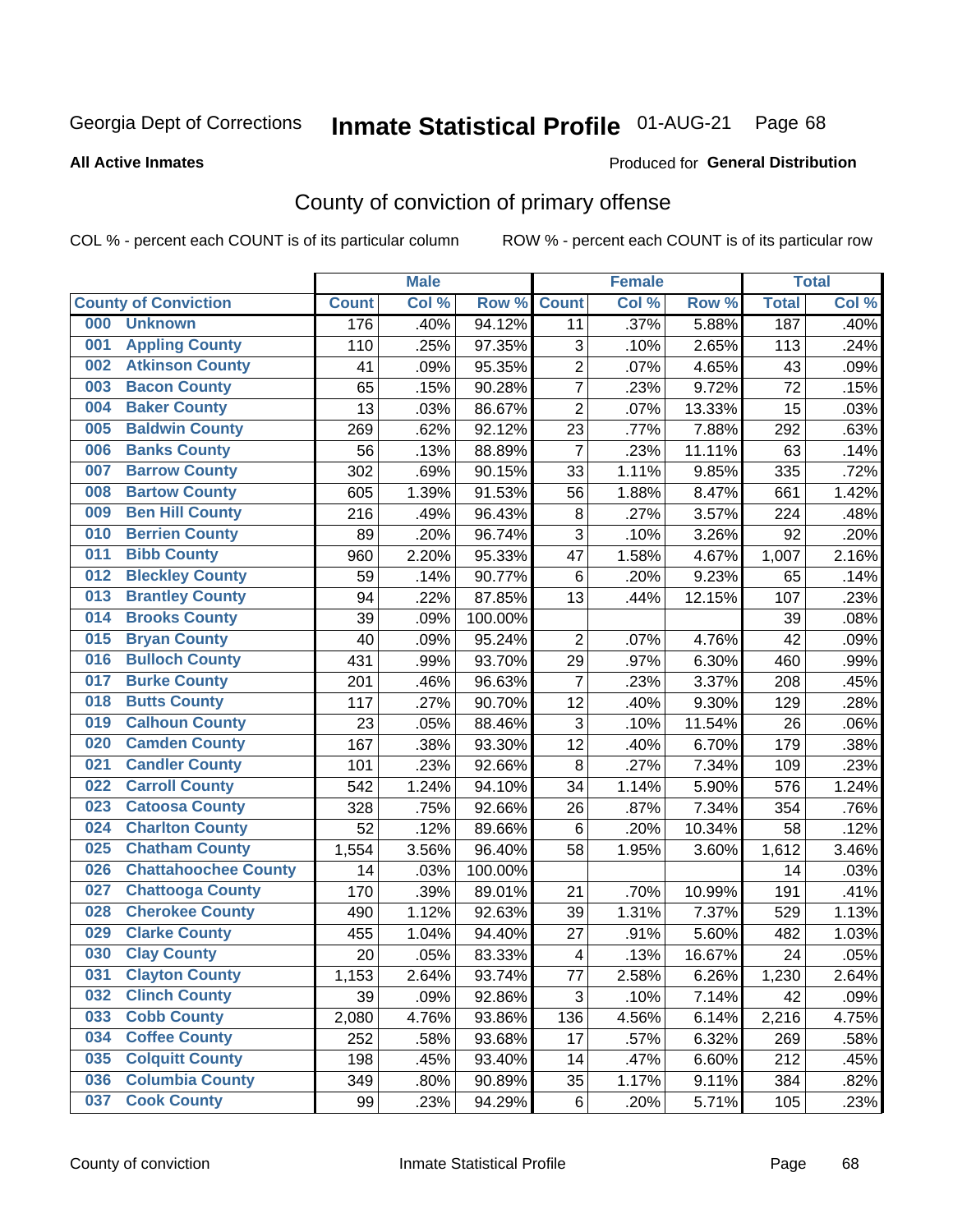# Inmate Statistical Profile 01-AUG-21 Page 69

Produced for General Distribution

#### **All Active Inmates**

## County of conviction of primary offense

COL % - percent each COUNT is of its particular column

|                                |              | <b>Male</b> |         |                         | <b>Female</b> |        |              | <b>Total</b> |
|--------------------------------|--------------|-------------|---------|-------------------------|---------------|--------|--------------|--------------|
| <b>County of Conviction</b>    | <b>Count</b> | Col %       | Row %   | <b>Count</b>            | Col %         | Row %  | <b>Total</b> | Col %        |
| <b>Coweta County</b><br>038    | 559          | 1.28%       | 95.39%  | 27                      | .91%          | 4.61%  | 586          | 1.26%        |
| <b>Crawford County</b><br>039  | 23           | .05%        | 95.83%  | 1                       | .03%          | 4.17%  | 24           | .05%         |
| <b>Crisp County</b><br>040     | 327          | .75%        | 93.97%  | 21                      | .70%          | 6.03%  | 348          | .75%         |
| <b>Dade County</b><br>041      | 78           | .18%        | 97.50%  | $\overline{2}$          | .07%          | 2.50%  | 80           | .17%         |
| <b>Dawson County</b><br>042    | 93           | .21%        | 93.94%  | 6                       | .20%          | 6.06%  | 99           | .21%         |
| 043<br><b>Decatur County</b>   | 226          | .52%        | 96.17%  | 9                       | .30%          | 3.83%  | 235          | .50%         |
| <b>Dekalb County</b><br>044    | 2,340        | 5.36%       | 95.32%  | 115                     | 3.86%         | 4.68%  | 2,455        | 5.26%        |
| <b>Dodge County</b><br>045     | 105          | .24%        | 90.52%  | 11                      | .37%          | 9.48%  | 116          | .25%         |
| <b>Dooly County</b><br>046     | 115          | .26%        | 95.04%  | 6                       | .20%          | 4.96%  | 121          | .26%         |
| 047<br><b>Dougherty County</b> | 715          | 1.64%       | 96.62%  | 25                      | .84%          | 3.38%  | 740          | 1.59%        |
| <b>Douglas County</b><br>048   | 915          | 2.10%       | 92.33%  | 76                      | 2.55%         | 7.67%  | 991          | 2.12%        |
| <b>Early County</b><br>049     | 79           | .18%        | 98.75%  | 1                       | .03%          | 1.25%  | 80           | .17%         |
| <b>Echols County</b><br>050    | 12           | .03%        | 92.31%  | $\mathbf{1}$            | .03%          | 7.69%  | 13           | .03%         |
| 051<br><b>Effingham County</b> | 207          | .47%        | 89.61%  | 24                      | .81%          | 10.39% | 231          | .50%         |
| <b>Elbert County</b><br>052    | 128          | .29%        | 94.12%  | 8                       | .27%          | 5.88%  | 136          | .29%         |
| <b>Emanuel County</b><br>053   | 144          | .33%        | 91.14%  | 14                      | .47%          | 8.86%  | 158          | .34%         |
| <b>Evans County</b><br>054     | 75           | .17%        | 94.94%  | $\overline{\mathbf{4}}$ | .13%          | 5.06%  | 79           | .17%         |
| <b>Fannin County</b><br>055    | 91           | .21%        | 88.35%  | 12                      | .40%          | 11.65% | 103          | .22%         |
| <b>Fayette County</b><br>056   | 280          | .64%        | 96.55%  | 10                      | .34%          | 3.45%  | 290          | .62%         |
| <b>Floyd County</b><br>057     | 829          | 1.90%       | 90.60%  | 86                      | 2.89%         | 9.40%  | 915          | 1.96%        |
| <b>Forsyth County</b><br>058   | 347          | .79%        | 91.08%  | 34                      | 1.14%         | 8.92%  | 381          | .82%         |
| <b>Franklin County</b><br>059  | 142          | .33%        | 86.59%  | 22                      | .74%          | 13.41% | 164          | .35%         |
| <b>Fulton County</b><br>060    | 4,278        | 9.80%       | 96.20%  | 169                     | 5.67%         | 3.80%  | 4,447        | 9.54%        |
| <b>Gilmer County</b><br>061    | 95           | .22%        | 93.14%  | 7                       | .23%          | 6.86%  | 102          | .22%         |
| <b>Glascock County</b><br>062  | 8            | .02%        | 100.00% |                         |               |        | 8            | .02%         |
| 063<br><b>Glynn County</b>     | 495          | 1.13%       | 95.01%  | 26                      | .87%          | 4.99%  | 521          | 1.12%        |
| <b>Gordon County</b><br>064    | 343          | .79%        | 89.56%  | 40                      | 1.34%         | 10.44% | 383          | .82%         |
| <b>Grady County</b><br>065     | 140          | .32%        | 95.24%  | $\overline{7}$          | .23%          | 4.76%  | 147          | .32%         |
| <b>Greene County</b><br>066    | 95           | .22%        | 95.00%  | 5                       | .17%          | 5.00%  | 100          | .21%         |
| <b>Gwinnett County</b><br>067  | 2,258        | 5.17%       | 94.12%  | 141                     | 4.73%         | 5.88%  | 2,399        | 5.14%        |
| <b>Habersham County</b><br>068 | 108          | .25%        | 92.31%  | 9                       | .30%          | 7.69%  | 117          | .25%         |
| 069<br><b>Hall County</b>      | 613          | 1.40%       | 93.16%  | 45                      | 1.51%         | 6.84%  | 658          | 1.41%        |
| <b>Hancock County</b><br>070   | 38           | .09%        | 95.00%  | $\overline{2}$          | .07%          | 5.00%  | 40           | .09%         |
| <b>Haralson County</b><br>071  | 110          | .25%        | 91.67%  | 10                      | .34%          | 8.33%  | 120          | .26%         |
| <b>Harris County</b><br>072    | 85           | .19%        | 91.40%  | 8                       | .27%          | 8.60%  | 93           | .20%         |
| <b>Hart County</b><br>073      | 161          | .37%        | 93.60%  | 11                      | .37%          | 6.40%  | 172          | .37%         |
| <b>Heard County</b><br>074     | 35           | .08%        | 94.59%  | $\overline{2}$          | .07%          | 5.41%  | 37           | .08%         |
| <b>Henry County</b><br>075     | 557          | 1.28%       | 92.07%  | 48                      | 1.61%         | 7.93%  | 605          | 1.30%        |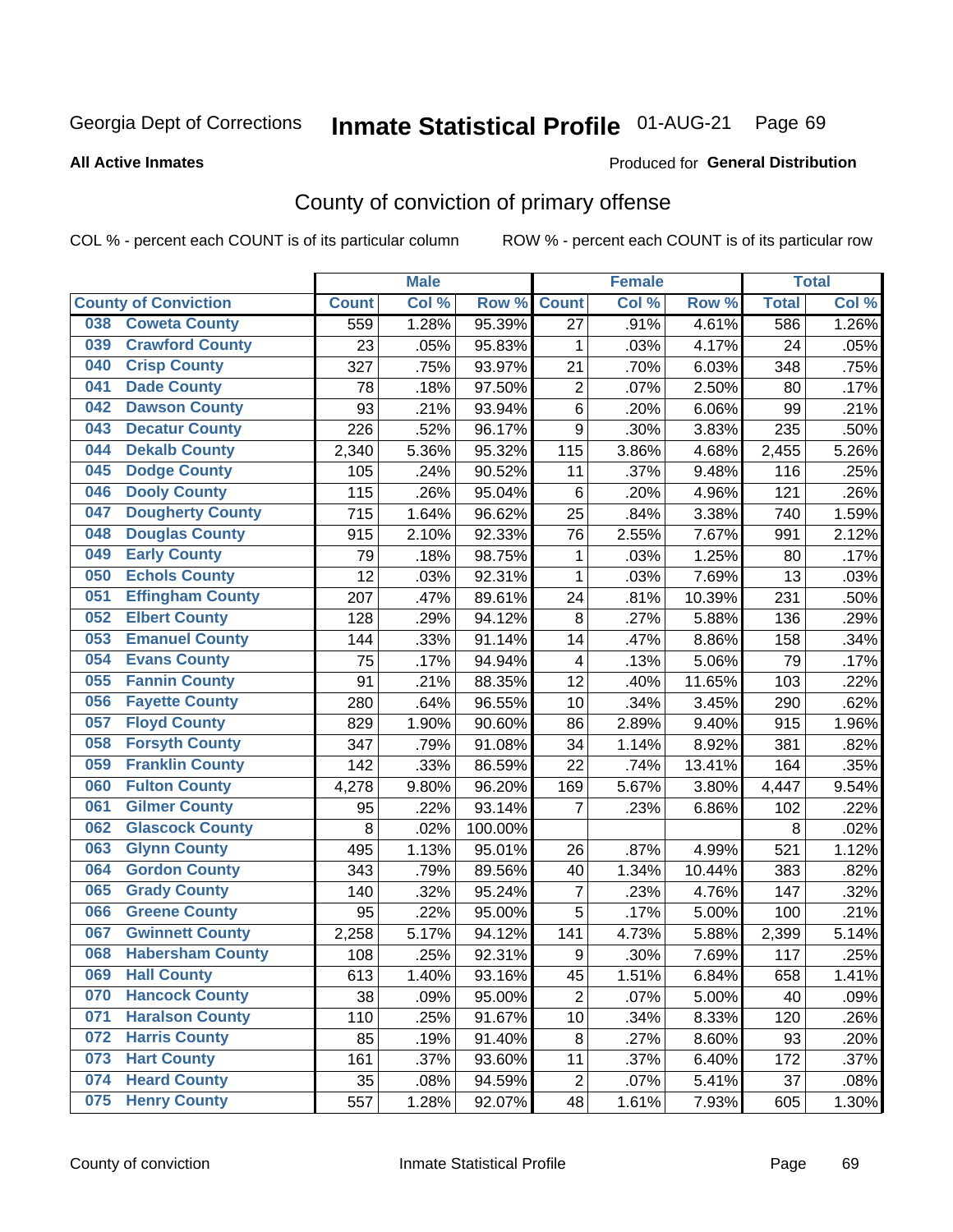# Inmate Statistical Profile 01-AUG-21 Page 70

#### **All Active Inmates**

#### Produced for General Distribution

## County of conviction of primary offense

COL % - percent each COUNT is of its particular column

|     |                             |                 | <b>Male</b> |         |                         | <b>Female</b> |        |              | <b>Total</b> |
|-----|-----------------------------|-----------------|-------------|---------|-------------------------|---------------|--------|--------------|--------------|
|     | <b>County of Conviction</b> | <b>Count</b>    | Col %       | Row %   | <b>Count</b>            | Col%          | Row %  | <b>Total</b> | Col %        |
| 076 | <b>Houston County</b>       | 693             | 1.59%       | 91.91%  | 61                      | 2.05%         | 8.09%  | 754          | 1.62%        |
| 077 | <b>Irwin County</b>         | 56              | .13%        | 98.25%  | 1                       | .03%          | 1.75%  | 57           | .12%         |
| 078 | <b>Jackson County</b>       | 249             | .57%        | 91.21%  | 24                      | .81%          | 8.79%  | 273          | .59%         |
| 079 | <b>Jasper County</b>        | 53              | .12%        | 96.36%  | $\overline{2}$          | .07%          | 3.64%  | 55           | .12%         |
| 080 | <b>Jeff Davis County</b>    | $\overline{75}$ | .17%        | 94.94%  | 4                       | .13%          | 5.06%  | 79           | .17%         |
| 081 | <b>Jefferson County</b>     | 141             | .32%        | 93.38%  | 10                      | .34%          | 6.62%  | 151          | .32%         |
| 082 | <b>Jenkins County</b>       | 63              | .14%        | 92.65%  | 5                       | .17%          | 7.35%  | 68           | .15%         |
| 083 | <b>Johnson County</b>       | 36              | .08%        | 97.30%  | $\mathbf{1}$            | .03%          | 2.70%  | 37           | .08%         |
| 084 | <b>Jones County</b>         | 170             | .39%        | 85.86%  | 28                      | .94%          | 14.14% | 198          | .42%         |
| 085 | <b>Lamar County</b>         | 76              | .17%        | 90.48%  | 8                       | .27%          | 9.52%  | 84           | .18%         |
| 086 | <b>Lanier County</b>        | 48              | .11%        | 88.89%  | 6                       | .20%          | 11.11% | 54           | .12%         |
| 087 | <b>Laurens County</b>       | 267             | .61%        | 93.03%  | 20                      | .67%          | 6.97%  | 287          | .62%         |
| 088 | <b>Lee County</b>           | 60              | .14%        | 88.24%  | $\, 8$                  | .27%          | 11.76% | 68           | .15%         |
| 089 | <b>Liberty County</b>       | 178             | .41%        | 93.68%  | 12                      | .40%          | 6.32%  | 190          | .41%         |
| 090 | <b>Lincoln County</b>       | 33              | .08%        | 89.19%  | $\overline{\mathbf{4}}$ | .13%          | 10.81% | 37           | .08%         |
| 091 | <b>Long County</b>          | 60              | .14%        | 93.75%  | 4                       | .13%          | 6.25%  | 64           | .14%         |
| 092 | <b>Lowndes County</b>       | 414             | .95%        | 94.95%  | 22                      | .74%          | 5.05%  | 436          | .93%         |
| 093 | <b>Lumpkin County</b>       | 70              | .16%        | 92.11%  | 6                       | .20%          | 7.89%  | 76           | .16%         |
| 094 | <b>Macon County</b>         | 43              | .10%        | 95.56%  | $\overline{2}$          | .07%          | 4.44%  | 45           | .10%         |
| 095 | <b>Madison County</b>       | 129             | .30%        | 90.21%  | 14                      | .47%          | 9.79%  | 143          | .31%         |
| 096 | <b>Marion County</b>        | 24              | .05%        | 96.00%  | $\mathbf{1}$            | .03%          | 4.00%  | 25           | .05%         |
| 097 | <b>Mcduffie County</b>      | 161             | .37%        | 94.71%  | $\boldsymbol{9}$        | .30%          | 5.29%  | 170          | .36%         |
| 098 | <b>Mcintosh County</b>      | 54              | .12%        | 91.53%  | 5                       | .17%          | 8.47%  | 59           | .13%         |
| 099 | <b>Meriwether County</b>    | 140             | .32%        | 92.11%  | 12                      | .40%          | 7.89%  | 152          | .33%         |
| 100 | <b>Miller County</b>        | 29              | .07%        | 100.00% |                         |               |        | 29           | .06%         |
| 101 | <b>Mitchell County</b>      | 125             | .29%        | 93.28%  | 9                       | .30%          | 6.72%  | 134          | .29%         |
| 102 | <b>Monroe County</b>        | 149             | .34%        | 91.98%  | 13                      | .44%          | 8.02%  | 162          | .35%         |
| 103 | <b>Montgomery County</b>    | 26              | .06%        | 89.66%  | 3                       | .10%          | 10.34% | 29           | .06%         |
| 104 | <b>Morgan County</b>        | 127             | .29%        | 90.71%  | 13                      | .44%          | 9.29%  | 140          | .30%         |
| 105 | <b>Murray County</b>        | 189             | .43%        | 87.91%  | 26                      | .87%          | 12.09% | 215          | .46%         |
| 106 | <b>Muscogee County</b>      | 1,001           | 2.29%       | 94.97%  | 53                      | 1.78%         | 5.03%  | 1,054        | 2.26%        |
| 107 | <b>Newton County</b>        | 627             | 1.44%       | 91.94%  | 55                      | 1.85%         | 8.06%  | 682          | 1.46%        |
| 108 | <b>Oconee County</b>        | 44              | .10%        | 97.78%  | 1                       | .03%          | 2.22%  | 45           | .10%         |
| 109 | <b>Oglethorpe County</b>    | 66              | .15%        | 100.00% |                         |               |        | 66           | .14%         |
| 110 | <b>Paulding County</b>      | 215             | .49%        | 93.48%  | 15                      | .50%          | 6.52%  | 230          | .49%         |
| 111 | <b>Peach County</b>         | 70              | .16%        | 94.59%  | 4                       | .13%          | 5.41%  | 74           | .16%         |
| 112 | <b>Pickens County</b>       | 90              | .21%        | 90.00%  | 10                      | .34%          | 10.00% | 100          | .21%         |
| 113 | <b>Pierce County</b>        | 106             | .24%        | 92.98%  | 8                       | .27%          | 7.02%  | 114          | .24%         |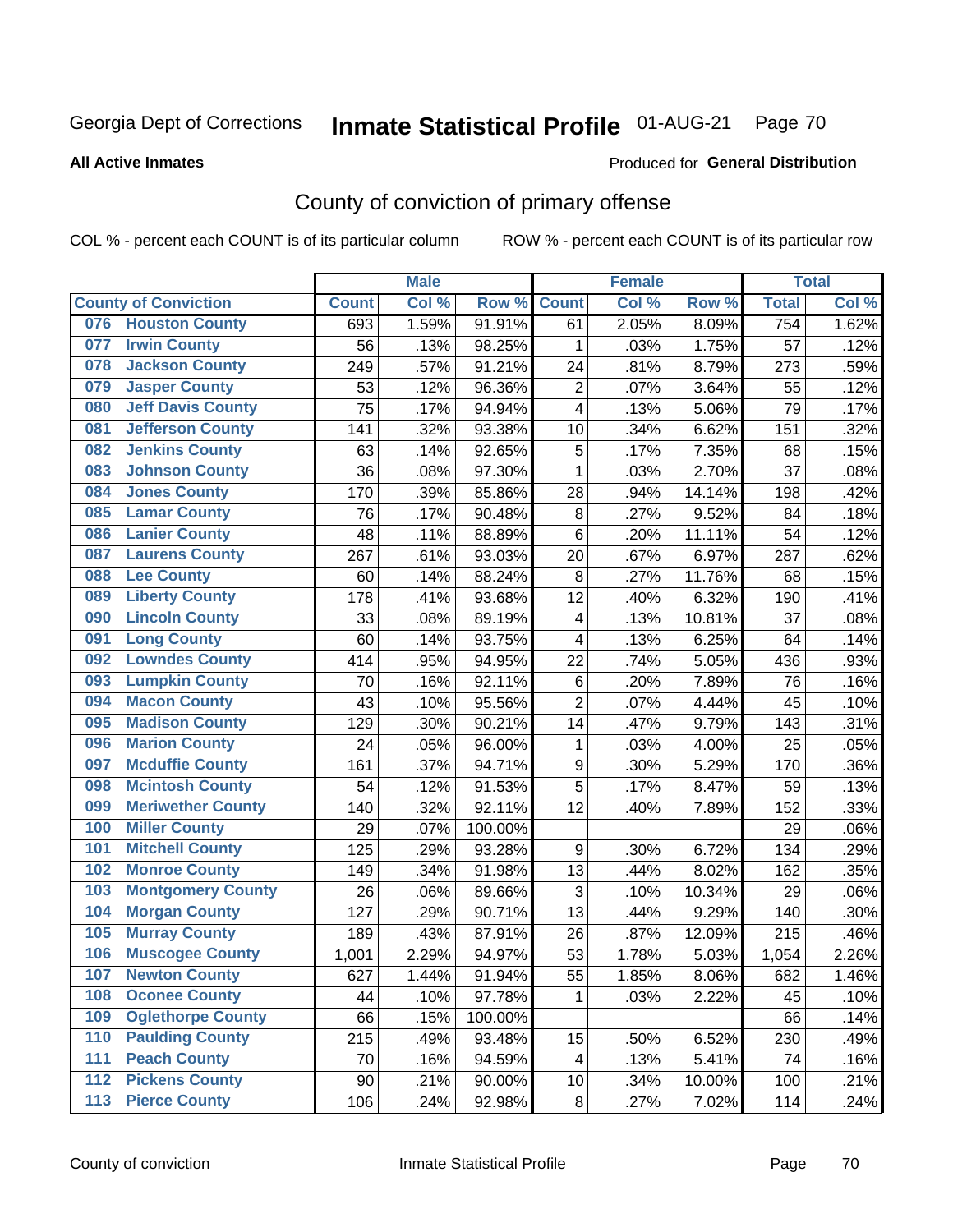# Inmate Statistical Profile 01-AUG-21 Page 71

#### **All Active Inmates**

#### Produced for General Distribution

## County of conviction of primary offense

COL % - percent each COUNT is of its particular column

|                                          |              | <b>Male</b> |         |                         | <b>Female</b> |        |                 | <b>Total</b> |
|------------------------------------------|--------------|-------------|---------|-------------------------|---------------|--------|-----------------|--------------|
| <b>County of Conviction</b>              | <b>Count</b> | Col %       | Row %   | <b>Count</b>            | Col %         | Row %  | <b>Total</b>    | Col %        |
| <b>Pike County</b><br>114                | 47           | .11%        | 92.16%  | $\overline{4}$          | .13%          | 7.84%  | $\overline{51}$ | .11%         |
| <b>Polk County</b><br>$\overline{115}$   | 184          | .42%        | 91.09%  | 18                      | .60%          | 8.91%  | 202             | .43%         |
| <b>Pulaski County</b><br>116             | 30           | .07%        | 88.24%  | 4                       | .13%          | 11.76% | 34              | .07%         |
| <b>Putnam County</b><br>117              | 148          | .34%        | 93.67%  | 10                      | .34%          | 6.33%  | 158             | .34%         |
| <b>Quitman County</b><br>118             | 10           | .02%        | 100.00% |                         |               |        | 10              | .02%         |
| <b>Rabun County</b><br>119               | 58           | .13%        | 81.69%  | 13                      | .44%          | 18.31% | 71              | .15%         |
| <b>Randolph County</b><br>120            | 45           | .10%        | 95.74%  | $\overline{2}$          | .07%          | 4.26%  | 47              | .10%         |
| <b>Richmond County</b><br>121            | 1,595        | 3.65%       | 94.66%  | 90                      | 3.02%         | 5.34%  | 1,685           | 3.61%        |
| <b>Rockdale County</b><br>122            | 382          | .87%        | 92.72%  | 30                      | 1.01%         | 7.28%  | 412             | .88%         |
| <b>Schley County</b><br>123              | 16           | .04%        | 100.00% |                         |               |        | 16              | .03%         |
| <b>Screven County</b><br>124             | 99           | .23%        | 95.19%  | $\mathbf 5$             | .17%          | 4.81%  | 104             | .22%         |
| <b>Seminole County</b><br>125            | 55           | .13%        | 88.71%  | $\overline{7}$          | .23%          | 11.29% | 62              | .13%         |
| <b>Spalding County</b><br>126            | 415          | .95%        | 92.63%  | 33                      | 1.11%         | 7.37%  | 448             | .96%         |
| <b>Stephens County</b><br>127            | 121          | .28%        | 96.80%  | 4                       | .13%          | 3.20%  | 125             | .27%         |
| <b>Stewart County</b><br>128             | 21           | .05%        | 87.50%  | 3                       | .10%          | 12.50% | 24              | .05%         |
| <b>Sumter County</b><br>129              | 191          | .44%        | 95.98%  | 8                       | .27%          | 4.02%  | 199             | .43%         |
| <b>Talbot County</b><br>130              | 21           | .05%        | 95.45%  | 1                       | .03%          | 4.55%  | 22              | .05%         |
| <b>Taliaferro County</b><br>131          | 21           | .05%        | 100.00% |                         |               |        | 21              | .05%         |
| <b>Tattnall County</b><br>132            | 164          | .38%        | 89.62%  | 19                      | .64%          | 10.38% | 183             | .39%         |
| <b>Taylor County</b><br>133              | 45           | .10%        | 90.00%  | 5                       | .17%          | 10.00% | 50              | .11%         |
| <b>Telfair County</b><br>134             | 94           | .22%        | 94.00%  | 6                       | .20%          | 6.00%  | 100             | .21%         |
| <b>Terrell County</b><br>135             | 75           | .17%        | 97.40%  | $\overline{2}$          | .07%          | 2.60%  | 77              | .17%         |
| <b>Thomas County</b><br>136              | 176          | .40%        | 96.70%  | 6                       | .20%          | 3.30%  | 182             | .39%         |
| <b>Tift County</b><br>137                | 302          | .69%        | 96.49%  | 11                      | .37%          | 3.51%  | 313             | .67%         |
| <b>Toombs County</b><br>138              | 275          | .63%        | 91.97%  | 24                      | .81%          | 8.03%  | 299             | .64%         |
| <b>Towns County</b><br>139               | 48           | .11%        | 78.69%  | 13                      | .44%          | 21.31% | 61              | .13%         |
| <b>Treutlen County</b><br>140            | 63           | .14%        | 98.44%  | 1                       | .03%          | 1.56%  | 64              | .14%         |
| <b>Troup County</b><br>141               | 531          | 1.22%       | 93.98%  | 34                      | 1.14%         | 6.02%  | 565             | 1.21%        |
| <b>Turner County</b><br>142              | 58           | .13%        | 95.08%  | 3                       | .10%          | 4.92%  | 61              | .13%         |
| <b>Twiggs County</b><br>$\overline{143}$ | 39           | .09%        | 90.70%  | $\overline{\mathbf{4}}$ | .13%          | 9.30%  | 43              | .09%         |
| <b>Union County</b><br>144               | 86           | .20%        | 84.31%  | 16                      | .54%          | 15.69% | 102             | .22%         |
| 145<br><b>Upson County</b>               | 149          | .34%        | 92.55%  | 12                      | .40%          | 7.45%  | 161             | .35%         |
| <b>Walker County</b><br>146              | 420          | .96%        | 90.91%  | 42                      | 1.41%         | 9.09%  | 462             | .99%         |
| <b>Walton County</b><br>147              | 620          | 1.42%       | 90.64%  | 64                      | 2.15%         | 9.36%  | 684             | 1.47%        |
| <b>Ware County</b><br>148                | 232          | .53%        | 94.31%  | 14                      | .47%          | 5.69%  | 246             | .53%         |
| <b>Warren County</b><br>149              | 26           | .06%        | 86.67%  | 4                       | .13%          | 13.33% | 30              | .06%         |
| <b>Washington County</b><br>150          | 171          | .39%        | 93.44%  | 12                      | .40%          | 6.56%  | 183             | .39%         |
| <b>Wayne County</b><br>151               | 186          | .43%        | 90.73%  | 19                      | .64%          | 9.27%  | 205             | .44%         |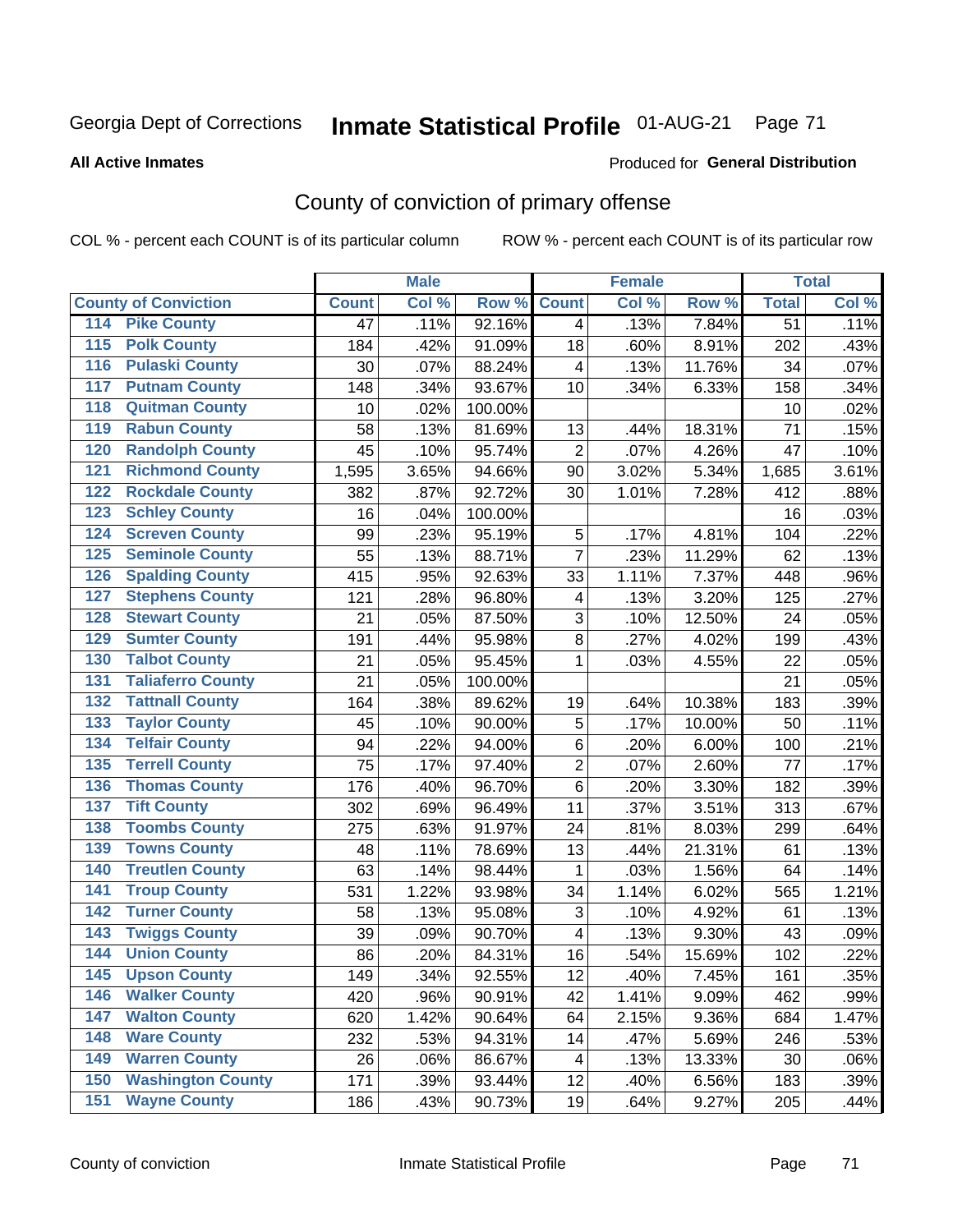# Inmate Statistical Profile 01-AUG-21 Page 72

**All Active Inmates** 

#### Produced for General Distribution

## County of conviction of primary offense

COL % - percent each COUNT is of its particular column

|                                |              | <b>Male</b> |             |       | <b>Female</b> |        |              | <b>Total</b> |
|--------------------------------|--------------|-------------|-------------|-------|---------------|--------|--------------|--------------|
| <b>County of Conviction</b>    | <b>Count</b> | Col %       | Row % Count |       | Col %         | Row %  | <b>Total</b> | Col %        |
| <b>Webster County</b><br>152   | 4            | .01%        | 66.67%      | 2     | $.07\%$       | 33.33% | 6            | .01%         |
| <b>Wheeler County</b><br>153   | 16           | $.04\%$     | 88.89%      | 2     | $.07\%$       | 11.11% | 18           | .04%         |
| <b>White County</b><br>154     | 77           | .18%        | 93.90%      | 5     | .17%          | 6.10%  | 82           | .18%         |
| <b>Whitfield County</b><br>155 | 692          | 1.59%       | 88.60%      | 89    | 2.99%         | 11.40% | 781          | 1.67%        |
| <b>Wilcox County</b><br>156    | 54           | .12%        | 96.43%      | 2     | $.07\%$       | 3.57%  | 56           | .12%         |
| <b>Wilkes County</b><br>157    | 61           | .14%        | 98.39%      |       | .03%          | 1.61%  | 62           | .13%         |
| <b>Wilkinson County</b><br>158 | 41           | .09%        | 97.62%      |       | .03%          | 2.38%  | 42           | .09%         |
| <b>Worth County</b><br>159     | 119          | .27%        | 89.47%      | 14    | .47%          | 10.53% | 133          | .29%         |
| <b>Total Rported</b>           | 43,658       | 100%        | 93.61%      | 2,980 | 100%          | 6.39%  | 46,638       | 100%         |

| <b>Not Reported</b> |        |       |        |
|---------------------|--------|-------|--------|
| <b>Grand Total</b>  | 43,658 | 2,980 | 46,638 |

| Mode (most frequent) | <b>Fulton County</b> | <b>Fulton County</b> | <b>Fulton County</b> |
|----------------------|----------------------|----------------------|----------------------|
|                      |                      |                      |                      |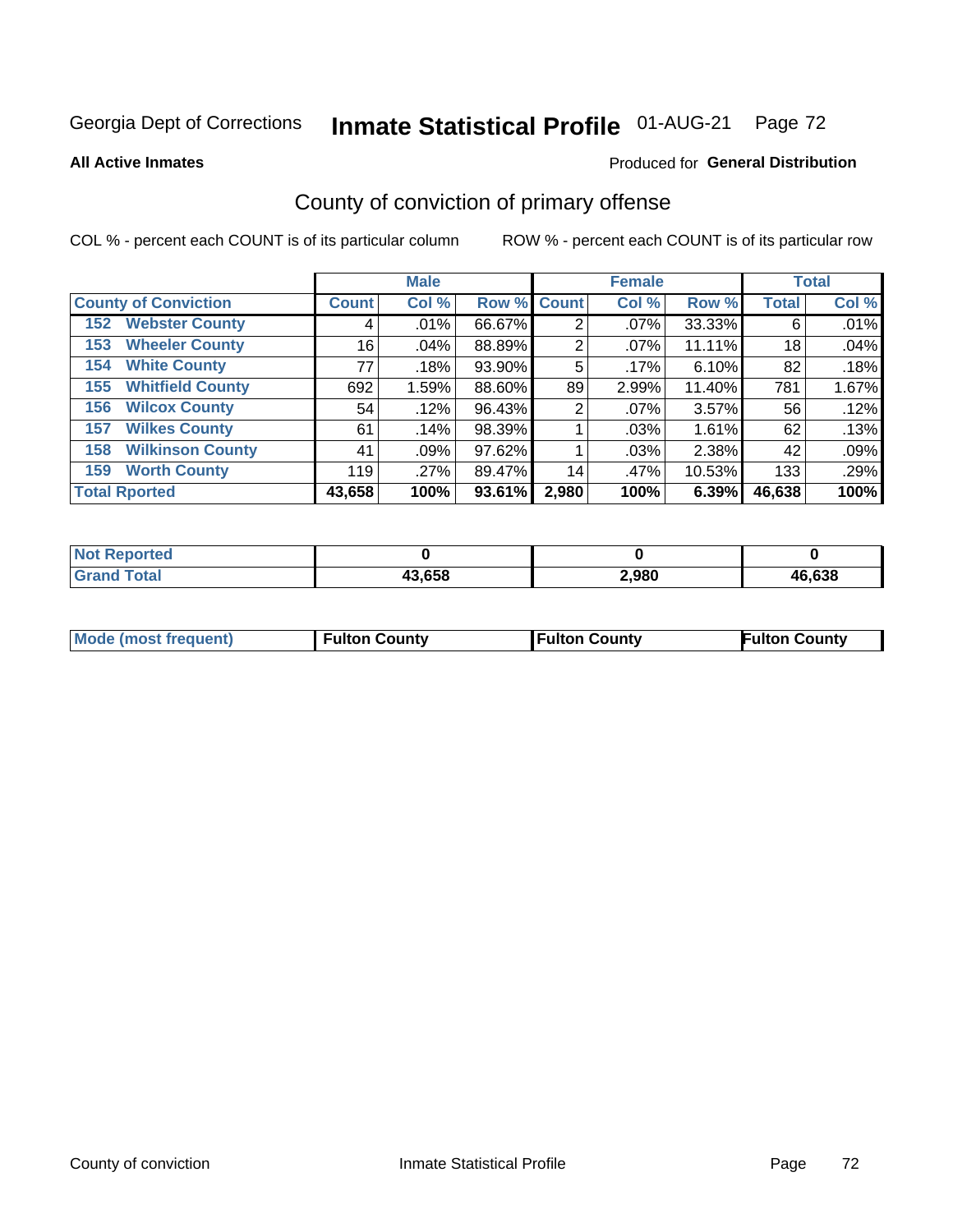### Georgia Dept of Corrections **All Active Inmates**

# Inmate Statistical Profile 01-AUG-21 Page 73

Produced for General Distribution

## Circuit of conviction of primary offense

COL % - percent each COUNT is of its particular column ROW % - percent each COUNT is of its particular row

|                         |                                 | <b>Male</b>  |       |        | <b>Female</b> |       |        | <b>Total</b> |       |
|-------------------------|---------------------------------|--------------|-------|--------|---------------|-------|--------|--------------|-------|
|                         | <b>Circuit of Conviction</b>    | <b>Count</b> | Col % | Row %  | <b>Count</b>  | Col % | Row %  | <b>Total</b> | Col % |
| $\overline{1}$          | <b>Alapaha Circuit</b>          | 316          | .73%  | 94.05% | 20            | .67%  | 5.95%  | 336          | .72%  |
| $\overline{2}$          | <b>Alcovy Circuit</b>           | 1,247        | 2.87% | 91.29% | 119           | 4.01% | 8.71%  | 1,366        | 2.94% |
| $\overline{\mathbf{3}}$ | <b>Atlanta Circuit</b>          | 4,278        | 9.84% | 96.20% | 169           | 5.69% | 3.80%  | 4,447        | 9.57% |
| 4                       | <b>Atlantic Circuit</b>         | 571          | 1.31% | 92.54% | 46            | 1.55% | 7.46%  | 617          | 1.33% |
| 5                       | <b>Augusta Circuit</b>          | 2,145        | 4.93% | 94.20% | 132           | 4.45% | 5.80%  | 2,277        | 4.90% |
| $\overline{\mathbf{6}}$ | <b>Blue Ridge Circuit</b>       | 490          | 1.13% | 92.63% | 39            | 1.31% | 7.37%  | 529          | 1.14% |
| $\overline{\mathbf{7}}$ | <b>Brunswick Circuit</b>        | 1,033        | 2.38% | 94.17% | 64            | 2.16% | 5.83%  | 1,097        | 2.36% |
| 8                       | <b>Chattahoochee Circuit</b>    | 1,190        | 2.74% | 94.59% | 68            | 2.29% | 5.41%  | 1,258        | 2.71% |
| $\overline{9}$          | <b>Cherokee Circuit</b>         | 948          | 2.18% | 90.80% | 96            | 3.23% | 9.20%  | 1,044        | 2.25% |
| 10                      | <b>Clayton Circuit</b>          | 1,153        | 2.65% | 93.74% | 77            | 2.59% | 6.26%  | 1,230        | 2.65% |
| $\overline{11}$         | <b>Cobb Circuit</b>             | 2,080        | 4.78% | 93.86% | 136           | 4.58% | 6.14%  | 2,216        | 4.77% |
| 12                      | <b>Conasauga Circuit</b>        | 881          | 2.03% | 88.45% | 115           | 3.87% | 11.55% | 996          | 2.14% |
| 13                      | <b>Cordele Circuit</b>          | 712          | 1.64% | 95.06% | 37            | 1.25% | 4.94%  | 749          | 1.61% |
| $\overline{14}$         | <b>Coweta Circuit</b>           | 1,807        | 4.16% | 94.31% | 109           | 3.67% | 5.69%  | 1,916        | 4.12% |
| $\overline{15}$         | <b>Dougherty Circuit</b>        | 715          | 1.64% | 96.62% | 25            | .84%  | 3.38%  | 740          | 1.59% |
| 16                      | <b>Dublin Circuit</b>           | 405          | .93%  | 93.97% | 26            | .88%  | 6.03%  | 431          | .93%  |
| $\overline{17}$         | <b>Eastern Circuit</b>          | 1,554        | 3.57% | 96.40% | 58            | 1.95% | 3.60%  | 1,612        | 3.47% |
| 18                      | <b>Flint Circuit</b>            | 557          | 1.28% | 92.07% | 48            | 1.62% | 7.93%  | 605          | 1.30% |
| 19                      | <b>Griffin Circuit</b>          | 891          | 2.05% | 93.79% | 59            | 1.99% | 6.21%  | 950          | 2.05% |
| 20                      | <b>Gwinnett Circuit</b>         | 2,258        | 5.19% | 94.12% | 141           | 4.75% | 5.88%  | 2,399        | 5.16% |
| $\overline{21}$         | <b>Houston Circuit</b>          | 693          | 1.59% | 91.91% | 61            | 2.05% | 8.09%  | 754          | 1.62% |
| $\overline{22}$         | <b>Lookout Mountain Circuit</b> | 996          | 2.29% | 91.63% | 91            | 3.07% | 8.37%  | 1,087        | 2.34% |
| 23                      | <b>Macon Circuit</b>            | 1,053        | 2.42% | 95.29% | 52            | 1.75% | 4.71%  | 1,105        | 2.38% |
| 24                      | <b>Middle Circuit</b>           | 832          | 1.91% | 92.44% | 68            | 2.29% | 7.56%  | 900          | 1.94% |
| $\overline{25}$         | <b>Mountain Circuit</b>         | 287          | .66%  | 91.69% | 26            | .88%  | 8.31%  | 313          | .67%  |
| 26                      | <b>Northeastern Circuit</b>     | 706          | 1.62% | 93.26% | 51            | 1.72% | 6.74%  | 757          | 1.63% |
| $\overline{27}$         | <b>Northern Circuit</b>         | 626          | 1.44% | 91.92% | 55            | 1.85% | 8.08%  | 681          | 1.47% |
| 28                      | <b>Ocmulgee Circuit</b>         | 941          | 2.16% | 91.80% | 84            | 2.83% | 8.20%  | 1,025        | 2.21% |
| 29                      | <b>Oconee Circuit</b>           | 330          | .76%  | 91.16% | 32            | 1.08% | 8.84%  | 362          | .78%  |
| 30                      | <b>Ogeechee Circuit</b>         | 800          | 1.84% | 92.70% | 63            | 2.12% | 7.30%  | 863          | 1.86% |
| $\overline{31}$         | <b>Pataula Circuit</b>          | 313          | .72%  | 95.14% | 16            | .54%  | 4.86%  | 329          | .71%  |
| 32                      | <b>Piedmont Circuit</b>         | 607          | 1.40% | 90.46% | 64            | 2.16% | 9.54%  | 671          | 1.44% |
| 33                      | <b>Rome Circuit</b>             | 829          | 1.91% | 90.60% | 86            | 2.90% | 9.40%  | 915          | 1.97% |
| 34                      | <b>South Georgia Circuit</b>    | 527          | 1.21% | 94.61% | 30            | 1.01% | 5.39%  | 557          | 1.20% |
| 35                      | <b>Southern Circuit</b>         | 839          | 1.93% | 95.12% | 43            | 1.45% | 4.88%  | 882          | 1.90% |
| 36                      | <b>Southwestern Circuit</b>     | 335          | .77%  | 93.58% | 23            | .77%  | 6.42%  | 358          | .77%  |
| 37                      | <b>Stone Mountain Circuit</b>   | 2,340        | 5.38% | 95.32% | 115           | 3.87% | 4.68%  | 2,455        | 5.29% |
| 38                      | <b>Tallapoosa Circuit</b>       | 294          | .68%  | 91.30% | 28            | .94%  | 8.70%  | 322          | .69%  |
| 39                      | <b>Tifton Circuit</b>           | 535          | 1.23% | 94.86% | 29            | .98%  | 5.14%  | 564          | 1.21% |
| 40                      | <b>Toombs Circuit</b>           | 310          | .71%  | 94.51% | 18            | .61%  | 5.49%  | 328          | .71%  |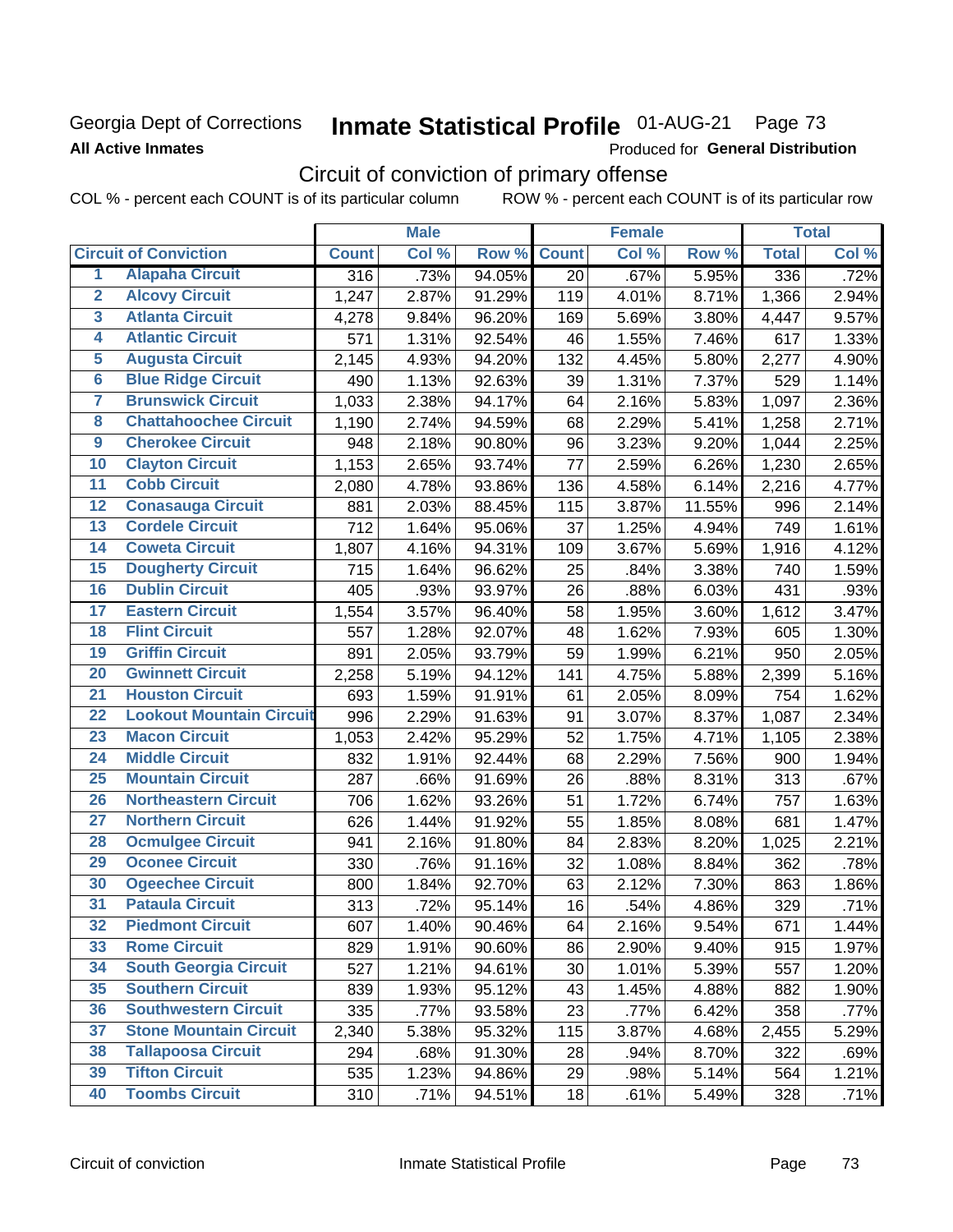## Georgia Dept of Corrections **All Active Inmates**

# Inmate Statistical Profile 01-AUG-21 Page 74

Produced for General Distribution

# Circuit of conviction of primary offense

|                    |                                  |              | <b>Male</b> |        |              | <b>Female</b> |        |              | <b>Total</b> |
|--------------------|----------------------------------|--------------|-------------|--------|--------------|---------------|--------|--------------|--------------|
|                    | <b>Circuit of Conviction</b>     | <b>Count</b> | Col %       | Row %  | <b>Count</b> | Col %         | Row %  | <b>Total</b> | Col %        |
| 41                 | <b>Waycross Circuit</b>          | 801          | 1.84%       | 92.49% | 65           | 2.19%         | 7.51%  | 866          | 1.86%        |
| 42                 | <b>Western Circuit</b>           | 499          | 1.15%       | 94.69% | 28           | .94%          | 5.31%  | 527          | 1.13%        |
| 43                 | <b>Rockdale Circuit</b>          | 382          | .88%        | 92.72% | 30           | 1.01%         | 7.28%  | 412          | .89%         |
| 44                 | <b>Douglas Circuit</b>           | 915          | 2.10%       | 92.33% | 76           | 2.56%         | 7.67%  | 991          | 2.13%        |
| 45                 | <b>Appalachian Circuit</b>       | 276          | .63%        | 90.49% | 29           | .98%          | 9.51%  | 305          | .66%         |
| 46                 | <b>Enotah Circuit</b>            | 281          | .65%        | 87.54% | 40           | 1.35%         | 12.46% | 321          | .69%         |
| 47                 | <b>Bell-Forsyth J.C.</b>         | 347          | $.80\%$     | 91.08% | 34           | 1.15%         | 8.92%  | 381          | .82%         |
| 48                 | <b>Towaliga Judicial Circuit</b> | 342          | .79%        | 91.20% | 33           | 1.11%         | 8.80%  | 375          | .81%         |
| 49                 | <b>Paulding Circuit</b>          | 215          | .49%        | 93.48% | 15           | .51%          | 6.52%  | 230          | .50%         |
|                    | <b>Total Rported</b>             | 43,482       | 100%        | 93.61% | 2,969        | 100%          | 6.39%  | 46,451       | 100%         |
|                    | <b>Not Reported</b>              |              | 176         |        |              | 11            |        |              | 187          |
| <b>Grand Total</b> |                                  |              | 43,658      |        |              | 2,980         |        |              | 46,638       |

| $\overline{\phantom{a}}$ oranu Tutan | 49.090  | L.JUU   | 90.UJU  |
|--------------------------------------|---------|---------|---------|
| Mo.<br>frequent)                     | Atlanta | Atlanta | Atlanta |
|                                      |         |         |         |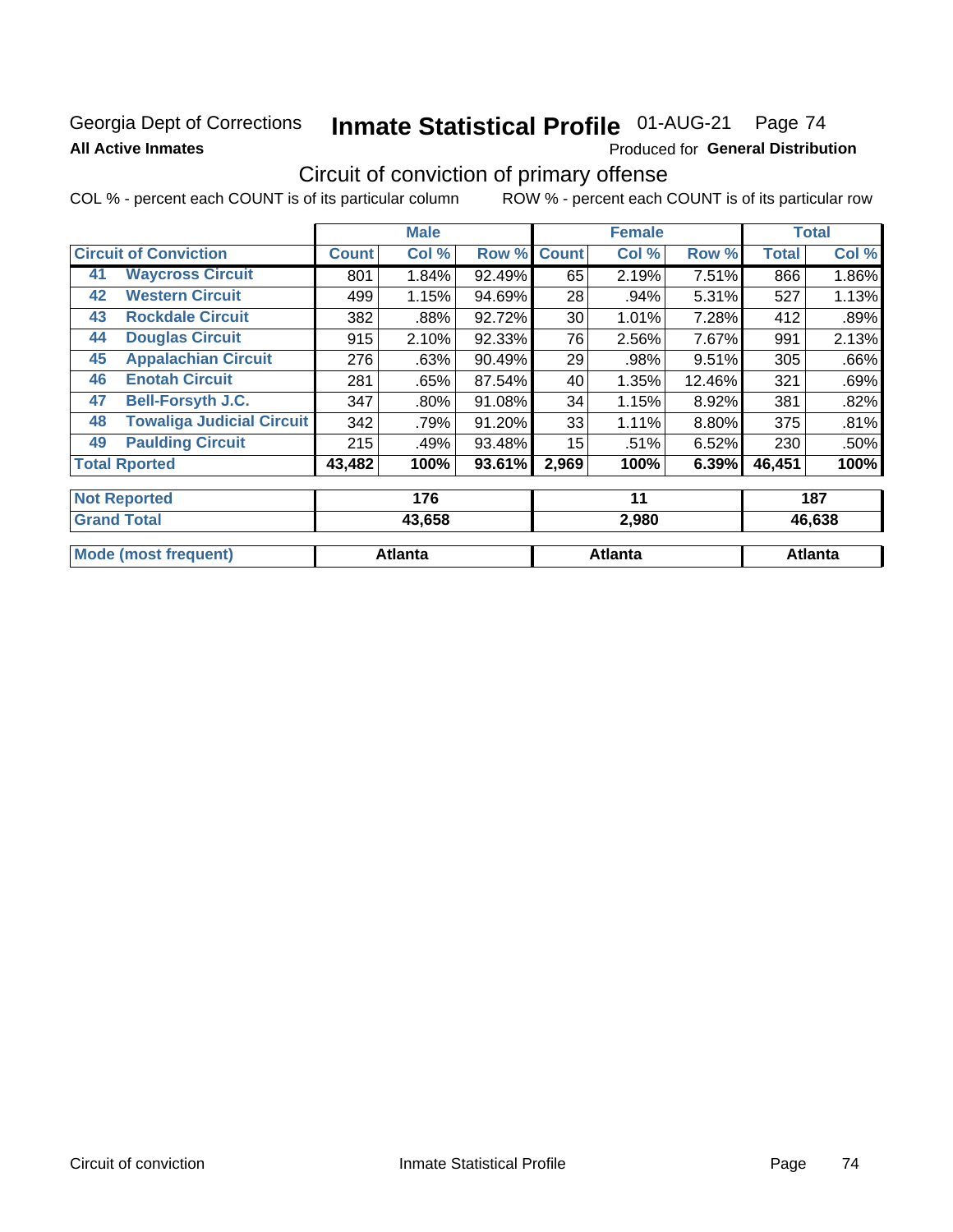#### **All Active Inmates**

#### Produced for **General Distribution**

## Years served (jail + prison) in this incarceration

COL % - percent each COUNT is of its particular column ROW % - percent each COUNT is of its particular row

|                       |              | <b>Male</b> |        |              | <b>Female</b> |       |              | <b>Total</b> |
|-----------------------|--------------|-------------|--------|--------------|---------------|-------|--------------|--------------|
| <b>Years Served</b>   | <b>Count</b> | Col %       | Row %  | <b>Count</b> | Col %         | Row % | <b>Total</b> | Col%         |
| Less than one year    | 6,375        | 14.61%      | 91.93% | 560          | 18.81%        | 8.07% | 6,935        | 14.88%       |
| 1 to 1.99 years       | 4,840        | 11.09%      | 91.82% | 431          | 14.48%        | 8.18% | 5,271        | 11.31%       |
| 2 to 2.99 years       | 4,785        | 10.97%      | 91.44% | 448          | 15.05%        | 8.56% | 5,233        | 11.23%       |
| 3 to 3.99 years       | 3,940        | 9.03%       | 92.23% | 332          | 11.15%        | 7.77% | 4,272        | 9.17%        |
| 4 to 4.99 years       | 3,154        | 7.23%       | 93.70% | 212          | 7.12%         | 6.30% | 3,366        | 7.22%        |
| 5 to 5.99 years       | 2,540        | 5.82%       | 94.11% | 159          | 5.34%         | 5.89% | 2,699        | 5.79%        |
| 6 to 6.99 years       | 2,097        | 4.81%       | 93.70% | 141          | 4.74%         | 6.30% | 2,238        | 4.80%        |
| 7 to 7.99 years       | 1,874        | 4.30%       | 94.79% | 103          | 3.46%         | 5.21% | 1,977        | 4.24%        |
| 8 to 8.99 years       | 1,671        | 3.83%       | 94.35% | 100          | 3.36%         | 5.65% | 1,771        | 3.80%        |
| 9 to 9.99 years       | 1,370        | 3.14%       | 94.94% | 73           | 2.45%         | 5.06% | 1,443        | 3.10%        |
| 10 to 10.99 years     | 1,241        | 2.84%       | 95.90% | 53           | 1.78%         | 4.10% | 1,294        | 2.78%        |
| 11 to 11.99 years     | 889          | 2.04%       | 94.47% | 52           | 1.75%         | 5.53% | 941          | 2.02%        |
| 12 to 12.99 years     | 793          | 1.82%       | 95.43% | 38           | 1.28%         | 4.57% | 831          | 1.78%        |
| 13 to 13.99 years     | 847          | 1.94%       | 96.58% | 30           | 1.01%         | 3.42% | 877          | 1.88%        |
| 14 to 14.99 years     | 759          | 1.74%       | 96.08% | 31           | 1.04%         | 3.92% | 790          | 1.70%        |
| 15 to 15.99 years     | 601          | 1.38%       | 96.01% | 25           | 0.84%         | 3.99% | 626          | 1.34%        |
| 16 to 16.99 years     | 471          | 1.08%       | 94.58% | 27           | 0.91%         | 5.42% | 498          | 1.07%        |
| 17 to 17.99 years     | 450          | 1.03%       | 95.54% | 21           | 0.71%         | 4.46% | 471          | 1.01%        |
| 18 to 18.99 years     | 495          | 1.13%       | 94.83% | 27           | 0.91%         | 5.17% | 522          | 1.12%        |
| 19 to 19.99 years     | 402          | 0.92%       | 96.87% | 13           | 0.44%         | 3.13% | 415          | 0.89%        |
| 20 to 20.99 years     | 351          | 0.80%       | 97.23% | 10           | 0.34%         | 2.77% | 361          | 0.77%        |
| 21 to 21.99 years     | 339          | 0.78%       | 95.49% | 16           | 0.54%         | 4.51% | 355          | 0.76%        |
| 22 to 22.99 years     | 296          | 0.68%       | 95.18% | 15           | 0.50%         | 4.82% | 311          | 0.67%        |
| 23 to 23.99 years     | 328          | 0.75%       | 96.47% | 12           | 0.40%         | 3.53% | 340          | 0.73%        |
| 24 to 24.99 years     | 347          | 0.80%       | 97.75% | 8            | 0.27%         | 2.25% | 355          | 0.76%        |
| 25 to 25.99 years     | 306          | 0.70%       | 96.84% | 10           | 0.34%         | 3.16% | 316          | 0.68%        |
| 26 to 26.99 years     | 278          | 0.64%       | 98.23% | $\sqrt{5}$   | 0.17%         | 1.77% | 283          | 0.61%        |
| 27 to 27.99 years     | 232          | 0.53%       | 97.48% | 6            | 0.20%         | 2.52% | 238          | 0.51%        |
| 28 to 28.99 years     | 174          | 0.40%       | 99.43% | $\mathbf 1$  | 0.03%         | 0.57% | 175          | 0.38%        |
| 29 to 29.99 years     | 149          | 0.34%       | 96.13% | $\,6$        | 0.20%         | 3.87% | 155          | 0.33%        |
| Thirty + years        | 1,232        | 2.82%       | 99.04% | 12           | 0.40%         | 0.96% | 1,244        | 2.67%        |
| <b>Total Reported</b> | 43,626       | 100%        | 93.61% | 2,977        | 100%          | 6.39% | 46,603       | 100%         |

| <b>Not Reported</b>     | 32                 |                    | 35            |
|-------------------------|--------------------|--------------------|---------------|
| <b>Grand Total</b>      | 43.658             | 2.980              | 46,638        |
| Mean                    | 7.92               | 5.13               | 7.75          |
| (average)               |                    |                    |               |
| <b>Median (middle)</b>  | 4.57               | 3.12               | 4.43          |
| Mode<br>(most frequent) | Less than one year | Less than one year | Less than one |

**year**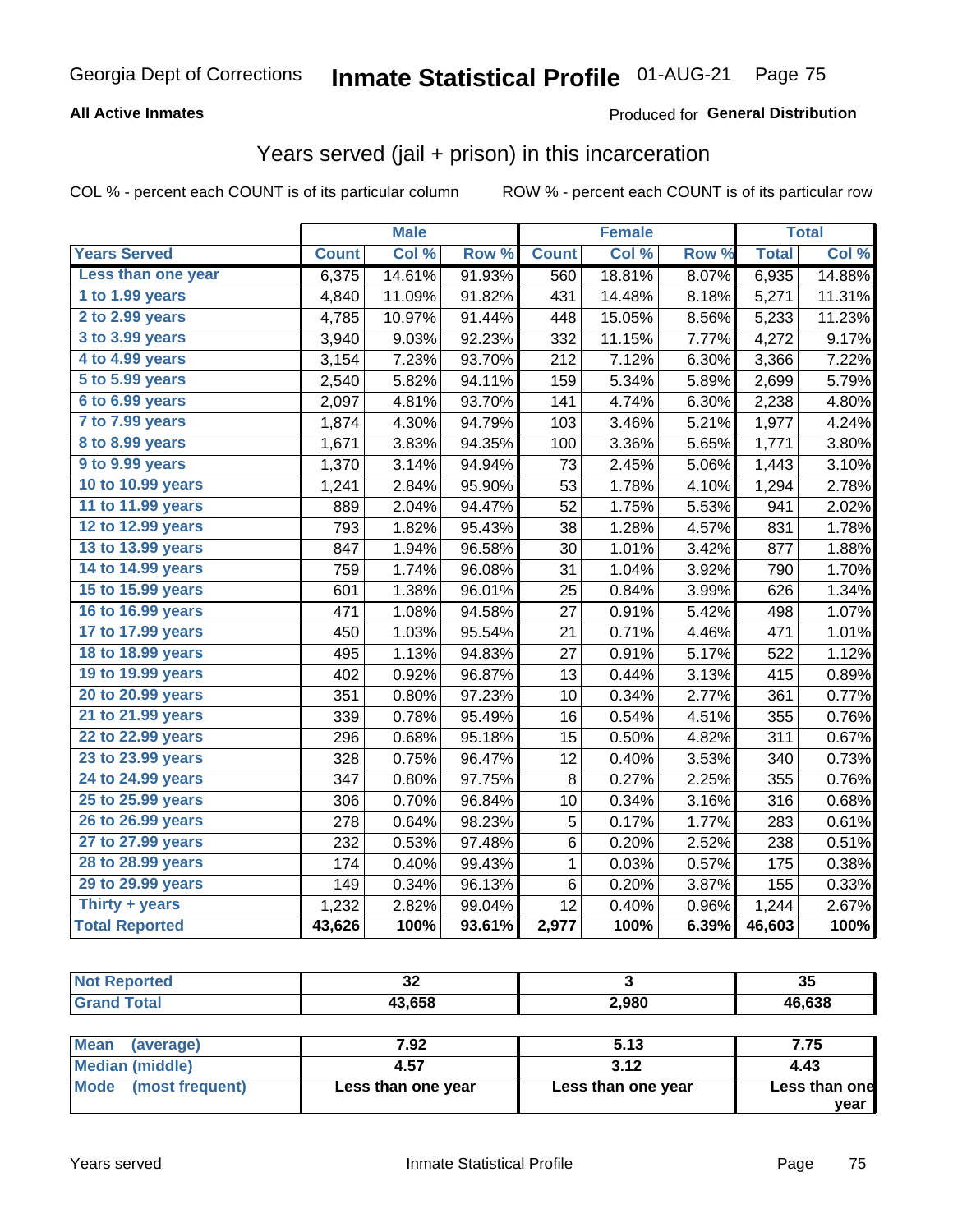#### **All Active Inmates**

Produced for **General Distribution**

### Results of most recent HIV tests

|                         |              | <b>Male</b> |         |              | <b>Female</b> |          |        | Total  |
|-------------------------|--------------|-------------|---------|--------------|---------------|----------|--------|--------|
| <b>HIV Test Results</b> | <b>Count</b> | Col %       | Row %I  | <b>Count</b> | Col %         | Row %    | Total  | Col %  |
| <b>Positive</b>         | 515          | $1.32\%$    | 93.30%  | 37           | $1.47\%$      | $6.70\%$ | 552    | 1.32%  |
| <b>Negative</b>         | 38,631       | $98.68\%$   | 93.98%  | 2,475        | $98.53\%$     | 6.02%    | 41,106 | 98.67% |
| Indeterminate           | ົ            | 0.01%       | 100.00% |              |               |          |        | 0.01%  |
| <b>Total Reported</b>   | 39,149       | 100%        | 93.97%  | 2,512        | 100%          | $6.03\%$ | 41,661 | 100%   |

| <b>Not Reported</b> | 4,509  | 468   | 077<br>4.JI I |
|---------------------|--------|-------|---------------|
| Гоtal               | 43,658 | 2,980 | 46,638        |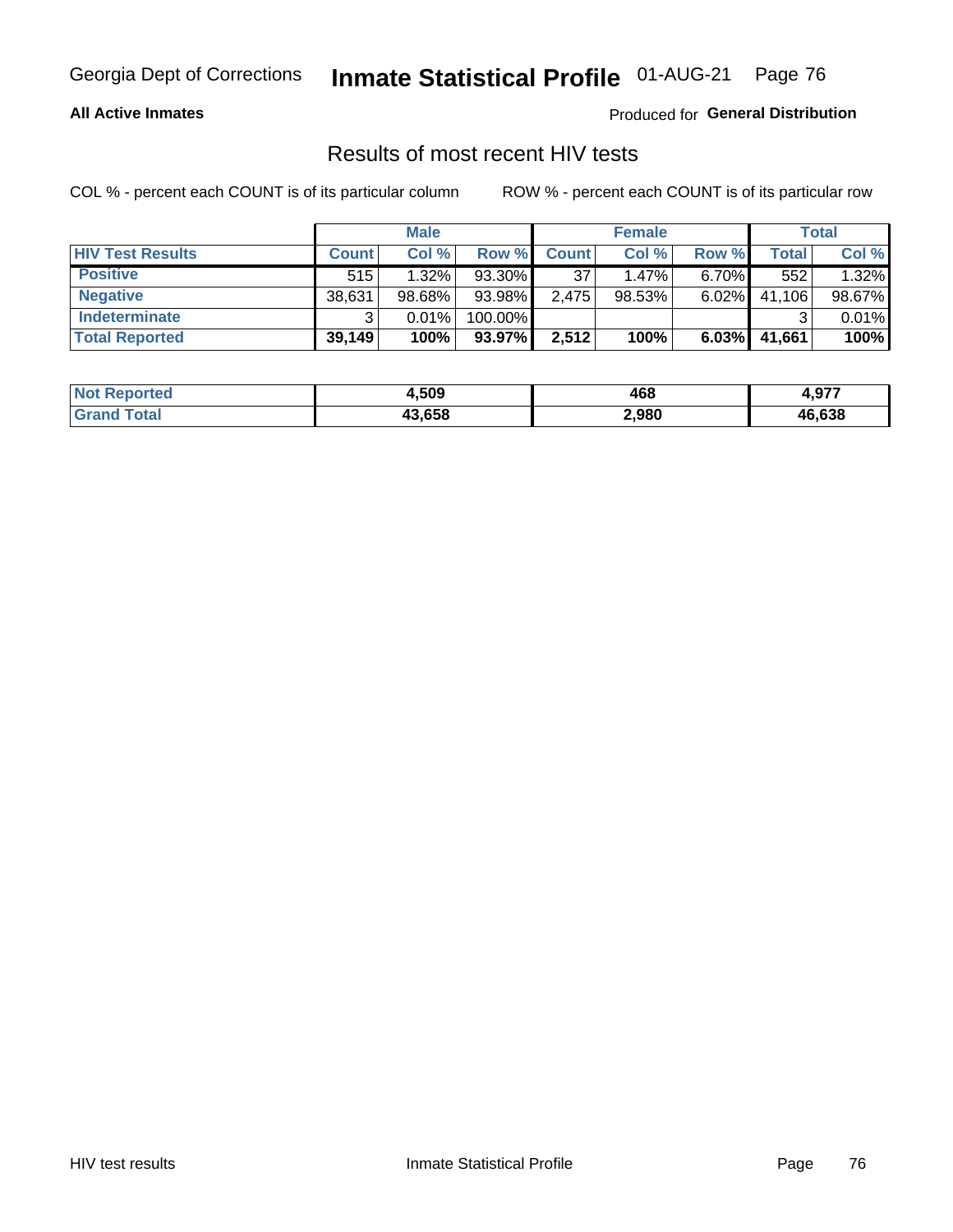#### **All Active Inmates**

#### Produced for **General Distribution**

### Results of most recent tuberculosis test

|                                  |              | <b>Male</b> |           |              | <b>Female</b> |          |              | Total  |
|----------------------------------|--------------|-------------|-----------|--------------|---------------|----------|--------------|--------|
| <b>Tuberculosis Test Results</b> | <b>Count</b> | Col%        | Row %     | <b>Count</b> | Col %         | Row %    | <b>Total</b> | Col %  |
| <b>Positive on current test</b>  | 4.987        | 12.37%      | $98.05\%$ | 99           | $3.71\%$      | 1.95%    | 5,086        | 11.83% |
| <b>Positive on previous test</b> | ົ            | $0.01\%$    | 100.00%   |              |               |          |              | 0.01%  |
| <b>Negative</b>                  | 35,326       | 87.62%      | $93.21\%$ | 2,572        | 96.29%        | $6.79\%$ | 37,898       | 88.16% |
| <b>Total Reported</b>            | 40,315       | 100%        | 93.79%    | 2,671        | 100%          | 6.21%    | 42.986       | 100%   |

| <b>Not Reported</b> | 3,343  | 309   | 3,652  |
|---------------------|--------|-------|--------|
| <b>Grand Total</b>  | 43,658 | 2,980 | 46,638 |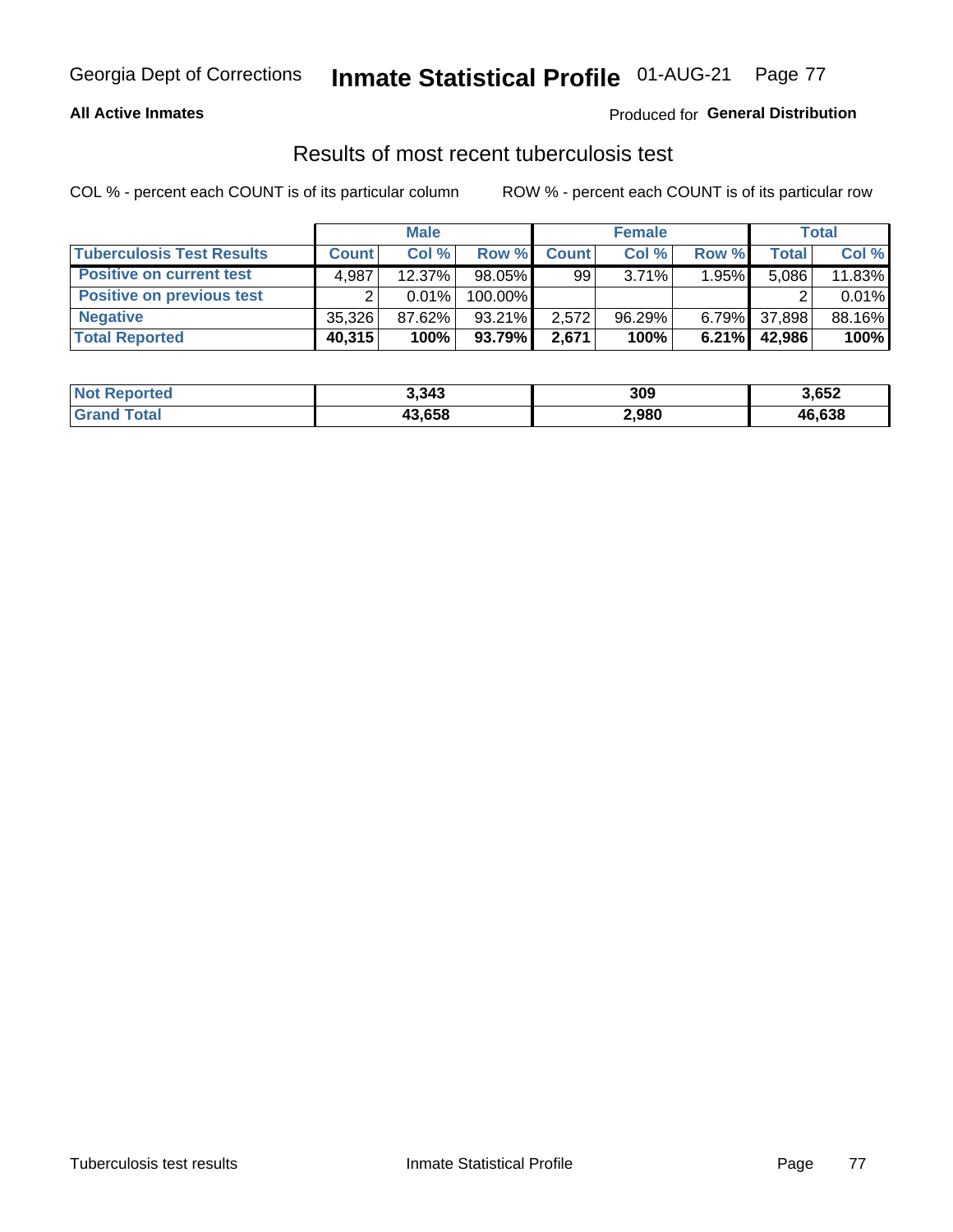#### **All Active Inmates**

Produced for **General Distribution**

### Results of most recent syphilis test

|                                 |              | <b>Male</b> |           |              | <b>Female</b> |          |       | Total  |
|---------------------------------|--------------|-------------|-----------|--------------|---------------|----------|-------|--------|
| <b>Syphilis Test Results</b>    | <b>Count</b> | Col%        | Row %I    | <b>Count</b> | Col %         | Row %I   | Total | Col %  |
| <b>Positive on current test</b> | 131          | 1.43%       | $94.93\%$ |              | 2.19%         | $5.07\%$ | 138   | .46%   |
| <b>Negative</b>                 | 9.026        | 98.57%      | 96.65%    | 313          | 97.81%        | 3.35%    | 9,339 | 98.54% |
| <b>Total Reported</b>           | 9,157        | 100%        | 96.62%    | 320          | 100%          | 3.38%    | 9.477 | 100%   |

| <b>Not Reported</b> | 34,501 | 2,660 | 37,161 |
|---------------------|--------|-------|--------|
| <b>Grand Total</b>  | 43,658 | 2,980 | 46,638 |